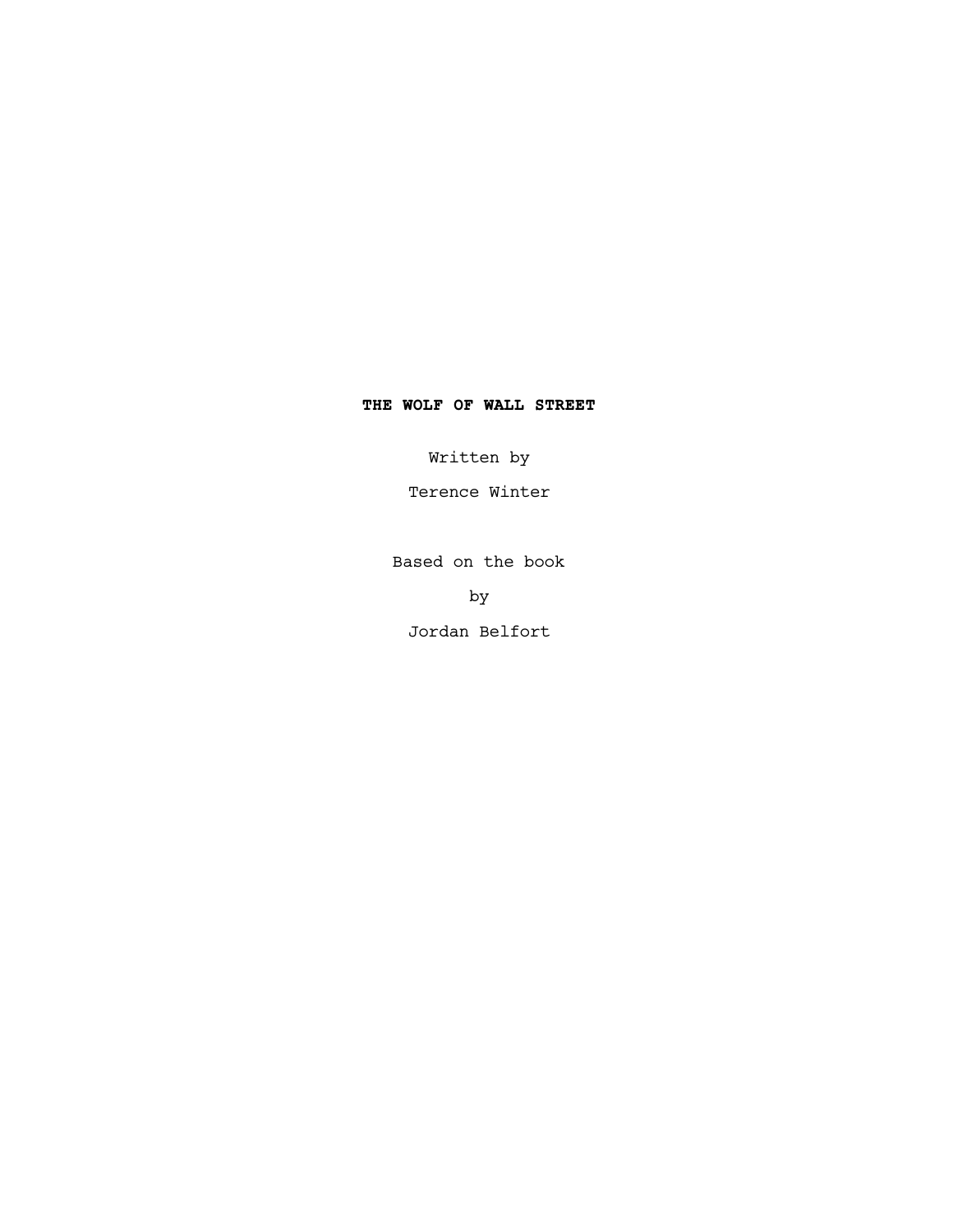Over jungle sound effects, the CAMERA is low, moving through brush from the POV of a stalking animal. As the brush parts, revealing Wall Street and the New York Stock Exchange, we HEAR the resonant voice of GENE HACKMAN.

> GENE HACKMAN (V.O.) The world of investing can be a jungle.

1A WE SEE a charging, snorting BULL. 1A

GENE HACKMAN (V.O.)

Bulls.

1B WE SEE a ferocious, growling BEAR. The mass of the ME SEE and the SEE and ME SEE a ferocious, growling BEAR.

GENE HACKMAN (V.O.) Bears. Danger at every turn.

Pretentious CLASSICAL MUSIC kicks in.

GENE HACKMAN (V.O.) That's why we at Stratton Oakmont pride ourselves on being the best.

1C-1D VARIOUS SHOTS -- a conservative young MAN reviews a stock 1C-1D portfolio with a wealthy older COUPLE; a smiling young WOMAN sits before a computer talking into a headset.

> GENE HACKMAN (V.O.) Trained professionals to guide you through the financial wilderness.

1E WE SEE the Stratton "team" - an ethnically diverse group 1E of ACTORS with their handsome, grey-templed "CHAIRMAN".

> GENE HACKMAN (V.O.) Stratton Oakmont. Stabilty. Integrity. Pride.

1F WE SEE a shot of the black glass Stratton Building, and: 1F

2 INT. STRATTON OAKMONT III - BULLPEN - DAY (FEB '95) 2

Absolute bedlam. 300 drunken STOCKBROKERS, most in their early 20s, chant wildly as JORDAN BELFORT, handsome, 30, stands beside a DWARF dressed in tights, cape & helmet.

> JORDAN Twenty five grand to the first cocksucker to nail a bullseye!

The "bullseye" is a large dollar sign in the middle of a giant velcro "dartboard".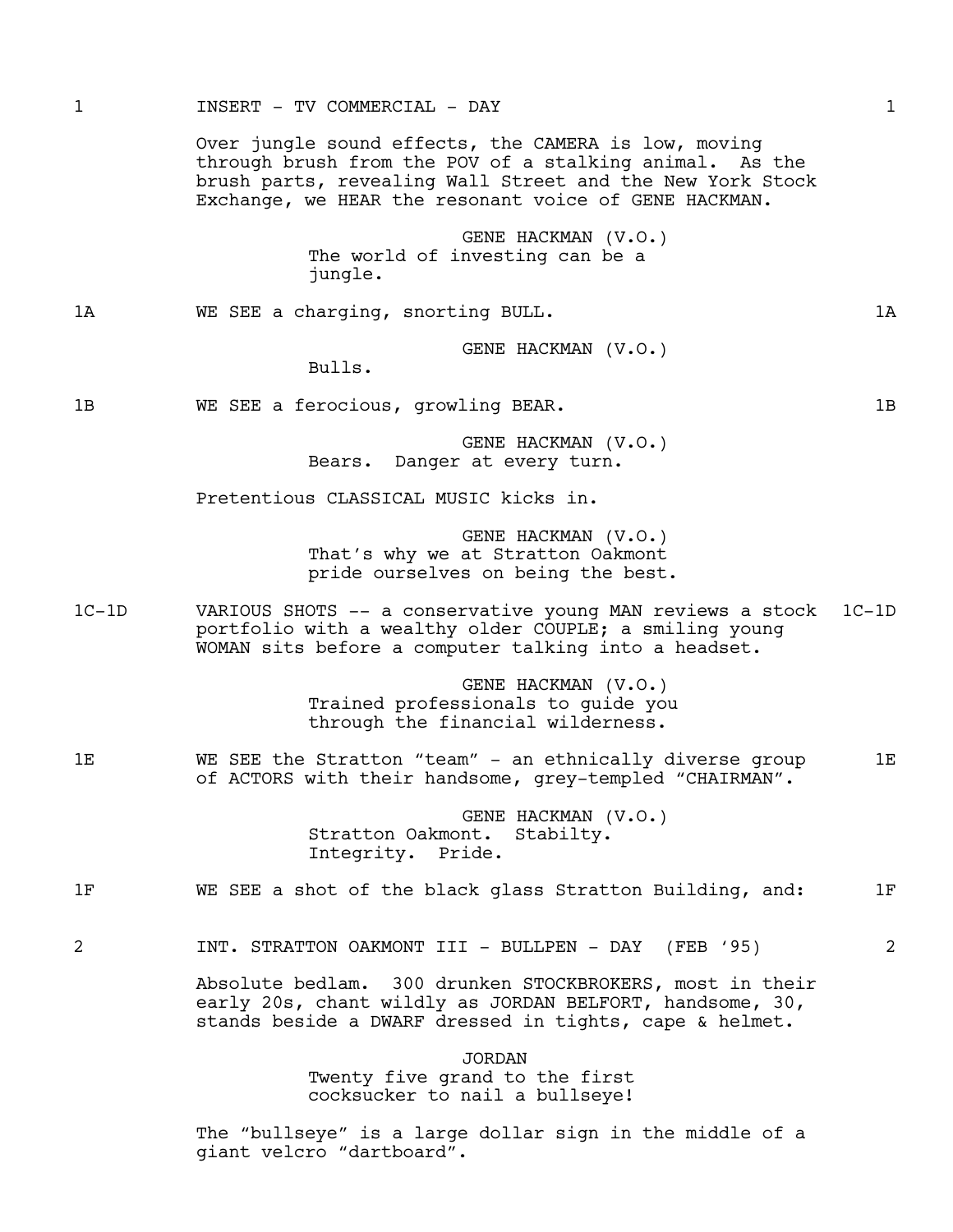JORDAN (CONT'D) Watch and learn, people!

The Brokers go apeshit as Jordan grabs the Dwarf by his pants and collar. In the Crowd, cash flies as side bets are made. Jordan winds up, aims for the "dartboard".

> JORDAN (CONT'D) One. Two. Throw!!

The Brokers cheer, and as the screaming Dwarf takes flight, hurtling toward camera, we FREEZE FRAME:

> JORDAN (V.O.) (CONT'D) My name is Jordan Belfort. No, not \* him, me. I'm a former member of the middle class raised by two accountants in a tiny apartment in Bayside, Queens.

 $3-3B$  A SERIES OF POLAROIDS  $-(-1969)$  3-3B

Jordan, 7, smiles as he poses behind a lemonade stand, his parents Max and Leah behind him; Jordan, 13, stands holding a styrofoam cooler, selling ices on the beach; Jordan, 18, smiles as he holds an Amway sales brochure.

> JORDAN (V.O.) The year I turned 26, I made 49 million dollars as the head of my own brokerage firm--

4 EXT. LONG ISLAND EXPRESSWAY - DAY (FEB '95) 4

A CHERRY RED Ferrari Testarossa ZOOMS down the L.I.E.

JORDAN (V.O.) --which really pissed me off because it was three shy of a million a week.

The Ferrari weaves in and out of traffic.

JORDAN (V.O.) Hey, my Ferrari was white, like Don Johnson's in Miami Vice.

We see the same Ferrari, now in WHITE, as it zooms away, a BLONDE head bobbing up and down in Jordan's lap.

5 EXT. LONG ISLAND'S NORTH SHORE - DAY (FEB '95) 5

A twin-engine Bell Jet helicopter descends over a huge mansion, with sparkling pool, tennis court and waterfall.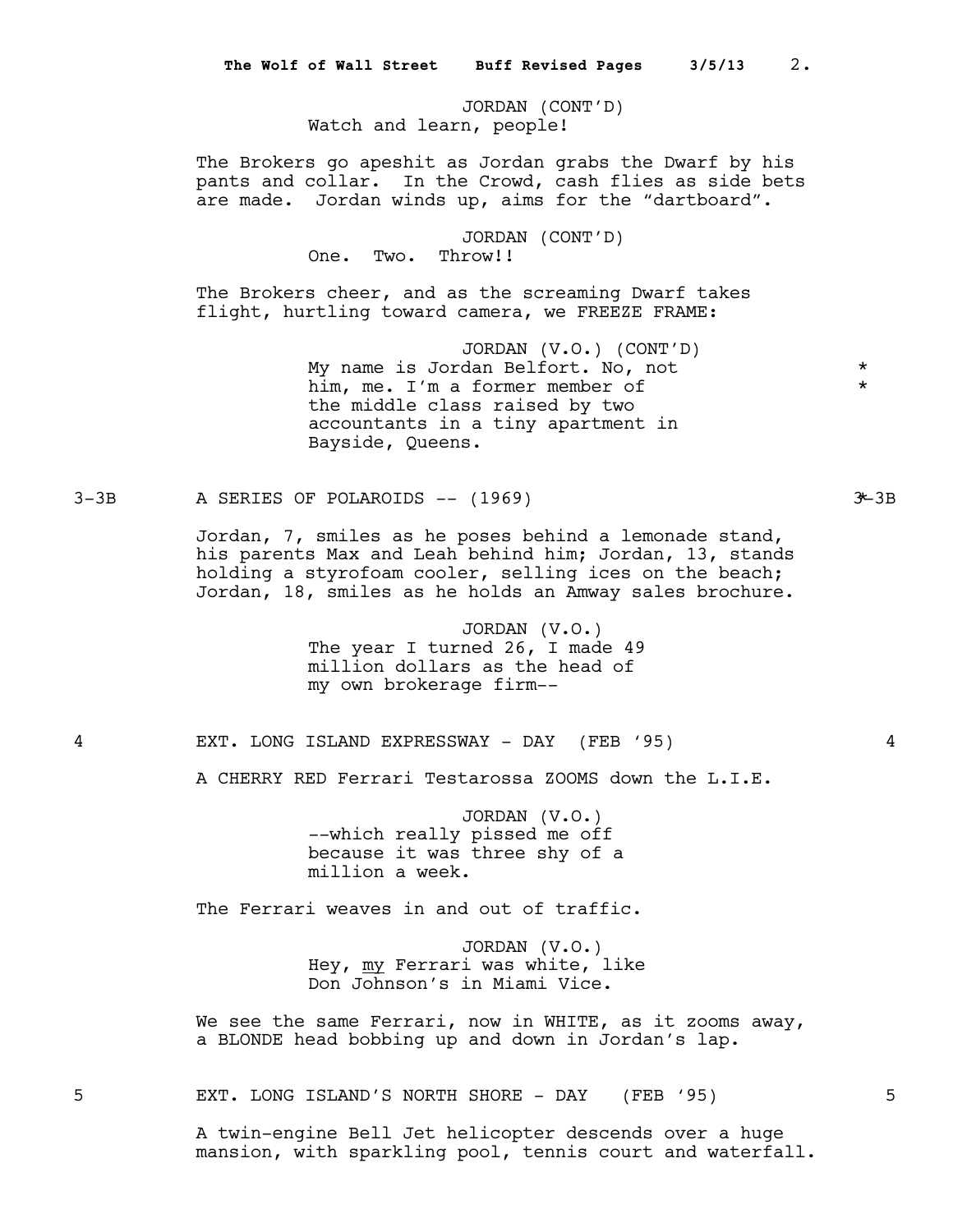JORDAN (V.O.) See that humongous estate down there? That's my house.

6 INT. JORDAN'S ESTATE - MASTER BEDROOM - DAY (FEB '95) 6

We see NAOMI, 24, blonde and gorgeous, a living wet dream in LaPerla lingerie.

> JORDAN (V.O.) My wife, Naomi, the Duchess of Bay Ridge, Brooklyn, a former model and Miller Lite girl.

Naomi licks her lips; she's incredibly, painfully hot.

JORDAN (V.O.) Yeah, she was the one blowing me in the Ferrari, so put your dick back in your pants.

Over the following, WE SEE a quick

# 7-7C SERIES OF SHOTS 7-7C

All taken from TV; a mansion from *Lifestyles of the Rich and Famous*; wealthy PEOPLE applauding at a polo match; a yacht sailing crystal blue seas; Robert Wagner and Stephanie Powers toasting with champagne on *Hart to Hart.*

> JORDAN (V.O.) In addition to Naomi and my two perfect kids, I own a mansion, private jet, six cars, three horses, two vacation homes and a 170 foot yacht.

8 INT. HOTEL BEDROOM - NIGHT (FEB '95) 3

Sweaty, wild-eyed and naked, Jordan fucks an HISPANIC HOOKER from behind.

> JORDAN (V.O.) I also gamble like a degenerate, drink like a fish, fuck hookers maybe five times a week and have three different Federal agencies looking to indict me.

He dismounts, snorts some coke through a straw, then uses it to blow some into her asshole.

> JORDAN (V.O.) Oh yeah, and I love drugs.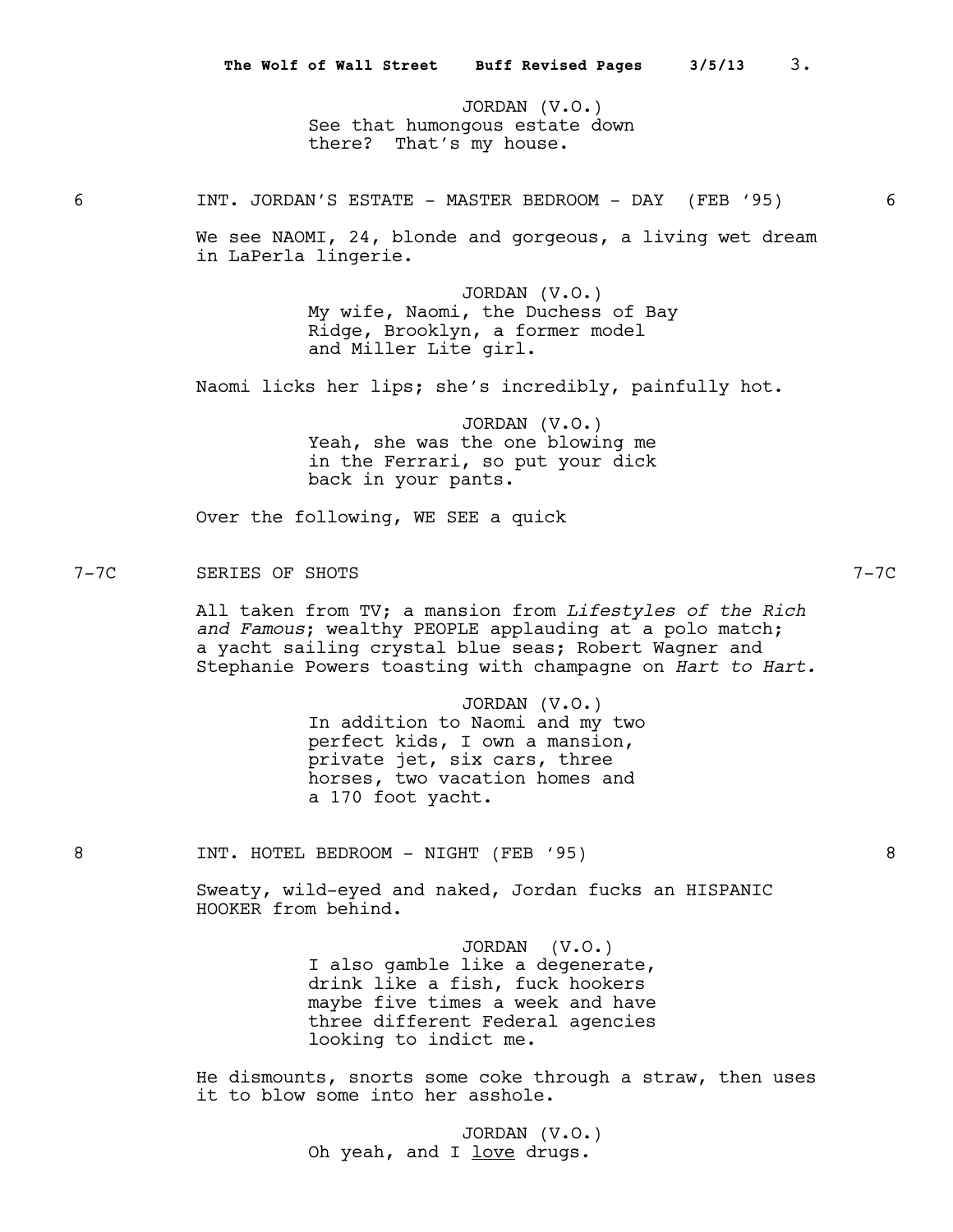Jordan looks up suddenly, paranoid, as if he's hearing voices.

9 INT. HELICOPTER - NIGHT (FEB '95) 9

Jordan, drooling and stoned out of his skull, wears a rumpled custom-made business suit as he mans a set of controls next to his frantic co-pilot, CAPTAIN DAVE.

> CAPTAIN DAVE Pull up! Jesus! We're gonna crash!!

Jordan's head bobs as he pulls back on the stick. The helicopter rises sharply, then levels out, hovering 30 feet above a huge mansion. Down below, through Jordan's hazy, DOUBLE VISIONED POV, we see a sparkling pool, tennis court and waterfall.

> JORDAN (V.O.) Check this out -- despite my completely fucked-up state, I could fly straight while still seeing two of everything.

He closes one eye; his POV sharpens. Putting pressure on the stick, the helicopter descends slowly over the driving range... then LURCHES and SLAMS to the ground.

> JORDAN (to Captain Dave) Ya guzza git hazarous doozy pay, buddy.

10 INT. JORDAN'S ESTATE - FRONT DOOR - DAY (FEB '95) 10

Morning. Sober now, impeccable in suit and tie, Jordan heads for the door holding a glass of orange juice.

> JORDAN (V.O.) Yes, on a daily basis I take enough drugs to sedate greater Long Island.

# 11 EXT. JORDAN'S ESTATE - CONTINUOUS (FEB '95) 11

He pops two white pills, swigs some juice, then speaks directly to the camera as he heads for a waiting limo.

> JORDAN I take Quaaludes for my back, fifteen to twenty a day.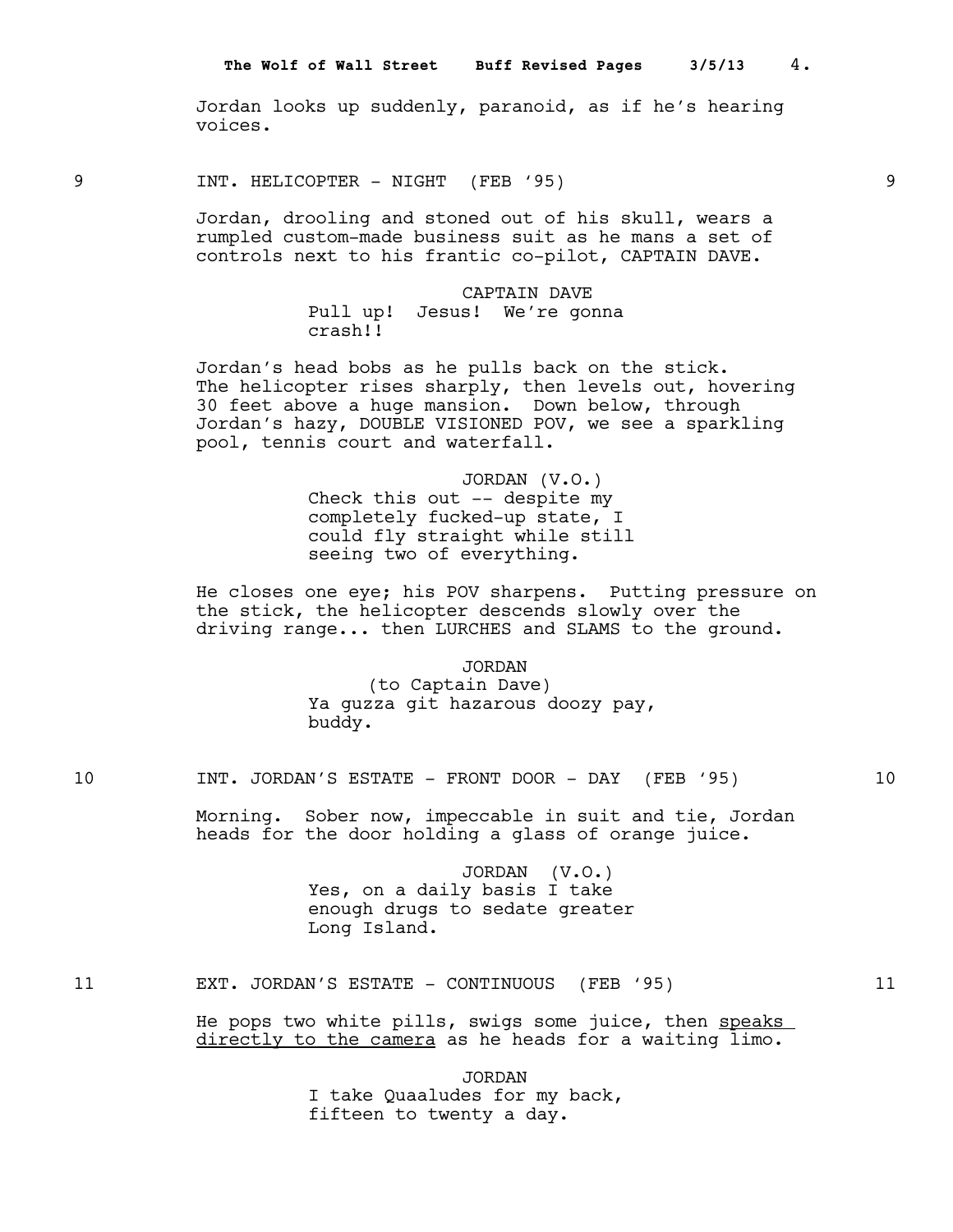I use Xanax to stay focused, ambien to sleep, pot to mellow out, cocaine to wake up and morphine because it's awesome. **The Wolf of Wall Street Buff Revised Pages 3/5/13** 5. JORDAN (CONT'D)

12 EXT. STRATTON OAKMONT III - LONG ISLAND - DAY (FEB '95) 12

The limo pulls up to the black glass office building. Jordan gets out, heads inside through a back door.

> JORDAN But of all the drugs under God's blue heaven, there's one that's my absolute favorite.

13 19 INT. STRATTON OAKMONT III - JORDAN'S OFFICE - DAY (FEB '95) 13

Gadgets, computers, oxblood leather furniture. With the DIN of the brokerage firm bleeding in, Jordan uses a credit card to cut a line of coke on his desk. As he peels a crisp \$100 DOLLAR BILL off a wad, rolls it up:

> JORDAN Enough of this shit'll make you invincible, able to conquer the world and eviscerate your enemies.

He SNARFS up the line, gestures to the cocaine.

JORDAN (CONT'D) I'm not talking about this. I'm talking about this. (Jordan unfurls the \$100 with a SNAP) Money is the oxygen of capitalism and I wanna breathe more than any other human being alive.

He crumbles it into a ball and tosses it into a corner, where it comes to rest with two dozen others. Over his back as we TRACK HIM out of his office toward what sounds like the ROAR of a mob--

> JORDAN (V.O.) Money doesn't just buy you a better life -- better food, better cars, better pussy -- it also makes you a better person. You can give generously to the church of your choice or the political party. You can save the fucking spotted owl with money.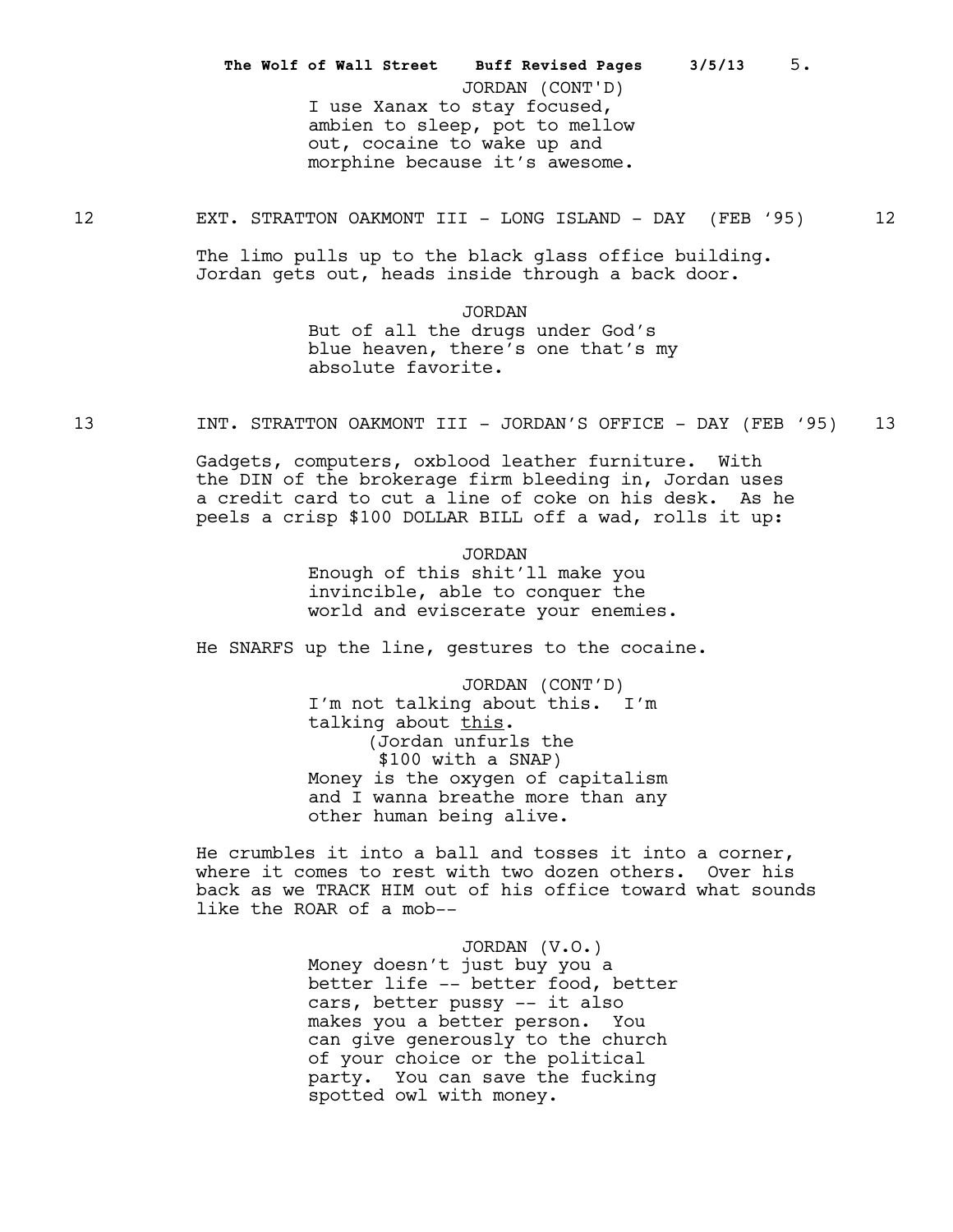|     | 6.<br>The Wolf of Wall Street Buff Revised Pages 3/5/13                                                                                                                                                                   |     |
|-----|---------------------------------------------------------------------------------------------------------------------------------------------------------------------------------------------------------------------------|-----|
| 14  | INT. STRATTON OAKMONT III - BULLPEN - DAY (FEB '95)                                                                                                                                                                       | 14  |
|     | Arms akimbo, Jordan stands above the bullpen, a huge open<br>space with tightly packed rows of maple colored desks.                                                                                                       |     |
|     | JORDAN $(V.O.)$<br>But most of all, in any country in<br>the world, money can buy you love.<br>Fuck the Beatles.                                                                                                          |     |
|     | His 300 BROKERS, mostly young men with their jackets off,<br>scream wildly. They worship him.                                                                                                                             |     |
|     | JORDAN $(V.O.)$<br>With that in mind, at the tender<br>age of 22, after marrying my<br>girlfriend Teresa--                                                                                                                |     |
| 14A | SCENES 14A - 18 OMITTED                                                                                                                                                                                                   | 14A |
| 19  | EXT. WALL STREET - DAY (MAY '87)                                                                                                                                                                                          | 19  |
|     | An express bus pull up -- its sign reads "Wall<br>Street"                                                                                                                                                                 |     |
|     | JORDAN $(V.O.)$<br>--I headed to the only place that<br>befit my high-minded ambitions                                                                                                                                    |     |
|     | Jordan emerges, kisses TERESA goodbye, then joins a sea<br>of Commuters heading to work.                                                                                                                                  |     |
|     | JERRY FOGEL (PRE-LAP)<br>You are lower than fucking pond<br>scum.                                                                                                                                                         |     |
| 20  | INT. L.F. ROTHSCHILD - BULLPEN - DAY (MAY '87)                                                                                                                                                                            | 20  |
|     | Computers, telephones everywhere. At their desks, 45<br>shirt-sleeved BROKERS read their Wall St. Journals,<br>readying for war. Like an eager puppy, Jordan follows<br>broker JERRY FOGEL, 30, thick-lipped and bow-tied |     |
|     | <b>JERRY FOGEL</b><br>You got a problem with that?<br>(reads name tag)<br>Jordan?                                                                                                                                         |     |

JORDAN Nope. No problem at all.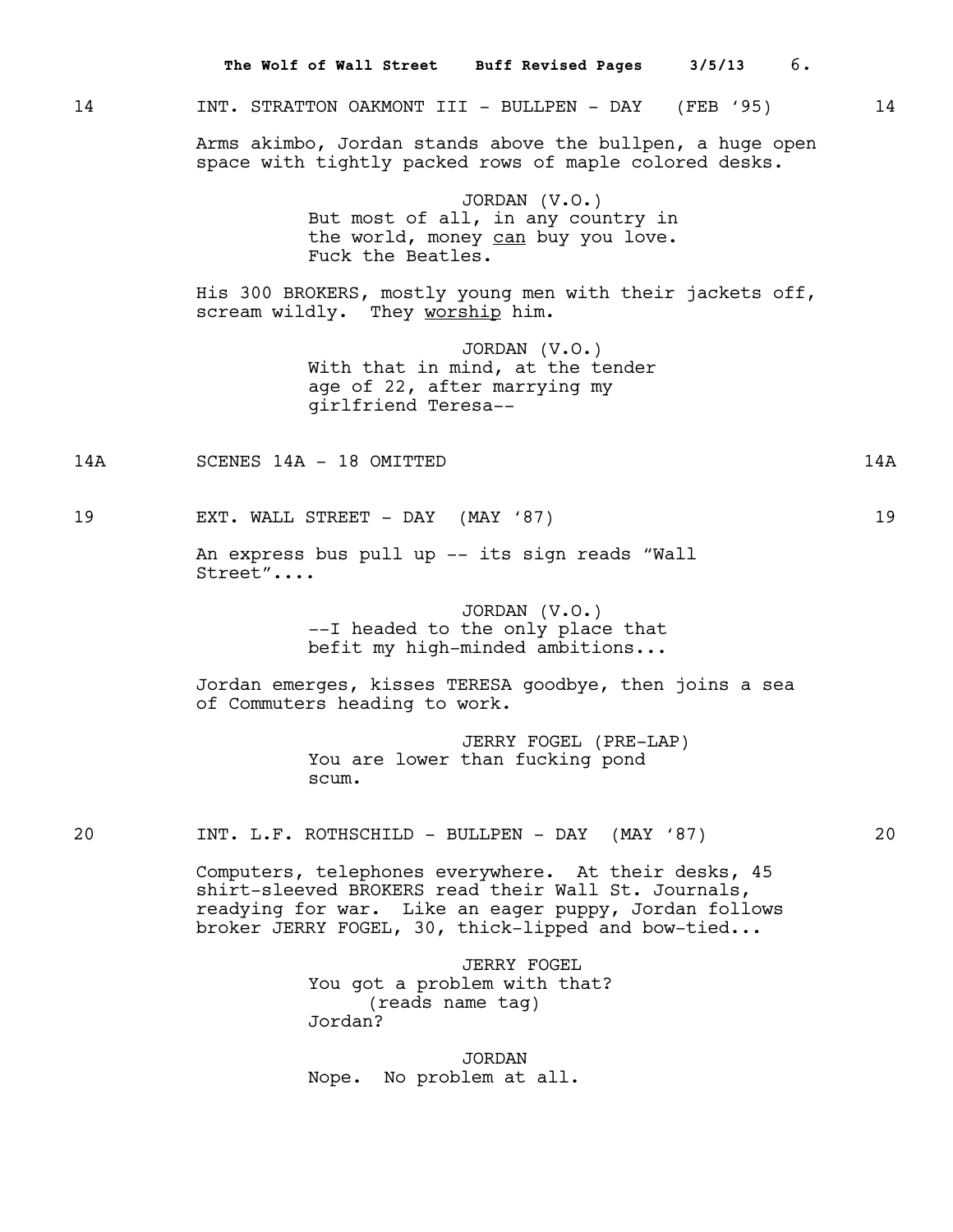JERRY FOGEL Your job is 'connector', which means you'll be dialing the phone over 500 times a day, trying to 'connect' me with business owners. And till you pass your Series 7, that's all you'll be doing. Sit.

Jordan takes a seat at the desk next to Fogel's.

JERRY FOGEL (CONT'D) Just so you know, last year I made over 300k and the other guy you'll be working for made a million.

JORDAN (V.O.) A million dollars? I could only imagine what a douchebag that guy must be.

A manicured hand lands on Jordan's shoulder. It's MARK HANNA, 30s, charismatic, movie-star handsome.

> MARK HANNA Jordan? Mark Hanna. (re: Fogel) Good, you've met Jerry. One of the smartest guys in the office**.**  Who's ever sucked a dog's cock out of loneliness.

Fogel's smile turns to a frown. He hands Jordan a stack of 3x5 index cards.

> JERRY FOGEL Smile and dial. And don't pick your fucking head up till one.

MARK HANNA Don't mind Jerry, his father raped him as a child. Besides, I'm senior broker here, he's a worthless piker. I heard you pitched stock at your job interview.

JORDAN Had to do something to stand out.

MARK HANNA I fuckin' love that! Let's grab lunch later. Windows good with you?

JORDAN

Great. Yeah.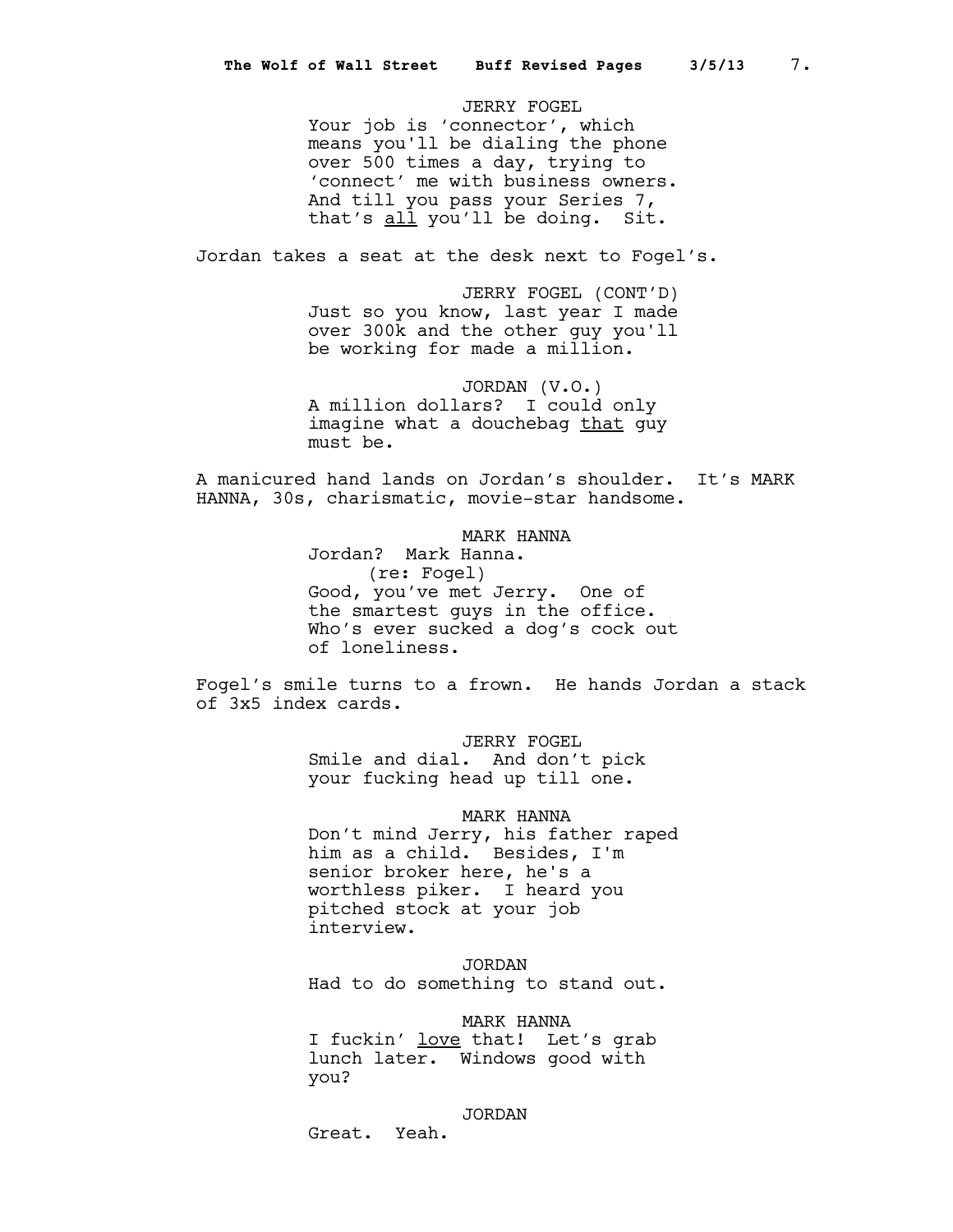Hanna gives him a wink, looks at the clock on the giant electronic stock ticker encircling the room -- 9:30 a.m.

# MARK HANNA

Let's fuck!!

RING!!! Absolute pandemonium at the BELL signalling the opening of the stock market. Feet fly off desks; Brokers and their Connectors dial phones like mad. The CAMERA PUSHES IN on JORDAN, mesmerized as he takes in the ROAR.

# BROKER #1

(to Broker #2) Miniscribe's a fuckin' steal! Thirty eight bucks a share!

#### MARK HANNA

(into headset) Your broker in West Virginia? What are you buying, a coal mine? It's the 80s, the game is hightech.

BROKER #2 (to Broker #3) Fuckface! I got 50,000 July 50s!

JORDAN (V.O.) You want to know what money sounds like? Visit a trading floor on Wall Street. Fuck this, shit that. Cock, cunt, asshole. I couldn't believe how these guys talked to each other--

Fogel notices Jordan sitting there frozen. He covers his mouthpiece, kicks the desk violently.

> JERRY FOGEL Dial the cocksucking phone!

Jordan snaps out of it, starts dialing.

JORDAN (V.O.) I was hooked within seconds.

Mark Hanna slams down his phone in victory, scrawls out a "buy" ticket. He places the ticket into a glass cylinder which he slips into a plastic pneumatic tube.

> JORDAN (V.O.) It was like mainlining adrenaline.

The tube is WHOOSHED into the ceiling and we're suddenly--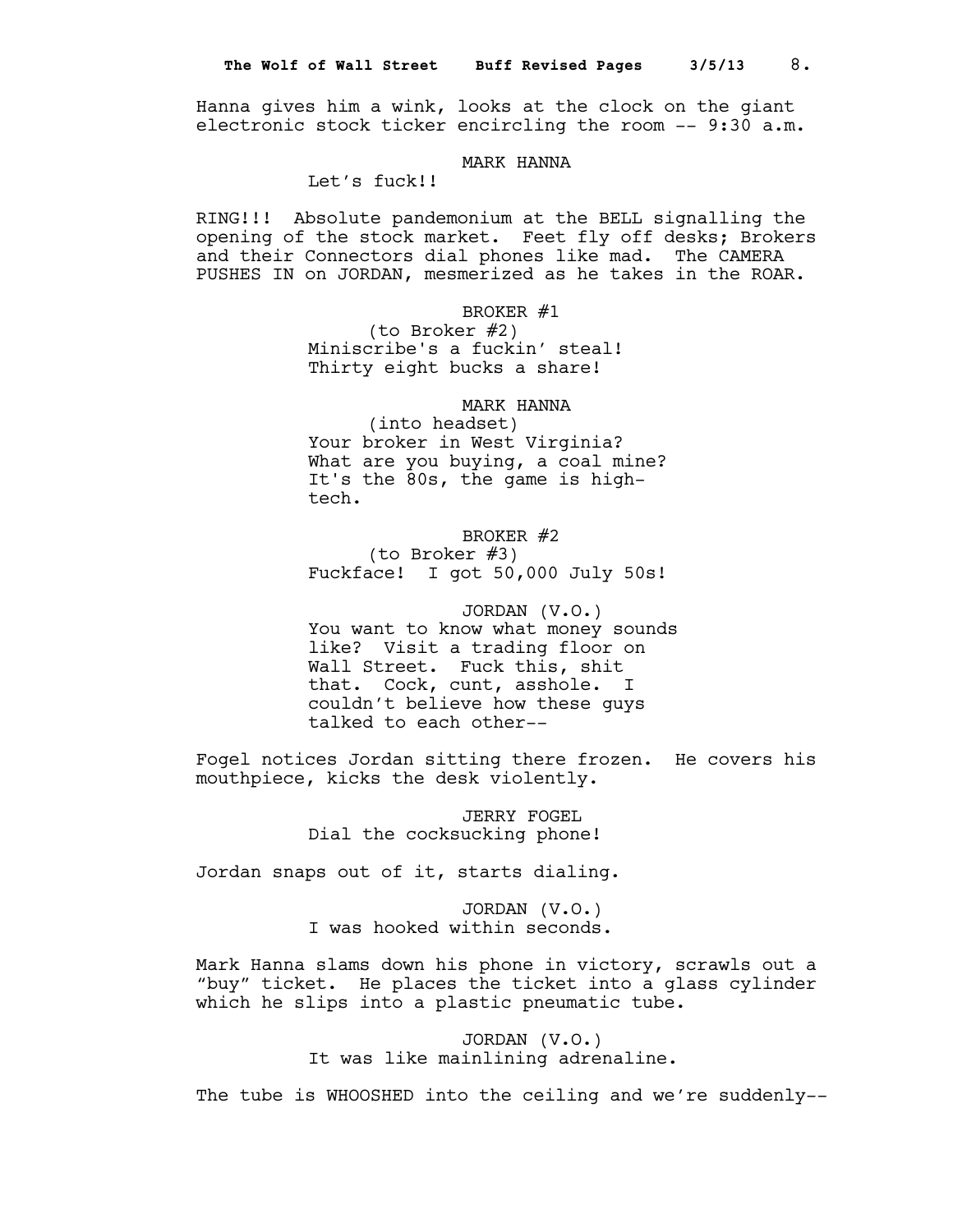# 21 **INT. WINDOWS ON THE WORLD - DAY (MAY '87)** 21

CLOSE ON a COKE SPOON whose contents disappear up a nostril. PULL BACK TO REVEAL...

The lunchtime power spot with panoramic views of the city. At a corner table, a paranoid Jordan looks around as Hanna does another bump of coke. None of the other DINERS seem to notice or care.

> MARK HANNA (offering the spoon) Got enough for one more? Tootski?

> > JORDAN

No. Thanks though.

Hanna slips the vial into his pocket as HECTOR, the tuxedoed Maitre'D, approaches.

HECTOR

Mr. Hanna, what can I bring for you on this glorious afternoon?

Hanna surreptitiously palms Hector a \$100; Jordan notices.

MARK HANNA

Here's the game plan, Hector. Bring us two Absolut Martinis straight up. Precisely seven and a half minutes after you deliver those you'll bring two more, then two more every five minutes until one of us passes out.

HECTOR An excellent strategy, sir.

JORDAN Actually, I'm good with 7-Up.

Jordan might as well have farted at the table.

MARK HANNA First day on Wall Street, Hector. Give him time. (Hector offers menus) No thanks, I'm not eating.

Hector heads off.

JORDAN You can get high during the day and still function?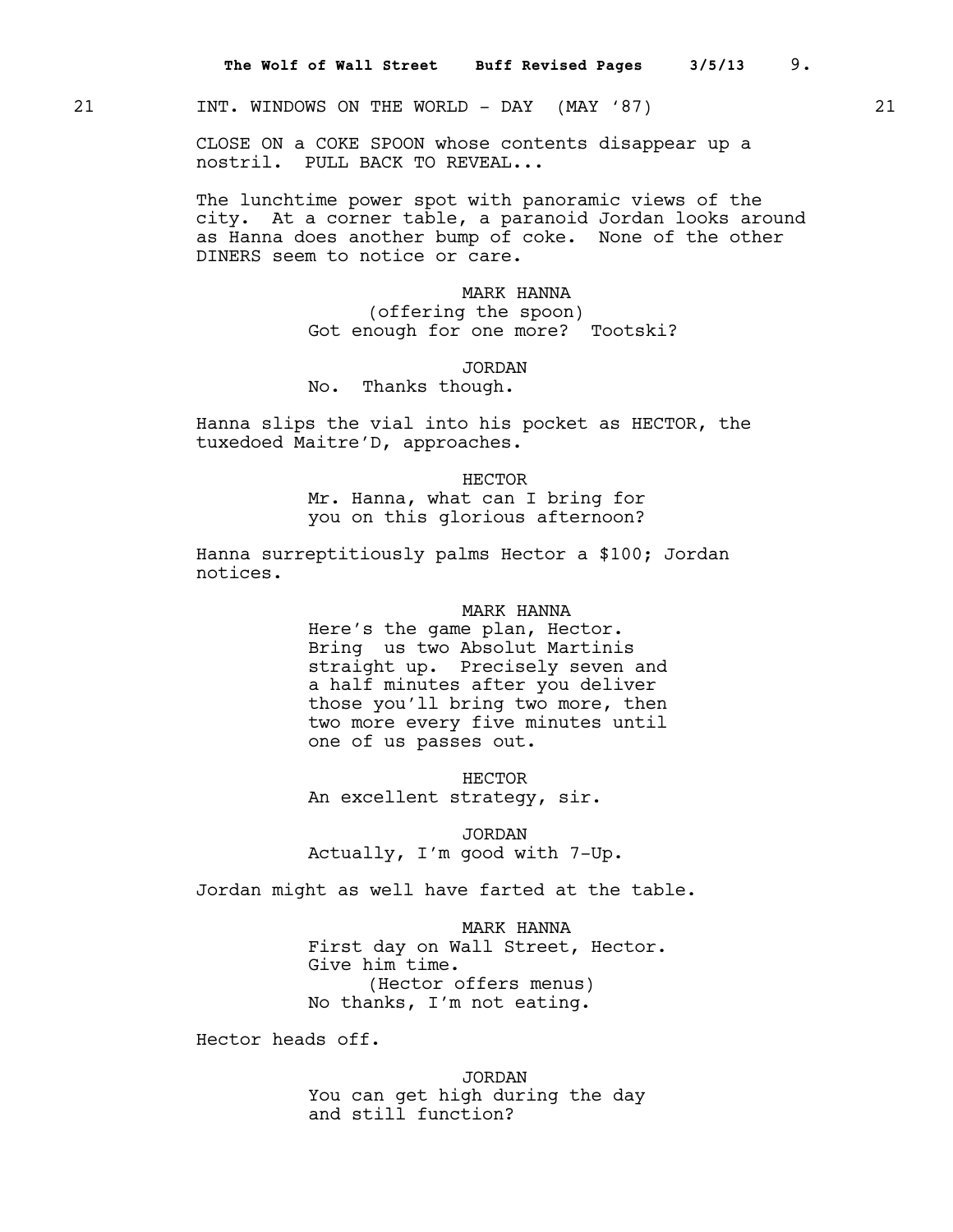## MARK HANNA

High is the only way to do this fucking job. Guy who coined the term "three-martini lunch" was a woman. Cocaine and hookers, my friend, the keys to success.

Jordan smiles, not sure if Hanna is kidding.

JORDAN

I gotta say, I'm really excited about being part of your team. I wanna do all I can for our clients and --

# MARK HANNA

(reciting an ad) "Here at L.F. Rothschild, our clients aren't just important, they're family." Just as long as we get our taste first. Remember something, Jordan, your top priority in this job: make us money. If the clients get rich along the way, bully for them. Got a girlfriend?

JORDAN Wife. She cuts hair.

Mark swallows a comment about that. Gets to business.

## MARK HANNA

OK, first rule of Wall Street. Nobody -- and I don't care if you're Warren Buffet or Jimmy Buffet -- nobody knows if a stock's going up, down or fucking sideways, least of all stock brokers. But we have to pretend we know. Make sure you stay relaxed. Nobody wants to buy something from someone who sounds like they haven't gotten laid in a month. Take breaks when you feel stressed, jerk off if you can. You like jerking off, right?

## JORDAN

Well... sure.

# MARK HANNA

Good, jerking off is key. And I highly recommend cocaine, which will make you dial faster, which is good for me. Churn 'em and burn 'em, baby.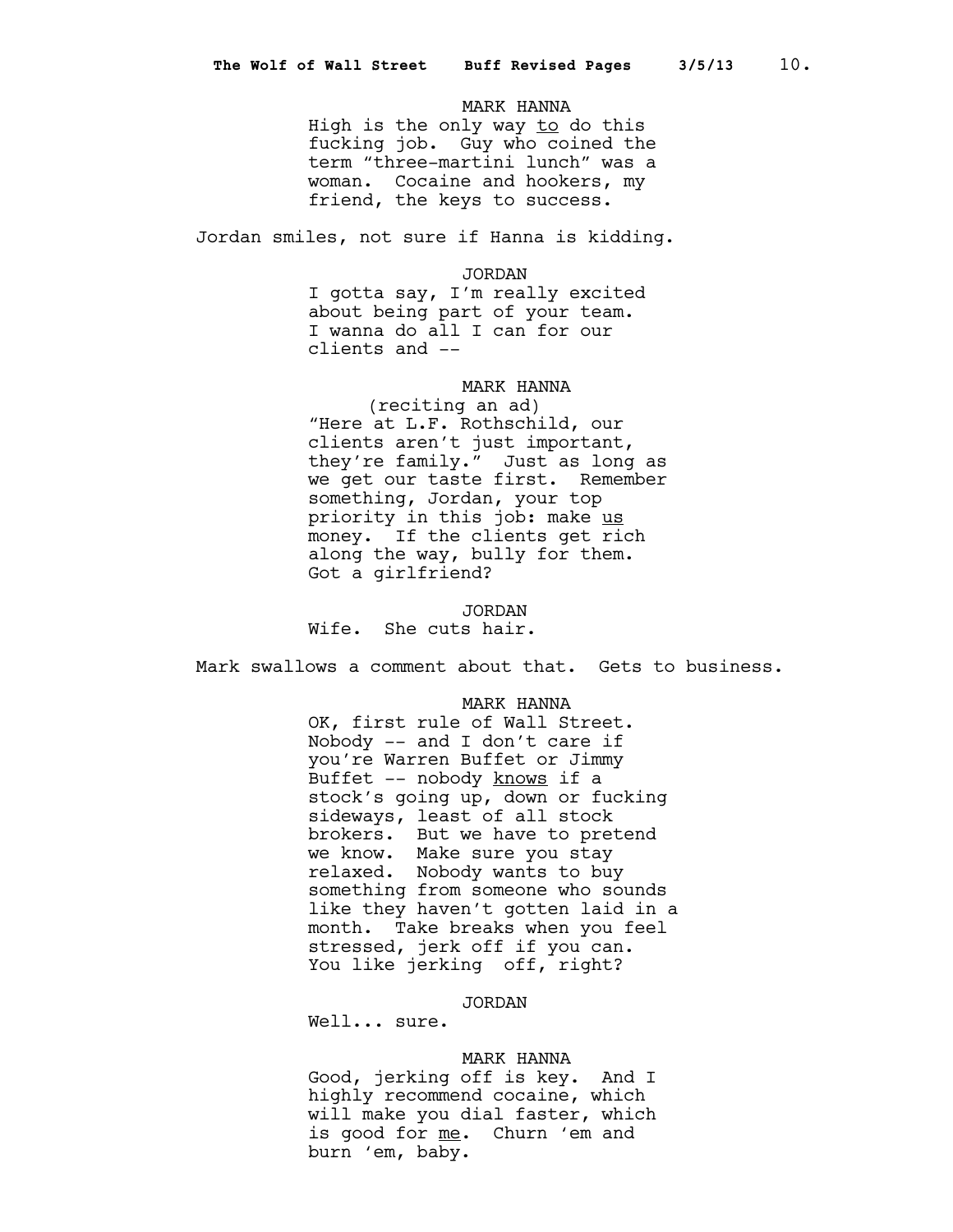A BUSBOY stops by with a fresh napkin for Mark who thanks him. Then, discreetly as possible, Mark removes a fresh vial of cocaine tucked within and takes a quick snort. Jordan realizes: that's why he palmed the maitre d' \$100.

> JORDAN (V.O.) For the next six months I learned the ways of Wall Street.

22 INT. STRIP CLUB - NIGHT (OCT '87) 22

As STRIPPERS grind in b.g, Jordan parties with Mark Hanna and dozens of BROKERS and TRAINEES. Jordan sips a martini and studies Mark Hanna, hitting on a STRIPPER.

> JORDAN (V.O.) That fall I passed my Series 7. Finally it was here.

23 INT. ROTHSCHILD BUILDING - LOBBY - DAY (OCT '87) 23

Briefcase in hand, Jordan boards the elevator with a dozen other BROKERS.

> JORDAN (V.O.) My first day as a stockbroker, a future Master of the Universe.

And as the doors close, on screen WE SEE:

 **OCTOBER 19th, 1987**

24 INT. L.F. ROTHSCHILD - BULLPEN - DAY (OCT '87) 24

Total chaos. Jordan dials the phone as all around him Brokers panic, screaming into headsets.

> JORDAN (V.O.) They called it Black Monday. By four p.m. the market was down 508 points, the biggest one-day drop since the crash of '29.

4 p.m. The closing bell RINGS; the entire place goes silent. Brokers look at each other, stunned.

> MARK HANNA Holy. Fucking. Shit.

And as the Brokers start commiserating with each other...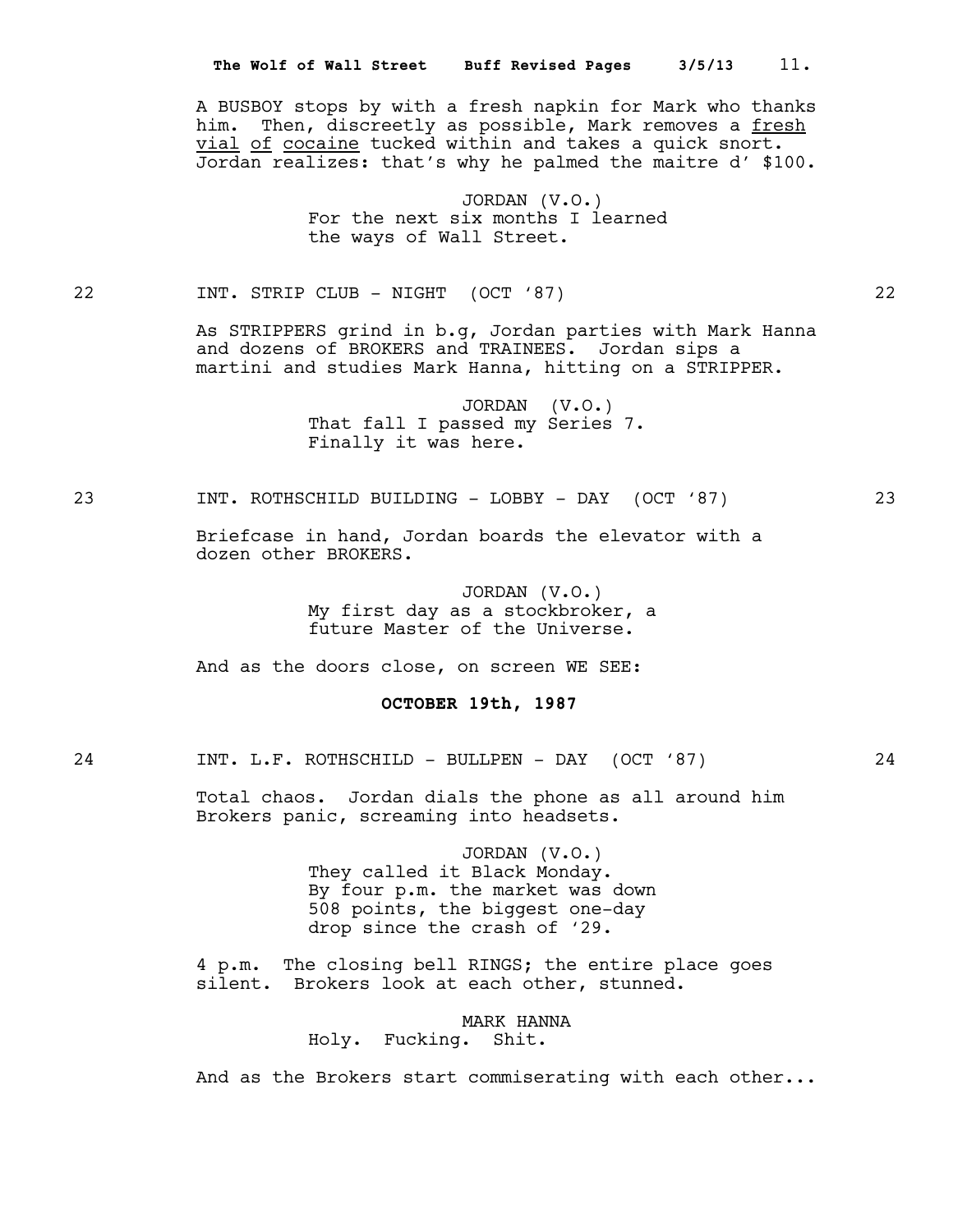JORDAN (V.O.) L.F. Rothschild, a company that had been in business since 1883, closed its doors within a month.

25 1NT. JORDAN & TERESA'S APARTMENT - KITCHEN - DAY (DEC '87) 25

Jordan sits at the table perusing the Times classifieds. Teresa approaches with two coffees. Sits next to him.

> **TERESA** So I'll take an extra shift, don't worry about it.

JORDAN You work too much as it is.

TERESA We could pawn my engagement ring.

JORDAN We're not pawning anything. I'm gonna be a millionaire, Teresa.

TERESA You know that doesn't matter, right?

He smiles, kisses her. Together, they peruse the ads.

JORDAN (points to an ad) "Nobody Beats the Wiz". I could be a stock boy.

TERESA You're a stock broker.

JORDAN No one's hiring brokers right now, sweetie.

They go back to the ads. After a few beats, she points--

TERESA

This place is.

26 EXT. STRIP MALL - PARKING LOT - LONG ISLAND - DAY (DEC '87) 26

In a suit, Jordan emerges from an '85 Datsun. He looks around confused, heads toward an unmarked storefront.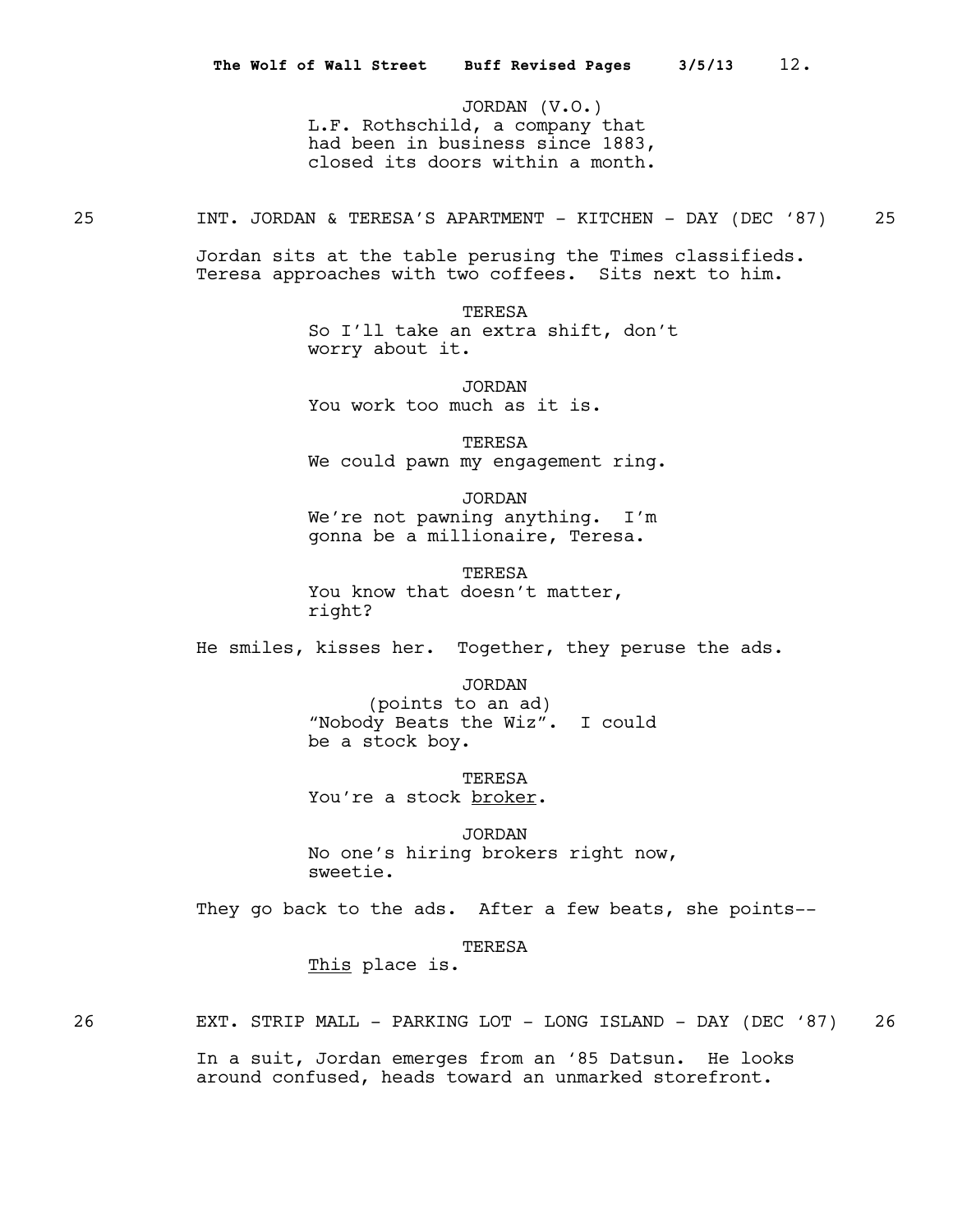27 INT. INVESTOR'S CENTER - DAY (DEC '87) 27

The antithesis of L.F. Rothschild, with cheap furniture and a dozen misfit "BROKERS" giving loud, obnoxious sales pitches. Jordan enters, a modern man among cave people. DWAYNE, slovenly, 35, with a walrus mustache, looks up.

> JORDAN I'm looking for Investor's Center?

> > DWAYNE

That's us, hey. Dwayne.

JORDAN

(as they shake hands) Jordan Belfort, I called earlier. I was a broker with Rothschild.

Dwayne motions Jordan to a seat. Nearby, a Broker in ratty Keds, TOBY WELCH, is screaming into his phone.

> TOBY WELCH I'm tellin' you, this stock is goin' up!... Cause I know, okay?!... I have inside information!

Jordan looks at him, appalled at what he's hearing.

JORDAN Where are your quotrons?

DWAYNE No quotrons, we sell off the pink sheets -- penny stocks.

Dwayne slides Jordan a large thin book; its pages are literally pink. He explains as Jordan flips the pages:

> DWAYNE (CONT'D) Company don't have enough capital to be listed on NASDAQ, their shares trade here. (points to the book) Like these guys, Aerotyne? They make radar detectors out of a garage in Dubuque.

> JORDAN Six cents a share? Who buys this crap?

# DWAYNE

Schmucks mostly. Mailmen, plumbers, people thinking they can get rich quick. They answer our ads, Popular Mechanics, Hustler.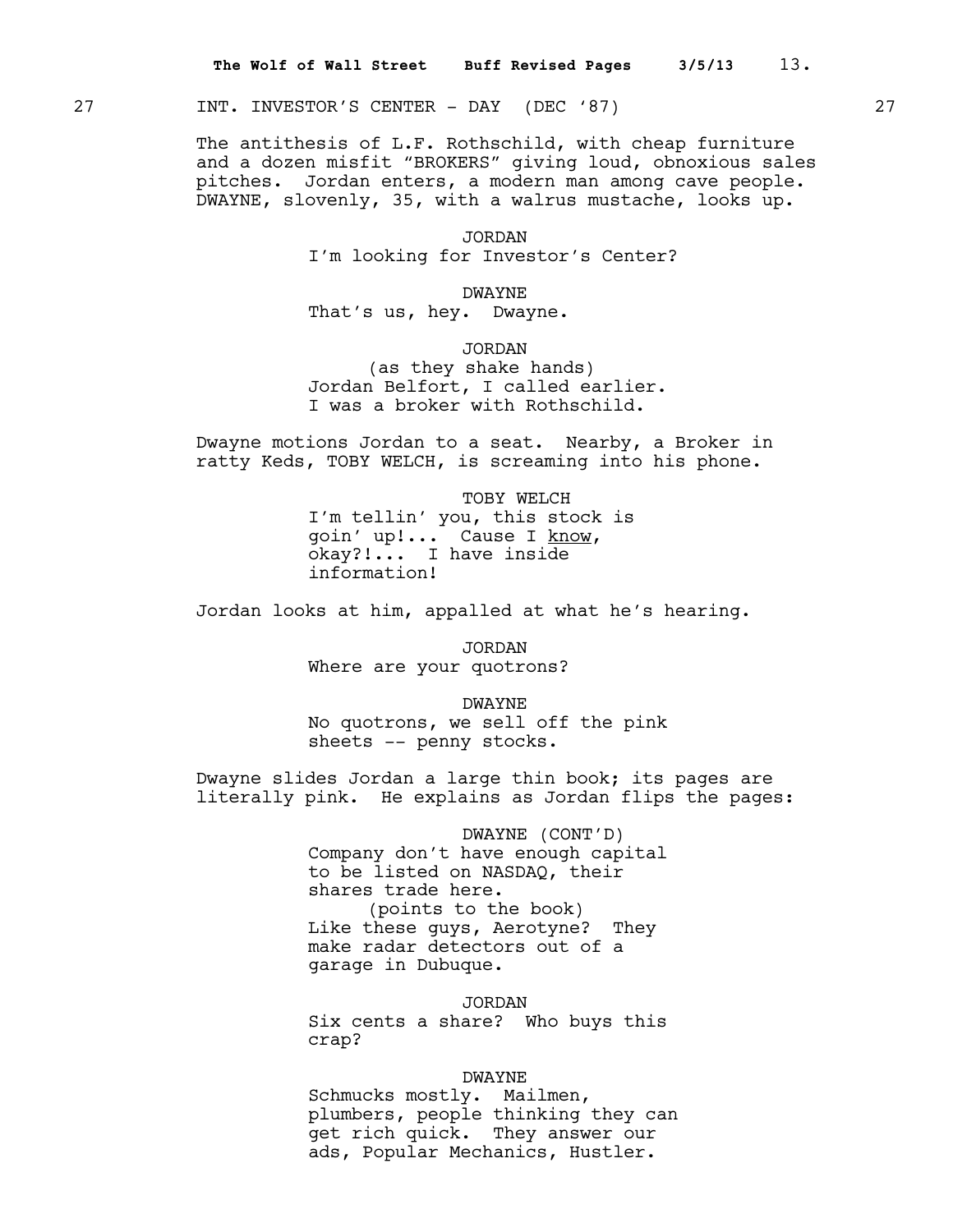JORDAN The spread on these is huge.

DWAYNE

So's your commission, that's the point. Blue chips stocks you get what, one percent? Pink sheets are fifty.

# JORDAN

Wait a second. You're telling me if I sell two thousand dollars worth of stock, my commission is a thousand bucks?

DWAYNE

Technically, yeah, but not even the biggest schmuck buys two thousand dollars of this shit.

28 INT. INVESTOR'S CENTER - (LATER THAT) DAY (DEC '87) 28

As others Brokers bark into phones, Jordan sits, phone cradled in his shoulder, making notes. A few beats, then:

# JORDAN

(into phone) Mr. Fleming, good morning, Jordan Belfort with Investor's Center in New York City. You recently responded to one of our ads...

A few of the other Brokers glance over, eavesdropping.

JORDAN (CONT'D) The reason I'm calling is that an extremely exciting investment opportunity crossed my desk today. Typically our firm recommends no more than five stocks per year: this is one of them...

A few more Brokers look over...

JORDAN (CONT'D) Aerotyne International is a cutting edge tech firm out of the Midwest, awaiting imminent patent approval on a new generation of radar equipment...

LATER. Now all the Brokers listen in rapt attention.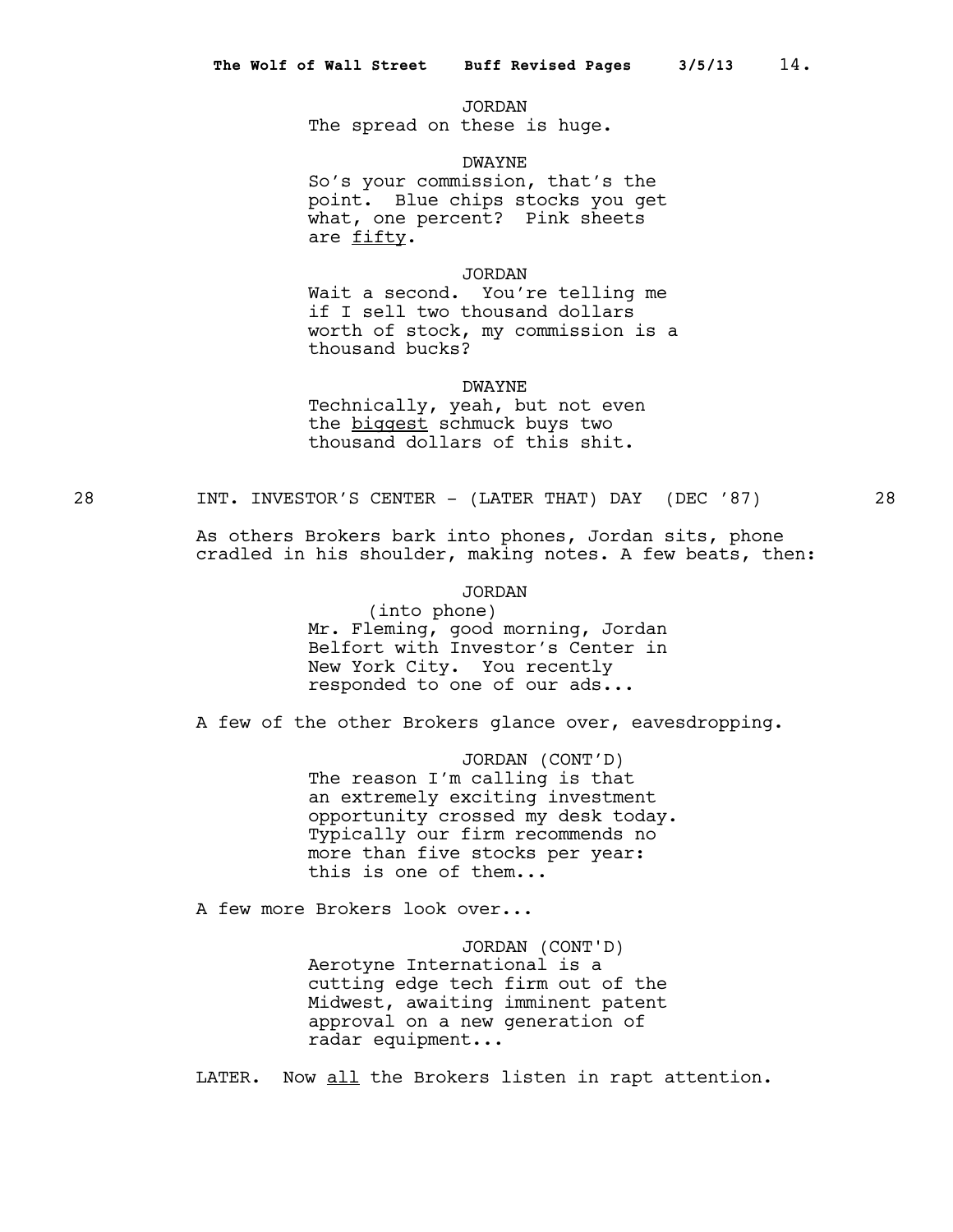JORDAN (CONT'D) -- so if Aerotyne's shares rise to only a dollar -- and our research indicates they could go much, much higher -- your profit on a mere three thousand dollar investment would be upwards of fifty thousand... That's right, you could pay off your mortgage.

Seconds tick by; an eternity, then he starts writing:

JORDAN (CONT'D) Four thousand dollars, will that be check or money order?... Thank you, sir.

Jordan hangs up, scrawls out a "buy" ticket.

JORDAN (V.O.) (CONT'D) Just like that I made two grand. The other guys looked at me like I'd just discovered fire.

Toby Welch and the other cave-Brokers stare at him.

TOBY WELCH How'd you fuckin' do that?

29 1NT. INVESTOR'S CENTER - (ANOTHER) DAY (FEB '88)

Jordan sits at his desk in mid-pitch, totally focused.

JORDAN It's a rock-solid company, sir, it's the next Microsoft... Six thousand. Terrific.

As Jordan continues talking, wrapping up the sale...

JORDAN (V.O.) (CONT'D) Though I knew I was selling garbage, within twelve weeks I was making a fortune.

And as he starts scrawling out a buy ticket...

JORDAN (V.O.) And as a wise man once told me, my only responsibility was to put meat on the table.

CLOSE ON a 1988 Jaguar, parked outside a diner...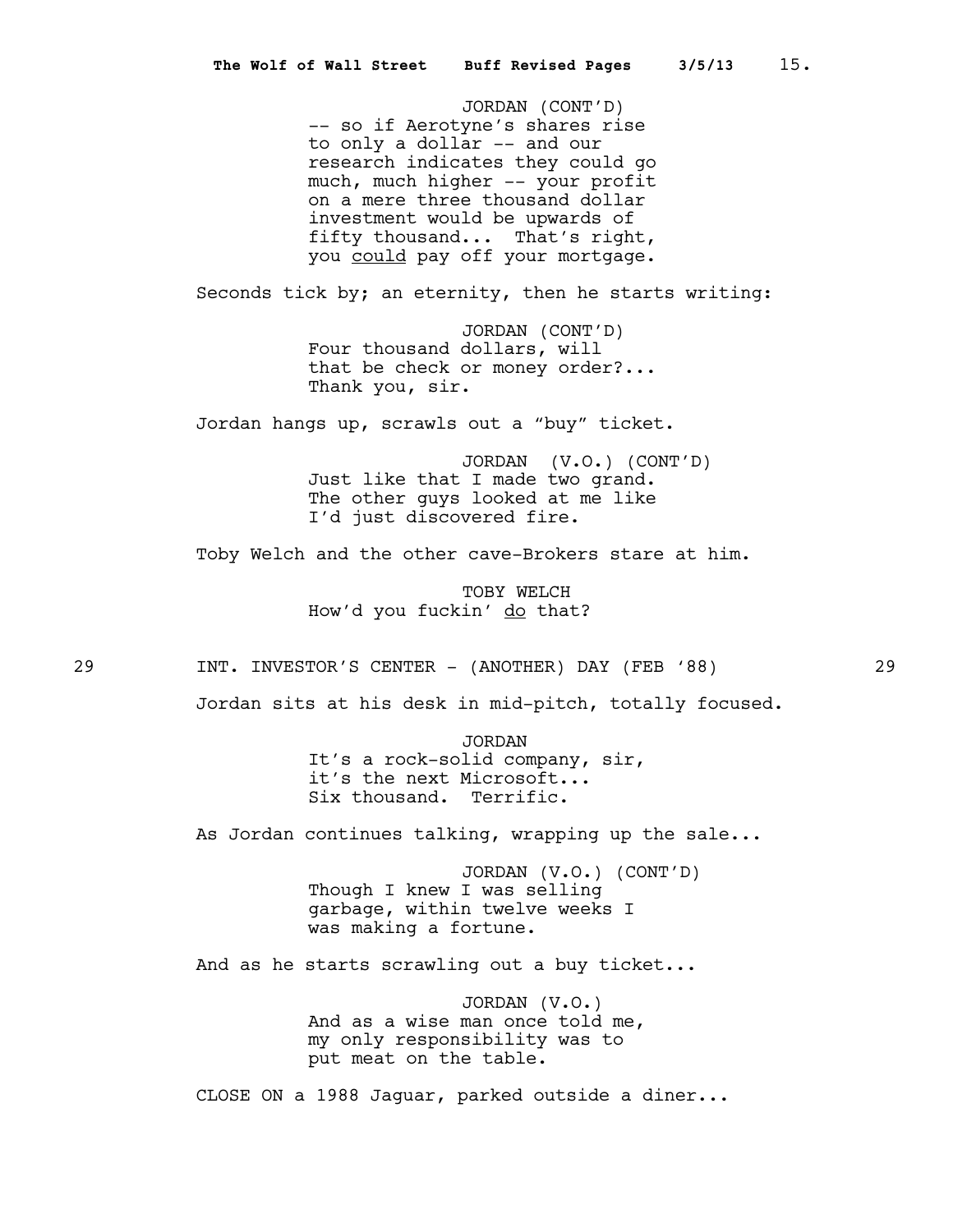# 30 INT. KACANDES DINER - BAYSIDE - DAY (JUN '88) 30

Wearing a suit, Jordan sits in a booth reading the Wall Street Journal as a WAITRESS serves the food. DONNIE AZOFF, preppy-looking, 25, with horn-rims and bright white teeth approaches from the takeout counter.

#### DONNIE

That your Jag in the lot?

JORDAN

Yeah.

DONNIE Nice ride. Donnie Azoff.

JORDAN

Jordan Belfort.

## DONNIE

I've seen it around. We live in the same building. Twelfth floor? (Jordan nods) What do you do, bro?

JORDAN

Stock broker.

#### DONNIE

Kids furniture, me and my brotherin-law. Making any money?

JORDAN Seventy grand last month.

DONNIE Get the fuck out. You made seventy grand in one month.

JORDAN

Seventy two actually.

Donnie studies him, isn't sure if he's full of shit.

#### DONNIE

Tell you what. You show me a pay stub with \$72,000 on it, I'm quitting my job right now and coming to work with you.

As Jordan retrieves his briefcase to find a paystub --  $*$ 

30A SCENE 30A OMITTED \*30A

30B As Jordan hands Donnie his paystub and sure enough, it's \*30B north of seventy-two k.  $\star$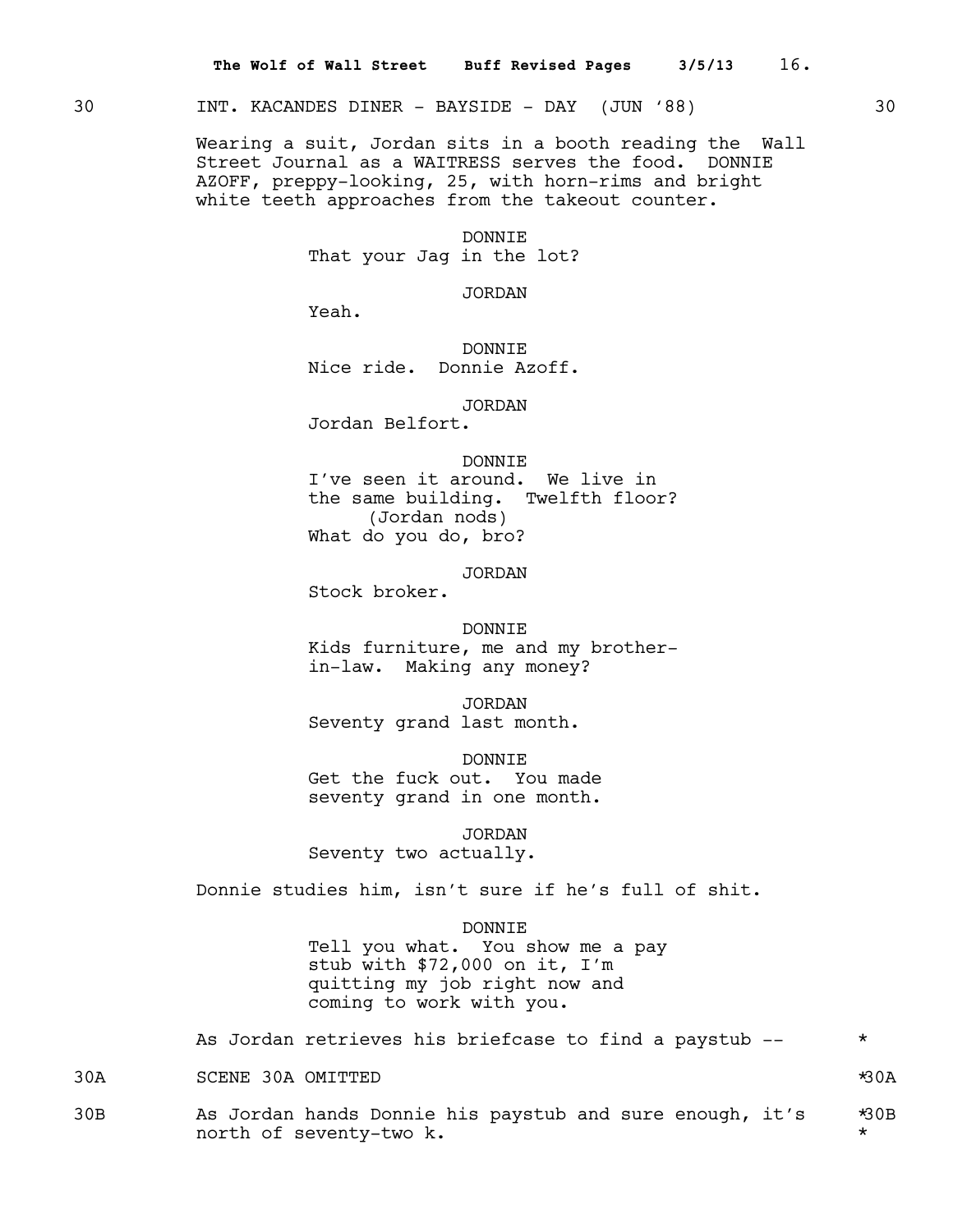DONNIE (CONT'D) \*

Holy shit.

Jordan watches as Donnie crosses to a pay phone and dials.

> JORDAN (V.O.) And he did quit his job, which I thought was a little weird. I mean I had just met this fucking guy.

A few beats, then into phone:

DONNIE Yo Paulie, it's Donnie... Yeah, listen, I quit.

Jordan studies Donnie as he continues his conversation...

JORDAN (V.O.) There were other things about him too, like his phosphorescent white teeth and the fact that he wore horn rims with clear lenses to look more Waspy. He also married his first cousin --

31 SCENE 31 OMITTED 32 33 SCENE 31 SCENE 31 SCENE 31 SCENE 31 SCENE 31 SCENE 31

32 INT. BAR - DAY (JUN '88) \* 32

Jordan sits in mid-conversation with Donnie over beers.

DONNIE No problem, if we have a kid who's a retard, we'll just leave it on the steps of some institution.

And as they continue drinking...

JORDAN (V.O.) He was also a closet drug fiend. I'd known him less than a week before he talked me into smoking crack.

33 EXT. BACK OF BAR - DAY (JUN '88) \* 33

Jordan and Donnie get high. Donnie holds a flame under a crack pipe.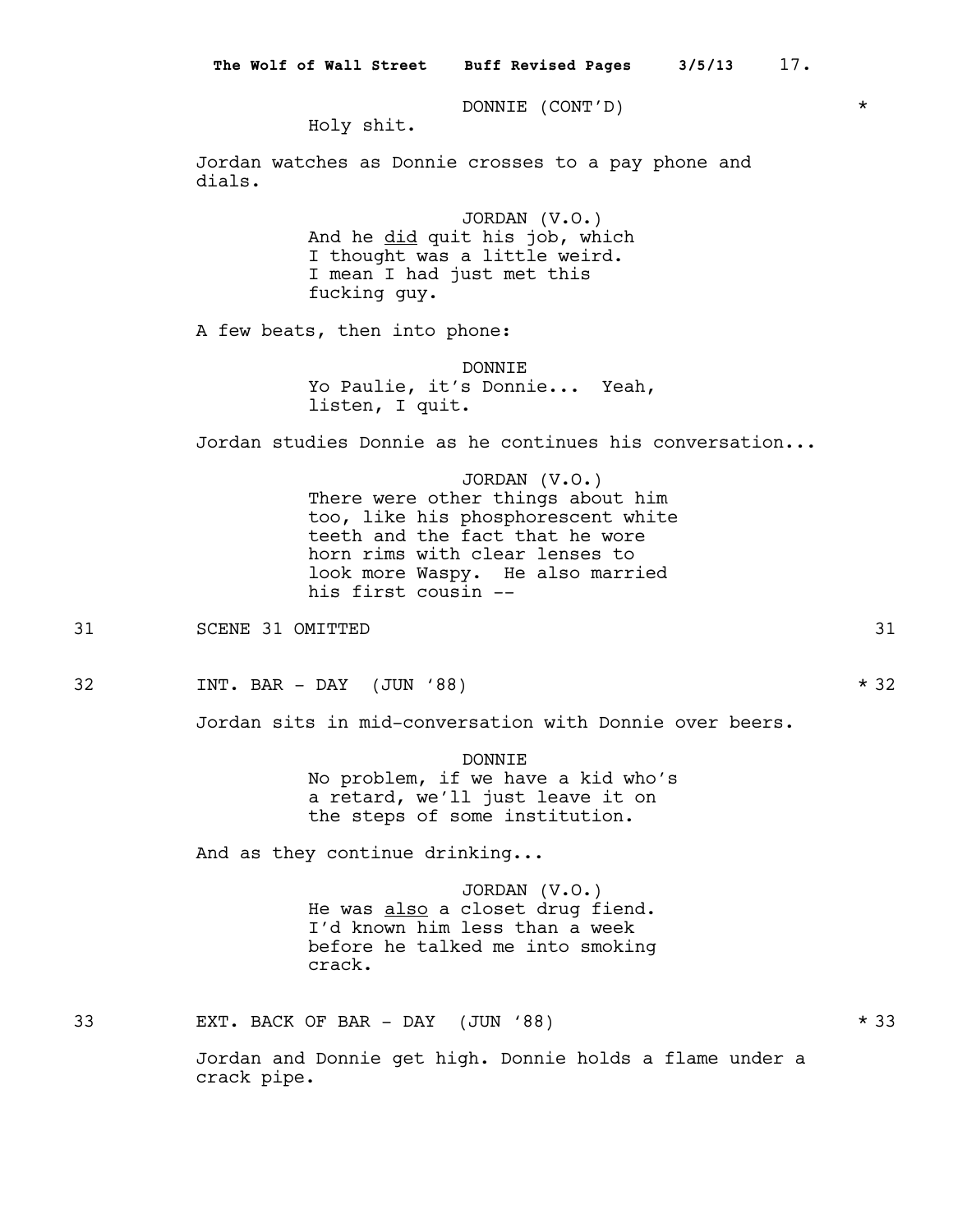|    | 18.<br>3/5/13<br>The Wolf of Wall Street Buff Revised Pages                                                                                                           |                      |
|----|-----------------------------------------------------------------------------------------------------------------------------------------------------------------------|----------------------|
|    | JORDAN (V.O.)<br>The weird thing was when he'd do<br>crack, his face would contort into<br>this bizarre, frozen mask like the<br>Phantom of the Opera.                |                      |
|    | Donnie does a hit of crack; his jaw twitches, then his<br>facial muscles contort, locking up like a stroke victim.<br>After a few beats, he hands the pipe to Jordan. |                      |
|    | <b>DONNIE</b><br>You now, take a hit!                                                                                                                                 |                      |
|    | Jordan takes a deep hit and holds it. A beat, then:                                                                                                                   |                      |
|    | <b>JORDAN</b><br>Omigod, I fuckin' love you!!                                                                                                                         |                      |
|    | JORDAN $(V.O.)$<br>I knew I had to make him my<br>partner.                                                                                                            |                      |
| 34 | INT. INVESTOR'S CENTER - DAY (SEP '88)                                                                                                                                | 34                   |
|    | Jordan looks on as Donnie works the phone like a madman.                                                                                                              |                      |
|    | JORDAN (V.O.)<br>Which turned out to be a great<br>move - Donnie was a fast learner<br>who transitioned into the penny<br>stock business quickly.                     |                      |
| 35 | EXT. STRATTON OAKMONT I - AUTO SHOP - DAY (SEP '88)                                                                                                                   | 35                   |
|    | Jordan and Donnie pull up to a defunct auto body shop,<br>which has a "For Lease" sign in the window.                                                                 |                      |
|    | JORDAN (V.O.)<br>So within months we started our<br>own firm out of an abandoned auto<br>body shop.                                                                   |                      |
| 36 | INT. KACANDES DINER - DAY (OCT '88)                                                                                                                                   | 36                   |
|    | Jordan sits with CHESTER MING, ROBBIE FEINBERG, ALDEN<br>KUPFERBERG ("SEA OTTER") and BRAD, muscular and bald,<br>with a Fu Manchu mustache.                          |                      |
|    | JORDAN (V.O.)<br>In addition to Donnie, I also<br>recruited my friends Sea Otter,<br>Chester and Robbie, who were at<br>the time all middling pot dealers.            | $^\star$<br>$^\star$ |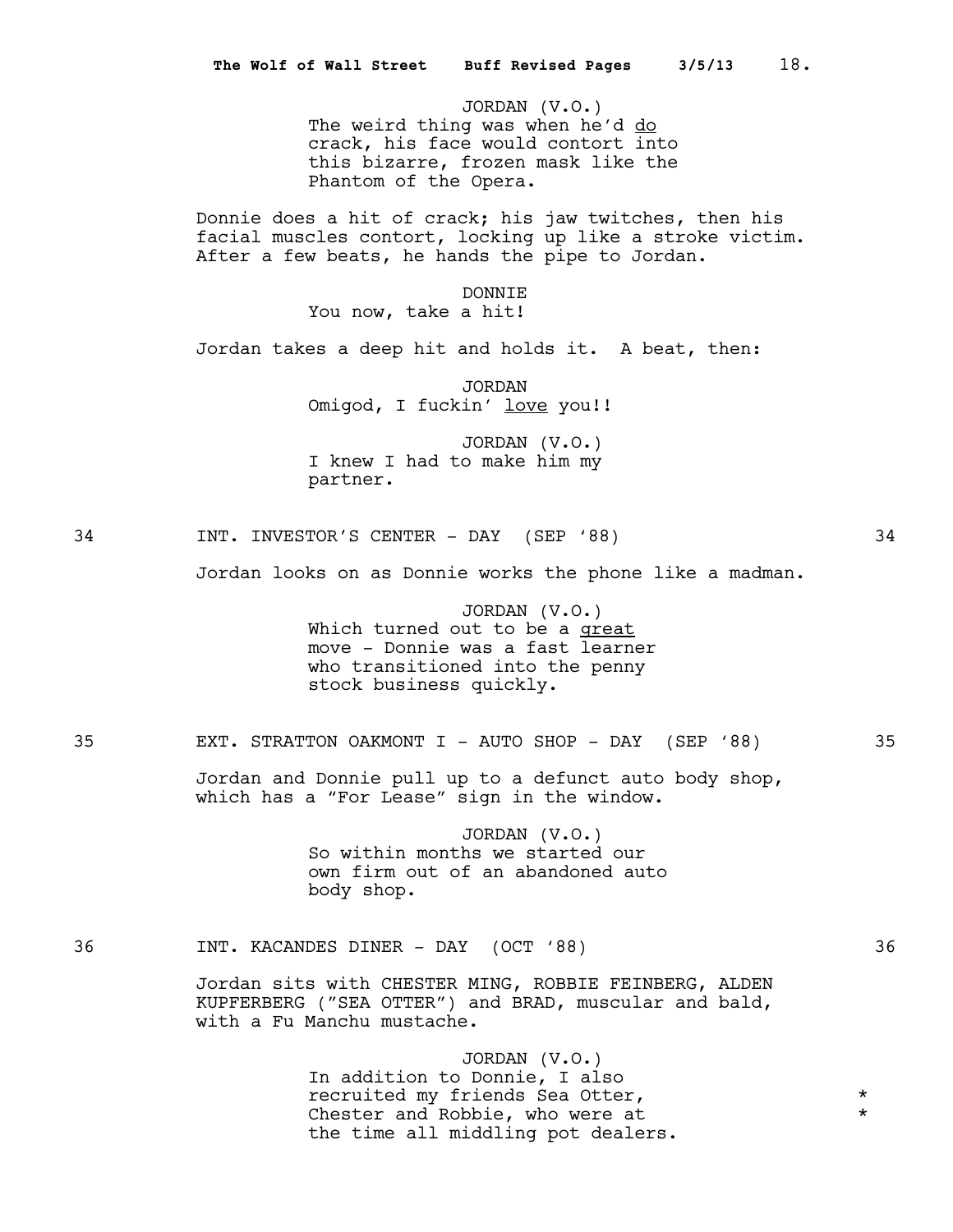As a WAITRESS serves cheeseburgers:

JORDAN --see everyone wants to get rich, so you're already half way there by the time the call starts.

SEA OTTER I sold weed once to this Amish dude, had one of those beards with no mustache?

ROBBIE FEINBERG

So?

SEA OTTER He only wanted to make furniture.

CHESTER MING What's that got to do with anything?

SEA OTTER He just said everyone wants to get rich.

ROBBIE FEINBERG (to Jordan) That's true, you did.

SEA OTTER Buddhists too, they don't give a shit about money either.

CHESTER MING Man  $I$  could sell weed to anybody, get a convent full of nuns fucking wasted.

And as Brad looks at Jordan and shakes his head:

37 INT. STRATTON OAKMONT I - AUTO BODY SHOP - BULLPEN 37 (OCT '88)

We see the above guys working the phones.

JORDAN (V.O.) Brad, the guy I really wanted, took a pass, since he'd become the Quaalude king of Bayside.

38 EXT. BRAD'S HOUSE - BACKYARD GYM - DAY (OCT '88) 38

Bare-chested, wearing kung fu pants, Brad sells ludes to a couple of HIGH SCHOOL KIDS.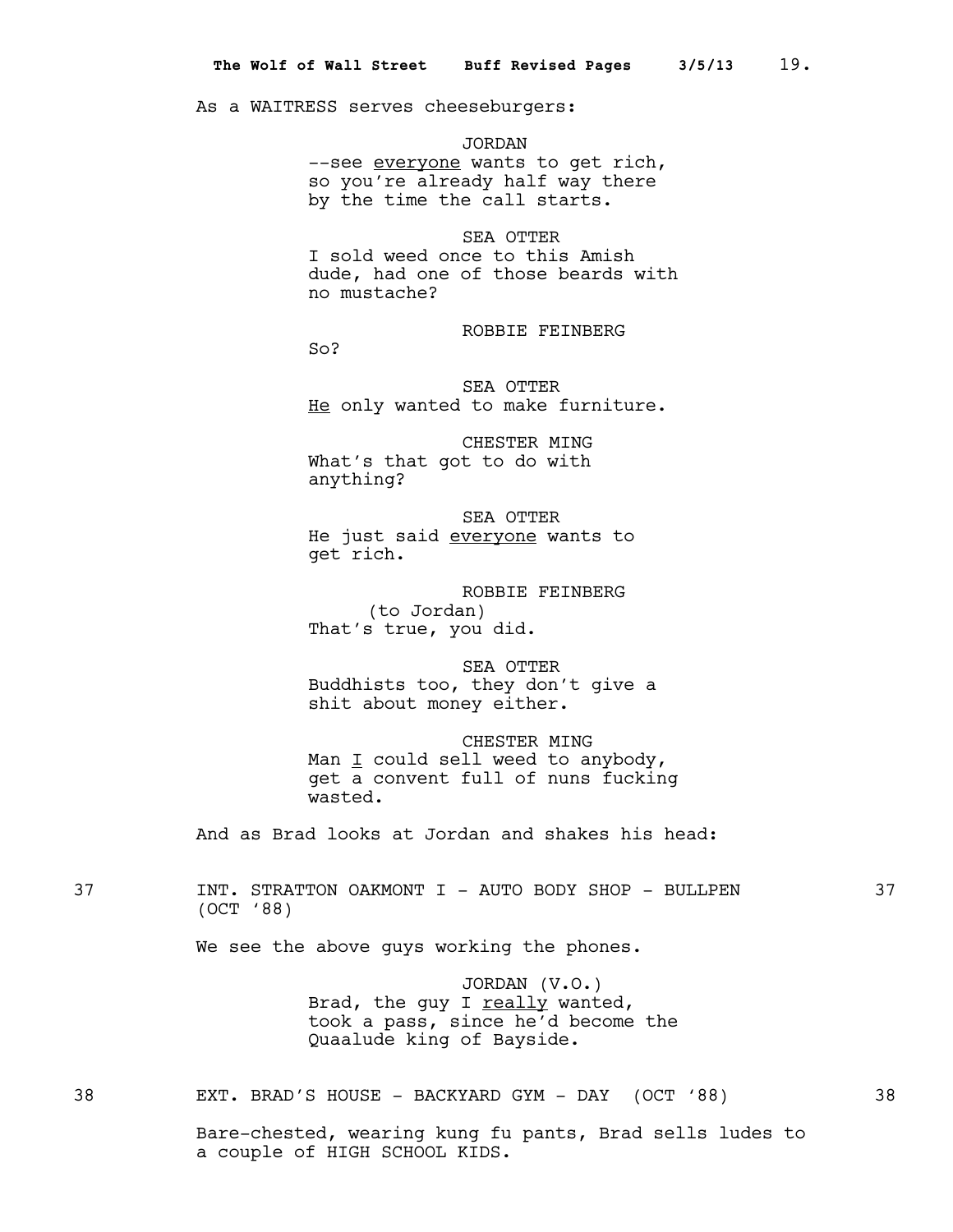JORDAN (V.O.) They were absolute morons, my friends, but like I always said--

39 INT. STRATTON OAKMONT I - AUTO BODY SHOP - BULLPEN - DAY 39 (OCT '88)

> Jordan emerges from his office into the garage area (the bullpen), looking on as Donnie, Chester, Robbie, Sea Otter and four other BROKERS (now including RUGRAT and Toby) make sales calls from the cheap desks.

> > JORDAN (V.O.) Give me them young, hungry and stupid and in no time I'll make them rich.

40 EXT. MARINA - LONG ISLAND - SUNSET (MAY '89) 40

On lounge chairs at the edge of a dock, bottle of wine nearby, Jordan sits with Teresa. He smiles as she opens a jewelry case -- inside is a diamond tennis bracelet.

TERESA

Omigod. Jordan.

## JORDAN

You like it?

## TERESA

It's beautiful.

Jordan helps her try it on. She smiles, but he detects a wave of... something.

> JORDAN They're small, I know, but the stones are really high quality.

TERESA No, no. I love it.

JORDAN

Then what?

They sit in silence. Finally:

TERESA

I don't know, it's just -- these stocks, these crappy companies.

JORDAN

In five years the Corleone family will be completely legitimate.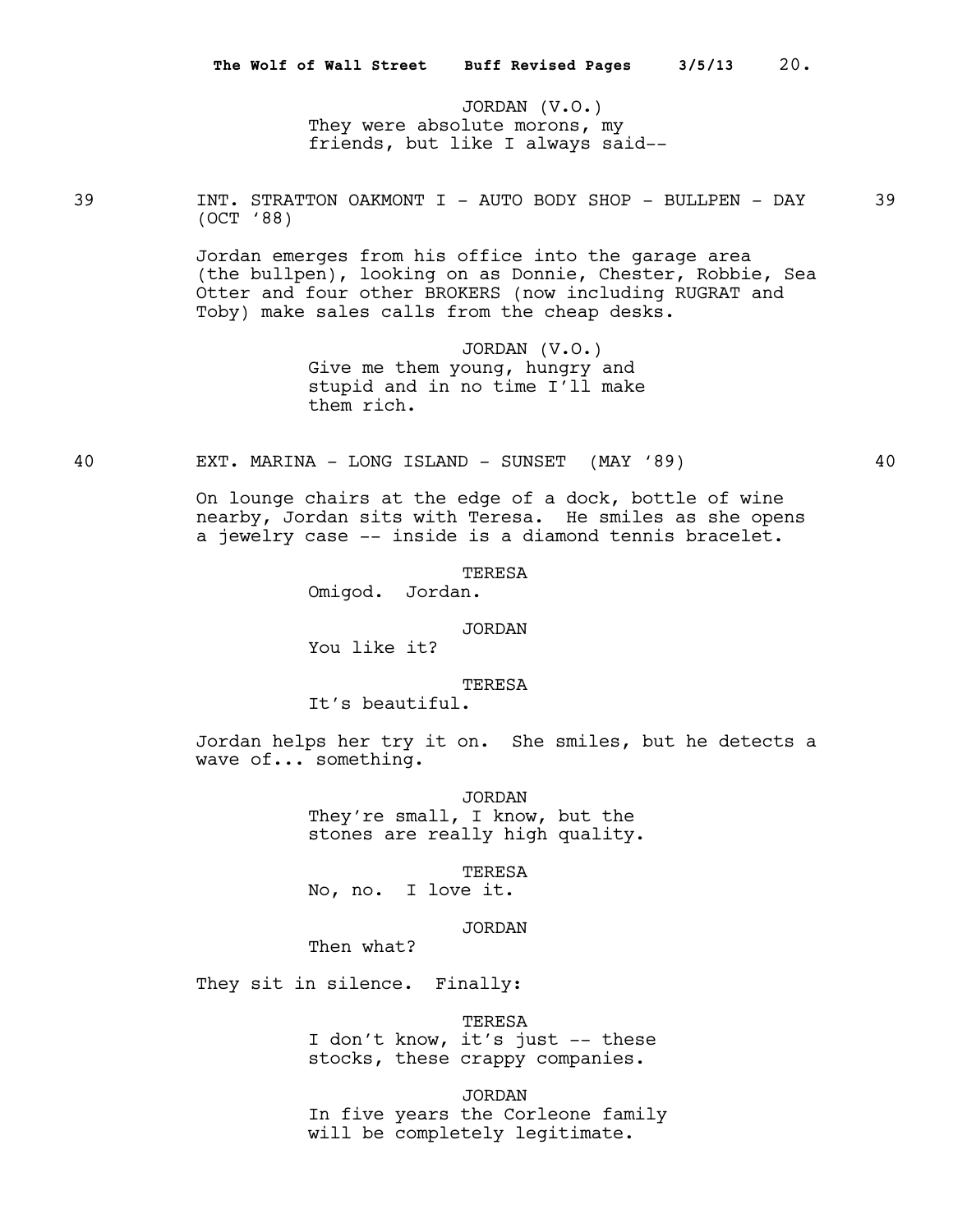TERESA Why can't you be legitimate now?

JORDAN It's not illegal, Teresa, technically. I mean they're real stocks, they're just...

TERESA

Never gonna make anybody money. (a few beats; then) Wouldn't you feel better selling this junk to rich people, who can afford to lose the money at least?

JORDAN Rich people don't buy penny stocks.

# TERESA

Why not?

And on Jordan's look:

JORDAN (V.O.) Because they're too smart, that's why not.

41 INT. STRATTON OAKMONT I - AUTO BODY SHOP - DAY (AUG '89) 41

CLOSE ON Jordan, brow furrowing as his wheels turn.

JORDAN (V.O.) I mean what person of any substance would trust this bunch of jerk-offs? Like the Pinhead, \* Robbie Feinberg.

42 SCENES 42 - 46 OMITTED \* 42

46A INSERT ID PHOTO - TOBY WELCH \*46A

JORDAN (V.O.) \* Toby Welch. I mean, look at this  $\star$ <br>fucking Cro-Magnon. I wouldn't fucking Cro-Magnon, I wouldn't \* trust him to pick up a rock.  $*$ 

 $\star$ 

JORDAN (V.O.) \* Toby Welch. I mean, look at this  $\star$ <br>fucking Cro-Magnon, he couldn't fucking Cro-Magnon, he couldn't<br>even think without moving his \* \* \* \* even think without moving his \* lips. \*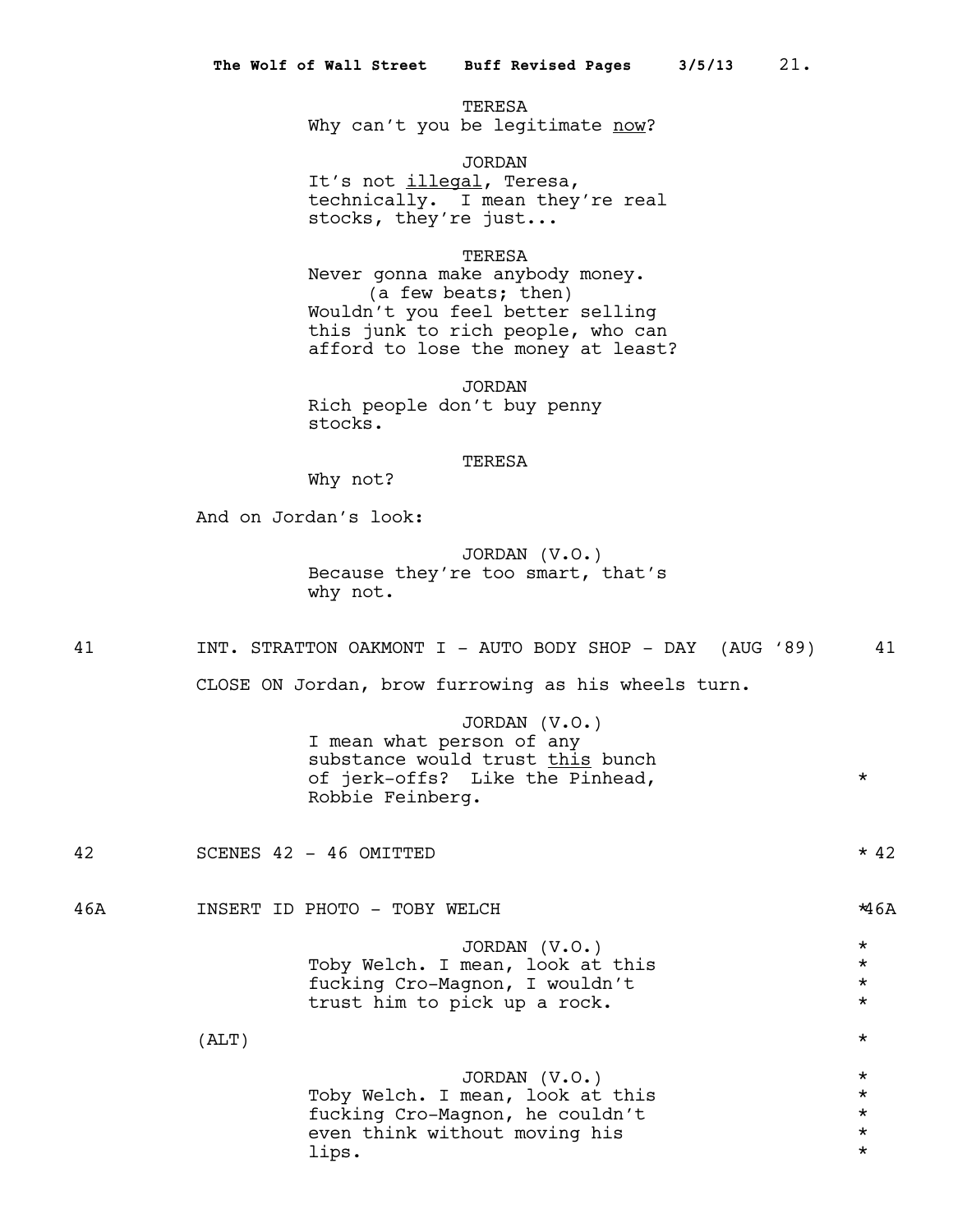|     |                                                  |                                                                | The Wolf of Wall Street Buff Revised Pages                                                                                                                                                                                                                                    | 3/5/13 | 22. |
|-----|--------------------------------------------------|----------------------------------------------------------------|-------------------------------------------------------------------------------------------------------------------------------------------------------------------------------------------------------------------------------------------------------------------------------|--------|-----|
| 46B |                                                  | INSERT ID PHOTO - ROBBIE FEINBERG                              |                                                                                                                                                                                                                                                                               |        | 46B |
|     |                                                  | Or the Sea Otter.                                              | JORDAN $(V.O.)$                                                                                                                                                                                                                                                               |        |     |
| 46C |                                                  | INSERT ID PHOTO - THE SEA OTTER                                |                                                                                                                                                                                                                                                                               |        | 46C |
|     |                                                  | head.                                                          | JORDAN (V.O.)<br>Chester Ming even, the Depraved<br>Chinaman, with his giant panda                                                                                                                                                                                            |        |     |
| 46D |                                                  | INSERT ID PHOTO - CHESTER MING                                 |                                                                                                                                                                                                                                                                               |        | 46D |
|     |                                                  | Rugrat because--                                               | JORDAN $(V.O.)$<br>Or Nicky Koskoff, who I called                                                                                                                                                                                                                             |        |     |
| 46E |                                                  | INSERT ID PHOTO - RUGRAT                                       |                                                                                                                                                                                                                                                                               |        | 46E |
|     |                                                  | out for yourself.                                              | JORDAN $(V.O.)$<br>Well, you can probably figure that                                                                                                                                                                                                                         |        |     |
| 47  | (MAR'90)                                         |                                                                | INT. STRATTON OAKMONT I - AUTO BODY SHOP - REAR - NIGHT                                                                                                                                                                                                                       |        | 47  |
|     |                                                  | large dry erase board.                                         | The camera PUSHES IN on Jordan as he stands before a                                                                                                                                                                                                                          |        |     |
|     |                                                  | them in my own image? I<br>semitism.                           | JORDAN (V.O.)<br>But what if they didn't sound like<br>jerk-offs? What if I took this<br>bunch of nincompoops and molded<br>reinvented the company, gave it a<br>new image, a new name. Something<br>patrician, blue-blooded, something<br>that reeked of tradition and anti- |        |     |
|     | And as his Brokers settle in to folding chairs-- |                                                                |                                                                                                                                                                                                                                                                               |        |     |
|     |                                                  | Oakmont.<br>wealthiest one percent of<br>Americans.<br>people. | <b>JORDAN</b><br>Gentlemen, welcome to Stratton<br>The clients we've gone<br>after in the past -- they're done.<br>We will now target exclusively the<br>The methods we've used<br>-- over. Loud, obnoxious sales<br>hype is worthless with these                             |        |     |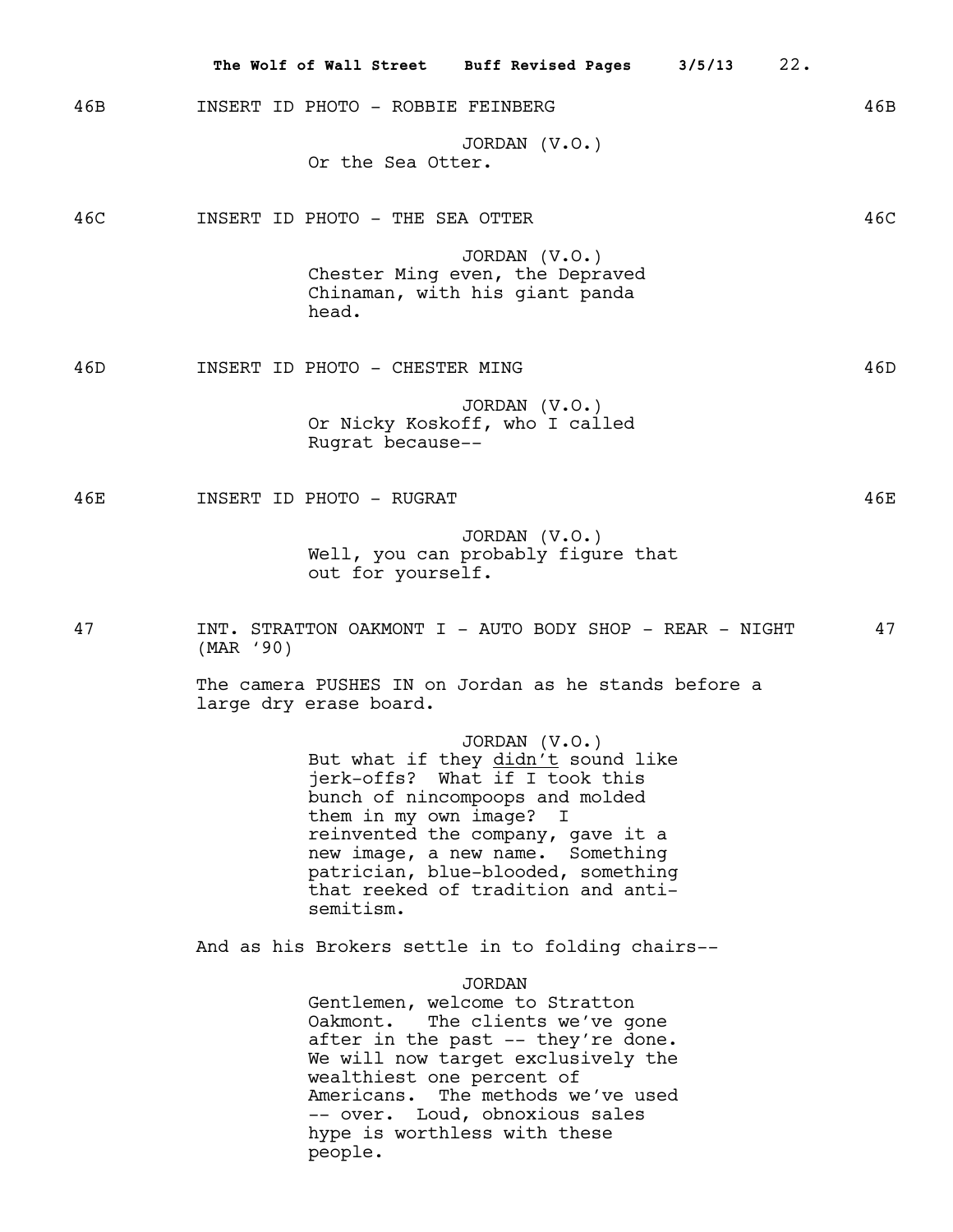In military terms it's like carpetbombing -- noisy, menacing and only marginally effective. As Stratton brokers you will be laserguided smart-bombs aimed at highpriority targets. You will establish an initial relationship with your clients selling only blue chip stocks -- then and only then will you attempt to sell the pink sheets, where the real money is. Now the key to every sale is this: **The Wolf of Wall Street Buff Revised Pages 3/5/13** 23. JORDAN (CONT'D)

Jordan writes the word "URGENCY" on the board.

JORDAN (CONT'D) No one buys stock unless he thinks it's going up and going up now. You must convince your client to buy before the takeover happens, before the lawsuit is settled, before the patent is granted. If he says I'll think about it and call you back, it's over, you're dead! No one calls back! So you have to create urgency --

48 INT. STRATTON OAKMONT I - AUTO SHOP BULLPEN - DAY 48

Another day. With Stratton Oakmont signage visible in the b.g., Jordan is on speakerphone with a potential CLIENT, the other Brokers listening in.

JORDAN

--and once Kodak settles the lawsuit, institutions will be permitted to buy their shares in large blocks again. And when that happens, which is any day now, what do you think will happen to the price of Kodak stock?

CLIENT (O.S.) It'll go up?

JORDAN Exactly. Which is why you should pick up 5000 shares today, a \$200,000 investment.

49 INT. STRATTON OAKMONT I - AUTO BODY SHOP - REAR - NIGHT 49

Jordan stands addressing his Brokers.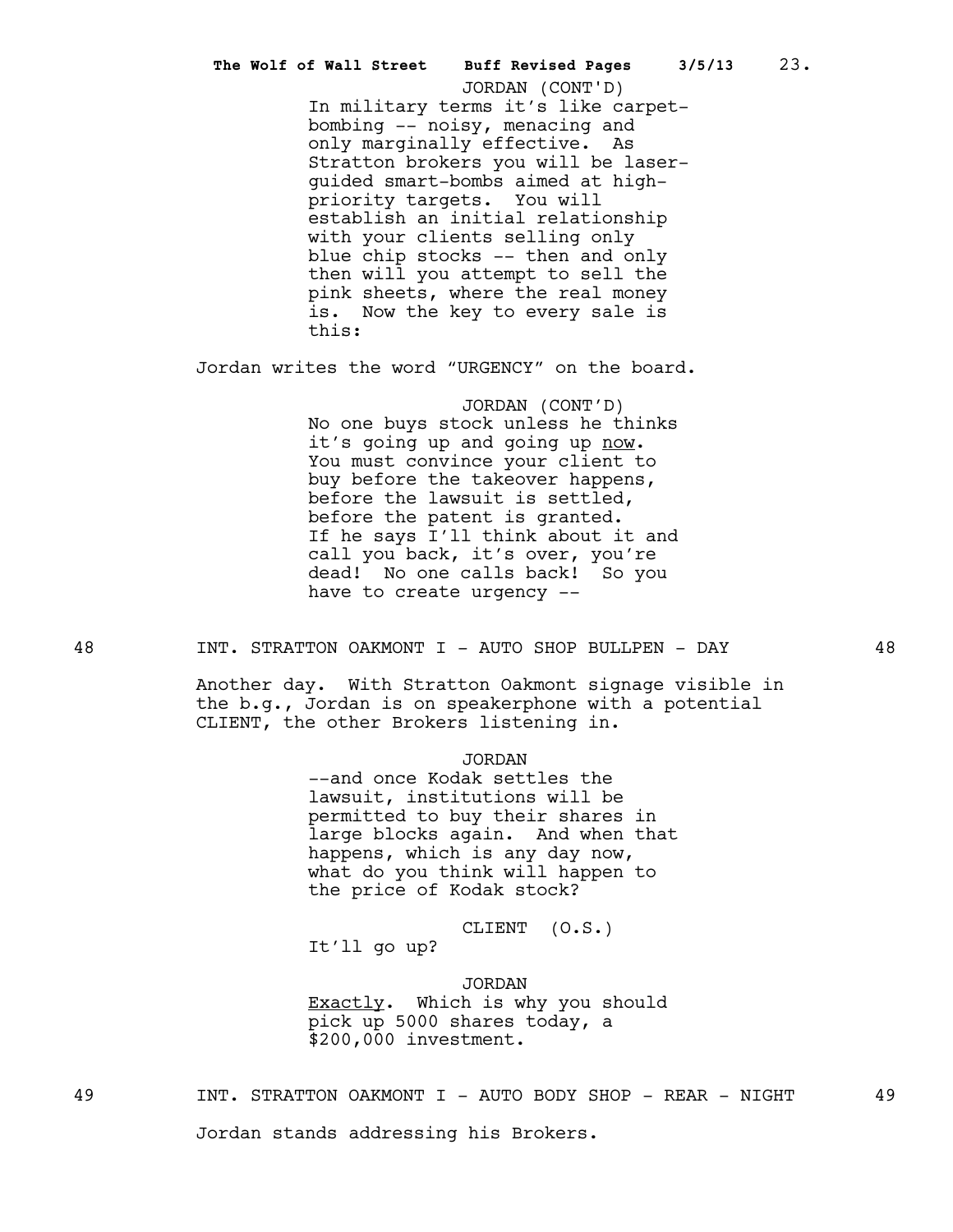JORDAN Then you lower your voice.

50 INT. STRATTON OAKMONT I - AUTO SHOP BULLPEN - DAY 50

Jordan pitches the client, his voice lowered.

JORDAN Believe me, sir, you will not be sorry.

51 INT. STRATTON OAKMONT I - AUTO BODY SHOP - REAR - NIGHT 51

Jordan stands before the Brokers.

JORDAN

Then you wait. Whoever speaks first loses. At this point, where are we in the sale? Chester?

CHESTER MING About to close?

JORDAN No, you sweet and sour douchebag! We're at the beginning of the beginning! This is where the sale starts. You as a salesman are almost hoping he says no so you can finally do your fucking job!

52 INT. STRATTON OAKMONT I - AUTO SHOP BULLPEN - DAY 52

Jordan sits at the phone, waiting for a response.

CLIENT (O.S.) I don't know, I don't think so.

53 INT. STRATTON OAKMONT I - AUTO BODY SHOP - REAR - NIGHT 53

Jordan stands before the Brokers.

# JORDAN

He doesn't know, he needs to think, he's gotta ask his wife! The fact is it doesn't matter what the fuck he says! If he's already agreed that the stock's going up, then the only real objection he has at this point is he doesn't trust you! And he shouldn't trust you, you're a fucking salesman! So what do you say?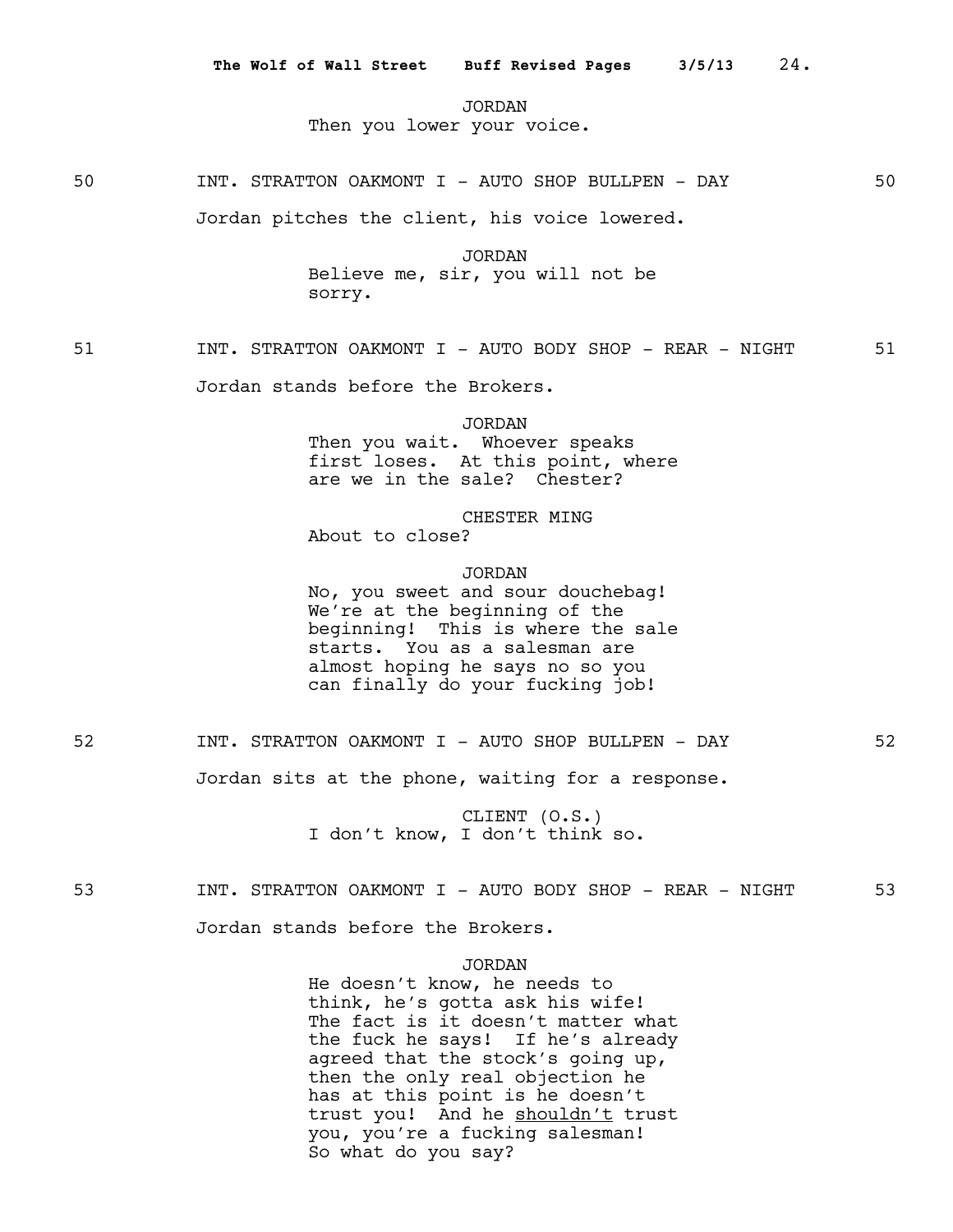# 54 INT. STRATTON OAKMONT I - AUTO SHOP BULLPEN - DAY 54

Donnie talks on the phone to a Client.

Maybe.

#### DONNIE

Let me ask you this, sir -- had I been your broker for the past three to four years and made you money on a consistent basis, you probably wouldn't say you need to think about it, you'd probably say pick me up three or four thousand shares, am I right?

CLIENT  $#2$  (O.S.)

55 INT. STRATTON OAKMONT I - AUTO SHOP BULLPEN - DAY 55 (APR '90)

> The place is crowded; now 20 Brokers make up the sales force. Sea Otter pitches a client.

> > SEA OTTER Wait a second. You mean to tell me if I put you in Union Carbide at 7 and took you out at 32--

56 INT. STRATTON OAKMONT I - AUTO SHOP BULLPEN - DAY 56 (MAY '90)

Even more crowded, with 30 Brokers.

ROBBIE FEINBERG If I put you in Texas Instruments at 11 and took you out at 47--

57 INT. STRATTON OAKMONT I - AUTO SHOP BULLPEN - DAY 57 (JUN '90)

More Brokers still - now there's 45.

CHESTER MING --Walmart at 16 and took you out at 95, you wouldn't say Chester pick me up 10,000 shares? C'mon.

CLIENT  $#3$  (O.S.) Well yeah, in that case I would.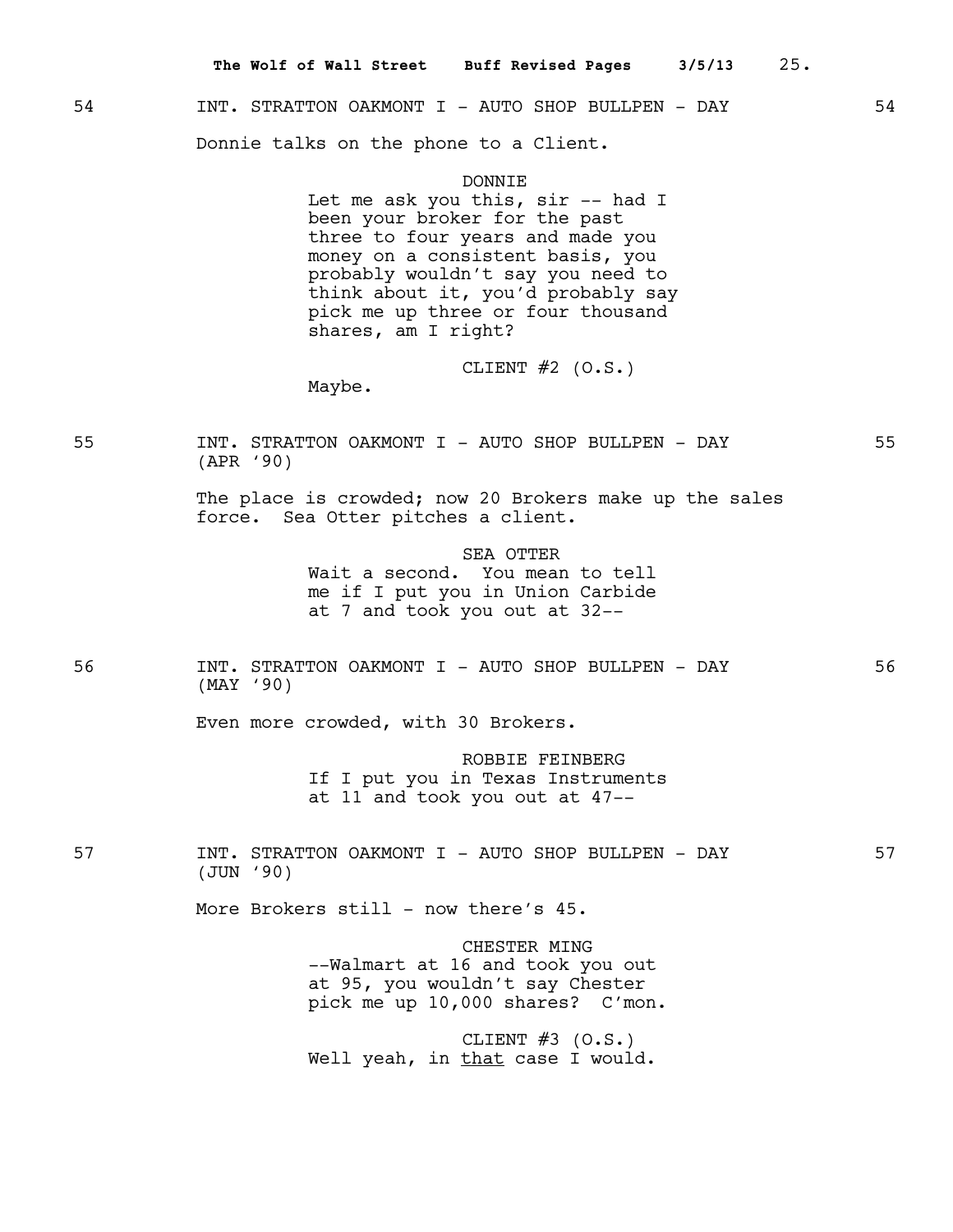|     | The Wolf of Wall Street                  | <b>Buff Revised Pages</b>                                                                                                                                    | 3/5/13 | 26.     |          |
|-----|------------------------------------------|--------------------------------------------------------------------------------------------------------------------------------------------------------------|--------|---------|----------|
| 58  |                                          | INT. STRATTON OAKMONT II - BULLPEN - DAY (NOV '90)                                                                                                           |        |         | 58       |
|     |                                          | New offices now, a real brokerage firm. The bullpen is<br>large, with 75 Brokers at polished maple desks, sitting<br>before computers talking into headsets. |        |         |          |
|     |                                          | <b>DONNIE</b><br>So the problem is that I don't<br>have the luxury of a track record.<br>Sir, let me reintroduce myself to<br>you. My name is Donnie Azoff-- |        |         |          |
| 58A |                                          |                                                                                                                                                              |        | CUT TO: | 58A      |
|     | --Nicky Koskoff--                        | <b>RUGRAT</b>                                                                                                                                                |        |         | $^\star$ |
| 58B |                                          |                                                                                                                                                              |        | CUT TO: | 58B      |
|     | Chester Ming--                           | CHESTER MING                                                                                                                                                 |        |         |          |
| 58C |                                          |                                                                                                                                                              |        | CUT TO: | 58C      |
|     | Oakmont in New York City--               | PETER DEBLASIO<br>Peter DeBlasio from Stratton                                                                                                               |        |         |          |
| 58D |                                          |                                                                                                                                                              |        | CUT TO: | 58D      |
|     |                                          | TOBY WELCH<br>--and I plan on being the top<br>broker in my firm this year.                                                                                  |        |         |          |
| 58E |                                          |                                                                                                                                                              |        | CUT TO: | 58E      |
|     | outlay of \$20,000.                      | SEA OTTER<br>So what about this? We start<br>small with 500 shares, a cash                                                                                   |        |         |          |
| 58F |                                          |                                                                                                                                                              |        | CUT TO: | 58F      |
|     | that make you a rich man?<br>course not. | KALIL<br>If the stock goes up 10%, will<br>Оf                                                                                                                |        |         | $^\star$ |
| 58G |                                          |                                                                                                                                                              |        | CUT TO: | 58G      |
|     | you a poor man? No                       | KIMMIE BELZER<br>If if goes down 10%, will it make                                                                                                           |        |         |          |
| 58H |                                          |                                                                                                                                                              |        | CUT TO: | 58H      |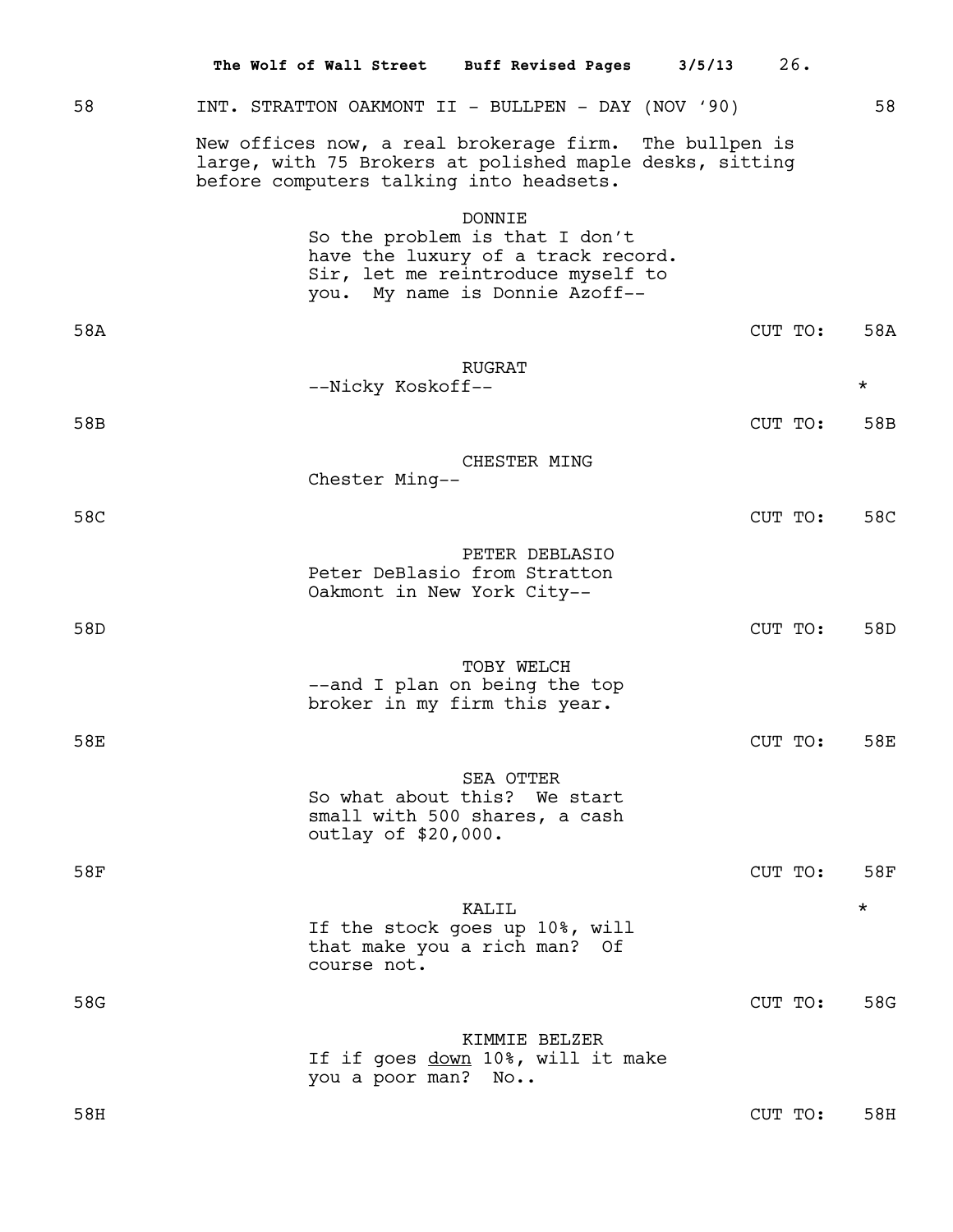|     |                                        | The Wolf of Wall Street Buff Revised Pages                                                                                                                       | 3/5/13 | 27.     |          |
|-----|----------------------------------------|------------------------------------------------------------------------------------------------------------------------------------------------------------------|--------|---------|----------|
|     | as a benchmark for future<br>business. | CHESTER MING<br>What this trade will do is serve                                                                                                                 |        |         |          |
| 58J |                                        |                                                                                                                                                                  |        | CUT TO: | 58J      |
|     |                                        | PETER DEBLASIO<br>The downside is minimal and the<br>upside is a long-term relationship<br>with a broker on Wall Street who<br>will consistently make you money. |        |         |          |
| 58K |                                        |                                                                                                                                                                  |        | CUT TO: | 58K      |
|     |                                        | <b>JORDAN</b><br>Your only regret will be that I<br>didn't call you six months ago.                                                                              |        |         |          |
| 58L |                                        |                                                                                                                                                                  |        | CUT TO: | 58L      |
|     | All right.                             | CLIENT $#1$ (O.S.)<br>(to Robbie Feinberg)                                                                                                                       |        |         |          |
| 58M |                                        |                                                                                                                                                                  |        | CUT TO: | 58M      |
|     | (to Sea Otter)<br>Give me 300 shares.  | CLIENT $#2$ (O.S.)                                                                                                                                               |        |         |          |
| 58N |                                        |                                                                                                                                                                  |        | CUT TO: | 58N      |
|     | 1200 shares.                           | CLIENT $#3$ (O.S.)<br>(to Peter DeBlasio)                                                                                                                        |        |         |          |
| 58P |                                        |                                                                                                                                                                  |        | CUT TO: | 58P      |
|     | (to Jordan)<br>I'll take 5000 shares.  | CLIENT $#4$ (O.S.)                                                                                                                                               |        |         |          |
| 59  |                                        | INT. STRATTON OAKMONT II - BULLPEN - DAY (APR '91)                                                                                                               |        |         | 59       |
|     |                                        | 4PM the place goes nuts as Jordan emerges from his office<br>holding a spread sheet. He addresses the crowd of 100<br>BROKERS, which now includes a dozen WOMEN. |        |         | $^\star$ |
|     |                                        | <b>JORDAN</b><br>Everybody have a good week?                                                                                                                     |        |         |          |
|     | Applause; war whoops.                  |                                                                                                                                                                  |        |         |          |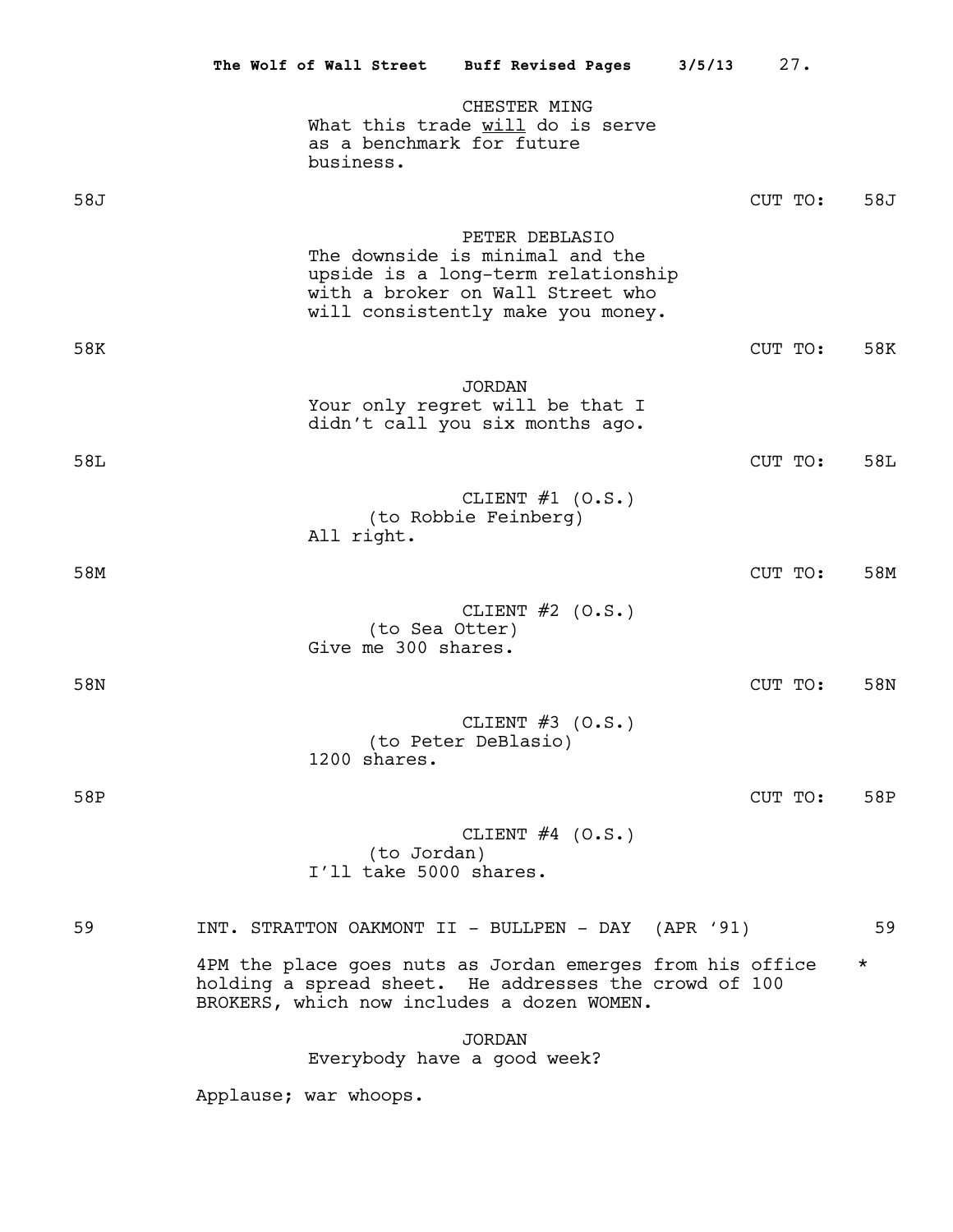JORDAN (CONT'D) I'd like to read you something. (reads spread sheet) Month end, March 1991! \$28.7 million in gross commissions - all  $\qquad \qquad$  \*<br>in Stratton issues. Not bad for \* in Stratton issues. Not bad for \* penny stocks, huh boys? Not bad \* for dumpin' penny stocks.

The place goes WILD with applause.

JORDAN (CONT'D) And to celebrate with a weekly act of debauchery, I have offered our lovely sales assistant Danielle Harrison ten thousand dollars to  $*$ have her head shaved!

Jordan motions to DANIELLE HARRISON, 19, pretty, sitting \* in a chair nearby. Behind her, Rugrat uses clippers to shave her thick brown mane. The place goes nuts.

> JORDAN (CONT'D) FYI, Danielle tells me she's using the money for breast implants! Is this a great company or what?!!

More wild applause as Jordan signals across the bullpen to Donnie. We hear the opening strains of "Stars & Stripes Forever" as he opens the door to a

COLLEGE MARCHING BAND

dressed in underwear and hats. The music continues as somersaulting GYMNASTS and BATON-TWIRLERS bring up the rear. As they march through the bullpen to cheers--

FROM THE KITCHEN -- two dozen TUXEDO-CLAD WAITERS emerge carrying trays of champagne and hors d'oeuvres. The music continues as two dozen STRIPPERS bolt in, gyrating among the BROKERS. As Jordan surveys the insanity:

> JORDAN (V.O.) Word spread throughout Wall Street -- I was becoming a legend. Forbes Magazine even called to do a profile on me...

60 SCENES 60 - 67 OMITTED 60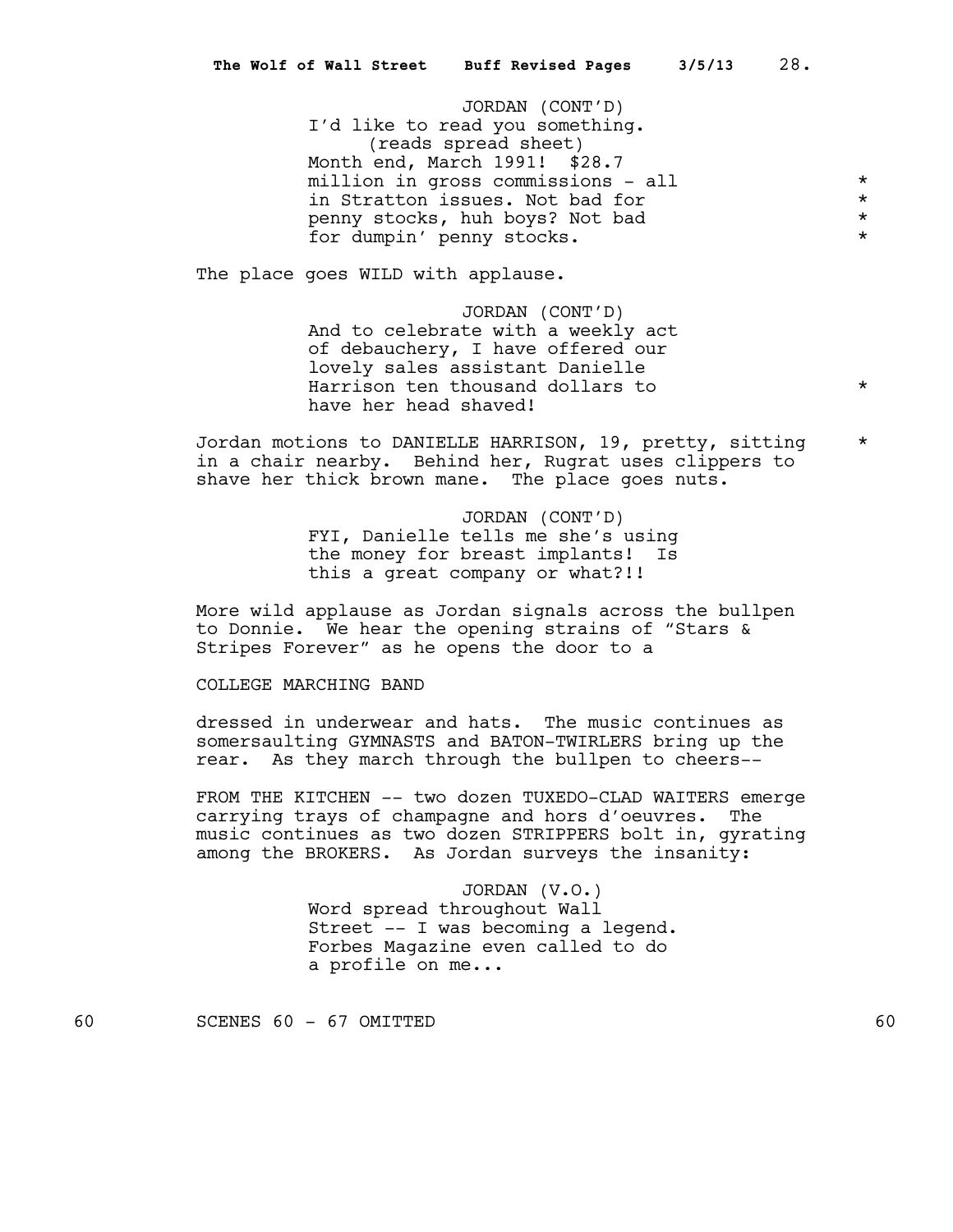68 INT. STRATTON OAKMONT II - JORDAN'S OFFICE - DAY 68 (SEP '91)

> Jordan finishes up an interview with a FEMALE FORBES REPORTER - ALIYAH FARRAN. They shake hands, then he smiles for the camera - CLICK!

# JORDAN (V.O.) A total fucking hatchet job.

69 INT. JORDAN'S MANHATTAN APARTMENT - LIVING ROOM - MORNING 69 (OCT '91)

> A gorgeous place; city views. As Teresa sits nearby, a distraught Jordan paces, holding the copy of Forbes.

> > JORDAN

That conniving little twat! (reading) "The Wolf of Wall Street".

TERESA

(on the bright side) Your hair looks good.

JORDAN

"Jordan Belfort, a twisted version of Robin Hood who takes from the rich and gives to himself and his merry band of brokers".

TERESA

There's no such thing as bad publicity, sweetie.

70 INT. STRATTON OAKMONT II - BULLPEN - LATER THAT DAY 70

Bustling with activity. Jordan enters, crosses toward his office. Off to the side of the bullpen, he notices three dozen YOUNG MEN in business suits. He approaches his assistant JANET, 20s, dressed all in black.

> JORDAN The hell's all this?

JANET The Forbes article. They're applying for jobs.

They spot Jordan, start clamoring, waving their resumes.

JOB APPLICANTS Mr. Belfort! Over here! Sir!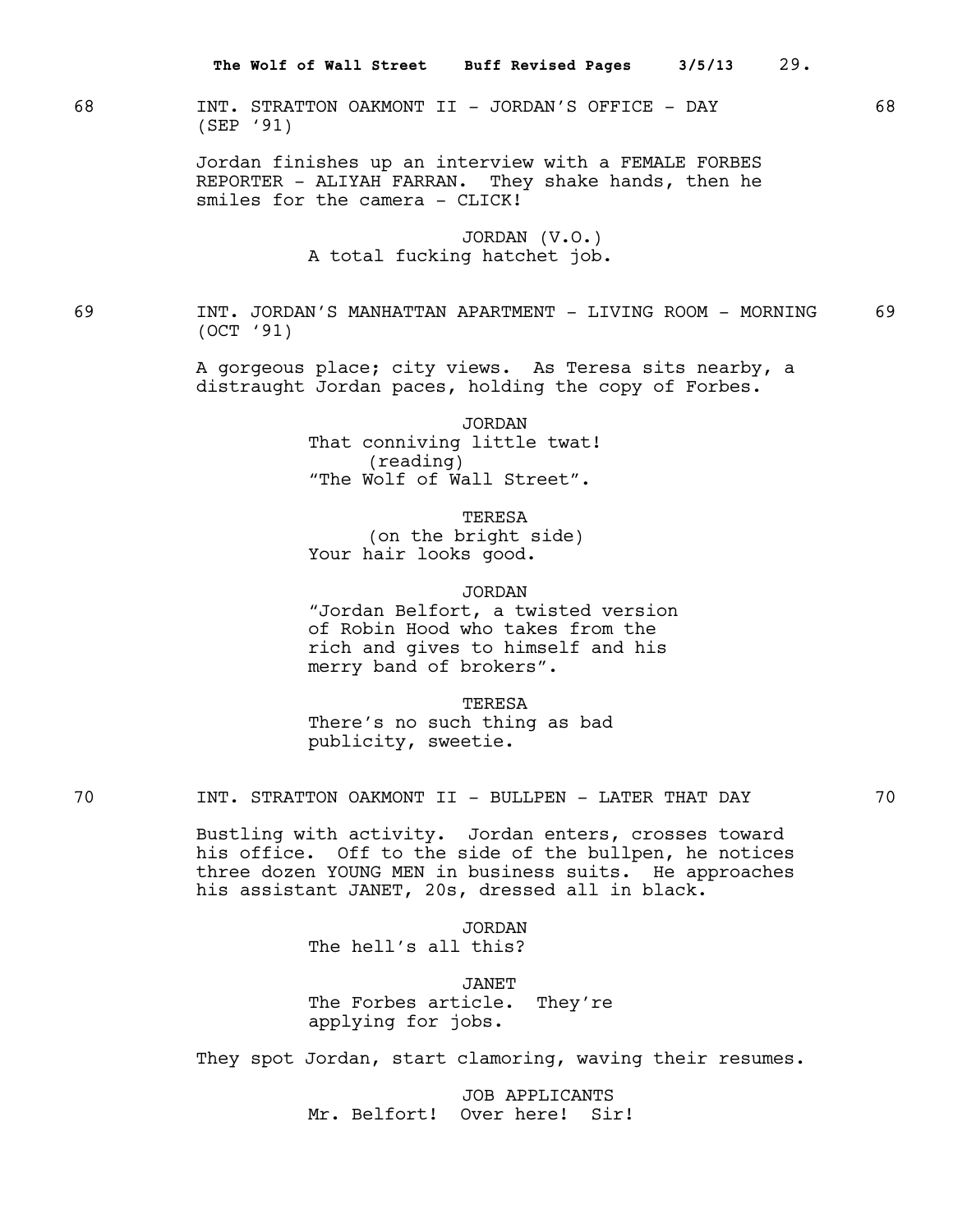JORDAN (V.O.) Forbes had made me a superstar. Every day dozens of money-crazed kids beat a path to my door with resumes they hadn't even bothered to spellcheck.

Jordan crosses through the packed bullpen, where 150 BROKERS, no older than 22, are crammed elbow to elbow talking into phones. Some have pets, which they tend to while they work -- iquanas, snakes, turtles, even a chimp. Others are getting shoulder rubs by Masseuses or being fitted for suits by a TAILOR. Over the above:

> JORDAN (V.O.) If we hired 'em, they dropped out of college overnight and blew whatever allowance they had on a new suit from our in-house tailor. The median age of our brokerage couldn't get served in the bar down the street.

71 1NT. FBI BREAK ROOM - DAY (OCT '91) 71

PATRICK DENHAM sits sipping coffee as he reads Forbes.

JORDAN (V.O.) Not this guy though -- what the fuck is he even doing here? He read the Forbes article, too, but he already had a job.

72 INT. STRATTON OAKMONT III - DAY (MAR '92) 72

CLOSE ON two BROKERS wrestling while others cheer them on. PULL BACK to reveal the place from the opening. 300 young Brokers and their hot ASSISTANTS work the phones.

> JORDAN (V.O.) Within months, we doubled in size, moved to even bigger offices.

Two other Brokers pump themselves up, chest-bumping and screaming like football players.

> JORDAN (V.O.) It was a madhouse, a greed-fest, with equal parts cocaine, testosterone and body fluids.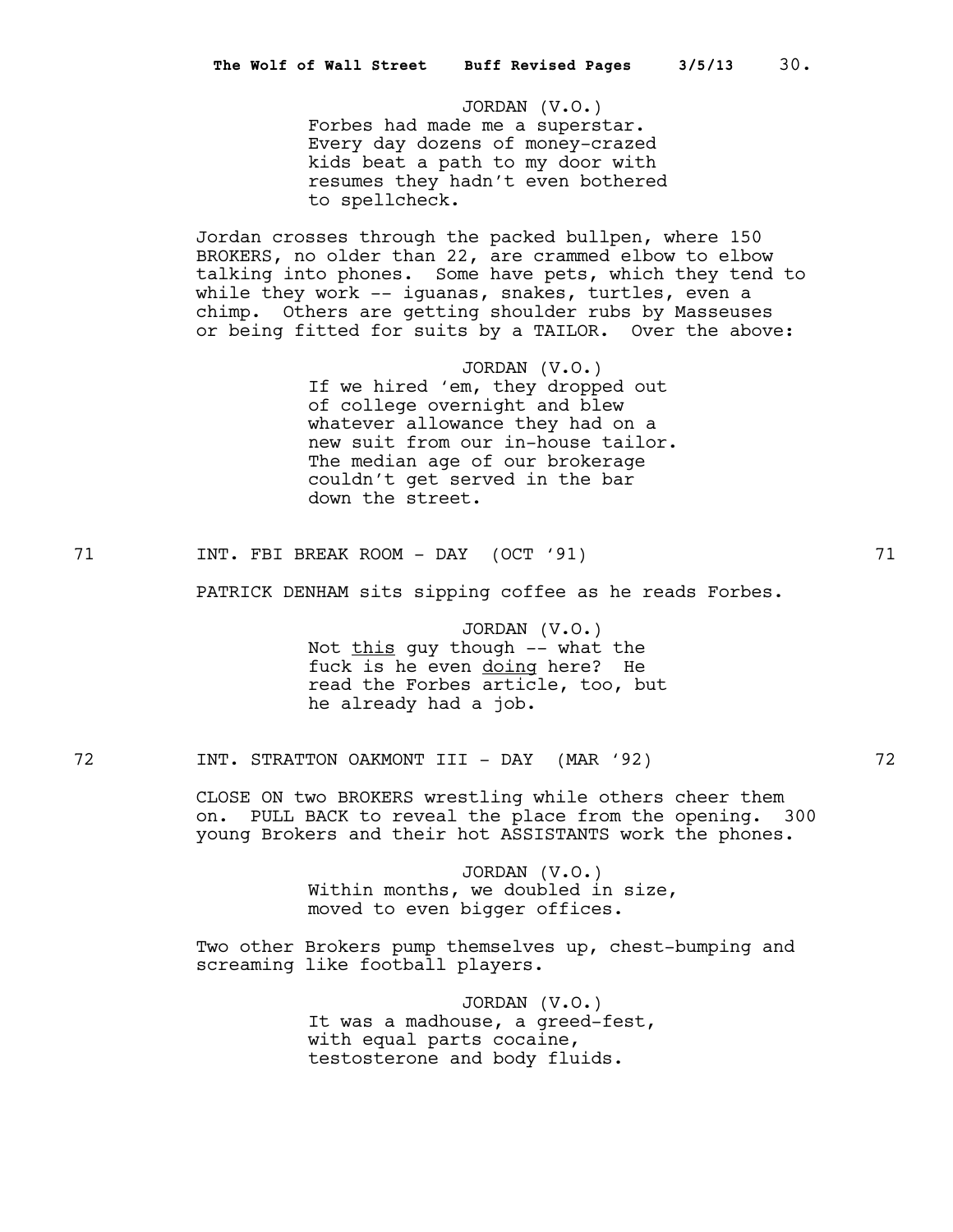|     | 31.<br>The Wolf of Wall Street Buff Revised Pages<br>3/5/13                                                                                                                                     |         |
|-----|-------------------------------------------------------------------------------------------------------------------------------------------------------------------------------------------------|---------|
| 73  | INT. STRATTON OAKMONT III - MEN'S ROOM - DAY (MAR '92)                                                                                                                                          | 73      |
|     | In a stall, two Brokers snort coke, while another Broker<br>fucks a Sales Assistant perched on the sink.                                                                                        |         |
|     | JORDAN (V.O.)<br>I had to declare the office a fuck-<br>free zone between the hours of 9<br>and 7, but even that didn't help.                                                                   |         |
|     | Taped to the mirror we see a MEMO -- inside a red circle,<br>two anatomically correct stick figures fuck doggy-style,<br>a red line slashing through them.                                      |         |
|     | JORDAN $(V.O.)$<br>Actually the madness started on<br>our very first day, when one of<br>our brokers, Ben Jenner,<br>christened the elevator by<br>getting a blowjob from a sales<br>assistant. |         |
| 74  | INT. STRATTON OAKMONT III - LOBBY - DAY (JAN '92)                                                                                                                                               | 74      |
|     | Two dozen Brokers cheer, watching through the rising<br>glass elevator as BEN JENNER, 25, gets a blowjob from a<br>brunette SALES ASSISTANT.                                                    | $\star$ |
|     | JORDAN $(V.O.)$<br>Her name was Pam and to her<br>credit, she did have an amazing<br>technique, with this wild twist<br>and jerk motion.                                                        |         |
| 75  | INT. STRATTON OAKMONT III - JORDAN'S OFFICE - DAY<br>(FEB '92)                                                                                                                                  | 75      |
|     | As Pam blows Jordan, Donnie fucks her from behind.                                                                                                                                              |         |
|     | JORDAN (V.O.)<br>Eventually Ben married her, which<br>was pretty amazing considering she<br>blew every guy in the office.                                                                       |         |
| 75A | INSERT POLAROID - (JUN '92)                                                                                                                                                                     | 75A     |
|     | A wedding photo of Ben and Pam.                                                                                                                                                                 |         |
|     | JORDAN (V.O.)<br>He got depressed and killed<br>himself three years later.                                                                                                                      |         |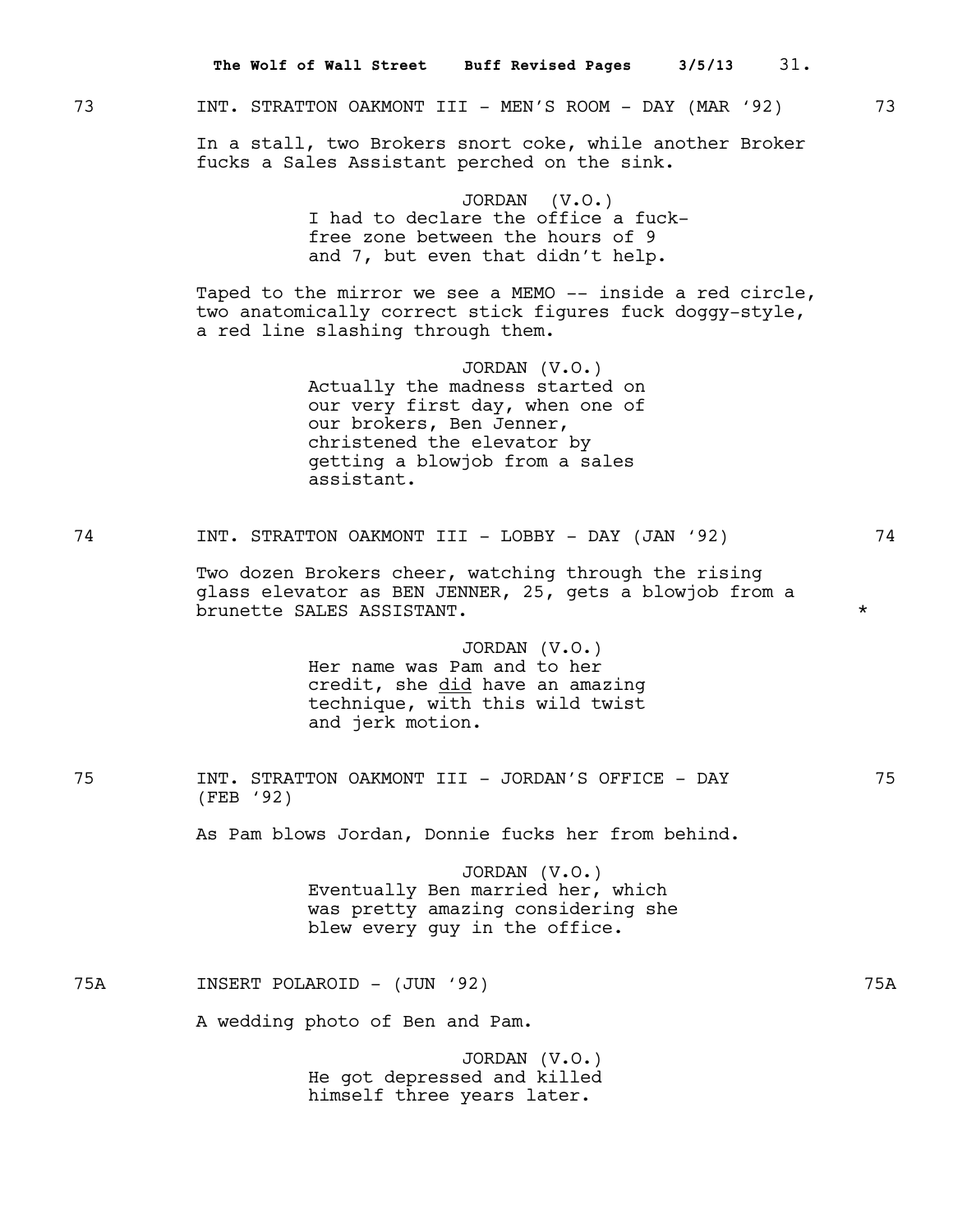# 75B INSERT POLAROID - (JUN '95) 75B

A crime scene photo; Ben in his underwear, dead on a bathroom floor, a gun near his head, which oozes blood.

> JORDAN (V.O.) Anyway, in an attempt to maintain order, I hired my dad Max as defacto CFO and head of the Gestapo.

75C INT. JORDAN'S PARENTS' APARTMENT - LIVING ROOM - NIGHT 75C

MAX BELFORT sits smoking, watching a rerun of "The Equalizer" on TV. His wife, LEAH, does needlepoint.

> JORDAN (V.O.) We called him Mad Max because of his hair-trigger temper, which could be set off by something as innocuous as a ringing telephone.

The phone RINGS.

MAX

Who the hell has the goddamn gall to call this house on a Tuesday evening! Goddammit!

JORDAN (V.O.) But then the weirdest thing would happen. Though he'd never been near England, he'd pick up the phone and affect an ever-so-slight British accent.

Greatly agitated, Max stomps toward the phone.

JORDAN (V.O.) This was his other persona -- the super polite, ever-gracious Sir Max.

MAX

(into phone) Hello?... Yes, Gene, right-eo. Good-good then... Cheerio.

JORDAN (V.O.) It was absolutely bizarre. He'd hang up...

MAX

(hangs up phone) Goddamn fucking halfwit!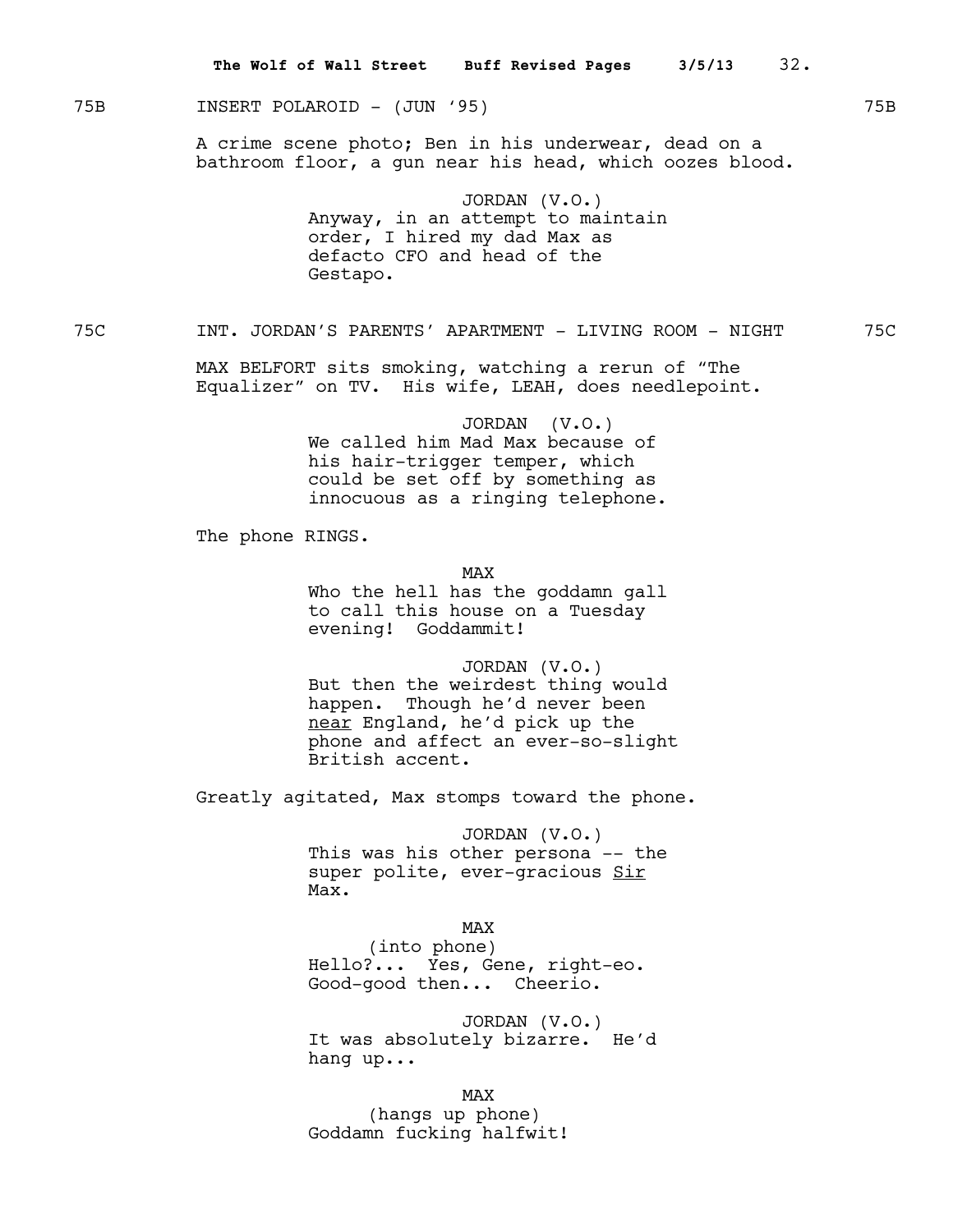JORDAN (V.O.) And become Mad Max all over again.

Max curses a blue streak as he stomps back to his chair.

76 SCENE 76 OMITTED 76

77 1NT. STRATTON OAKMONT III - JORDAN'S OFFICE - DAY 77 (MAR '92)

> Holding a HEADSHOT of the Dwarf from the opening, Jordan sits talking with Donnie, Robbie and Rugrat.

> > JORDAN

What if he gets hurt?

## $\begin{picture}(180,10) \put(0,0){\vector(1,0){10}} \put(10,0){\vector(1,0){10}} \put(10,0){\vector(1,0){10}} \put(10,0){\vector(1,0){10}} \put(10,0){\vector(1,0){10}} \put(10,0){\vector(1,0){10}} \put(10,0){\vector(1,0){10}} \put(10,0){\vector(1,0){10}} \put(10,0){\vector(1,0){10}} \put(10,0){\vector(1,0){10}} \put(10,0){\vector(1,0){10}} \put(10,0){\vector($

He'll be wearing a helmet. Plus they've got, like, superhuman strength anyway.

| DONNTE.                           | $\star$ |
|-----------------------------------|---------|
| I did hear you're not supposed to | $\star$ |
| make direct eye contact. If you   | $\star$ |
| look at them too long in their    | $\star$ |
| eyes they get freaked out - their | $\star$ |
| wires cross.                      | $\star$ |
|                                   |         |

# JORDAN \*<br>salimit to how far \* \* I think there's a limit to how far we can  $q \circ \ldots$  I mean we can throw  $*$ shit at him and  $-$

DONNIE \* They have a lot of feelings.

# JORDAN \*

There's a specific thing that  $*$ <br>they'll do - You can throw him at  $*$ they'll do - You can throw him at  $*$ <br>a dart board but if you want him  $*$ a dart board but if you want him  $*$ <br>to show his gook or to show his cock or -

# ROBBIE \*

Yes, that's what this guy does.  $*$ 

# $\begin{picture}(180,10) \put(0,0){\vector(1,0){10}} \put(10,0){\vector(1,0){10}} \put(10,0){\vector(1,0){10}} \put(10,0){\vector(1,0){10}} \put(10,0){\vector(1,0){10}} \put(10,0){\vector(1,0){10}} \put(10,0){\vector(1,0){10}} \put(10,0){\vector(1,0){10}} \put(10,0){\vector(1,0){10}} \put(10,0){\vector(1,0){10}} \put(10,0){\vector(1,0){10}} \put(10,0){\vector($

That's his gift.  $\star$ 

# ROBBIE \*

- Can we also bowl with him?  $*$
- $\begin{picture}(180,190) \put(0,0){\vector(1,0){100}} \put(150,0){\vector(1,0){100}} \put(150,0){\vector(1,0){100}} \put(150,0){\vector(1,0){100}} \put(150,0){\vector(1,0){100}} \put(150,0){\vector(1,0){100}} \put(150,0){\vector(1,0){100}} \put(150,0){\vector(1,0){100}} \put(150,0){\vector(1,0){100}} \put(150,0){\vector(1,0){100}} \put(150,0){$ His brother is actually the  $*$

bowler. \*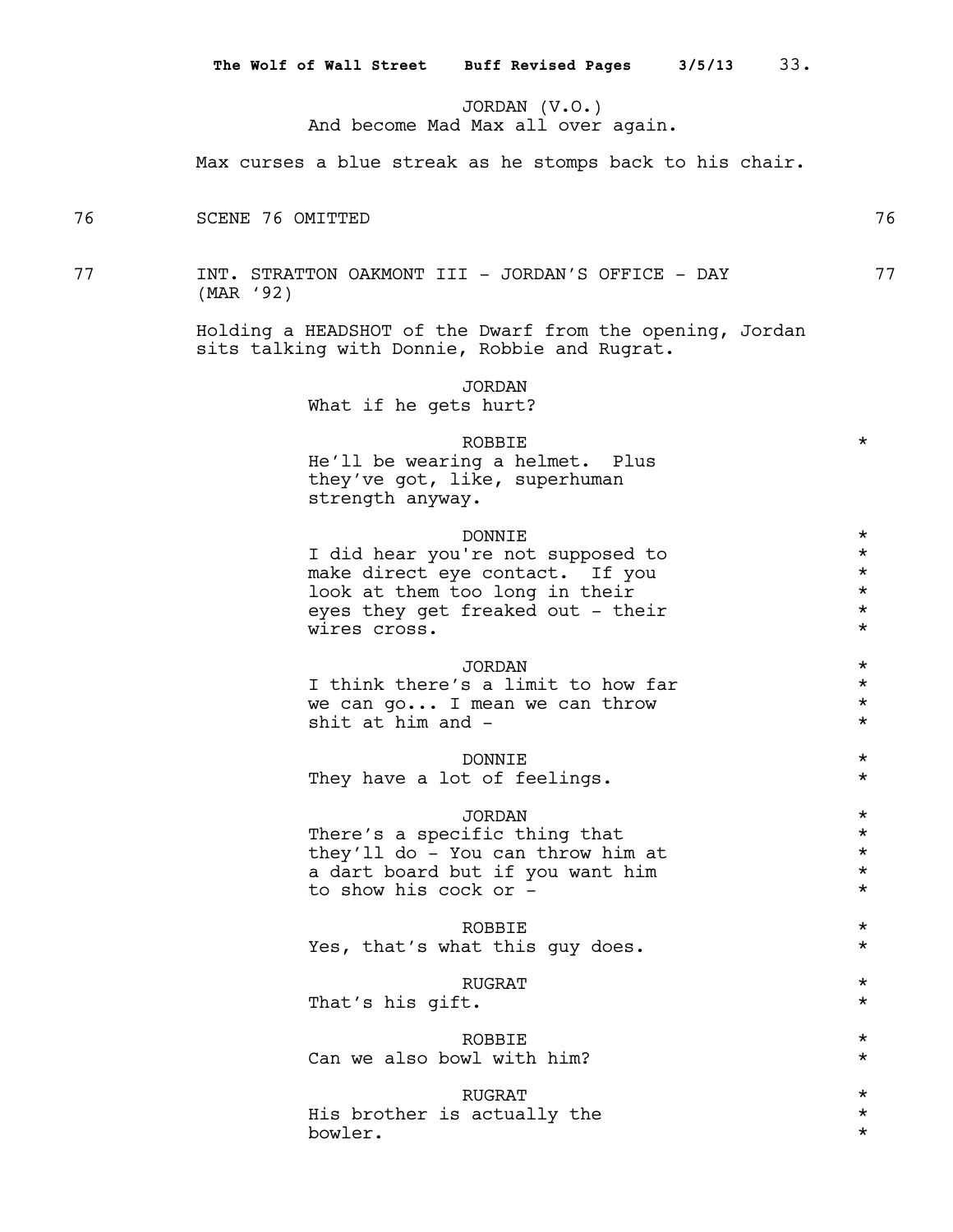ROBBIE  $\qquad$  \* They strap a skateboard to him and  $*$ throw him down an alley.  $*$ 

#### $\begin{picture}(180,10) \put(0,0){\vector(1,0){10}} \put(10,0){\vector(1,0){10}} \put(10,0){\vector(1,0){10}} \put(10,0){\vector(1,0){10}} \put(10,0){\vector(1,0){10}} \put(10,0){\vector(1,0){10}} \put(10,0){\vector(1,0){10}} \put(10,0){\vector(1,0){10}} \put(10,0){\vector(1,0){10}} \put(10,0){\vector(1,0){10}} \put(10,0){\vector(1,0){10}} \put(10,0){\vector($

They're ornery, too, the little pricks. You gotta be careful.

# JORDAN

Get some tranq darts.

# DONNIE

A little straitjacket.  $*$ 

# JORDAN \*

What's the liability on something  $*$ like this?

RUGRAT \* That's a whole different thing.  $I^*$   $\longrightarrow$   $\longrightarrow$   $\longrightarrow$   $\longrightarrow$   $\longrightarrow$ can get on the phone with some people. I can talk to the  $*$ insurance company and tell them  $*$ exactly what we're going to do.  $*$ But I think we go back to the same  $*$ <br>plan - loophole - if we don't plan - loophole - if we don't<br>really consider them people T really consider them people I  $*$ <br>think we are in the clear. think we are in the clear.

DONNIE \* I think we should keep one in the  $*$ <br>office because I think they're  $*$ office because I think they're \* good luck. \*

#### JORDAN \*

Treat it like the fuckin' thing it  $*$ <br>is. He's coming in. We're paying  $*$ is. He's coming in. We're paying<br>him for something. Treat him with  $\star$ him for something. Treat him with  $*$ <br>respect. And you just shake his respect. And you just shake his \* hand like you don't even think  $*$ <br>anything's wrong anything's wrong. \*

### DONNIE \*

You just look like something else \* is going on. \*

 $\begin{array}{ccc}\n\text{RUGRAT} & & & \star \\
\text{s at his eyes.} & & & \star\n\end{array}$ You don't look at his eyes.

## DONNIE \*

Say "thank you for being here".

ROBBIE  $\star$ <br>wour back on him.  $\star$ You don't turn your back on him.<br>Tt's a sign of disrespect. It's a sign of disrespect.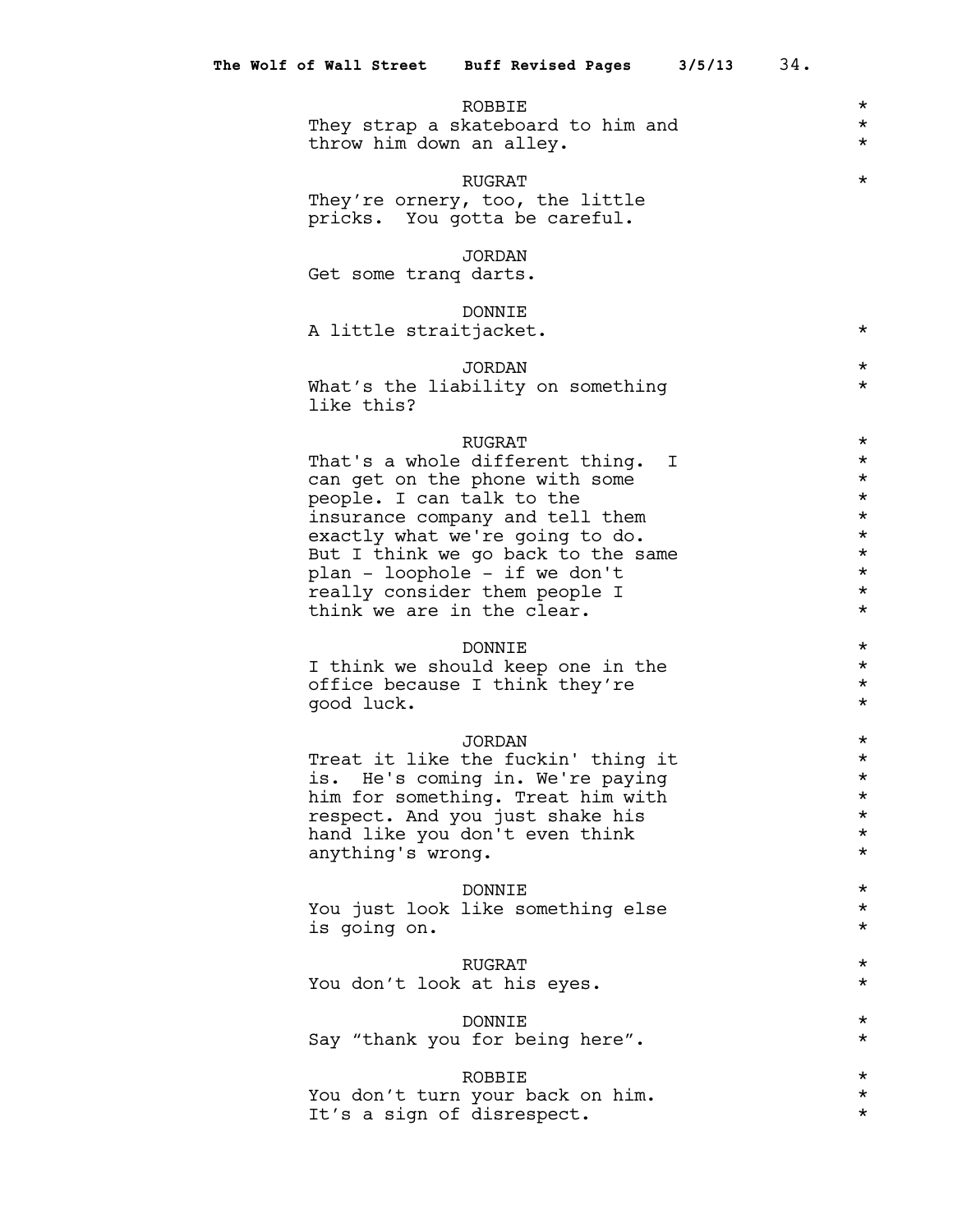|                                                       | DONNIE                                                                | $\star$              |
|-------------------------------------------------------|-----------------------------------------------------------------------|----------------------|
|                                                       | If you want a cracker or something                                    | $\star$<br>$\star$   |
|                                                       | - I'm gonna have some treats in my<br>pocket. I want to be in a strip | $\star$              |
|                                                       | club with you guys. Literally pull                                    | $\star$              |
|                                                       | out a brief case and have a little                                    | $\star$              |
|                                                       | fuckin' guy pop out of there. You                                     | $\star$<br>$\star$   |
| get?                                                  | know how much fuckin' pussy you                                       | $\star$              |
|                                                       |                                                                       |                      |
|                                                       | <b>JORDAN</b>                                                         | $\star$              |
| The point is get it out.                              |                                                                       | $\star$              |
|                                                       | DONNIE                                                                | $\star$              |
|                                                       | Get the jokes out now. Get the                                        | $\star$              |
| fuckin' jokes out now.                                |                                                                       | $\star$              |
|                                                       | <b>JORDAN</b>                                                         | $\star$              |
|                                                       | You're gonna fuck it up. Purge all                                    | $\star$              |
| this shit right now.                                  |                                                                       | $\star$              |
|                                                       | DONNIE                                                                | $\star$              |
| That's what I'm saying -                              |                                                                       | $\star$              |
|                                                       |                                                                       |                      |
|                                                       | JORDAN                                                                | $\star$              |
|                                                       | When he comes in the room, I want<br>him to feel like a human being - | $\star$<br>$\star$   |
|                                                       |                                                                       |                      |
|                                                       | DONNIE                                                                | $\star$              |
|                                                       | Business. Business. It's fuckin'                                      | $\star$<br>$\star$   |
| business, bro.                                        |                                                                       |                      |
|                                                       | JORDAN                                                                | $\star$              |
|                                                       | I want him to feel just like a                                        | $^\star$             |
| - like one of us. One of us.                          | normal human being. Cause you know                                    | $^\star$<br>$^\star$ |
|                                                       |                                                                       |                      |
|                                                       | DONNIE                                                                | $^\star$             |
|                                                       | Like he's an actual human being.                                      | $^\star$             |
| One of us.                                            |                                                                       | $^\star$             |
|                                                       | JORDAN                                                                | $\star$              |
|                                                       | Gobble, gobble we accept you, one                                     | $\star$              |
| of us! One of us!                                     |                                                                       | $^\star$             |
|                                                       | ALL                                                                   | $\star$              |
| One of us.                                            |                                                                       | $^\star$             |
|                                                       |                                                                       | $^\star$             |
| Janet pokes her head in.                              |                                                                       |                      |
|                                                       | <b>JANET</b>                                                          |                      |
| Your dad's coming. With the<br>American Express bill. |                                                                       |                      |

JORDAN Can you stop him?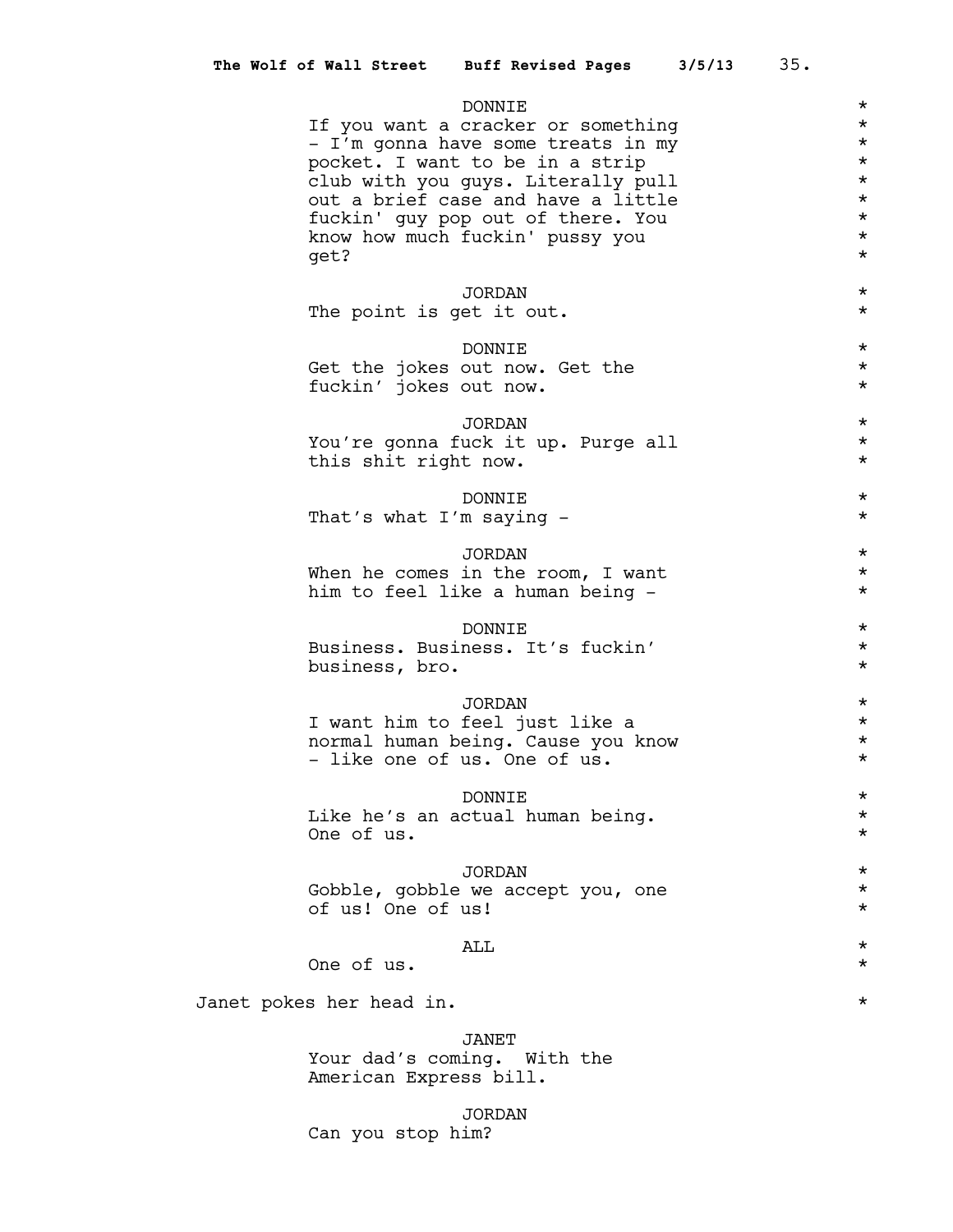JANET

Fuck you, you stop him.

The guys straighten up and head to desk, settle in. Max  $*$ blows in past her, waving a 3-inch-thick bill:

MAX

\$430,000 dollars in one month!! Four-hundred-and-thirty-thousand dollars in one month!!

# JORDAN

| Hello, Father.                  | $\star$ |
|---------------------------------|---------|
| (Max's expression               |         |
| doesn't budge)                  |         |
| They're business expenses. Just | $\star$ |
| relax.                          | $\star$ |

The guys titter at "business expenses."

MAX

If you bastards don't wipe those smug fucking looks off your faces, I swear to God I'm gonna wipe 'em off for you! (back to Jordan) Are you insane?

## $\begin{picture}(180,10) \put(0,0){\vector(1,0){10}} \put(10,0){\vector(1,0){10}} \put(10,0){\vector(1,0){10}} \put(10,0){\vector(1,0){10}} \put(10,0){\vector(1,0){10}} \put(10,0){\vector(1,0){10}} \put(10,0){\vector(1,0){10}} \put(10,0){\vector(1,0){10}} \put(10,0){\vector(1,0){10}} \put(10,0){\vector(1,0){10}} \put(10,0){\vector(1,0){10}} \put(10,0){\vector($

Actually, Max, my portion of the bill is hardly anything, so I'm on the same page as you --

## MAX

Shut the fuck up, Feinberg, you only have a portion because of my son, you worthless twerp!

## DONNIE

(chuckles) Twerp.

## MAX

You zip it, too, Azoff, those boiling teeth of yours are hurting my fucking eyes! (turning to Jordan) My own son! From my very loins! What do you think this is?  $*$ 

#### JORDAN

Will you calm down --

## MAX

You don't think there's any end in sight, do you? It's all one giant party to you schmendricks!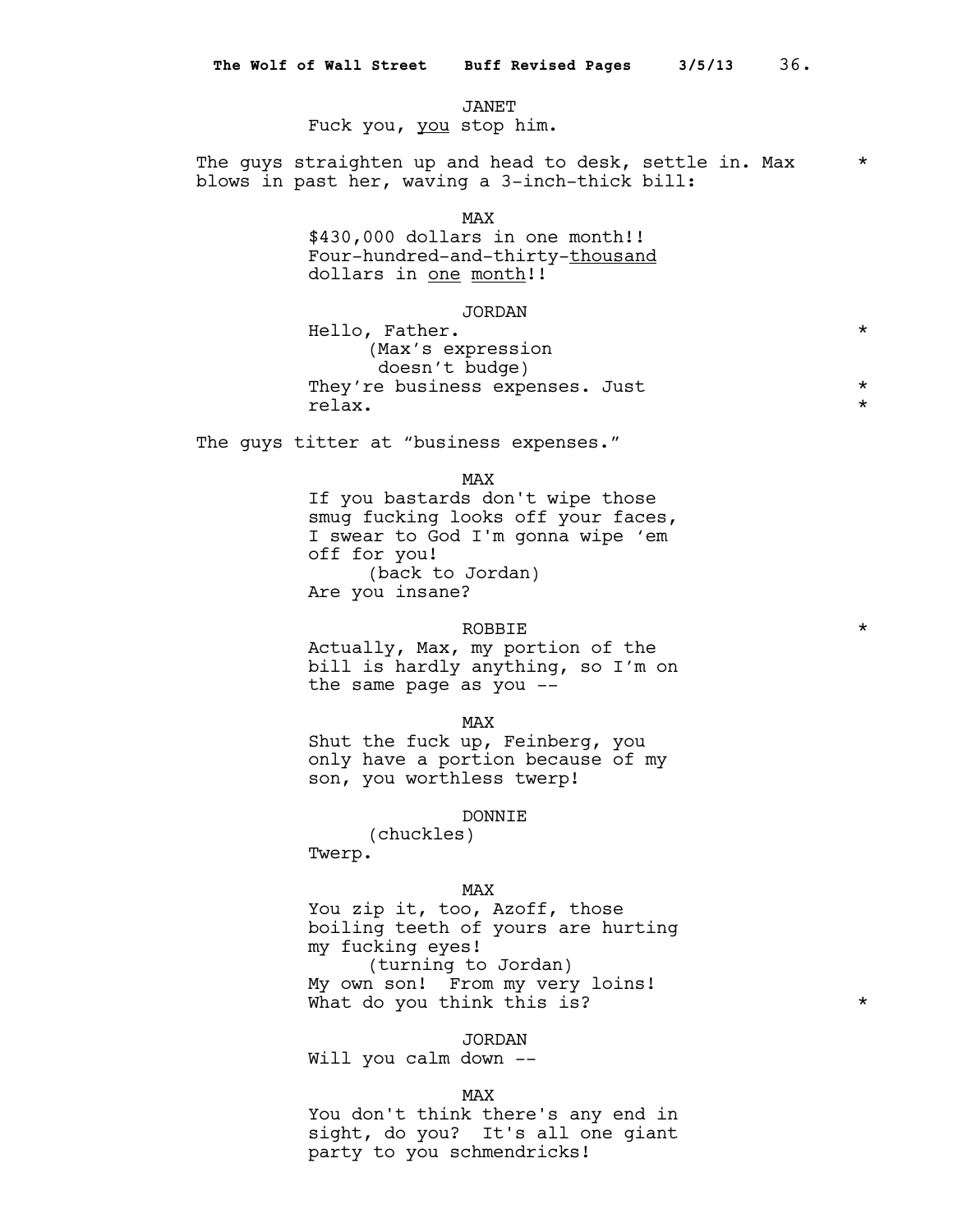# **The Wolf of Wall Street Buff Revised Pages 3/5/13** 37.

(holds up AMEX bill) \$26,000 for <u>one</u> dinner!! MAX (CONT'D)

JORDAN Donnie ordered sides.

DONNIE

Yeah, that was... Sorry.

MAX

(glowering) What is EJ Entertainment? What is EJ Entertainment?!

JORDAN (restraining a grin) You tell me, Dad.

MAX It's a goddamn prostitution ring is what it is!!

Jordan feigns shock, turns to Donnie: did you know it was a prostitution ring?!

> DONNIE Doesn't the IRS allow for T&A?

> > MAX

It's T&E and stop fucking with me! What kind of hookers take credit cards, anyway?!

Jordan takes the bill, starts flipping through it.

JORDAN (V.O.) In Stratton parlance, there were three kinds of hookers. There were blue chips, the top of the line. Model material. They were priced between \$300 and \$500 and made you wear a condom unless you gave them a hefty tip, which I always did.

77A A "BLUE CHIP" HOOKER FLOATS THROUGH, SURROUNDED BY \*77A STRATTON BROKERS.

JORDAN (V.O.) Then came NASDAQs, who were pretty, but not great, usually in the two to three hundred dollar range.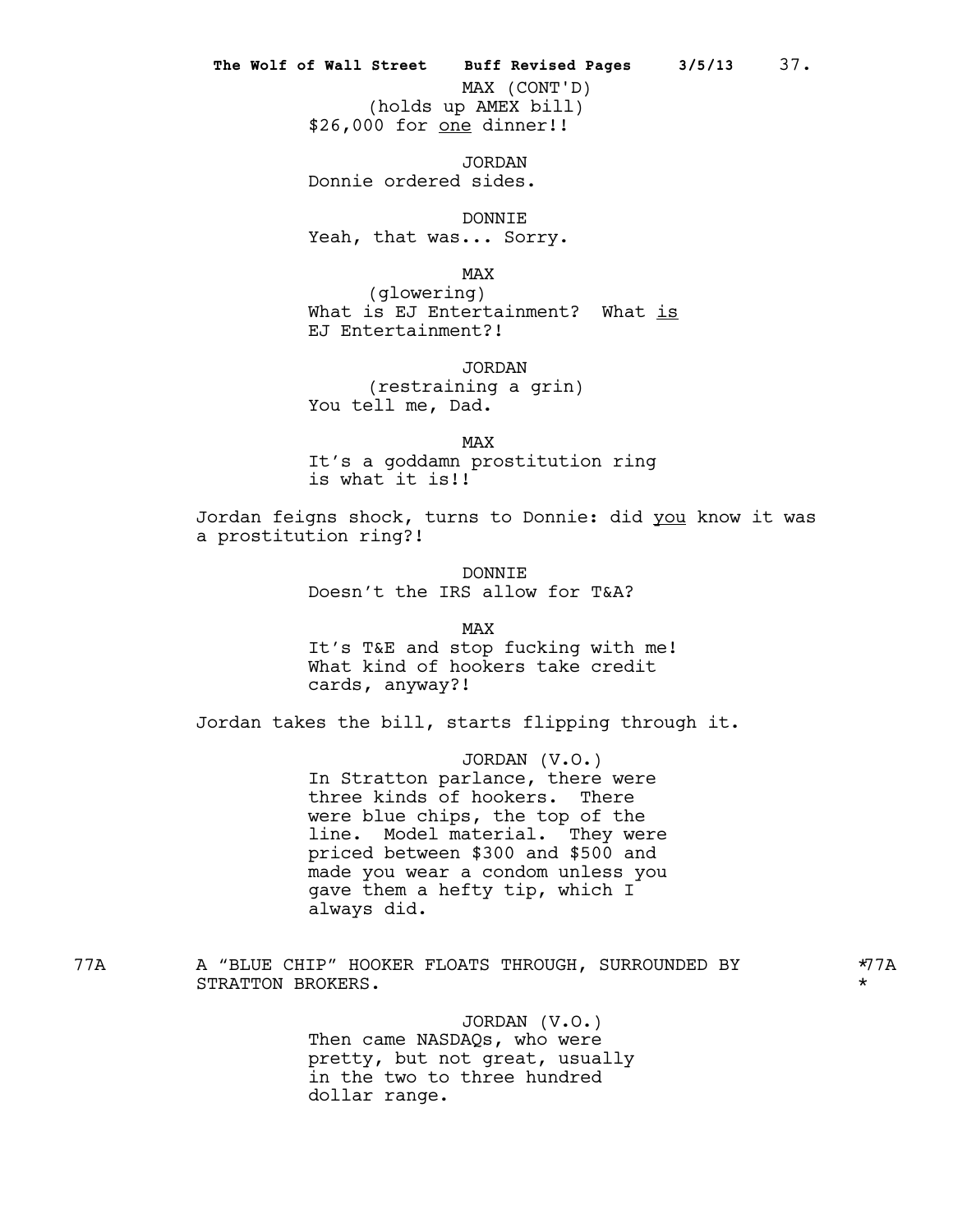|            | 38.<br>The Wolf of Wall Street Buff Revised Pages 3/5/13                                                                                                                                                                   |                       |
|------------|----------------------------------------------------------------------------------------------------------------------------------------------------------------------------------------------------------------------------|-----------------------|
| 77B        | A "NASDAQ" HOOKER DANCES THROUGH BULLPEN. STRATTON<br>BROKERS WATCH.                                                                                                                                                       | $\star$ 7B<br>$\star$ |
|            | JORDAN (V.O.)<br>Finally there were pink sheets,<br>skanks, the bottom of the barrel.                                                                                                                                      |                       |
| 77C        | A "PINK SHEET" HOOKER, COVERED IN TATTOOS, IS ON ALL<br>FOURS AS SEA OTTER RIDES HER LIKE A PONY.                                                                                                                          | *77C<br>$\star$       |
|            | JORDAN $(V.O.)$<br>They usually cost a hundred or<br>less, and if you didn't wear a<br>condom, you'd get a penicillin<br>shot the next day and pray your<br>dick didn't fall off.                                          |                       |
| 77D        | THE ABOVE-MENTIONED "PINK SHEET" HOOKER SITS ON A STOOL,<br>AS SEA OTTER FUCKS HER.                                                                                                                                        | $*77D$<br>$\star$     |
|            | JORDAN $(V.O.)$<br>Not that we didn't fuck them, too.<br>Believe me, we did.                                                                                                                                               |                       |
|            | Behind him, the other guys wait their turns.                                                                                                                                                                               | $\star$               |
| <b>77E</b> | BACK TO SCENE                                                                                                                                                                                                              | 77E                   |
|            | Max continues to steam so Jordan ushers Robbie, Rugrat<br>and Donnie out the door.                                                                                                                                         |                       |
|            | <b>JORDAN</b><br>Give us a minute, will you, guys?                                                                                                                                                                         |                       |
|            | He closes the door, then stretches a bit, exaggeratedly,<br>letting out a little moan.                                                                                                                                     |                       |
|            | <b>MAX</b><br>What's the matter?                                                                                                                                                                                           |                       |
|            | <b>JORDAN</b><br>Nothing, just My back's been<br>killing me. Pain shooting down my<br>leg. Not to worry, it'll pass.                                                                                                       |                       |
|            | <b>MAX</b><br>What do the doctors say?                                                                                                                                                                                     |                       |
|            | <b>JORDAN</b><br>Doctors, what do they know? I'm on<br>like twenty different medications.<br>(re: the Amex bill)<br>Look, I know it's hard for you to<br>make sense of these expenses, but<br>there's a method here, okay? | $^\star$              |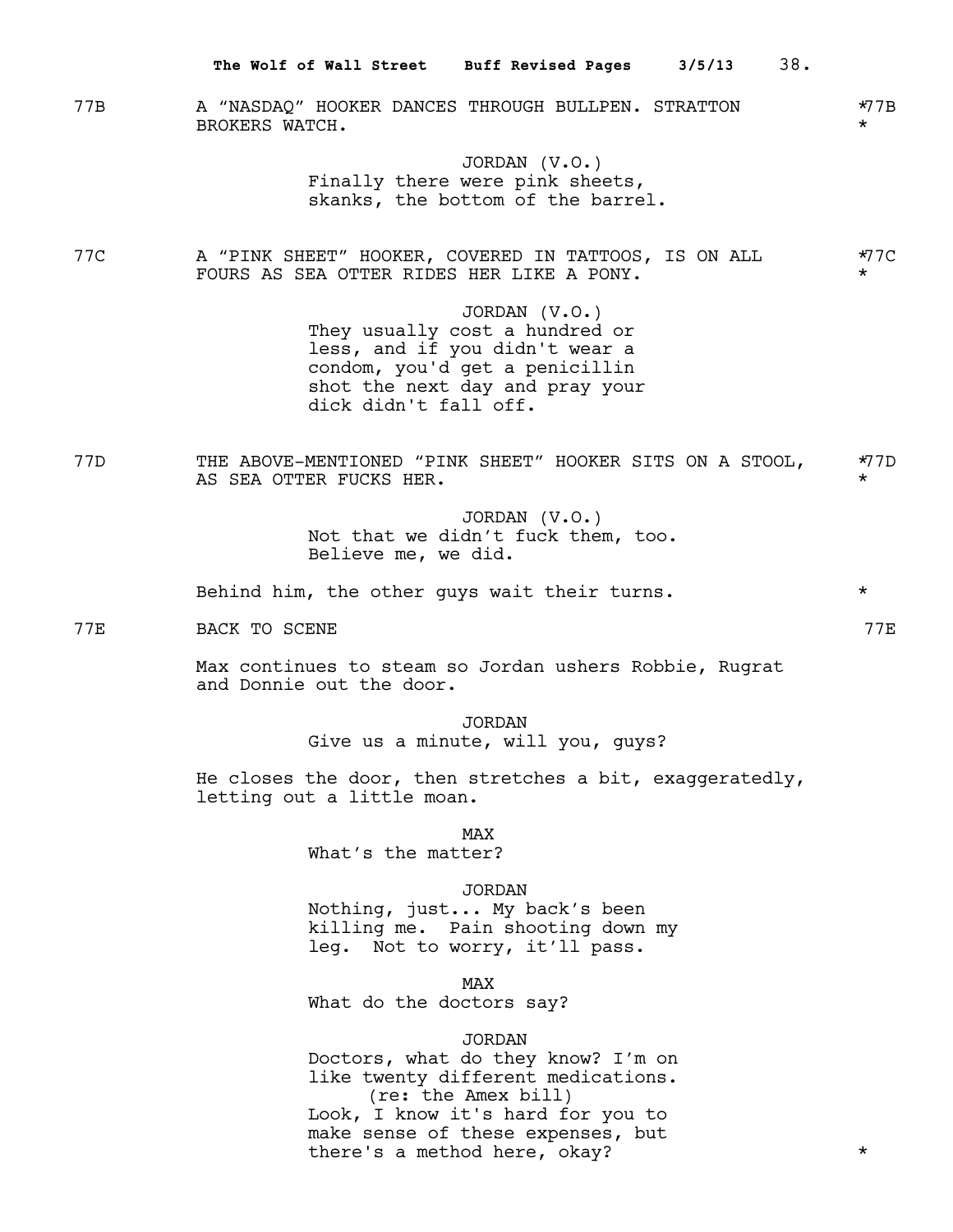Max waits to hear it; Jordan gestures to the bullpen  $*$ 

MAX And you have to lead by example, is that it? (Jordan nods) I'm tellin' ya, kid, one of these days... one of these days the chickens are gonna come home to  $*$ roost. JORDAN \* In order to keep these guys  $*$ working, I gotta keep 'em \* spending. I need to keep them chasing the dream. You flash some  $*$ <br>cash, they do the same. It keeps  $*$ cash, they do the same. It keeps \* them motivated.  $\star$  $\text{MAX}$ Pissing away money? That's what  $*$ motivates you kids? \* JORDAN \*

I could afford to pay them more,<br>but then they wouldn't need me as  $\star$ but then they wouldn't need me as  $\star$   $\star$  much. And as long as they need me much. And as long as they need me<br>they'll always fear me. I know it they'll always fear me. I know it \* sounds crazy.  $\star$ 

# $\text{MAX}$

Crazy? This... is obscene. \*

He turns and exits. Jordan watches him go, thinking.

JORDAN (V.O.) It was obscene -- in the normal world. But who wanted to live there?

# 78 EXT. BEACH HOUSE - SOUTH HAMPTON - DAY (JUN '92)

Massive, with an Olympic-size pool overlooking the beach. Dozens of luxury cars parked outside. On a balcony, Jordan is mid-speech, in a bathing suit, addressing the Strattonites below, Teresa at his side.

> JORDAN (O.C.) -- so enjoy yourselves, you all deserve a celebration. 'Cept for Kimmie, she's lazy and she steals. \* \* (off laughter, Kimmie \* flips him the bird; he blows her a kiss) But, everybody, keep this in mind.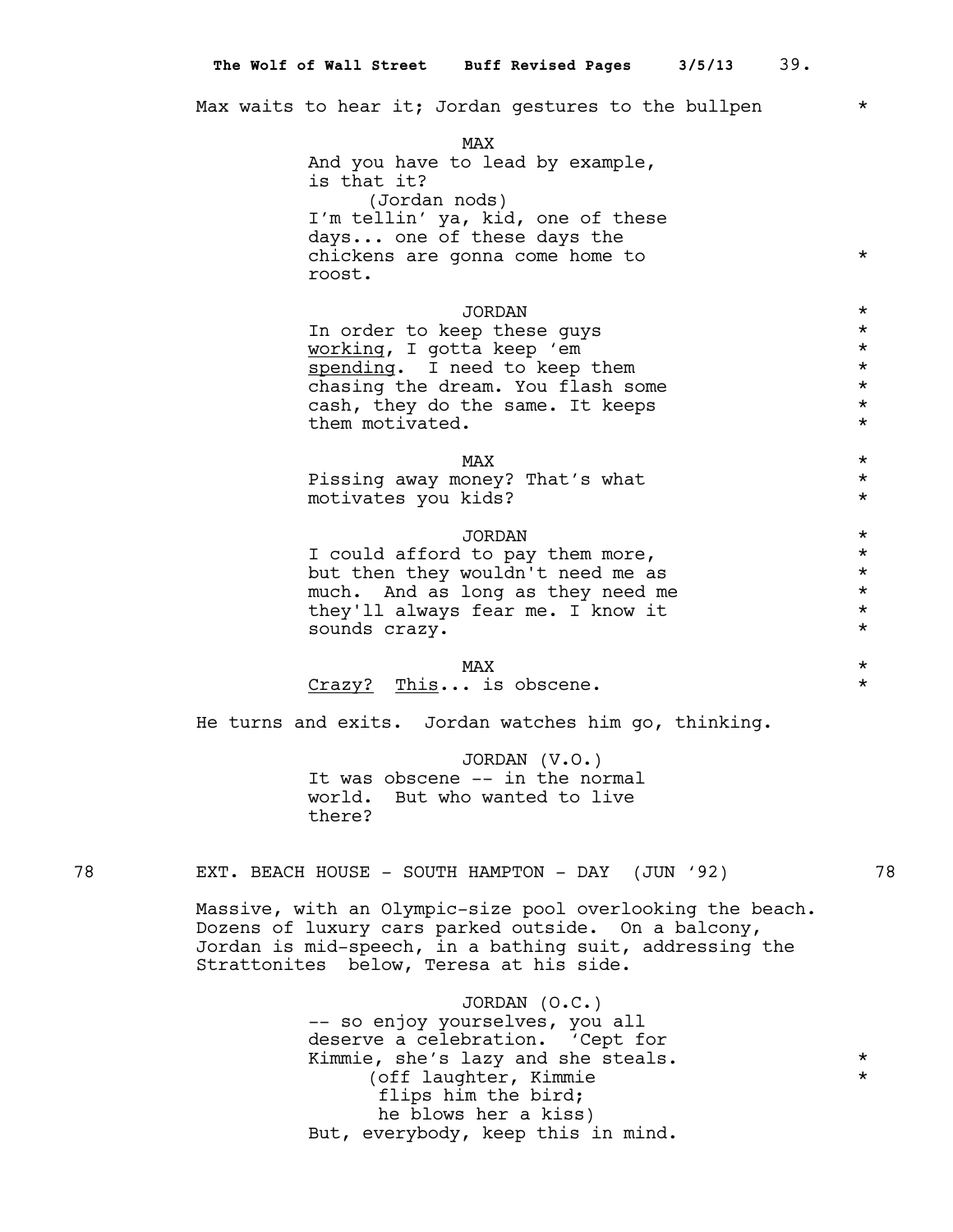As my friend Donnie Azoff says, "If you wanna party with the boys, you gotta wake up with the men." Monday morning I want you all looking razor-sharp. Cuz Stratton's got a few things on the horizon, things that're gonna take it right up into the fucking stratosphere! **The Wolf of Wall Street Buff Revised Pages 3/5/13** 40. JORDAN (O.C.) (CONT'D)

The Crowd goes nuts. One Broker lets loose a wolf-howl, and the crowd toasts Jordan, chanting his name.

> CROWD Jor-dan! Jor-dan! Jor-dan!

As Jordan looks down smiling like a benevolent dictator --

JORDAN (PRE-LAP) Fuck Merrill Lynch, this way we become the underwriters.

ROBBIE (PRE-LAP) \* Like an investment bank.

79 1NT. BEACH HOUSE - SOUTH HAMPTON - (LATER THAT) DAY 79

GORGEOUS PEOPLE dance/drink/snort coke. Upstairs, Jordan plays pool with Sea Otter, Donnie, Robbie, Toby and Rugrat, assigning ludes with every pocketed ball.

> JORDAN Exactly. We do our own IPO's and we will print money.

SEA OTTER Eat like a bird, shit like an elephant, baby!

JORDAN

They can take their Harvard asses under our desks and suck our cocks. (to Rugrat)

How soon can you get the paperwork filed?

RUGRAT

(super-stoned) Can't we talk about this Monday?

JORDAN It's a simple fucking question.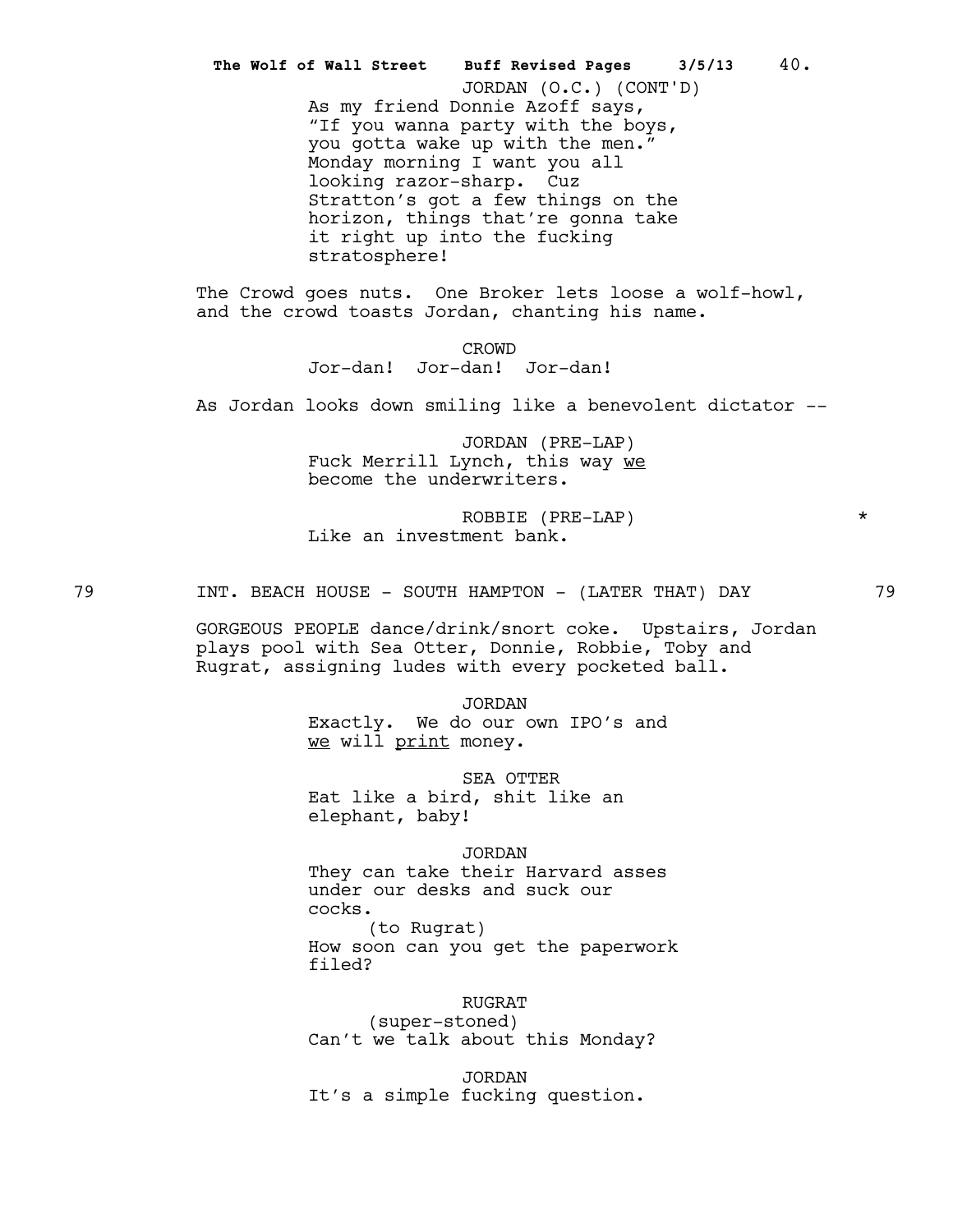RUGRAT Except I'm looking at three of you right now.

 $\begin{picture}(180,10) \put(0,0){\vector(1,0){10}} \put(10,0){\vector(1,0){10}} \put(10,0){\vector(1,0){10}} \put(10,0){\vector(1,0){10}} \put(10,0){\vector(1,0){10}} \put(10,0){\vector(1,0){10}} \put(10,0){\vector(1,0){10}} \put(10,0){\vector(1,0){10}} \put(10,0){\vector(1,0){10}} \put(10,0){\vector(1,0){10}} \put(10,0){\vector(1,0){10}} \put(10,0){\vector($ We've got Arncliffe National, they're looking to go public, we've got  $--$ 

DONNIE

(very luded) Oh, oh, Steve... Steve...

# JORDAN

What?

### DONNIE

...Steve... M-m-madden...

Donnie gesticulates wildly. The guys crack up. WE PUSH IN ON Donnie, practically drooling, as Jordan gives us a quick tutorial on ludes...

79A QUAALUDE TUTORIAL \*79A

CUT TO: Extreme close up of guys doing drugs. \*

JORDAN (V.O.) The quaalude was first synthesized in 1951 by an Indian doctor - that's dot Indian, not feathers - as a sedative, and was prescribed to stressed housewives with sleep disorders. Pretty soon someone figured out that if you resisted the urge to sleep for fifteen minutes, you got a pretty kick-ass high from it. Didn't take long for people to start abusing ludes, 'course, and in 1982 the U.S. Government Schedule One'd them, along with the rest of the world. Which meant there was only a finite amount of these things left. No shit, you can't even find 'em anymore today. You people're all shit outta luck.

79B BACK TO SCENE  $\star$ 79B  $\star$ 79B

JORDAN

(to Donnie) What're you saying, buddy? (to the others) Shhhh... listen to him...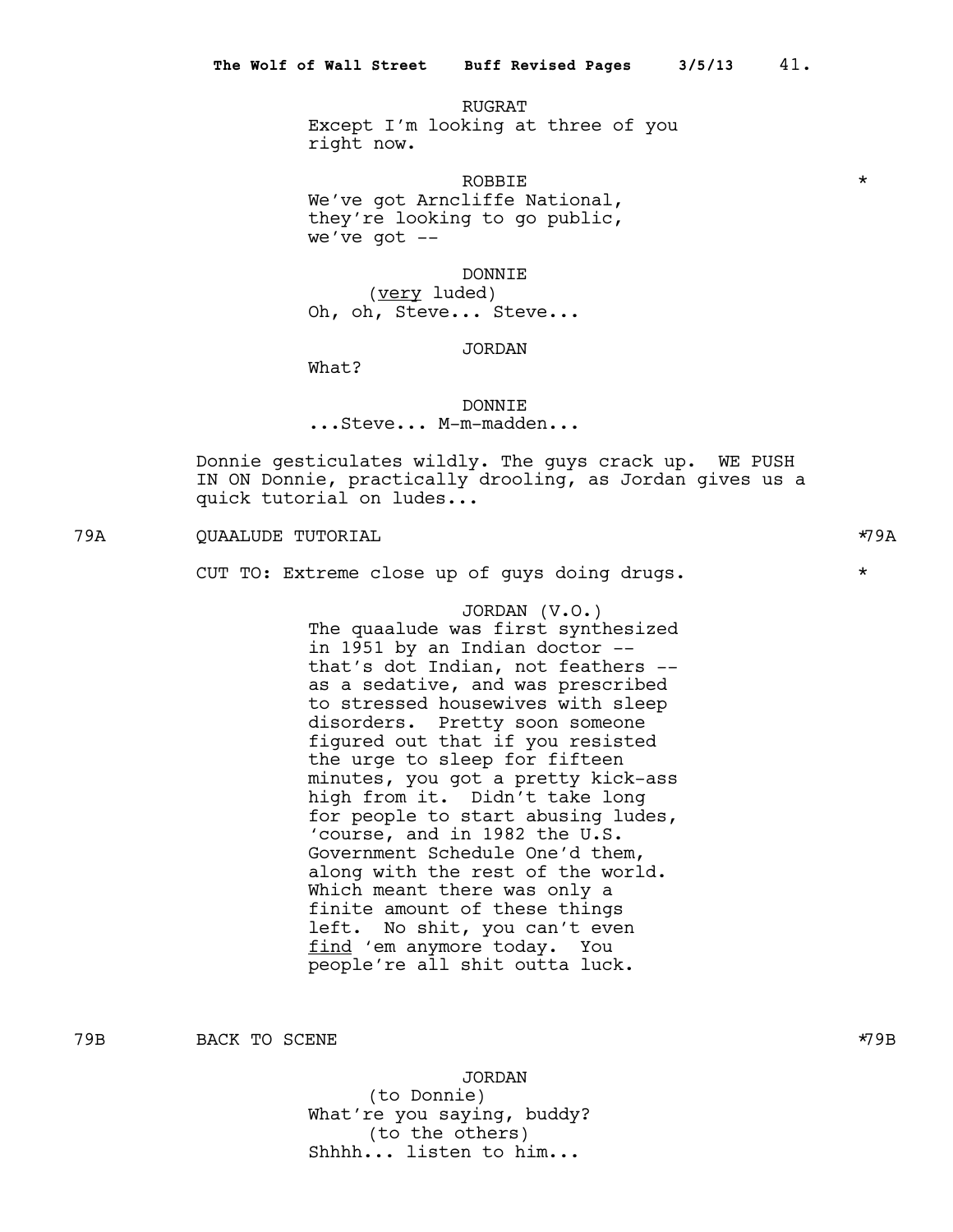## DONNIE

Ssshhhhoes... shhhoooess...

Jordan suspects Donnie may actually be onto something. But just then...

# SEA OTTER

Holy fuck.

Jordan peers over the balcony where Sea Otter's looking.

NAOMI LAPAGLIA. 22, the hottest blonde ever, has entered the party with her date BLAIR. She smiles, full lips parting over perfect white teeth, a ridiculously short dress barely covering her long tan legs and full breasts.

#### RUGRAT

My nutsack's about to explode.

 $\begin{picture}(180,10) \put(0,0){\vector(1,0){10}} \put(10,0){\vector(1,0){10}} \put(10,0){\vector(1,0){10}} \put(10,0){\vector(1,0){10}} \put(10,0){\vector(1,0){10}} \put(10,0){\vector(1,0){10}} \put(10,0){\vector(1,0){10}} \put(10,0){\vector(1,0){10}} \put(10,0){\vector(1,0){10}} \put(10,0){\vector(1,0){10}} \put(10,0){\vector(1,0){10}} \put(10,0){\vector($ Someone's gotta take that down.

There's no debate who that someone should be. Eyes locked on Naomi, Jordan makes his way downstairs.

WITH NAOMI taking in the party, her eyes flitting to things: art, chandeliers, crystal, etc.

> NAOMI (V.O.) A lotta people would look at me and think: "golddigger, she's out to land the richest husband she can." But you see, I came from nothing. Like, below the poverty line. And when you come from nothing, being rich means never having to go back to that.

Jordan approaches CRISTY, 20s, one of his guests.

CRISTY

Jordan, hey. (he smiles; Cristy picks up his intent) Have you met my friend Naomi?

Jordan takes Naomi's hand, doesn't let go.

JORDAN

Naomi.

# NAOMI

You have an awesome house. I don't think I've ever been in a house like this.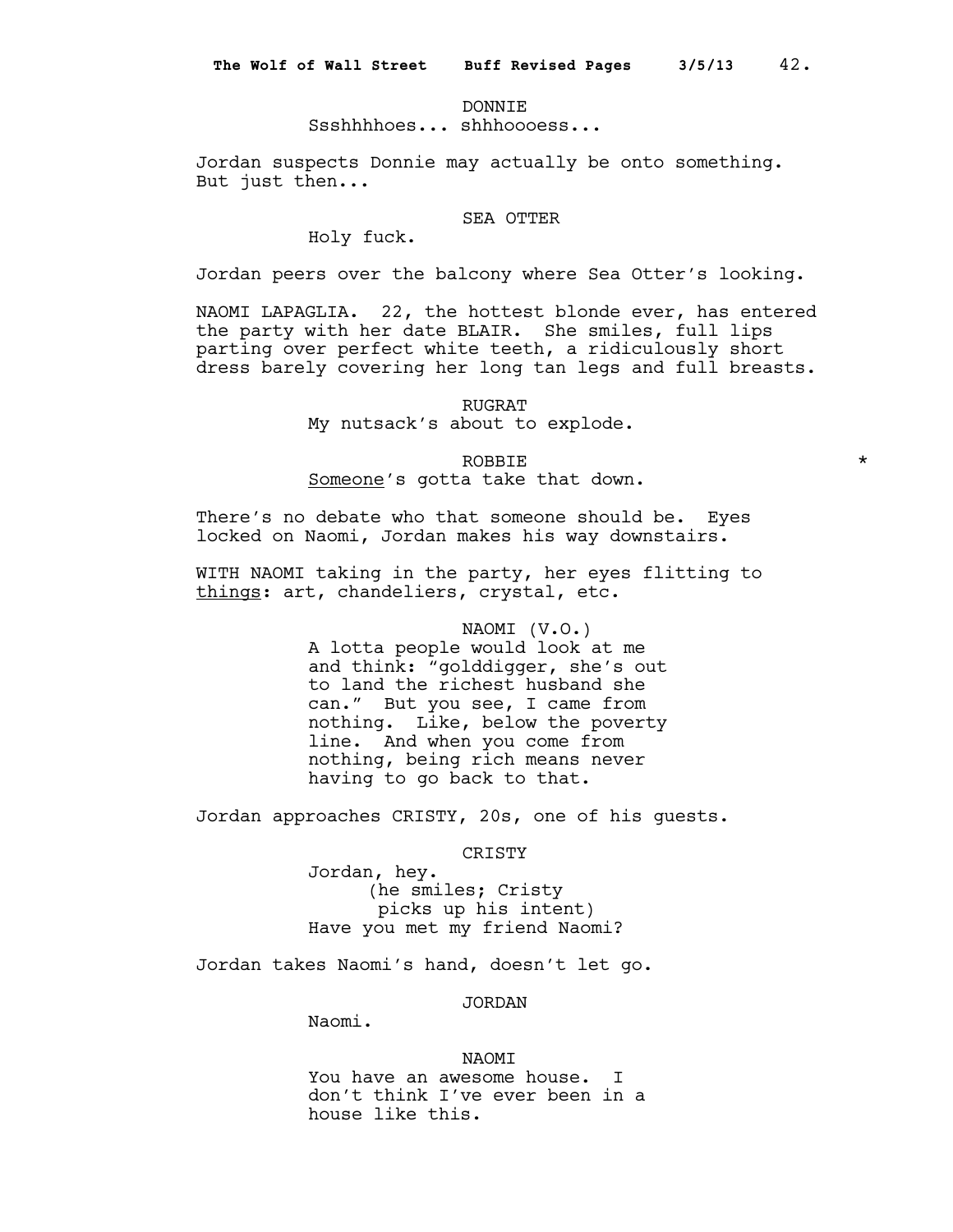JORDAN

You like it? I just got it. I guess it's okay. Six bedrooms, two hot-tubs, one off the master suite overlooking the water. You like to jet-ski?

Naomi's date Blair offers his hand to break them apart. Toby Welch lurks behind him, giving him the evil-eye.

BLAIR

Hi. Blair Hollingsworth.

Jordan barely acknowledges him, focused on Naomi.

Outside, HILDY AZOFF chats with Teresa. Her eyes stray to Jordan chatting up Naomi. Teresa's eyes follow hers and sees them. Ouch. Hildy goes.

JORDAN

You're telling me you've never jetski'ed in your life?!

**NAOMT** 

Never.

## BLAIR

Y'know, we really should hit it, there's two other parties we're s'posed to get to --

JORDAN What? You just got here. Stay.

Naomi looks like she'd like to. Hildy approaches, introduces herself, then:

> HILDY Jordan, Teresa needs your help.

## JORDAN

With what?

HILDY I dunno, you'll have to ask your wife what she wants.

Jordan sees: Teresa is watching from afar.

DONNIE(O.S.)

Oh sweet Jesus!

Jordan turns to see a drunk Donnie, cock in hand, jerking off to Naomi. Hildy comes running over.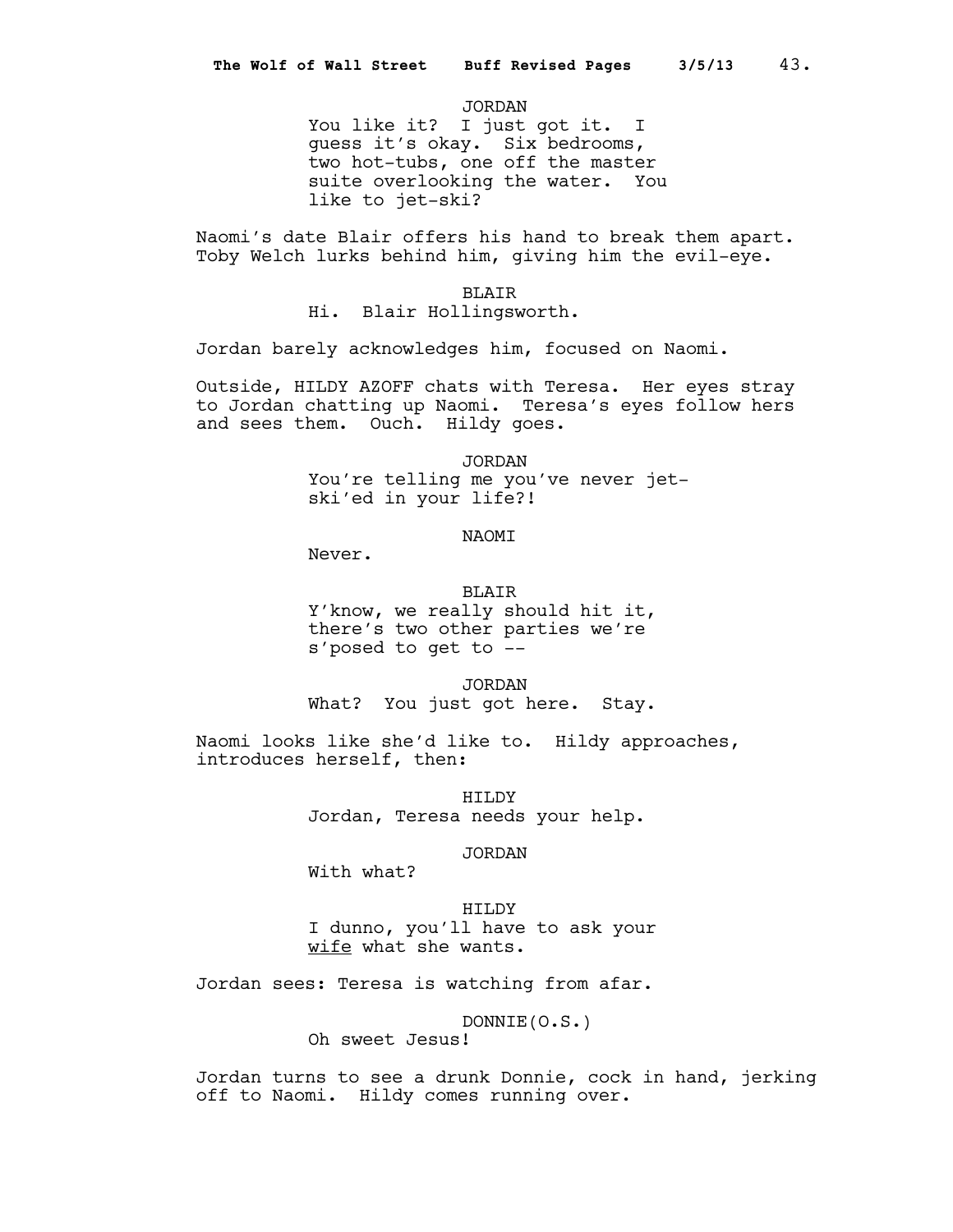HTT.DY Donnie! What the fuck are you doing?!

During the melee that follows -- Hildy admonishing Donnie, Blair removing Naomi from the party --

> JORDAN (V.O.) The day I met Naomi was the day I truly became the Wolf. Every guy wanted her -- so I had to have her.

-- Jordan watches her go. Naomi shoots a glance back to him and, like that, he's hooked.

80 SCENES 80 - 81 OMITTED 80 SOUTH AND RESERVE TO BE A SUMMER AND RESERVE TO BE A SUMMER AND RESERVE TO BE A SU

82 INT. SIGN OF THE DOVE - MANHATTAN - NIGHT (JUN '92) 82

Romantic; elegant. Over a bottle of '53 Lafite, Jordan sits in mid conversation with Naomi, who is stunning in a low-cut black cocktail dress.

> JORDAN Bay Ridge. That's near Staten Island?

NAOMI Brooklyn, across the Verrazano Bridge. Guinea gulch. Ever been?

JORDAN

You're Italian?

NAOMI

My dad's side. Also Dutch, German, English -- I'm a mutt. Actually I have family over there, in London. My Aunt Emma.

JORDAN That explains it then.

# NAOMI

What?

## JORDAN

(smiles) You're a Duchess. The Duchess of Bay Ridge.

Naomi smiles, flags a passing WAITER.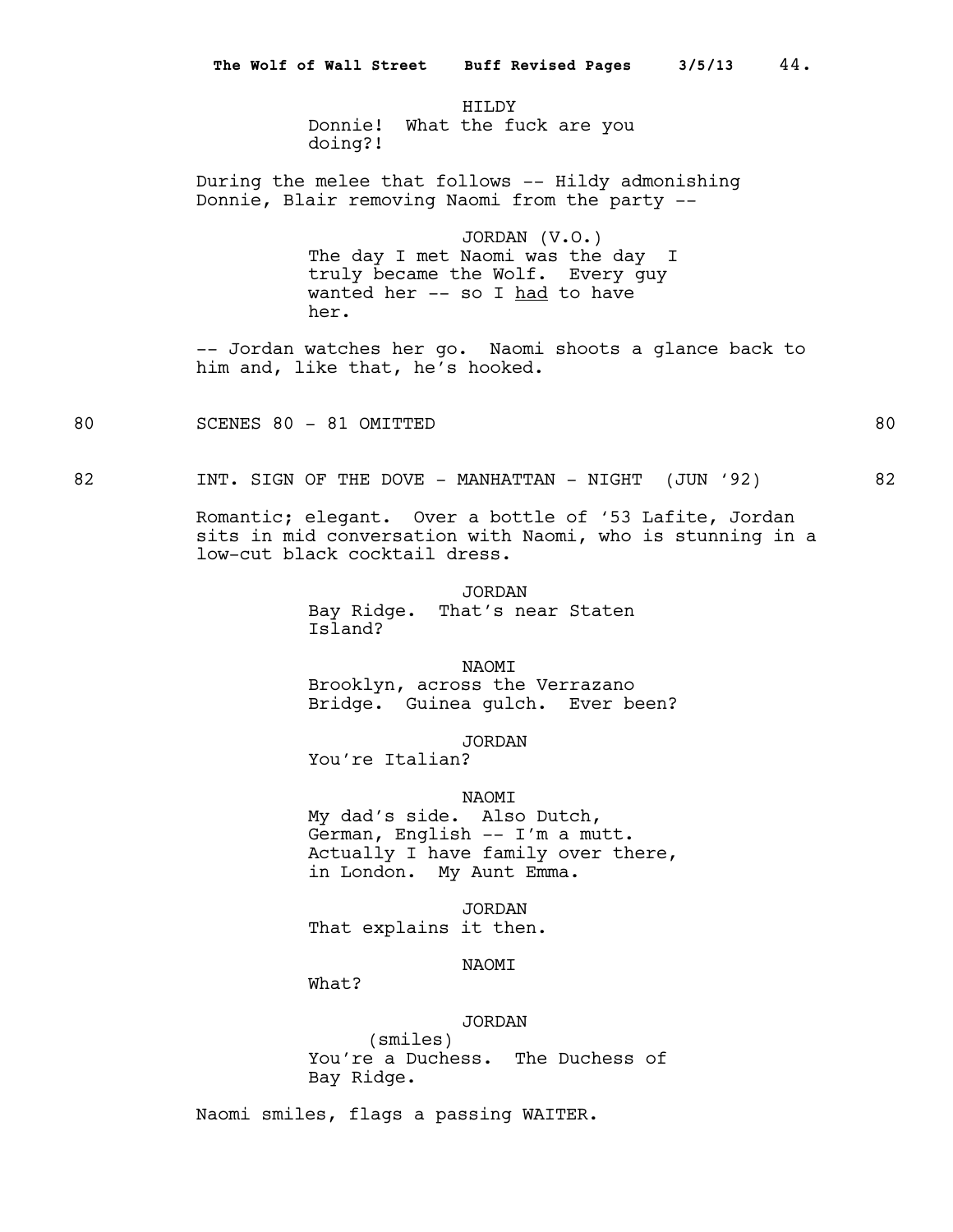**NAOMT** 

Could I have a straw please?

The Waiter nods, heads off. A few beats, then:

NAOMI (CONT'D) So I was a little surprised you asked Cristy for my number.

JORDAN

How come?

NAOMI Aren't you married?

JORDAN Married people can't have friends?

Naomi smiles. The Waiter brings the straw. She opens it, slips it in her red wine glass. Off Jordan's look:

> **NAOMT** So I don't stain my teeth.

And as she sips the wine seductively through the straw...

83 EXT. BROOKLYN BRIDGE - NIGHT BOOKLYN BROOKLYN BRIDGE - NIGHT

Jordan's Ferrari makes its way over the bridge, heading back toward Brooklyn.

> NAOMI (O.S.) --then at night I do my designs.

84 INT. JORDAN'S FERRARI - CONTINUOUS 64

Jordan drives, Naomi next to him.

NAOMI An entire line of lingerie - camisoles, bustiers, panties.

Jordan glances over -- her dress is riding up her thigh.

JORDAN (V.O.) She designs panties?! Jesus fucking Christ!

Naomi smiles.

JORDAN Sounds like something I might invest in. Venture capital.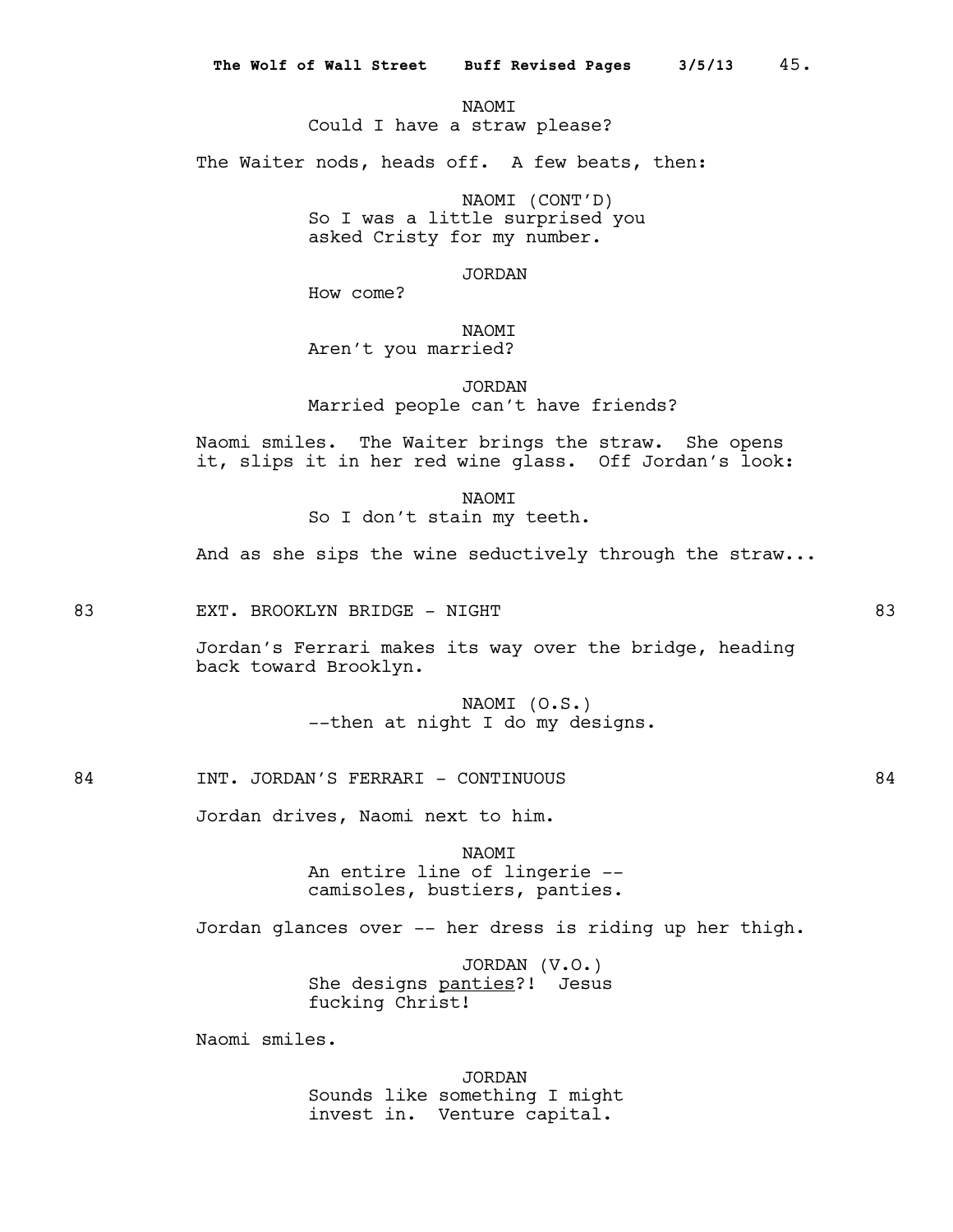**NAOMT** Well we should definitely keep in touch, then.

# JORDAN

Absolutely.

He pulls over outside her brownstone.

NAOMI

That's me.

JORDAN (V.O.) Think, Jordan, think! How can you get up to her apartment?!

They look at each other. We can almost hear Jordan's heart pounding.

> NAOMI You wanna come up for some tea?

85 INT. NAOMI'S APARTMENT - NIGHT 85

A small, cozy apartment. Naomi enters, Jordan close behind. She picks up Rocky, her yapping Maltese.

**NAOMT** 

Say hi, Rocky.

Naomi waves Rocky's paw. Jordan smiles.

NAOMI (CONT'D) Why don't you light a fire? I'll be right out.

Jordan nods, takes in her scent as she walks away.

JORDAN (V.O.) God, please help me. How can I fuck this girl?

As he crouches by the fireplace, his skypager vibrates. He checks the readout: "Teresa". His face falls as he hits the "silent" button, mind racing with guilt.

> JORDAN (V.O.) That's it, you're leaving. You're going home to your wife.

Jordan stands, turns around -- NAOMI is in the doorway, naked except for high heels.

> JORDAN (V.O.) As you can probably guess, I fucked her goddamn brains out.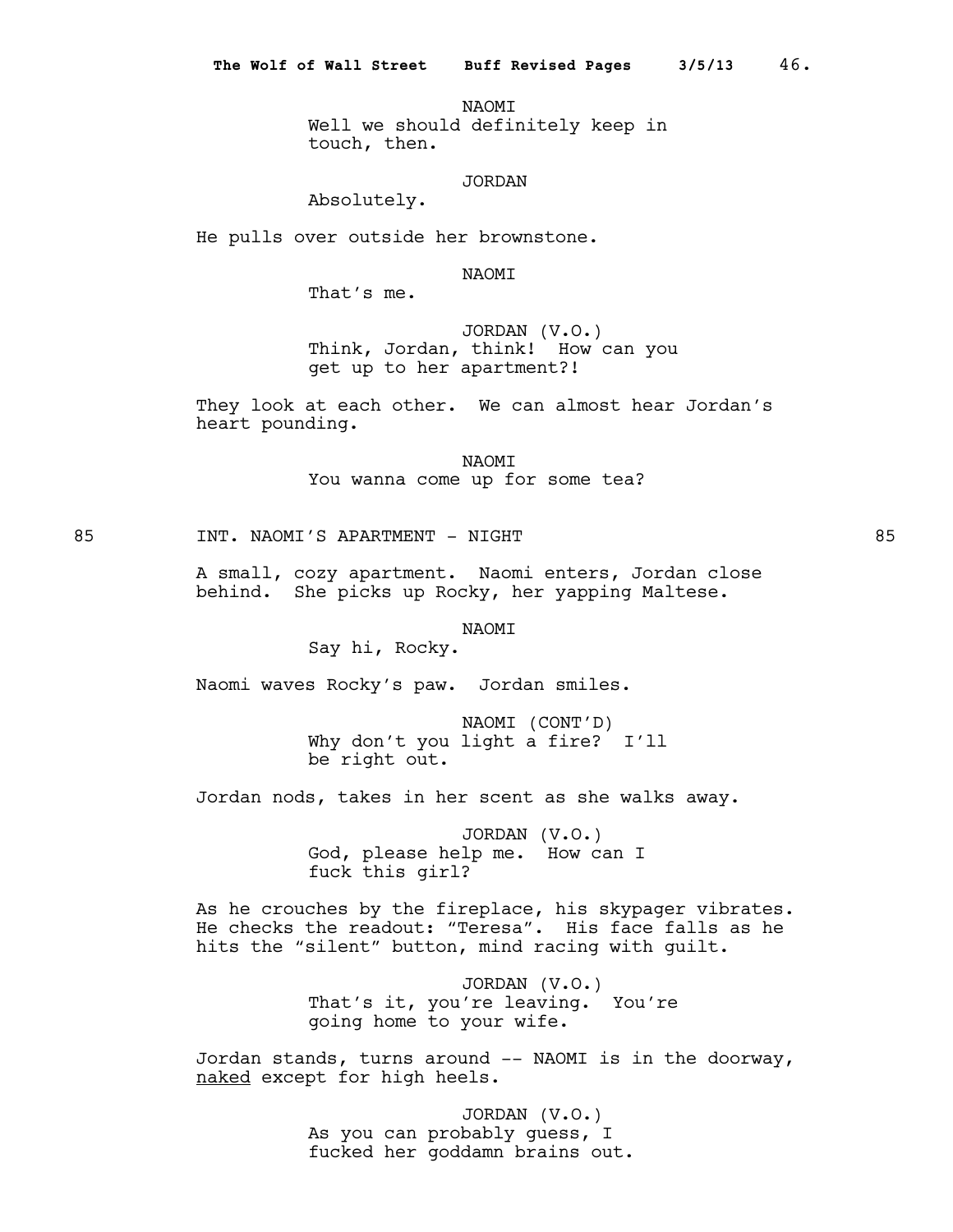**The Wolf of Wall Street Buff Revised Pages 3/5/13** 47.

86 INT. NAOMI'S BEDROOM - NIGHT 86

Rocky yaps incessantly as Jordan pounds away atop Naomi.

JORDAN (V.O.) For eleven seconds.

Jordan cums loudly, convulsively.

JORDAN

I'm sorry, I--

NAOMI

Did you cum?

JORDAN (nods; gasping) Yeah, but I'm still hard.

Jordan looks down at her.

JORDAN (V.O.) (CONT'D) Being inside her... was like your cock went to heaven and God himself was cupping your balls.

And as they start fucking again...

87 INT. STRATTON OAKMONT III - JORDAN'S OFFICE - DAY 87 (JUN '92)

Jordan sits at his desk, telephone to his ear.

JORDAN (V.O.) I couldn't get enough.

88 INT. NAOMI'S APARTMENT - DAY (JUN '92)

CLOSE ON Naomi, who talks on the phone, smiling. We PULL BACK to see the apartment is packed with flowers.

> JORDAN (V.O.) Every chance we got, we'd sneak off together...

89 INT. LIMOSINE - NIGHT (AUG '92) 89

Giggling like a child, Jordan pours coke from a vial, creating a little mound atop one of Naomi's breasts.

> JORDAN Hold still, don't move. (to the Driver) Watch the potholes!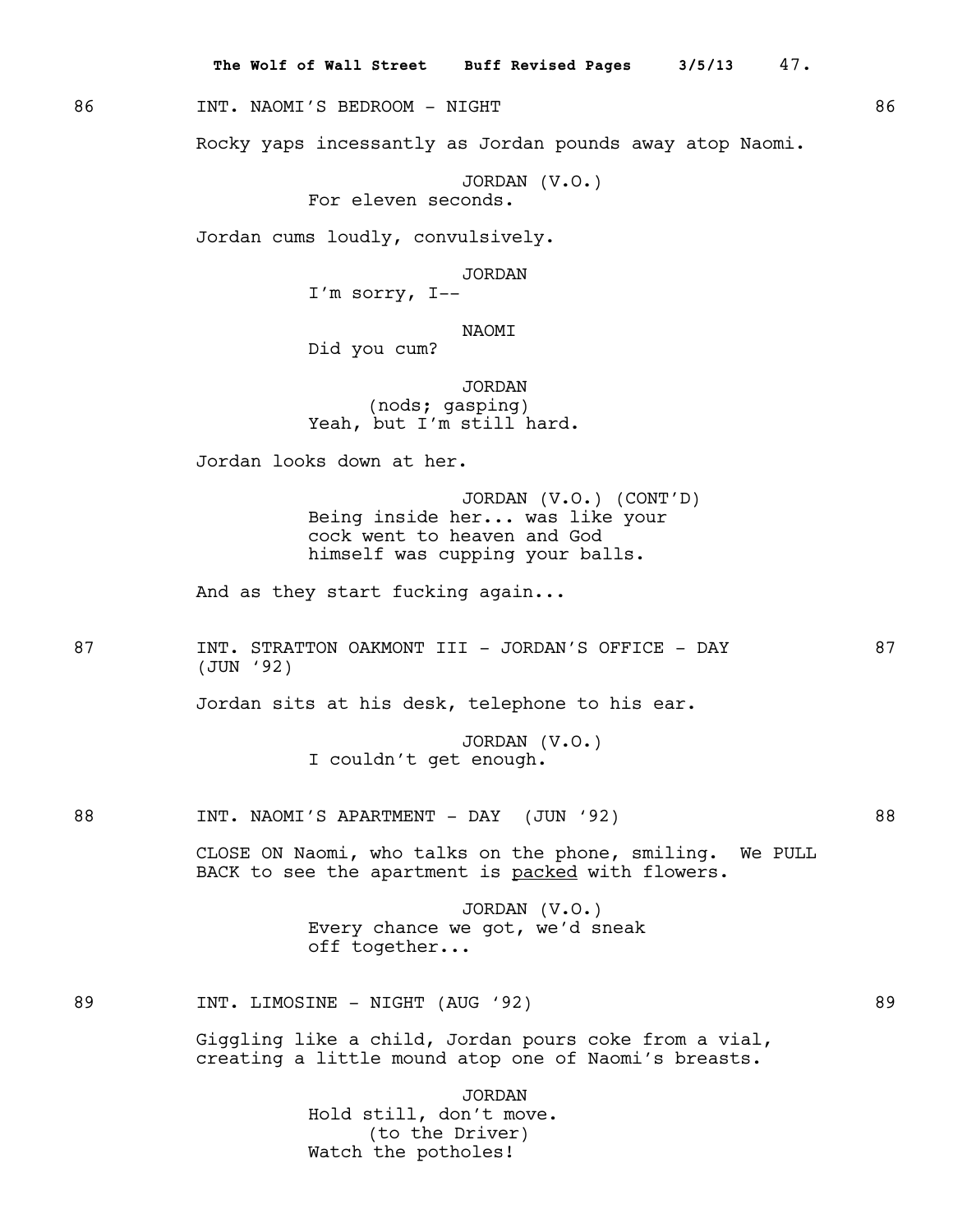|    | More giggling, then he snorts the coke off her breast,<br>burying his face in it as he climbs on top of her. Naomi<br>laughs uncontrollably as the limo glides to a stop. The<br>door opens from outside -- the Doorman? |    |
|----|--------------------------------------------------------------------------------------------------------------------------------------------------------------------------------------------------------------------------|----|
|    | TERESA (O.S.)<br>Get out of the fucking car.                                                                                                                                                                             |    |
|    | Jordan looks up, locks eyes with Teresa. He jumps off<br>Naomi, stumbles out, closing the door behind himself.                                                                                                           |    |
| 90 | EXT. JORDAN'S MANHATTAN APARTMENT BUILDING - CONTINUOUS                                                                                                                                                                  | 90 |
|    | <b>JORDAN</b><br>TERESA<br>What are you doing home?<br>That whore from the party?<br>How could you do this to<br>me?!                                                                                                    |    |
|    | The limo takes off. Teresa starts crying                                                                                                                                                                                 |    |
|    | <b>JORDAN</b><br>I thought you were at the beach<br>house, I--                                                                                                                                                           |    |
|    | TERESA<br>I married you when you had<br>nothing--                                                                                                                                                                        |    |
|    | <b>JORDAN</b><br>Teresa I don't know what to<br>say.                                                                                                                                                                     |    |
|    | TERESA<br>You're like a totally different<br>person.                                                                                                                                                                     |    |
|    | <b>JORDAN</b><br>I'm not. I'm sorry. I made a<br>mistake, okay?                                                                                                                                                          |    |
|    | TERESA<br>Tell me you don't love her.                                                                                                                                                                                    |    |
|    | <b>JORDAN</b><br>I                                                                                                                                                                                                       |    |
|    | TERESA<br>(off his silence)<br>Jordan?                                                                                                                                                                                   |    |
|    | Jordan says nothing. Finally, Teresa starts sobbing.                                                                                                                                                                     |    |
|    | JORDAN (V.O.)<br>I felt horrible.                                                                                                                                                                                        |    |
|    | Jordan holds her, letting her cry.                                                                                                                                                                                       |    |
|    |                                                                                                                                                                                                                          |    |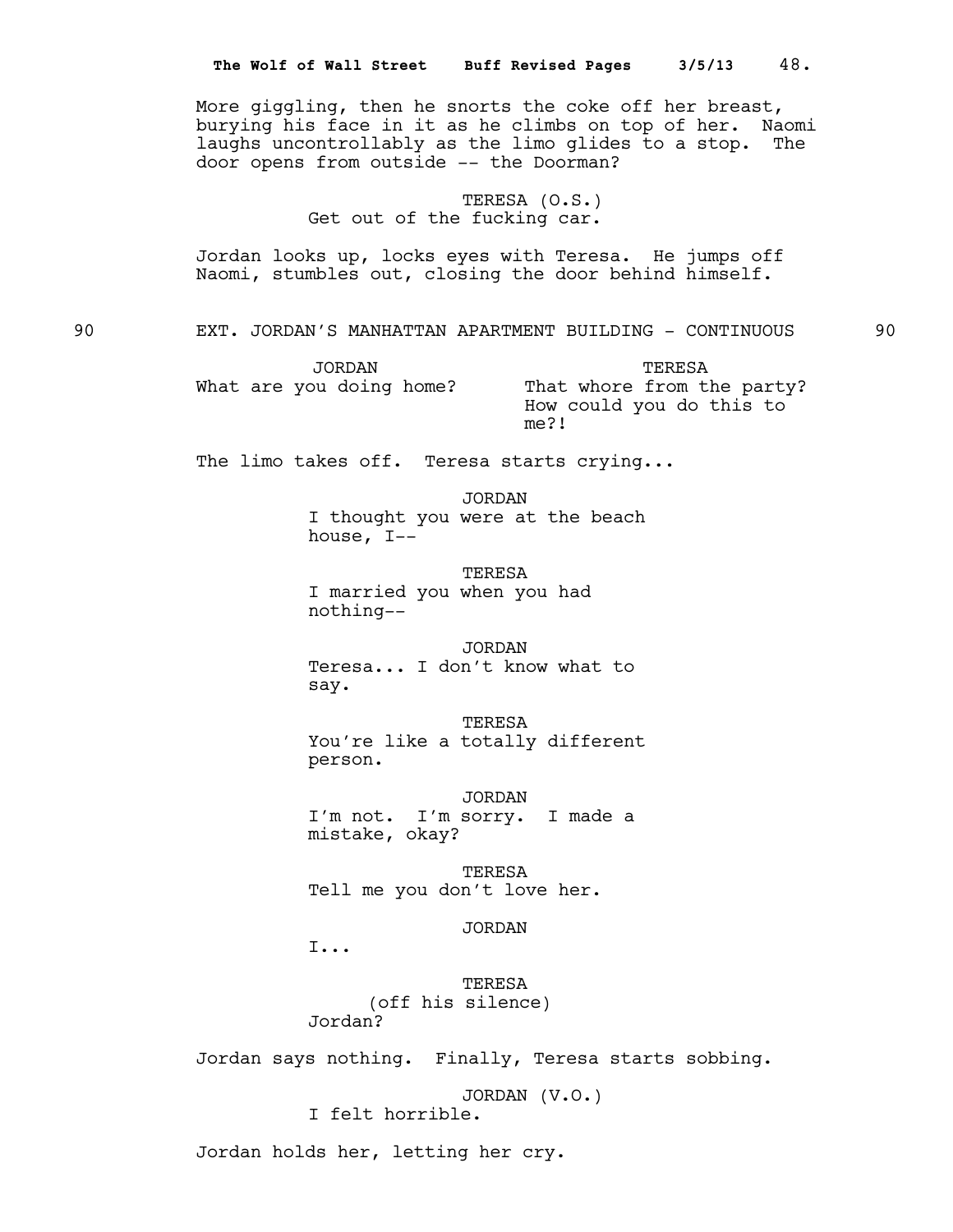JORDAN (V.O.) Three days later I filed for divorce and moved Naomi into the apartment.

91 INT. JORDAN'S MANHATTAN APARTMENT - DINING ROOM - DUSK 91 (SEP '92)

Completely remodelled, all new furniture. Jordan and Naomi sit at the table, set for a candle-light dinner.

> JORDAN (V.O.) Say what you will, but the Duchess did have style. She brought in a decorator, feng shui'd the place- she even hired a gay butler.

NICHOLAS THE BUTLER, 40s, enters with hot towels on a silver tray.

> JORDAN Thank you, Nicholas.

Jordan takes a towel, wipes his face. Naomi smiles.

JORDAN (V.O.) (CONT'D) He was smart, sophisticated, really great. Except for that one time...

92 SCENES 92 - 94 OMITTED \* \* 92

95 INT. JORDAN'S MANHATTAN APARTMENT - LIVING ROOM - NIGHT \* 95

A GAY ORGY is in progress, a dozen naked MEN, including Nicholas, in various sexual positions about the room.

## NAOMI

Omigod!

96 INT. JORDAN'S MANHATTAN APARTMENT - LIVING ROOM - NIGHT 96

Jordan sits across from a very shaken Naomi.

NAOMI He must have thought I was at my mother's.

**JORDAN** Where were they? In the bedroom?

NAOMI They were right here!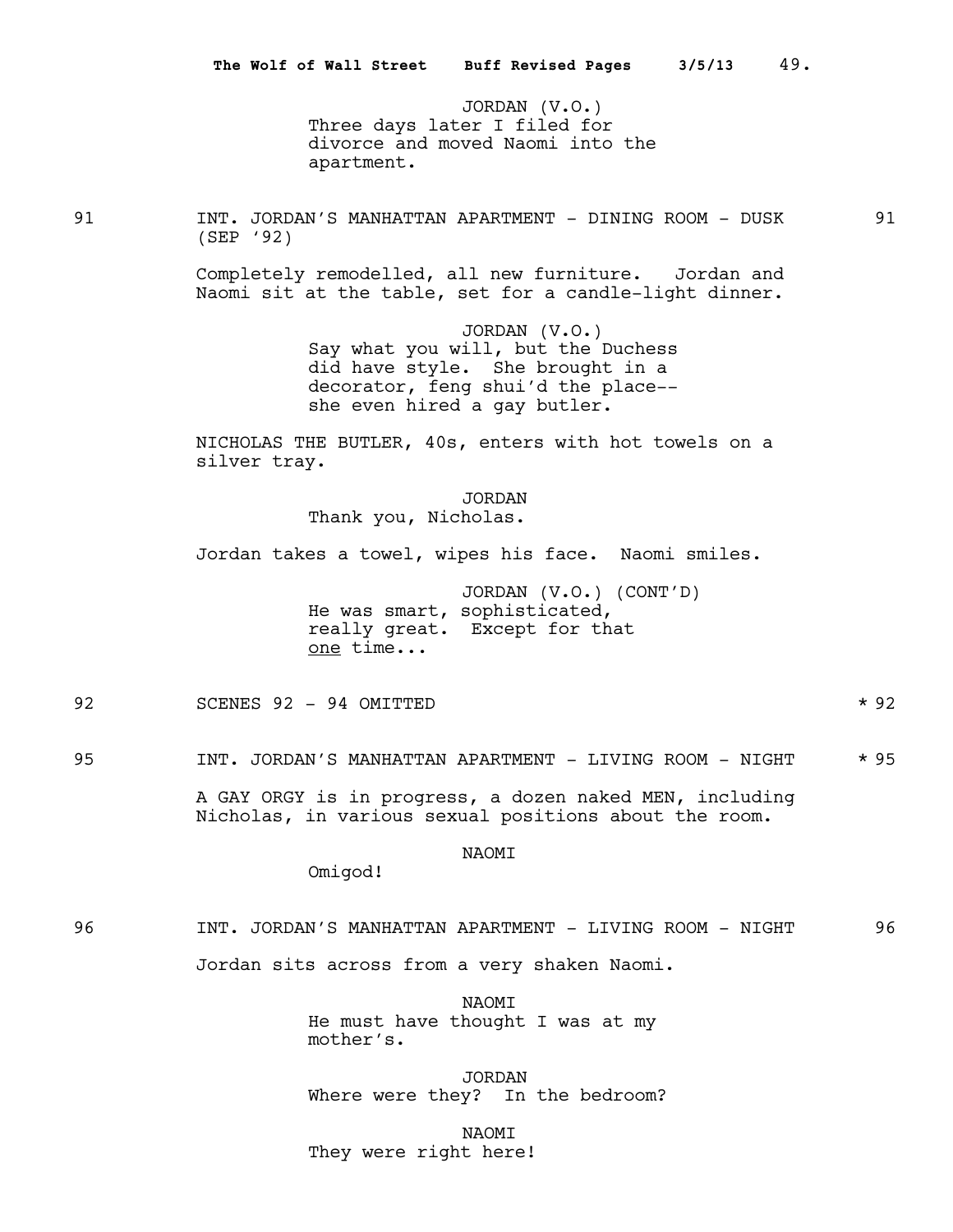A beat, then Jordan realizes. He jumps off the couch like it's on fire.

> NAOMI (CONT'D) It gets worse. After I chased them out, I checked the apartment.

> JORDAN (V.O.) The motherfucker stole fifty grand in cash and jewelry.

97 INT. JORDAN'S MANHATTAN APARTMENT - LIBRARY - DAY 97 (OCT '92)

> With Nicholas seated in a chair, Jordan sits across from him. Pacing behind him is Donnie, coked-up, face contorted, frothing with rage. Nearby, giant Chester Ming sits quietly, saying nothing.

> > JORDAN I just want my stuff back, okay?

NICHOLAS THE BUTLER I didn't take anything.

DONNIE (in his face) I should kill you, cocksucker! You do not fuck with this man!

Jordan holds Donnie off. Turns back to Nicholas.

JORDAN

You were high, things got out of control, I get it. Believe me I do, I have a Phd in debauchery.

NICHOLAS THE BUTLER I didn't do it.

DONNIE

I'll knock your fuckin' teeth out, motherfucker!

JORDAN

Just give me the money, give me the jewelry, and we'll forget the whole thing.

NICHOLAS THE BUTLER It's because I'm gay, isn't it?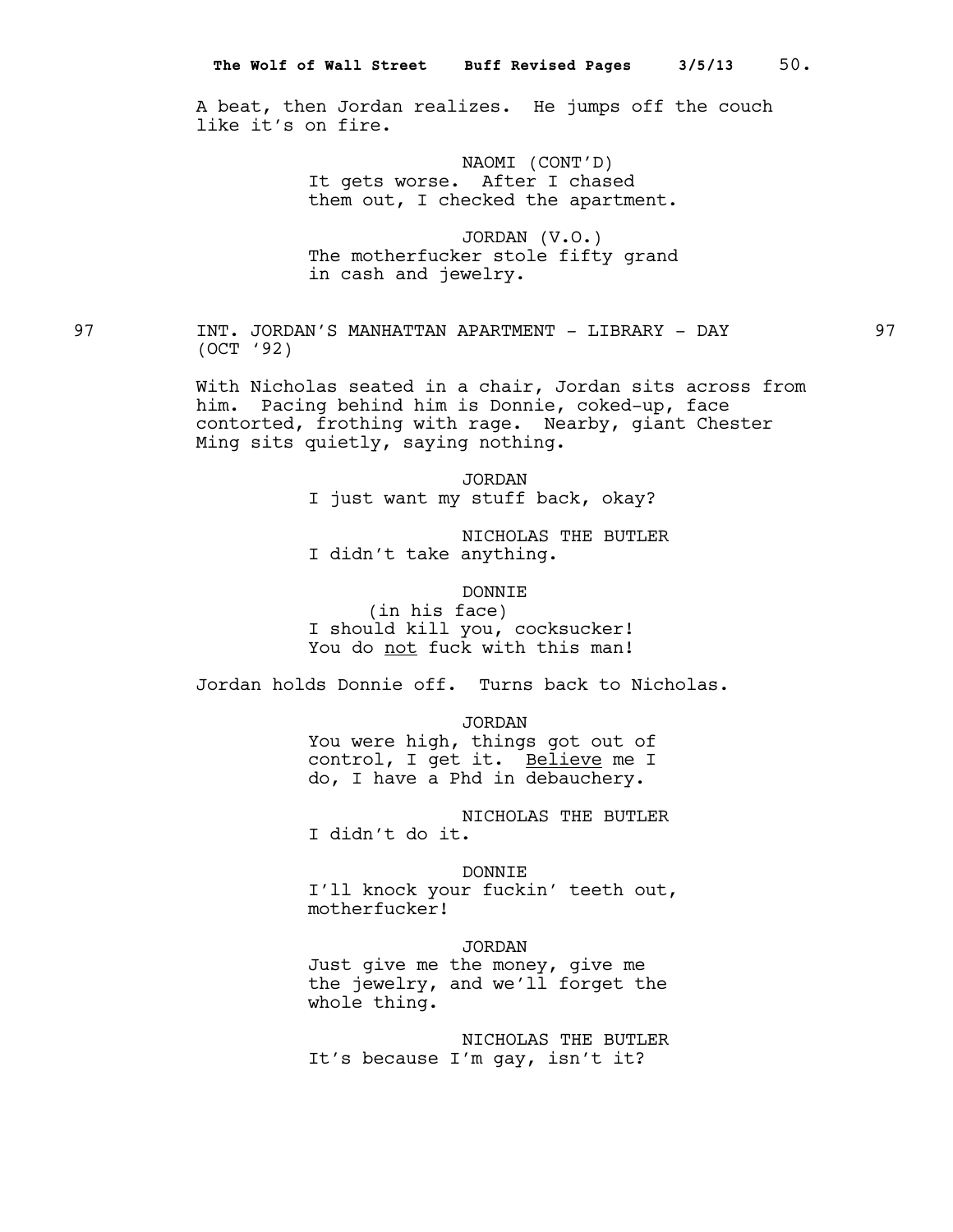JORDAN

Nicholas. You could fuck a baby sheep as far as I care, on my brand new fucking sofa. What I won't stand for is being robbed.

NICHOLAS THE BUTLER I'm telling you the truth.

JORDAN I'll ask you one last time.

DONNIE You're dead, you piece of shit!

NICHOLAS THE BUTLER Jordan, please.

#### JORDAN

Fine.

Jordan nods to Chester. Without a word, he crosses to Nicholas and BAMMM!! Nicholas's nose splits open like a ripe plum, blood spurting everywhere. Tough-guy Donnie takes one look, then SPEWS vomit into a garbage pail. And as Chester pummels Nicholas's face into chopped meat...

> JORDAN (V.O.) (CONT'D) It's amazing the kind of loyalty money will buy. I mean Chester almost killed this prick.

Chester starts to hang Nicholas over the balcony by his legs. Jordan stops him.

> JORDAN (V.O.) I finally called the cops, mainly to save Nicholas's life.

# 98 INT. JORDAN'S MANHATTAN APARTMENT - FOYER - DAY 98

With the bloodied Nicholas in the background, Jordan talks to two NYPD COPS, handing them each a wad of cash.

> JORDAN (V.O.) I gave them each a thousand bucks and told them what Nicholas had done. Then they kicked his ass.

As the Cops swat Nicholas with their nightsticks:

 $COP$  #1 Fuckin' thief, huh? Piece of shit.  $COP$  #2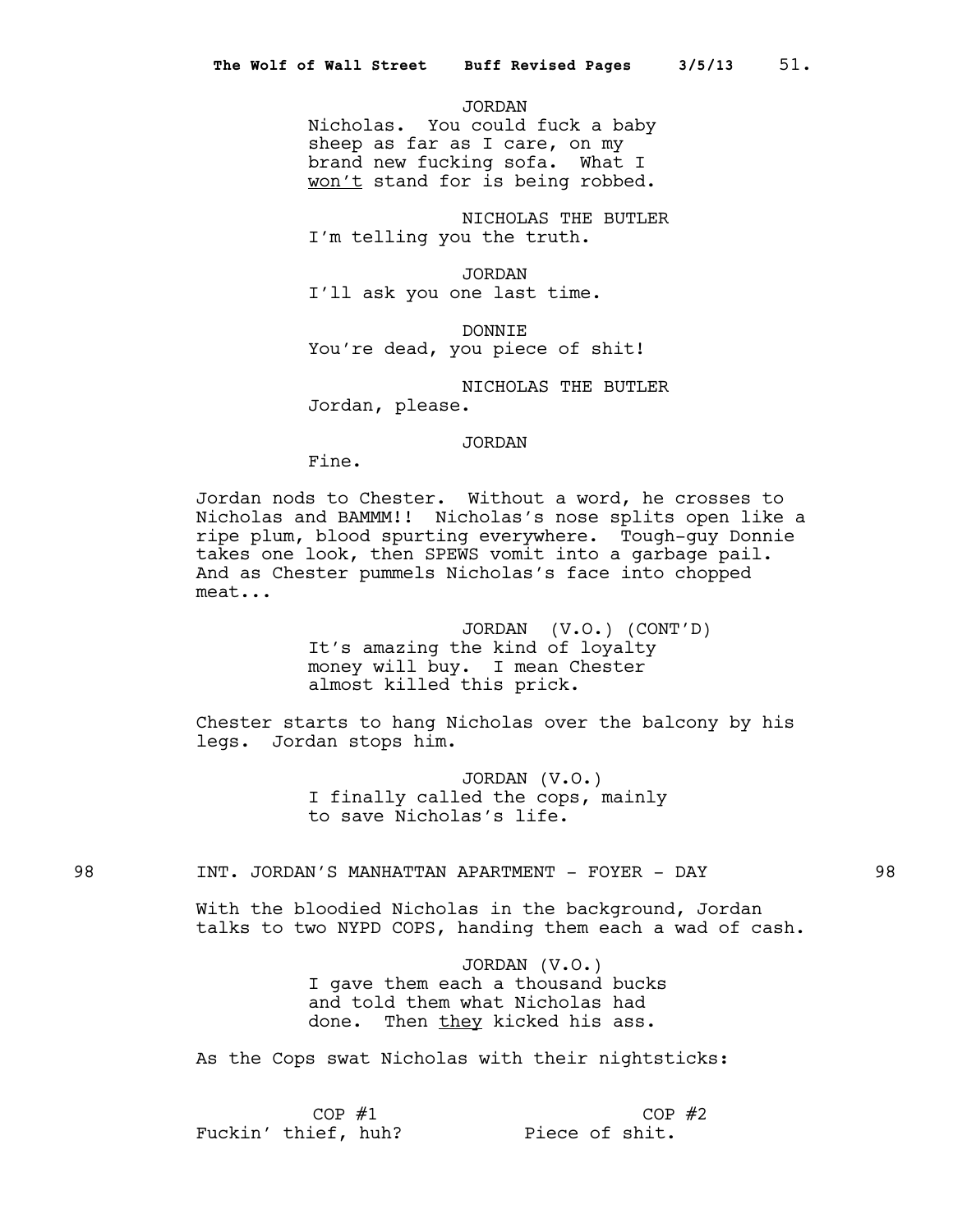And as they hustle Nicholas out...

JORDAN (V.O.) Loyalty, like I said. Which was the key component to my incredible fucking success.

98A EXT. GOLF COURSE - DAY (OCT '92) 98A

As Jordan golfs with Donnie, Chester, Robbie, Toby and  $*$ some hookers, Brad pulls up in a golf cart with a cashfilled gym bag.

> JORDAN (V.O.) Besides Brad, I had eight other 'ratholes', close friends who'd own stock on paper, but kick the profits back to me after I drove the price through the roof.

They hug, then Jordan adds the gym bag to several others on the back of his golf cart. Donnie tries to befriend Brad; Brad isn't interested.

> JORDAN (V.O.) The SEC knew I was doing something shady, but they couldn't figure out what the fuck it was.

99 SCENES 99 - 100 OMITTED 99

101 INT. STRATTON OAKMONT III - BULLPEN - (ANOTHER) DAY 101

Jordan, Max and securities lawyer MANNY RISKIN exit the kitchen with coffees.

> MANNY RISKIN I'm telling you -- piss on the SEC's leg, you'll end up with your tits in a ringer.

FREEZE FRAME - Manny stuffs a cruller into his mouth.

JORDAN (V.O.) My securities attorney, Manny Riskin. Seven hundred an hour to  $*$ be the voice of doom.

BACK TO SCENE

JORDAN It's under control. Will you relax already?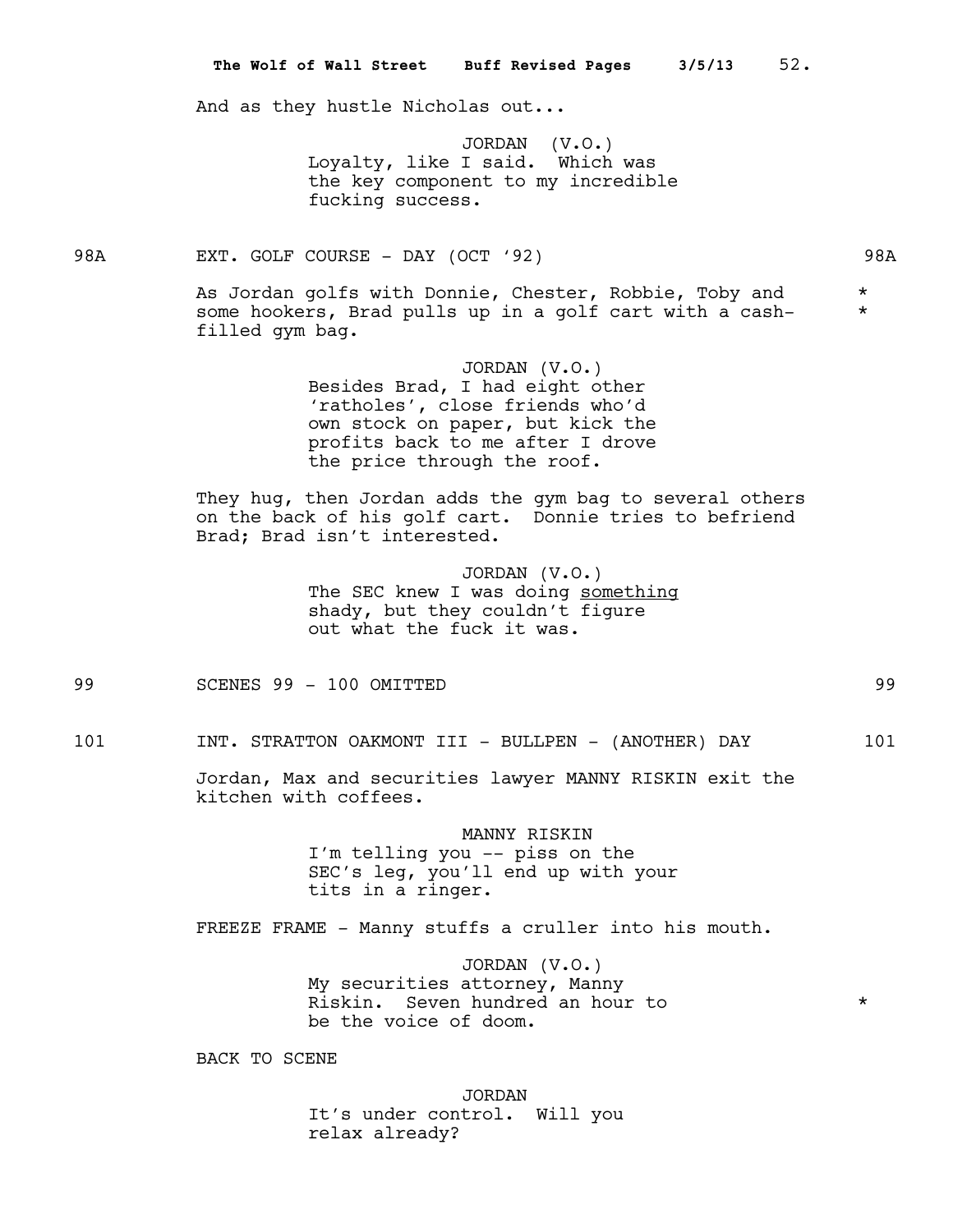Just then, Max spots a BROKER break-dancing as three other Brokers look on...

> MAX What the fuck is this imbecile

doing?!

Max crosses off, starts screaming at the break-dancing Broker. Jordan keeps walking with Manny.

> JORDAN (V.O.) The SEC sent two lawyers down to review our files, so I set them up in our conference room.

Jordan passes the conference room, looks in the window- two SEC ATTORNEYS wear coats as they review documents.

> JORDAN (V.O.) Then I had it bugged and the air conditioning locked till it felt like Antarctica in there.

One of the SEC Attorneys blows into his hands for warmth. Manny follows Jordan toward the bullpen, his frenzied Brokers working the phones.

> JORDAN (V.O.) So here they were, looking for a smoking gun while I was firing a bazooka right under their noses. It was our first IPO, and we were driving the stock price to the fucking moon.

> BROKER #1 Arncliffe National, it's on fire!

BROKER #2 (voice lowered) Believe me, your grandkids will thank you.

BROKER #3 (to Sales Assistant) Arncliffe National, ten thousand shares!

Jordan speaks directly to camera as he continues walking through the bullpen.

> JORDAN See an IPO is an initial public offering, the first time a stock is offered for sale to the general population.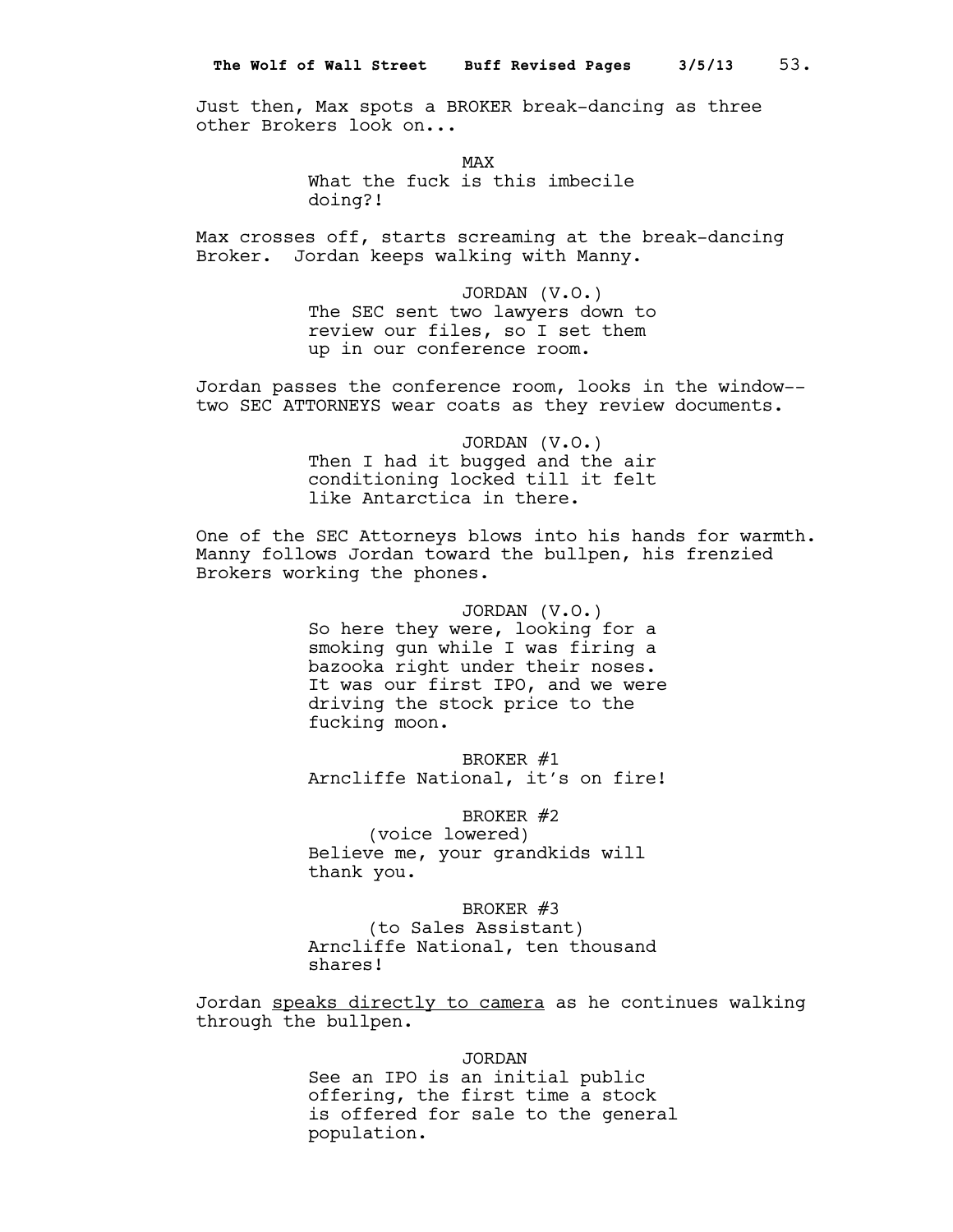|      | 54.<br>The Wolf of Wall Street Buff Revised Pages<br>3/5/13<br>JORDAN (CONT'D)<br>As the firm taking the company<br>public, we set the initial price,<br>then sold those shares back to --<br>(stops; then)<br>You know what, you're probably not<br>following what I'm saying. The<br>question is, "was it legal?"<br>Absolutely not. But we were making<br>more money that we knew what to do<br>with. | $\star$<br>$\star$<br>$\star$<br>$\star$<br>$\star$<br>$\star$<br>$\star$ |
|------|----------------------------------------------------------------------------------------------------------------------------------------------------------------------------------------------------------------------------------------------------------------------------------------------------------------------------------------------------------------------------------------------------------|---------------------------------------------------------------------------|
| 102  | SCENE 102 OMITTED                                                                                                                                                                                                                                                                                                                                                                                        | 102                                                                       |
| 102A | EXT. BANK - DAY - ESTABLISHING (OCT '92)                                                                                                                                                                                                                                                                                                                                                                 | 102A                                                                      |
| 103  | INT. BANK - SAFE DEPOSIT VAULT - DAY (OCT '92)<br>Alone in a private room, Jordan unloads a small suitcase<br>filled with stacks and stacks of hundred dollar bills.                                                                                                                                                                                                                                     | 103                                                                       |
|      | JORDAN (V.O.)<br>But I figured it out.<br>CLOSE ON - a huge diamond engagement ring.<br>NAOMI (O.C.)<br>Omigod!!                                                                                                                                                                                                                                                                                         | $\star$                                                                   |
| 104  | INT. FOUR SEASONS RESTAURANT - NIGHT (OCT '92)<br>Jordan is down on one knee, proposing; Naomi<br>hyperventilates as he puts the ring on her finger -- a<br>seven carat, yellow canary diamond in a platinum setting.<br>JORDAN (V.O.)<br>I held my bachelor party at the<br>Tangiers in Las Vegas -- one last<br>blowout for the Gods before I<br>settled down for good.                                | 104<br>$\star$                                                            |
| 105  | SCENE 105 OMITTED                                                                                                                                                                                                                                                                                                                                                                                        | 105                                                                       |
| 106  | INT. TRANS CAPITAL AIRLINES - JUMBO JET - NIGHT<br>Inside a jumbo jet, a wild, mid-air party is in progress.<br>JORDAN (V.O.)<br>A hundred Strattonites flew in<br>with fifty hookers and enough<br>drugs to open a pharmacy.                                                                                                                                                                            | *106                                                                      |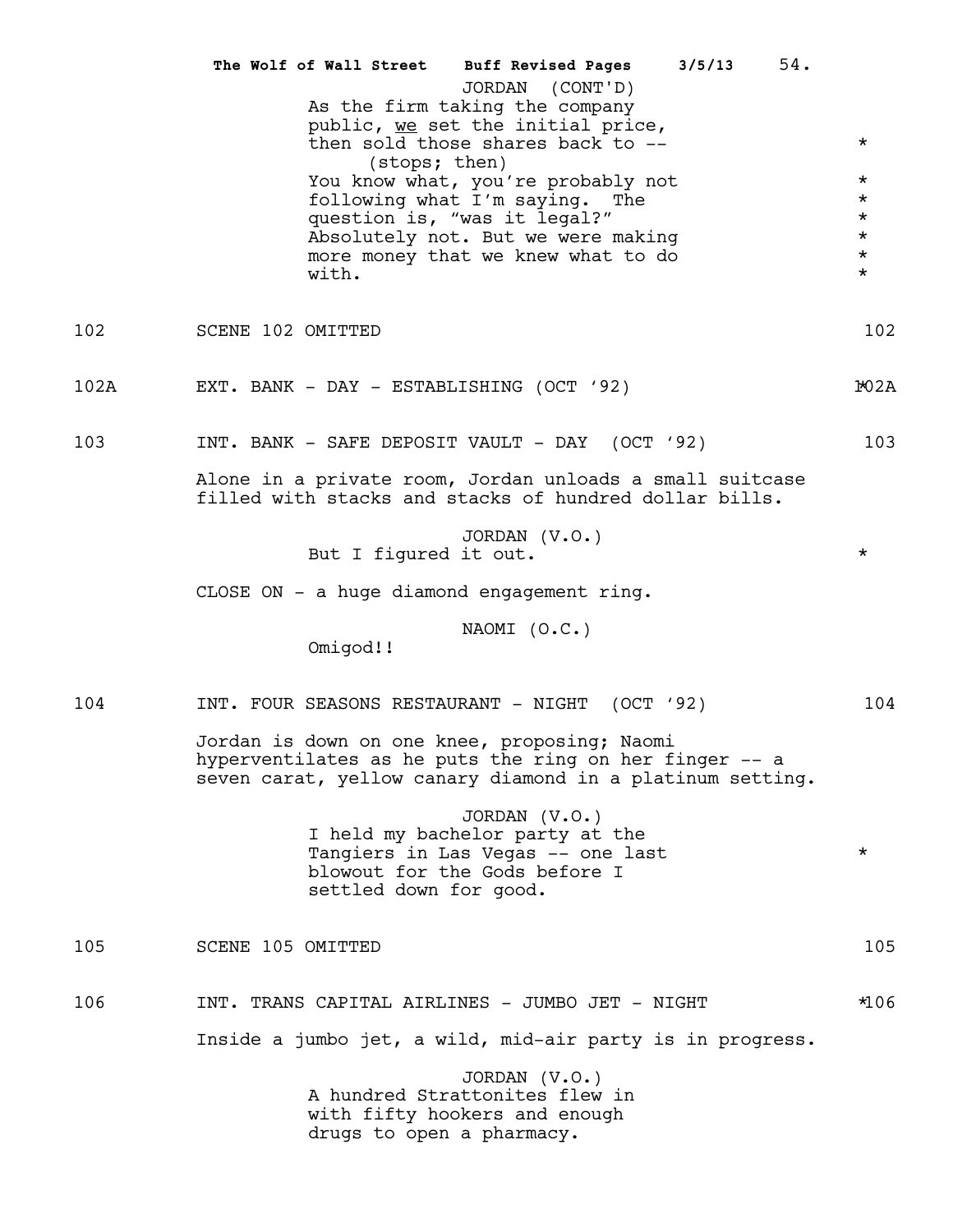Various images -- Stratton Brokers drink, do coke, a halfdozen in mid-orgy with Hookers, naked in the aisle as others pour champagne on them.

> JORDAN (V.O.) All told, the weekend cost me almost two million dollars--

107 PERIOD VEGAS ADS \*107

108 INT. TANGIERS - PRESIDENTIAL SUITE - DAY \*108

The Tangiers Presidential Suite is a shambles on the  $*$ level of Hiroshima. A giant crystal chandelier lays shattered on the floor; Jordan asleep in the massive bed, a Blue Chip Hooker on either side of him; other passedout BODIES lay amid debris and broken, toppled furniture.

> JORDAN (V.O.) But the wedding was like something out of a fairy tale--

109 EXT. OCEAN CLUB - BAHAMAS - SUNSET (DEC '92) 109

Gorgeous; tropical. Hundreds of FAMILY and FRIENDS (Janet, Toby Welch, Peter DeBlasio and Kimmie Belzer) look on as Jordan and Naomi walk up the aisle.

> JORDAN (V.O.) --with Naomi my Duchess, me her handsome Duke and The Bahamas Ocean Club our castle.

# 110 INT. OCEAN CLUB - BAHAMAS - BALLROOM - NIGHT 110

Jordan and Naomi waltz, their Guests joining in.

JORDAN (V.O.) Of course after that bachelor party, the Duke needed a few penicillin shots so he could safely consummate the marriage.

## 111 10T. OCEAN CLUB - BAHAMAS - BALLROOM - LATER 111

As Jordan and Naomi mingle with a few Strattonites, videographer BARRY KLEINMAN, 40s, approaches Rugrat and his DATE, ABBY with a video camera: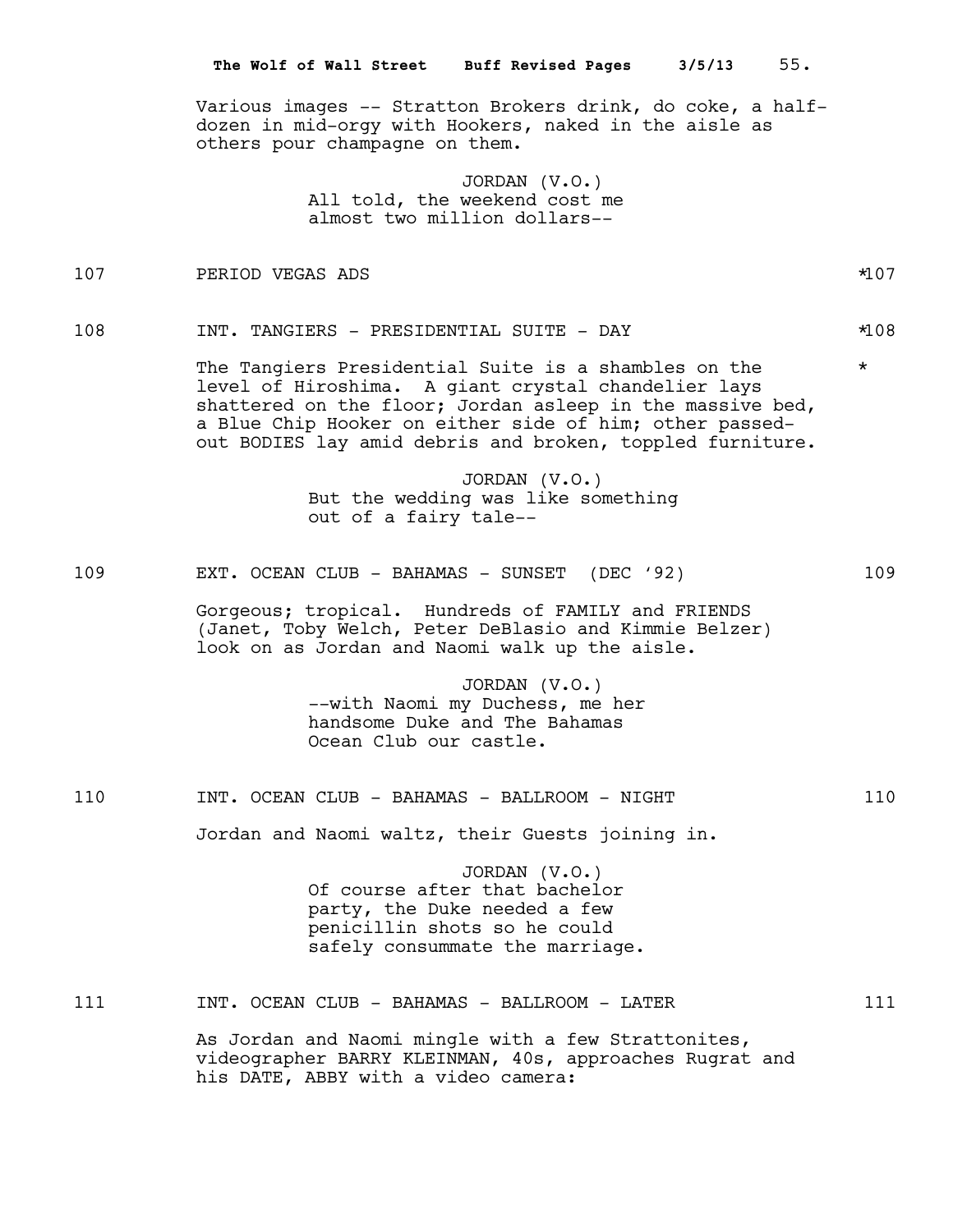BARRY KLEINMAN I'm Barry Kleinman, filming the wedding -- would you like to say something to Jordan and Naomi?

RUGRAT / ABBY Good luck! We love you!

Across the way, Naomi spots someone through the crowd--

NAOMI

Omigod! Aunt Emma!

Naomi rushes over, hugs her AUNT EMMA, 50s, demure, British. Naomi turns, calls out to Jordan, who is now in a huddle with the guys, his back to her.

NAOMI (CONT'D)

Jordan! Look!

Jordan turns, then crosses to them, smiling.

AUNT EMMA Jordan dear, how lovely.

JORDAN It's so nice to see you again.

As he leans in to hug her, Aunt Emma spots some white powder on the edge of Jordan's nostril. Deftly, she wipes it off, smiling.

> AUNT EMMA Into the donuts, I see.

> > JORDAN

Oh, I'm--- uh...

Aunt Emma leans in to his ear.

AUNT EMMA I lived through the 60s, my dear. Enjoy the day.

And with that, she turns back to Naomi.

112 EXT. BAHAMAS - MARINA - DAY (DEC '92) 112

With Naomi wearing a blindfold, Jordan leads her to the end of a long dock, expensive yachts moored everywhere.

> JORDAN Careful now. You ready?

Jordan removes her blindfold -- there, towering above the others, is a stunning, 120 foot yacht.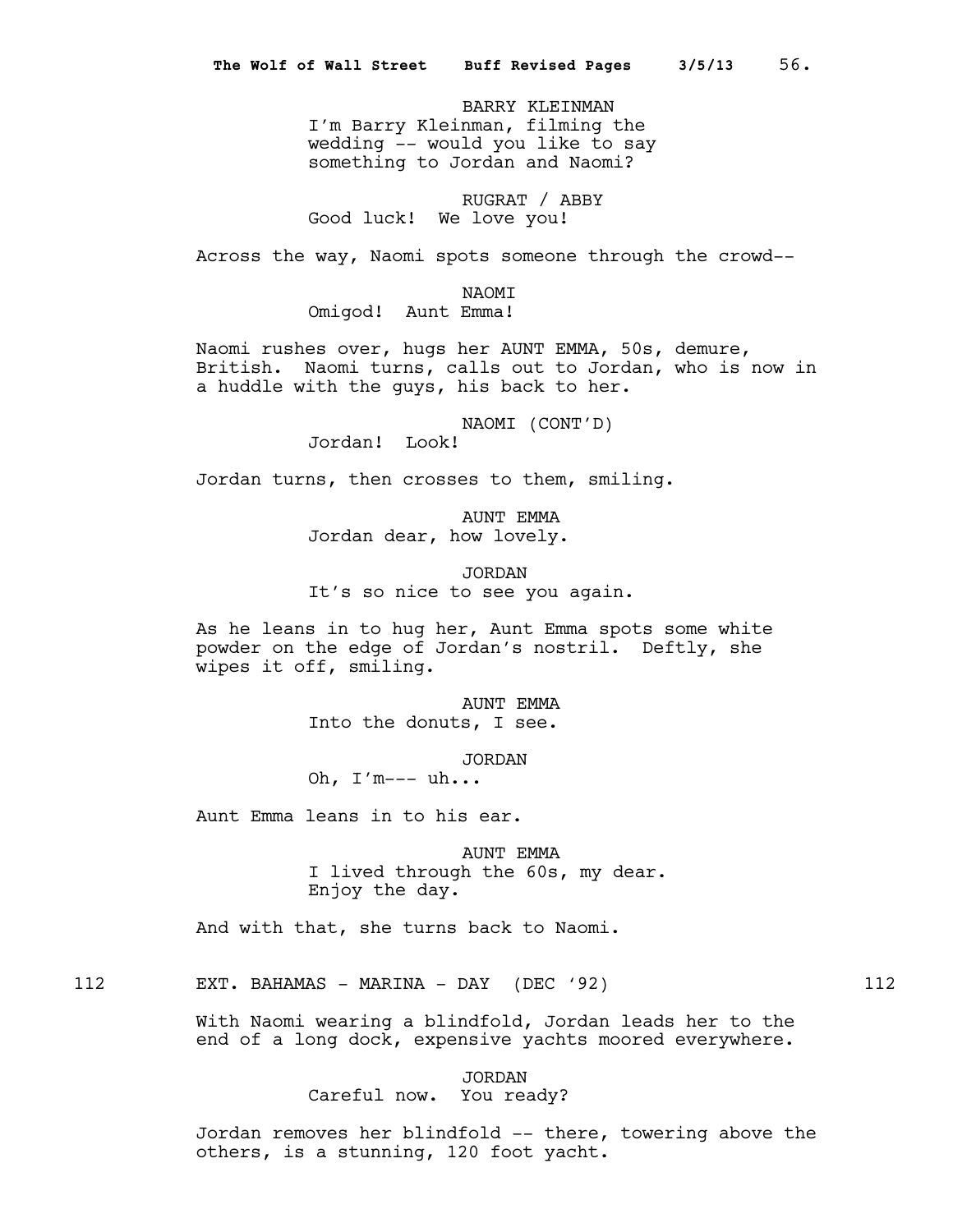NAOMI

What is this?

JORDAN Your wedding present. Check out the name.

She does; it's called "Naomi". As she squeals, hugs him-

JORDAN (V.O.) For three weeks we sailed the Naomi through the Caribbean--

113 INT. YACHT NAOMI - DAY (DEC '92) 113

The camera PUSHES IN past a white-jacketed STEWARD, who opens the door to the yacht's main salon; next we see the living room, with its full bar and leather couches; then the bedroom, with a king bed and monogrammed sheets.

> JORDAN (V.O.) --eventually taking her home to Long Island, where we'd bought a house.

114 EXT. CARIBBEAN - OPEN OCEAN - DAY (DEC '92 - JAN '93) 114

The Naomi sails the calm waters, Jordan and Naomi popping ludes, sunbathing blissfully on the deck.

> JORDAN (V.O.) Seven acres on the Gold Coast of Long Island--

115-115K EXT./INT. JORDAN'S ESTATE - DAY (APR '93) 115-115K

Various shots  $--$  the massive house; the glistening pool; waterfall; fountains; tennis court; driving range; gazebo; gym; sauna; library; media room.

> JORDAN (V.O.) --the most expensive real estate in the world, with maids, cooks, landscapers, you name it.

115L WE SEE the household STAFF lined up outside the house. 115L

JORDAN (V.O.) We even had two guards who worked in shifts, both named Rocco.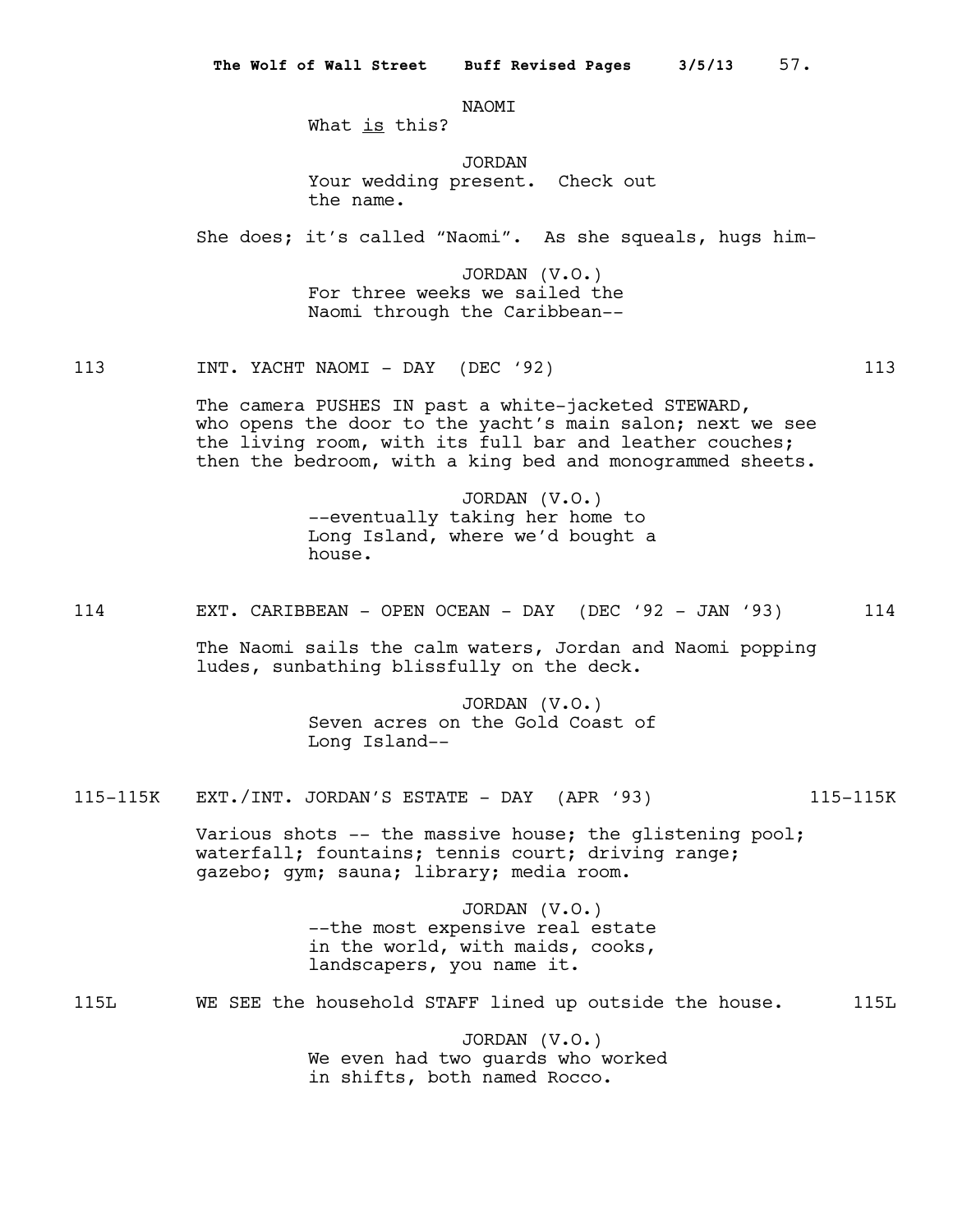**The Wolf of Wall Street Buff Revised Pages 3/5/13** 58.

116 INT. JORDAN'S ESTATE - MASTER BEDROOM - DAY (FEB '95) 116

Amid billowing piles of white Chinese silk, Jordan sleeps on his back, snoring blissfully.

> JORDAN (V.O.) It was heaven on earth.

On screen WE SEE:

# **18 MONTHS LATER**

Splash! A glass of water hits him in the face.

NAOMI Wake up, you bag of shit!

Soaking wet, Jordan sits upright to see Naomi standing over him in a tiny pink chemise, holding an empty glass.

> JORDAN The fuck are you doing?!

> > NAOMI

Who's Venice?

# JORDAN

What?!

NAOMI Who is she?! Some little hooker you fucked last night?

# JORDAN What? No! Naomi!

And as Naomi storms off for a re-fill...

117 INT. HOTEL ROOM - THE NIGHT BEFORE (FEB '95) 117

Jordan lies on the ground, hands tied with a lit candle \* up his ass.  $\star$ 

# JORDAN \*

Venice, where are you?

VENICE, A Blue Chip Hooker, enters, pulls out a candle  $*$ and straddles him. She drips wax on his back and pulls  $*$ <br>his bair. his hair.

118 INT. JORDAN'S ESTATE - MASTER BEDROOM - DAY (FEB '95) 118

Back to scene. Naomi holds another full glass, rocking back and forth on the balls of her feet like a fighter.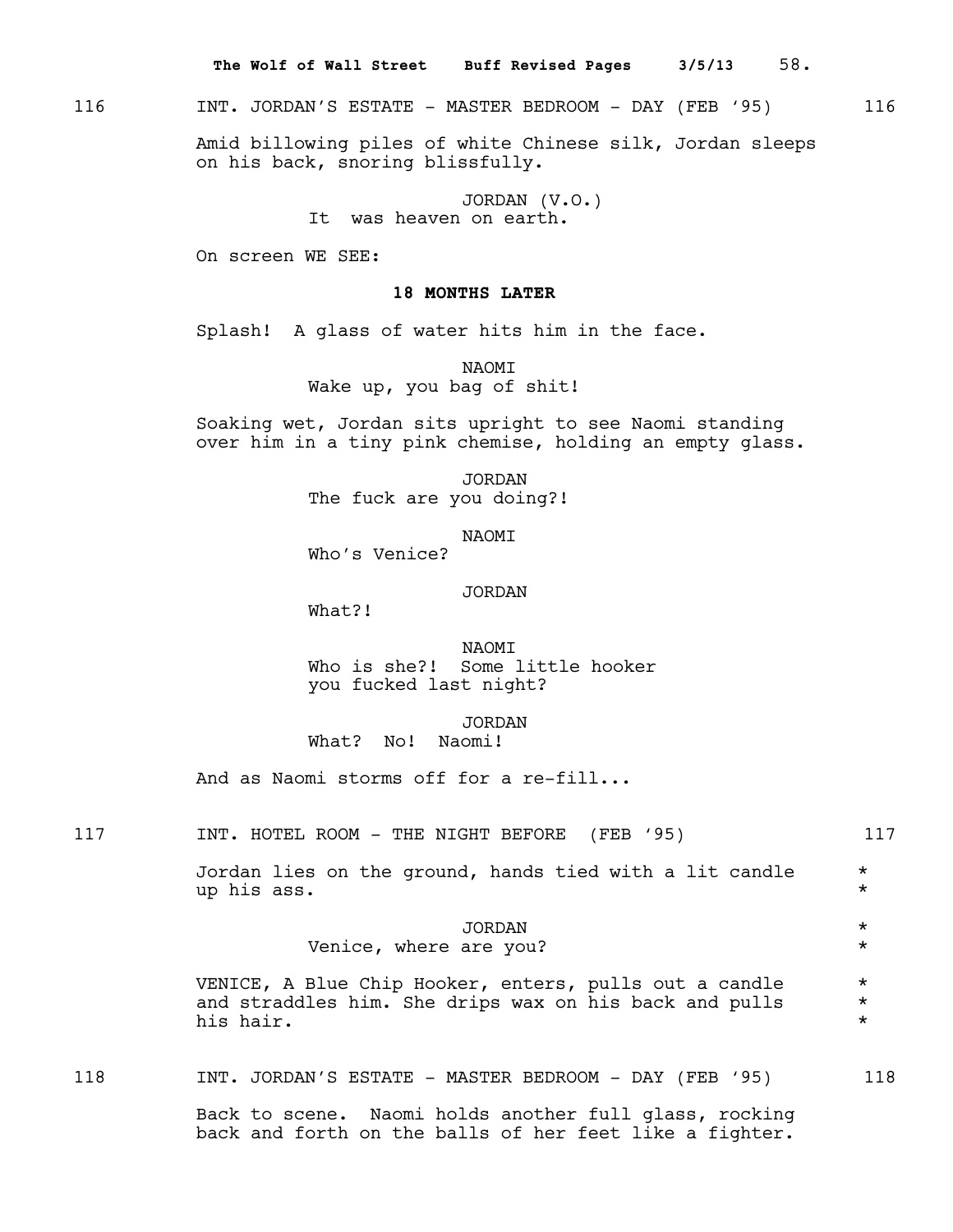**NAOMT** You were calling her name in your sleep!

JORDAN I can explain everything.

NAOMI Go ahead. More lies from the man who lies for a living!

JORDAN No, really. Donnie and me, we're investing in a condo development in Venice.

NAOMI

Italy?!

JORDAN California, baby.

NAOMI

Yeah, right.

JORDAN Duchess, come on.

**NAOMT** 

Don't 'Duchess' me, you scumbag. You think I don't know what you're up to? You're a father now and you act like an infant!

Splash! She nails him again, crosses for more water.

JORDAN Fuck. Naomi! Why are you so mad?

NAOMI

Where do you want me to start? How about you flying in here on your stupid helicopter at three in the morning waking up Skylar?!

119 EXT. JORDAN'S ESTATE - YARD - NIGHT (FEB '95) 119

Jordan crash-lands the helicopter on the driving range.  $*$ He exits, gives Captain Dave a salute, fights his way  $*$ through the bushes, then stumbles toward the house and  $*$  falls into the pool. stoned out of his skull. Security  $*$ falls into the pool, stoned out of his skull. Security \* floodlights come on and the alarm sounds.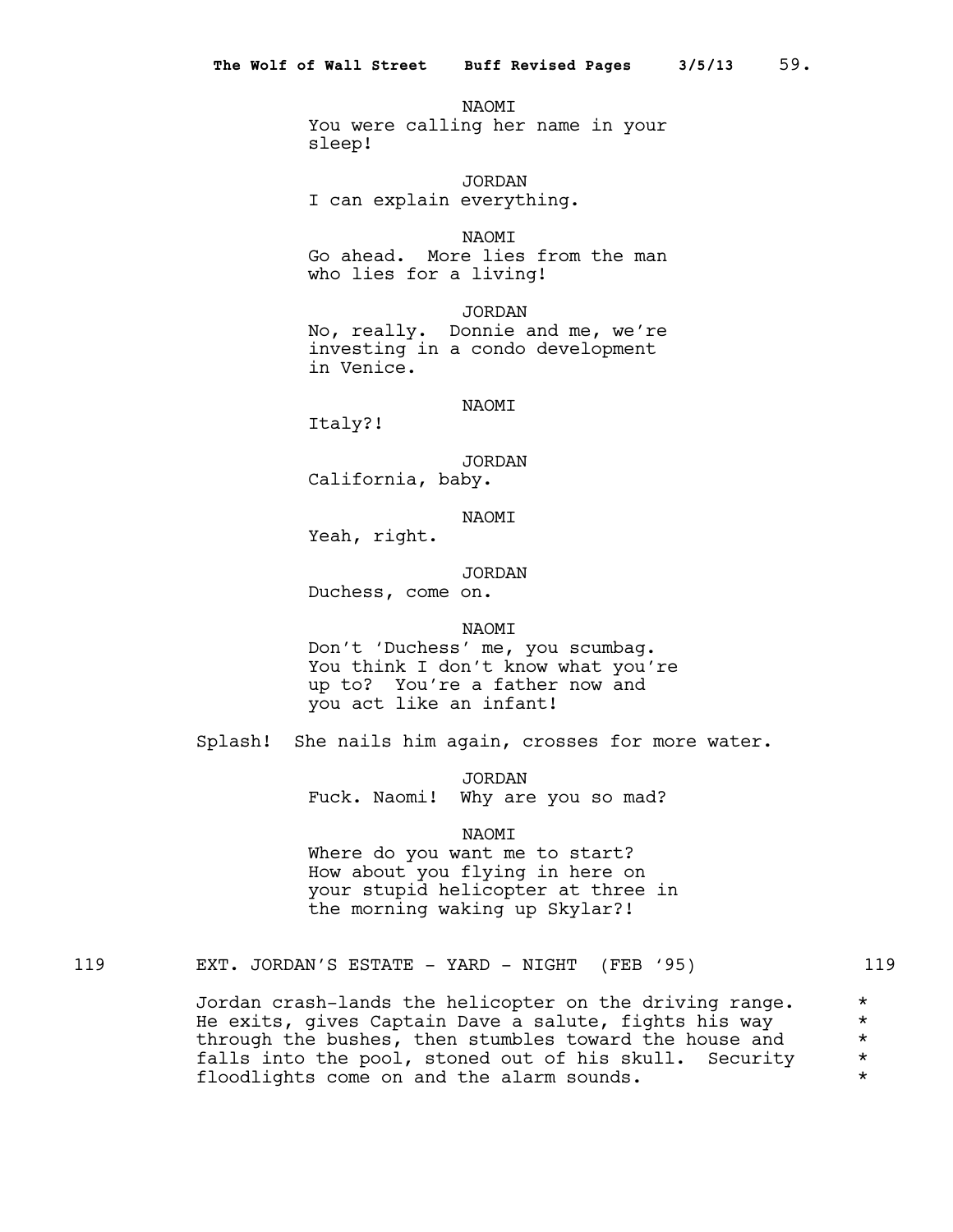NAOMI (O.S.) Does it even matter to you that I just had that driving range sodded with Bermuda grass?

120 INT. JORDAN'S ESTATE - MASTER BEDROOM - DAY (FEB '95) 120

Back to scene. Naomi holds another glass of water.

NAOMI

But why should you give a shit? You're not the one who researched the fucking thing and dealt with the fucking golf course people!

JORDAN

You're an aspiring landscape architect?! But what happened to wine connoisseur? Oh wait, that was last month!

## NAOMI

Fuck you!

Naomi winds up with the water glass. Jordan stands tall, puffs himself up, arms flexed at his sides.

> NAOMI (CONT'D) Stop flexing your arms, you look like a fucking imbecile. (re: his crotch) And don't think that impresses me much.

Jordan looks down: he has a morning erection.

JORDAN

I wasn't flexing my arms. You're just lucky to have a husband who's in such great shape. Now get over here and kiss me!

# NAOMI

Kiss you?!

Splash! She nails him one last time, then storms out. He stands there dripping wet. To his erection:

> JORDAN Where the fuck were you last night?

JORDAN (V.O.) My morning ritual. First I'd get up and fight with Naomi about whatever I did the night before.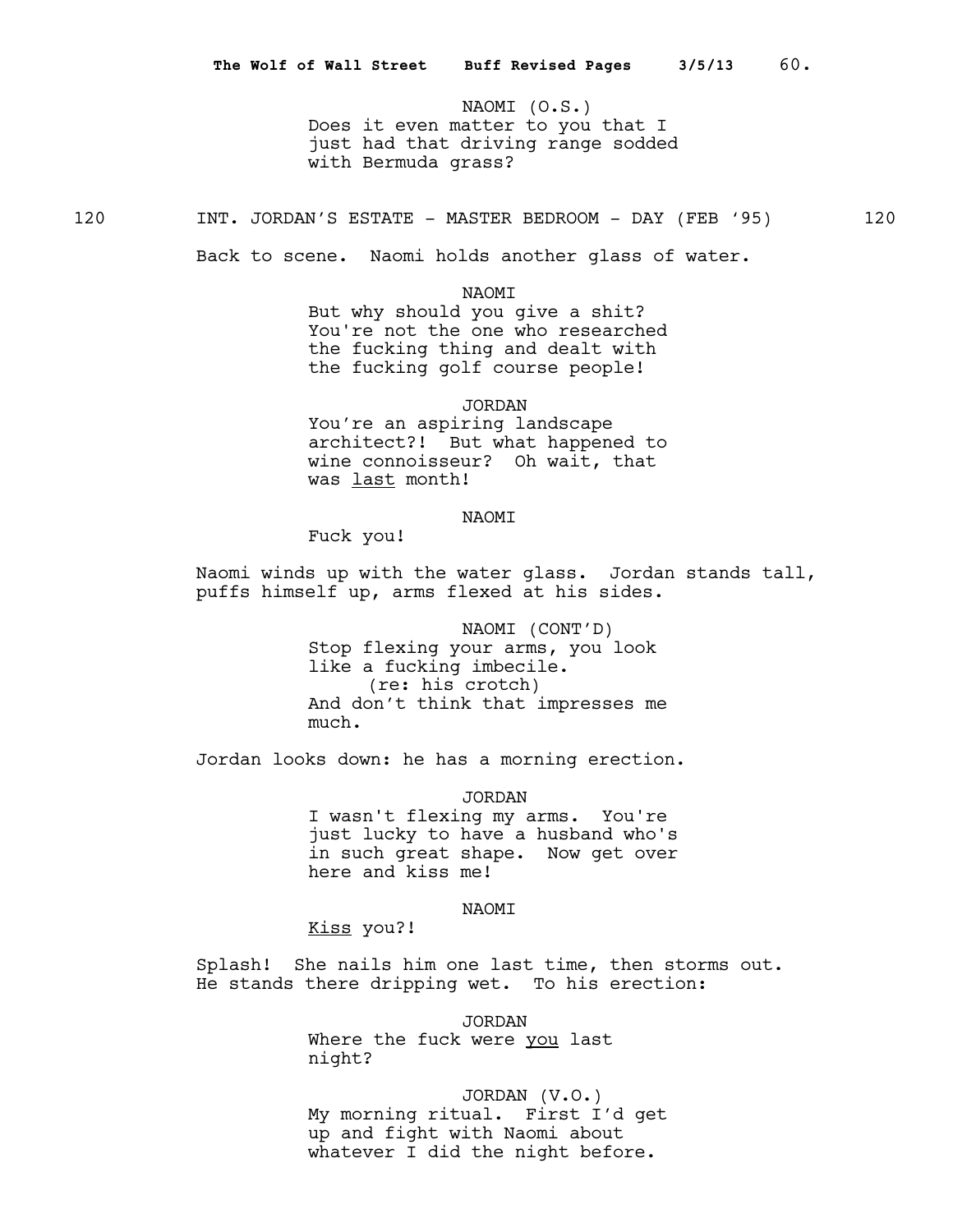120A INT. JORDAN'S ESTATE - STEAM SHOWER - DAY 120A Jordan stands in the steaming shower.

**The Wolf of Wall Street Buff Revised Pages 3/5/13** 61.

JORDAN (V.O.) Next it was a steam so I could sweat out whatever drugs were still in my system.

120B INT. JORDAN'S ESTATE - MASTER BATHROOM - CONTINUOUS 120B

Jordan looks at himself in the mirror. His eyes are bloodshot - he looks like shit.

> JORDAN (V.O.) After that I'd assess the damage.

Jordan looks at a Visine bottle - "Recommended Dosage - Two Drops". He squirts six drops in each eye.

> JORDAN (V.O.) What kind of maniac abuses eye drops?

121 INT. JORDAN'S ESTATE - DRESSING ROOM - DAY (FEB '95) 121

Fully dressed and standing amid hundreds of suits, Jordan pops two white pills, swigs some juice.

> JORDAN (V.O.) Then I'd get dressed, take my "back pills" to get me started, then attempt to make up with her.

122 INT. JORDAN'S ESTATE - SKYLAR'S ROOM - DAY (FEB '95) 122

Jordan enters the tiny pink wonderland. On the fluffy pink carpet is Naomi, now in a minidress hiked above her hips, Manolo Blahniks showing polished red toes. Between her legs sits SKYLAR, their 5-month-old daughter.

## JORDAN

Hey, Skylar.

NAOMI (little girl voice) Good morning Daddy. Where's my kiss?

Jordan kisses the baby, picks her up.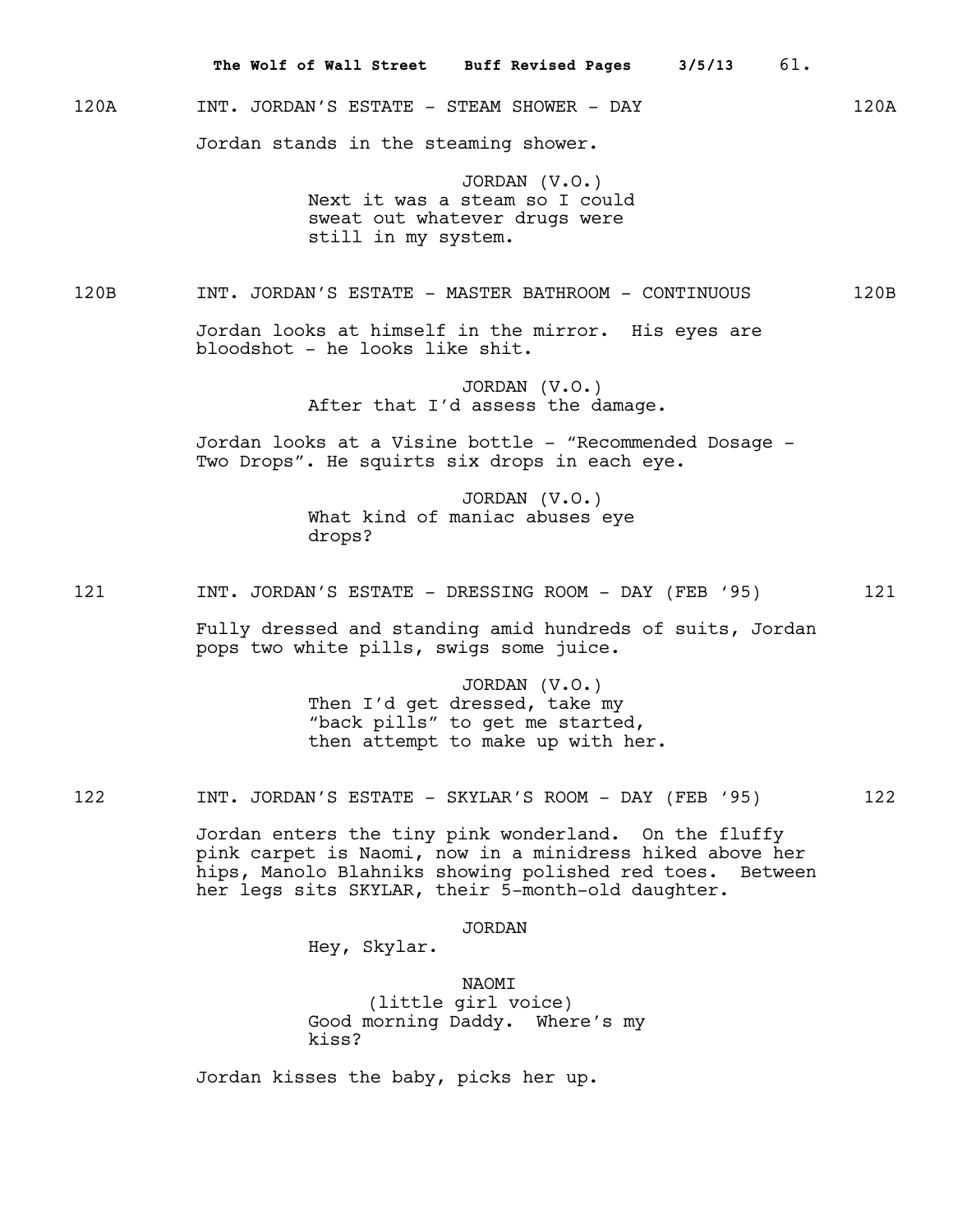JORDAN

(playing along) Does Daddy get to kiss both his girls?

NAOMI

Ohhh, no! Daddy doesn't even get to touch Mommy for a very, very long time.

Naomi lays back on her elbows, thighs parted - she's wearing no panties. The wind goes out of Jordan.

JORDAN

C'mon, Nay, please. You know how sorry I am. I swear I--

NAOMI

(cutting him off) Daddy shouldn't waste his time. And from now on it's going to be nothing but short, short skirts around the house! And Mommy's so sick and tired of wearing panties, uhhh. In fact she's decided to throw them all away. (parting her thighs) So take a good look. You'll be seeing an awful lot of it around the house, but no touching.

She licks her lips seductively. Jordan sets Skylar aside, starts grovelling.

> NAOMI (CONT'D) What's wrong, Daddy?

Naomi slips her index finger in her mouth, starts sucking it. Jordan can barely speak.

JORDAN

C'mon, why are you doing this? I said I'm sorry.

## NAOMI

(pouting) Ohhhh poor, poor Dada. He loves to say how wrong he is when he's ready to come in his own pants. Isn't that right Dada? Mommy loves Daddy so, so much and there's nothing she wants to do more right now than to make love to Daddy all day long. Well, I guess it's time for Daddy to be taught his first lesson.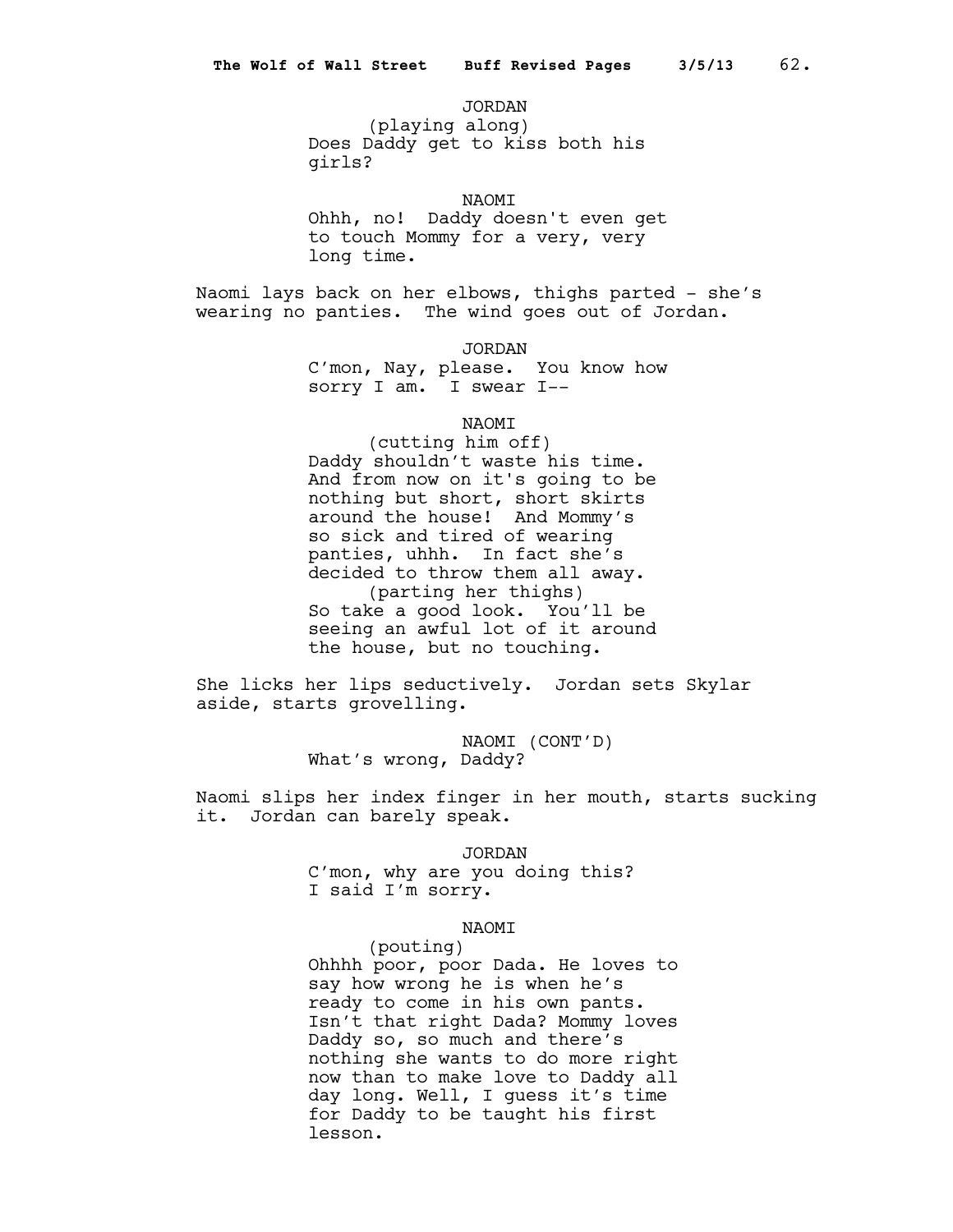Naomi runs her fingers over her stomach and on to her inner thigh, then up toward her vagina. Jordan watches transfixed, then a change comes over him...

> JORDAN I wouldn't do that if I were you Mommy. I think Mommy should hear a story before she decides to please herself like that. Can Daddy tell Mommy a story? (off her nod) And does mommy promise to keep her legs spread wide, wide open the whole time?

(she nods dreamily) Good. Once upon a time there was a great big mansion in Long Island and the people who lived there had lots and lots of money. But of all the possessions they had, there was one thing that was much more valuable than all the rest combined, and that was their little baby daughter.

Naomi listens, legs still spread, hand on her crotch.

JORDAN (CONT'D) Now because he was very securityconscious, the Daddy hired two full-time guards, big hairy men both named Rocco, and they installed security cameras all around the house. And one of those cameras is right over Daddy's shoulder.

Naomi's eyes widen -- she look toward a Teddy Bear on a shelf. WE SEE that one of the eyes is a pinhole camera.

> JORDAN (CONT'D) So smile, Mommy! You're on Candid Camera!

123 INT. JORDAN'S ESTATE - GUARD HOUSE - DAY (FEB '95) 123

Mesmerized, ROCCO DAY watches a video screen, on which we see a grainy image of Naomi, hand between her legs.

124 INT. JORDAN'S ESTATE - SKYLAR'S BEDROOM - DAY (FEB '95) 124 Naomi jumps up as if she's been electrocuted.

# **NAOMT**

You asshole!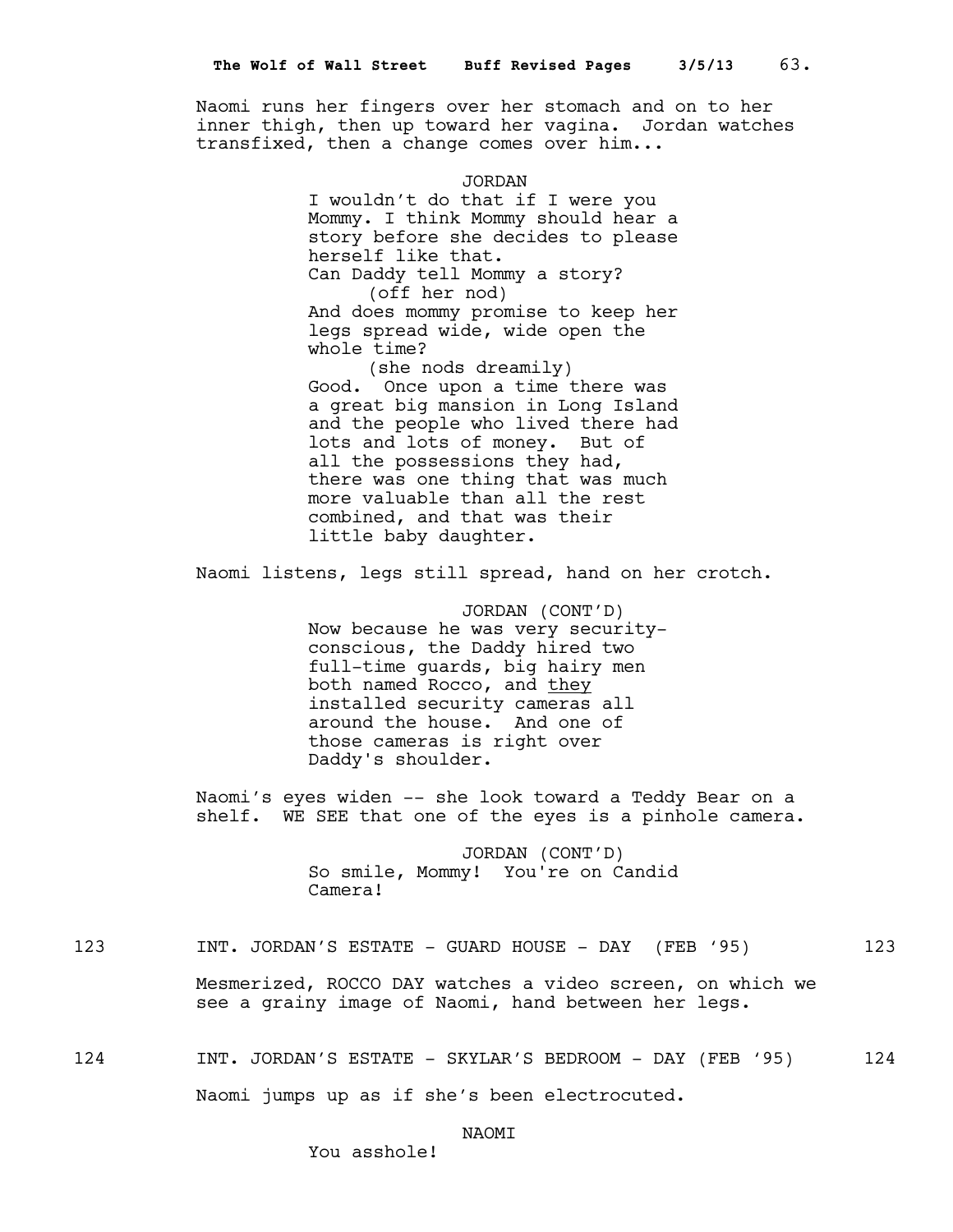As she bolts from the room, Jordan plays with Skylar...

JORDAN (V.O.) The good thing about living with a world-class ballbreaker is they make all the other ballbreakers in your life a little easier to take.

125 INT. STRATTON OAKMONT III - OUTSIDE JORDAN'S OFFICE - DAY 125 (FEB '95)

> Donnie stands talking with Jordan's assistant, Janet. Jordan approaches under a head of steam.

> > DONNIE

There he is.

JORDAN (a quick hug; then) Steve here yet?

DONNIE On his way. Very excited.

JORDAN Good. Cuz we have a problem.

He indicates out to the Bullpen. Donnie and Janet look.

JANET (incredulous)

Is he wearing a bow tie?

In the Bullpen WE SEE a young Stratton Broker in a bowtie cleaning a small goldfish bowl on his desk.

JORDAN

He's got nothing better to do on the day of the biggest IPO in this firm's history?!

Jordan watches as Donnie marches toward the Broker in a bowtie...

126 INT. BULLPEN - CONTINUOUS 126

DONNIE The fuck you doing?

BROKER IN A BOWTIE (bewildered) Cleaning my fishbowl.

# DONNIE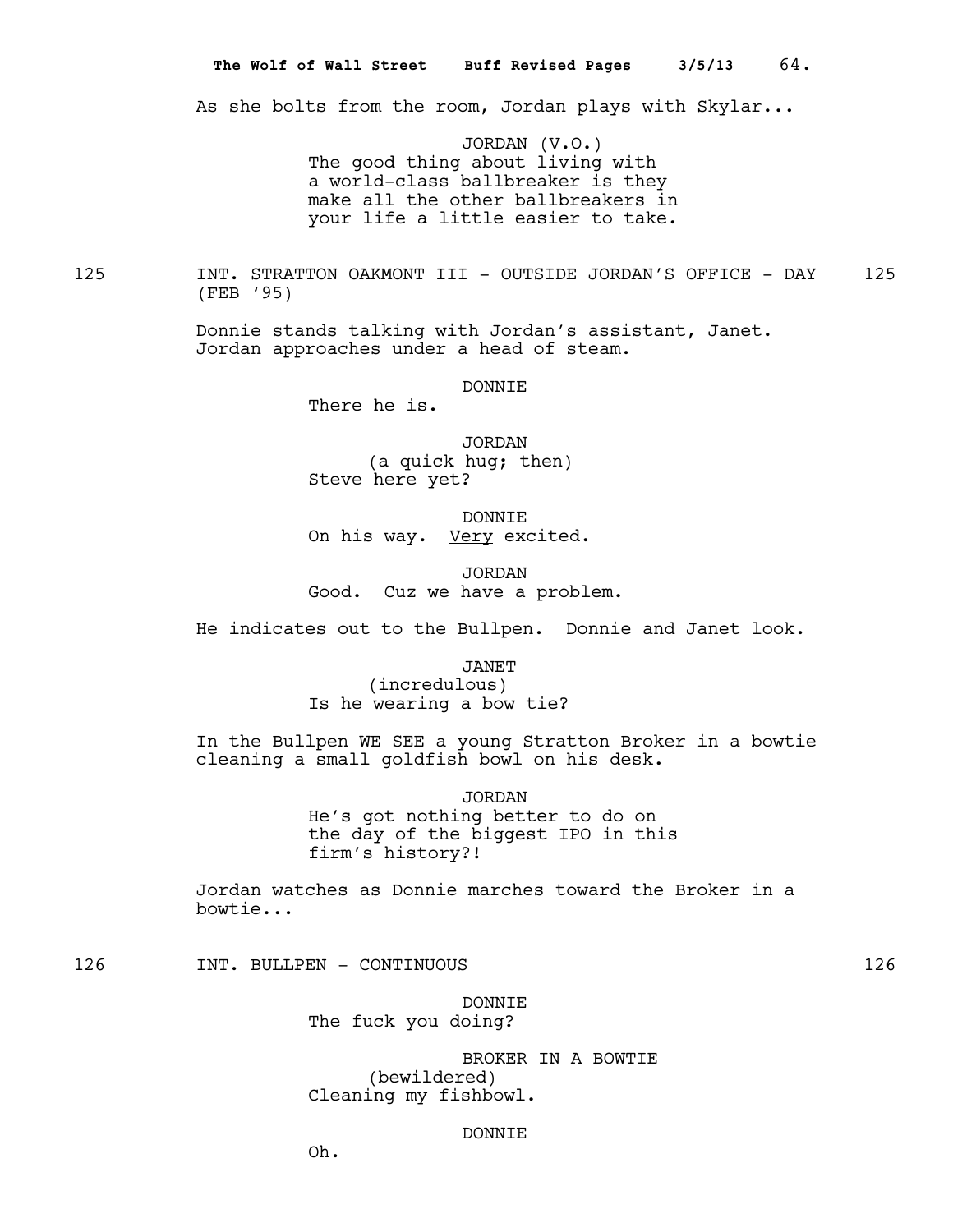Donnie nods, turns to go, but suddenly he turns back and thrusts his arm in the bowl, grabbing for the squirming goldfish. The Broker in a bowtie looks on, horrified.

> DONNIE(CONT'D) On new issue day?! On cocksucking, motherfucking new issue day?!

Dozen of Brokers and Sales Assistants look over as Donnie snatches up the fish. Holding it by its tail, he jumps  $*$ up on the desk of the Broker in a bowtie. Now the entire Bullpen looks over.

> DONNIE(CONT'D) This is what happens when you fuck with your pets on new issue day!

With the flair of a showman, Donnie pops the fish in his mouth, swallowing it whole. The Brokers cheer wildly. Donnie jumps down, gets in the face of the Broker in a bowtie:

> DONNIE(CONT'D) Now take your bowtie, get your shit and get the fuck out!

Bowtie is stunned. And as Donnie storms off, we PUSH IN on Jordan, watching from across the room.

127 INT. STRATTON OAKMONT III - JORDAN'S OFFICE - DAY 127 (FEB '95)

> Jordan finishes a phone call as Donnie enters with STEVE MADDEN, 30s, dressed in wrinkled navy blazer, cargo pants and T-shirt, a baseball cap over his scraggly, thinning hair. Jordan smiles, crosses to greet him.

> > JORDAN The Cobbler. Ready to get rich?

> > > STEVE MADDEN

Hey buddy.

And as they ad lib greetings, settle in at the couch:

JORDAN (V.O.) Steve Madden, the shoe designer, was a childhood friend of Donnie's, but I didn't hold that against him. Remember those ads, those giant-headed girls with bug eyes wearing those big clunky shoes?

127A INSERT - a quick series of Steve Madden ads. 127A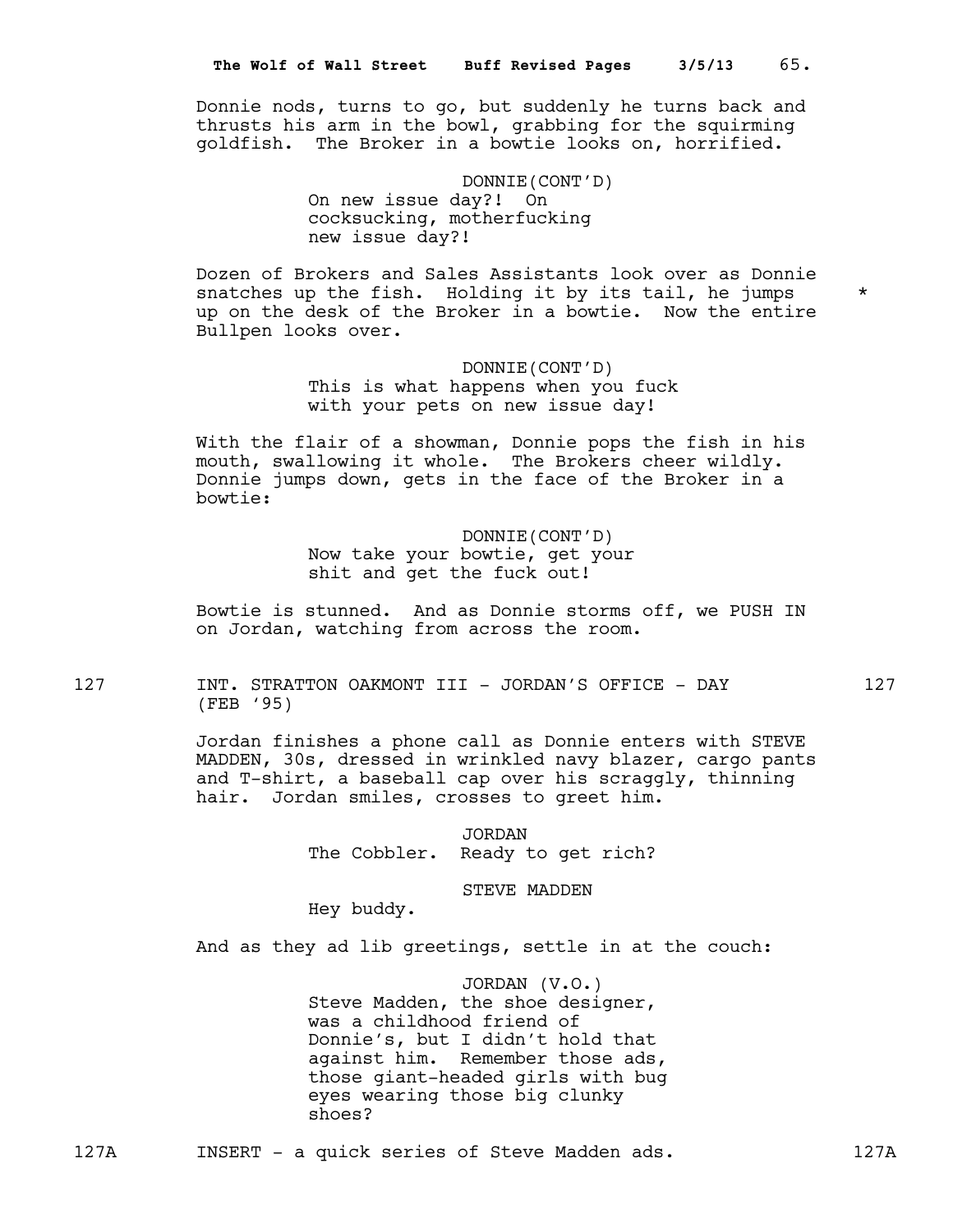JORDAN (V.O.) He came to me a few years earlier when he was just starting out, so I became a silent partner in his company, buying an 85% stake for only a million bucks.

# 128 INT. STEVE MADDEN SHOES - DAY 128

WE SEE various stores, all packed with teenage GIRLS buying shoes and boots.

> JORDAN (V.O.) The company blew up and we were now taking it public. It was the biggest deal we'd ever done and the hottest IPO on Wall Street.

129 INT. STRATTON OAKMONT III - JORDAN'S OFFICE - DAY 129 (FEB '95)

> Jordan and Donnie sit with Steve Madden in midconversation.

> > DONNIE --which is why they need to meet you.

JORDAN You gotta get 'em fired up so they'll push the shit out of this

DONNIE Let them feel your passion.

Bustling with activity. With Jordan and Donnie looking on from nearby, Steve Madden approaches a microphone on the raised platform, in his hands several shoe boxes.

> STEVE MADDEN (into mic) Uhhh... excuse me...

The place slowly comes to order.

stock.

STEVE MADDEN (CONT'D) For those of you who don't know me, my name is Steve Madden. I'm --

ONE BROKER We know who you are!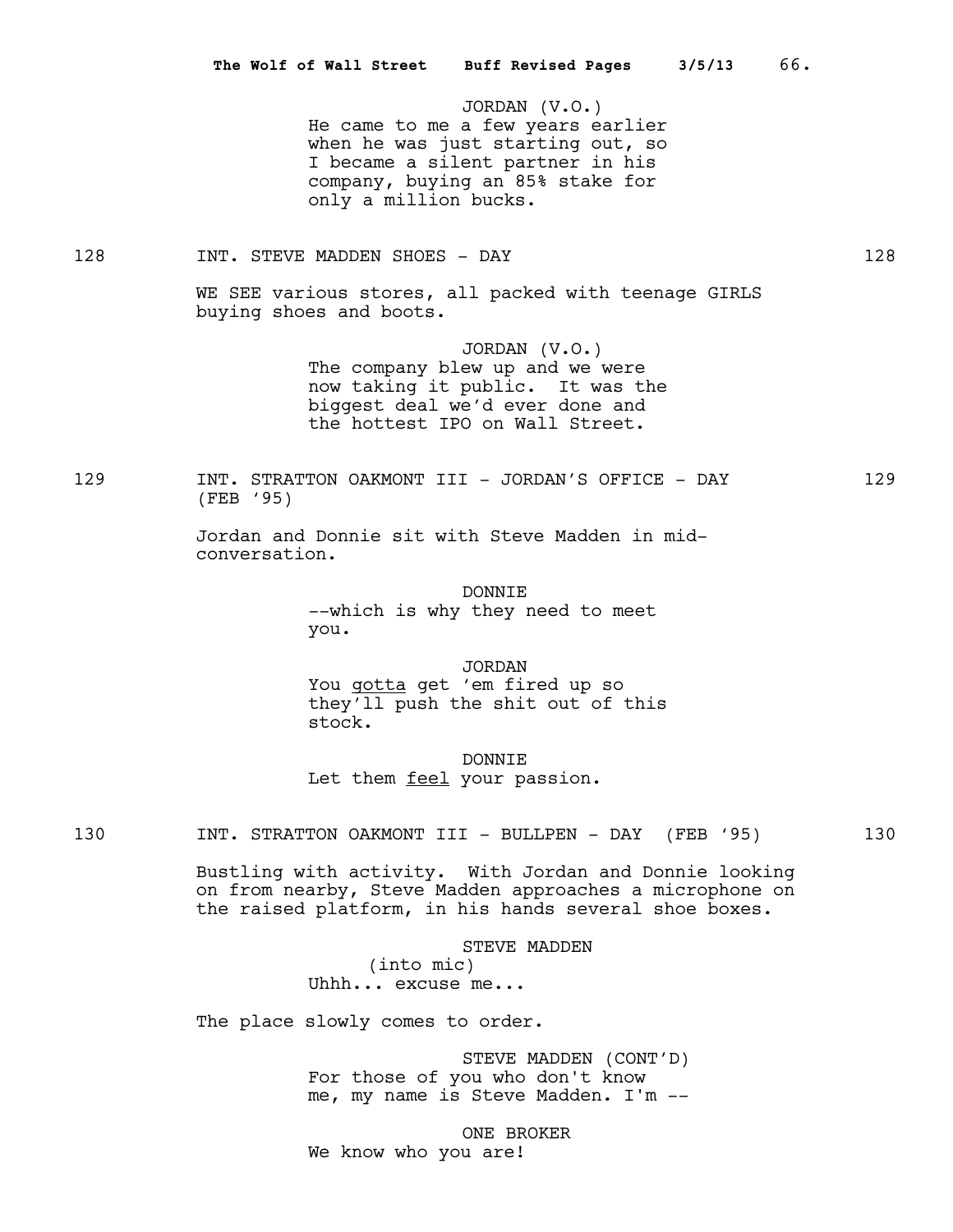Steve clears his throat, looks over at Jordan -- he's terrified. Jordan motions for him to calm down.

> STEVE MADDEN I uh, I'd like to start by telling you about my background in the shoe industry.

ANOTHER BROKER Nice fucking hat!

STEVE MADDEN I uh... first started working in the shoe industry, in a shoe store. When I was sixteen, my friends were out chasing girls, but I was learning about women's shoes.

Move the mike closer. We can't fucking hear you! \*

KALIL \* PETER DEBLASIO

He moves the mic; feedback SCREECHES through the bullpen.

STEVE MADDEN (CONT'D) Sorry... Anyway, my first job was at a shoe store like I said where I worked in the stockroom. You know, I can honestly say I've been a lover of women's shoes since I was twelve--

BROKER #4

Freak!

STEVE MADDEN No. Heh-heh. Not like that. I mean somehow I became fascinated with the endless design possibilities for women's shoes--

BROKER #5

Queer!

BROKER #6 Get a fucking life!

Boos, hisses. Steve looks at Jordan, who motions for him to speed up. He grabs a shoe from one of the boxes.

> STEVE MADDEN (CONT'D) This shoe -- the Mary Lou -- is the one that really put me on the map. It's a black patent leather variation of the Mary Jane, but--

SPLAT! A half-eaten grapefruit lands at Steve's feet. In a flash, Jordan rushes over, grabs the mic--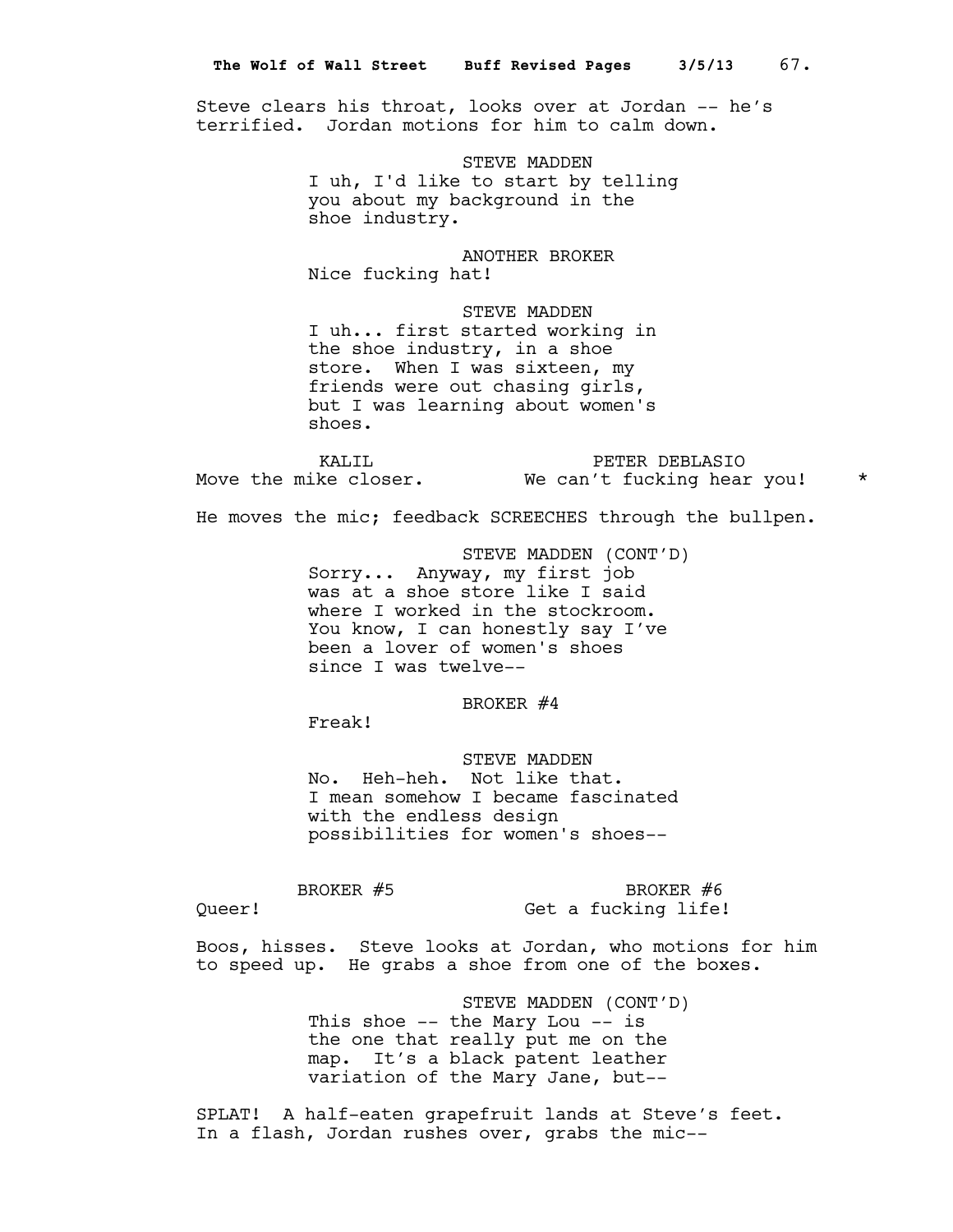JORDAN All right, let's hear it for Steve Madden and the wonderful Mary Lou!

Huge applause, with stomping feet; howling, etc.

JORDAN (CONT'D) Okay, now that you got that out of your system, I want you to know why Steve is so completely off the fucking wall... It's because this man is a creative genius. Steve's power, his gift -- is that he creates trends. Artists like Steve come along once a century! Elvis! Andy Warhol! Giorgio Armani! Who knows how high this stock could go? The 20s? The 50s? The 80s?

Applause; war whoops. Jordan motions for quiet.

JORDAN (CONT'D) I want everybody to look down. See that little black box in front of you? It's called a telephone. Now I'm gonna let you in on a little secret about this telephone -- it won't dial itself! That's right -- until you take some action, it's nothing more than a worthless hunk of plastic, like a loaded M16 without a trained Marine to pull the trigger. And in the case of the telephone, it's the action of you, a highly trained Strattonite, a killer who will not take no for an answer! A person who will not hang up the phone until his client either buys or fucking dies!

The Brokers go crazy. Jordan looks around.

JORDAN (CONT'D) I don't care if you graduated from Harvard or Bumfuck University or never got past fourth fucking grade! That phone is the great equalizer!

(pause; looks around) There is no nobility in poverty. I've been rich, and I've been poor and I choose rich every time.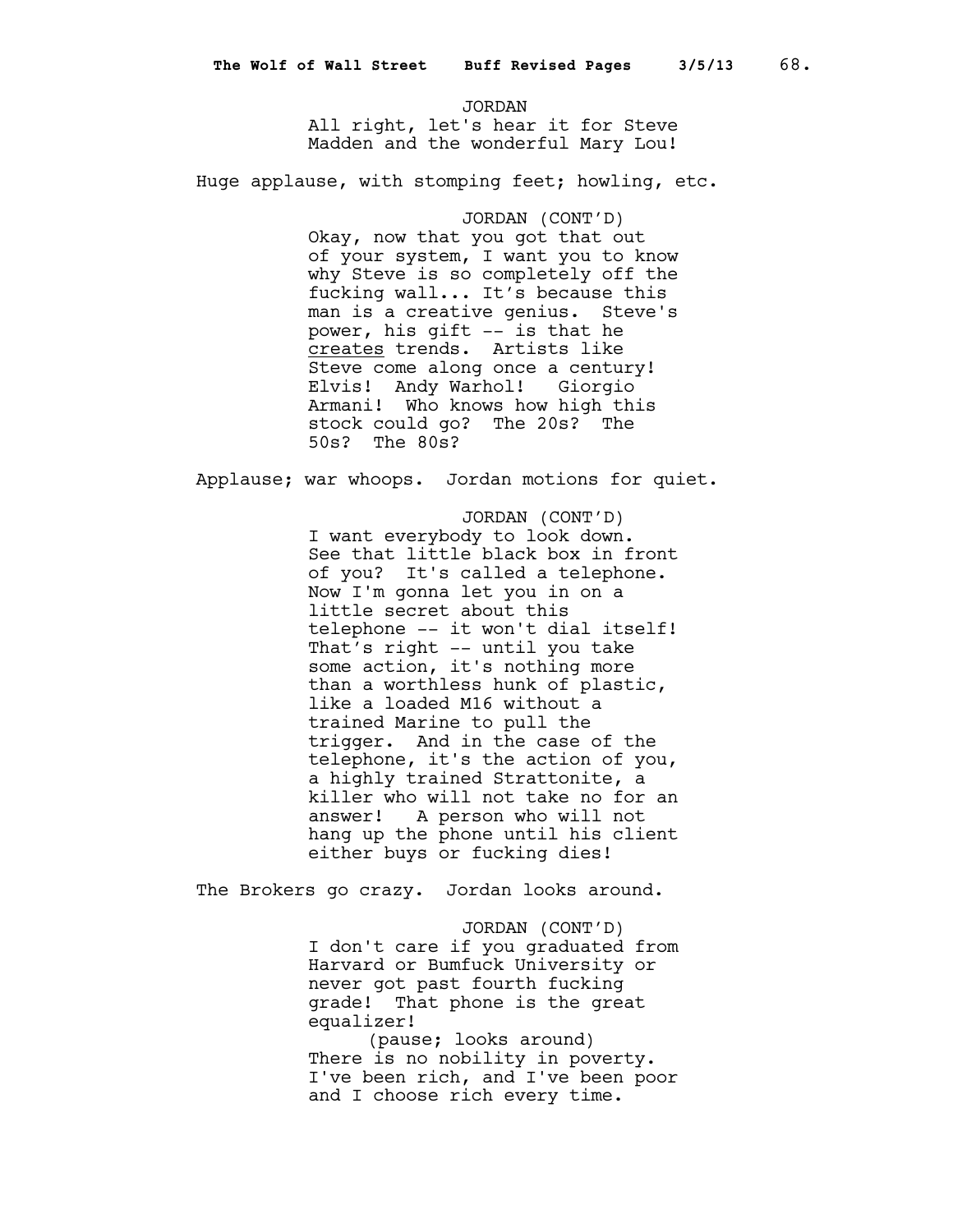At least as a rich man, when I have to face my problems, I show up in the back of a limo wearing a \$2000 suit and \$40,000 gold watch! **The Wolf of Wall Street Buff Revised Pages 3/5/13** 69. JORDAN (CONT'D)

Jordan takes off his GOLD WATCH, flings it to the Crowd. Brokers go nuts, fighting over it like a home-run ball.

> JORDAN (CONT'D) And if anyone here thinks I'm crazy, get the fuck out and get a job at McDonald's, because that's where you fucking belong! But before you depart this room full of winners, I want you to take a good look at the person next to you, because one day in the not-sodistant future, you'll be sitting at a red light in your beat-up old Pinto, and that person's gonna pull up in a brand new Porsche, with their gorgeous young wife at their side. And who will you be next to? Some ugly beast with three days of razor-stubble in a sleeveless moo-moo, crammed in next to you with a carload of groceries from the fucking Price Club!

He scans the Brokers; they're on the edge of their seats.

JORDAN (CONT'D) So you listen to me and listen carefully. Are you behind on your credit card bills? Good. Pick up the phone and start dialing. Is your landlord threatening to evict you? Good. Pick up the phone and start dialing. Does your girlfriend think you're a fucking loser? Pick up the phone and start fucking dialing! I want you to deal with your problems by becoming rich! I want you to go out and spend money! Leverage yourself, back yourself into a corner, let the consequences of failure become so fucking unthinkable that you'll have no choice but to do whatever it takes to win!

The Brokers go absolutely APESHIT.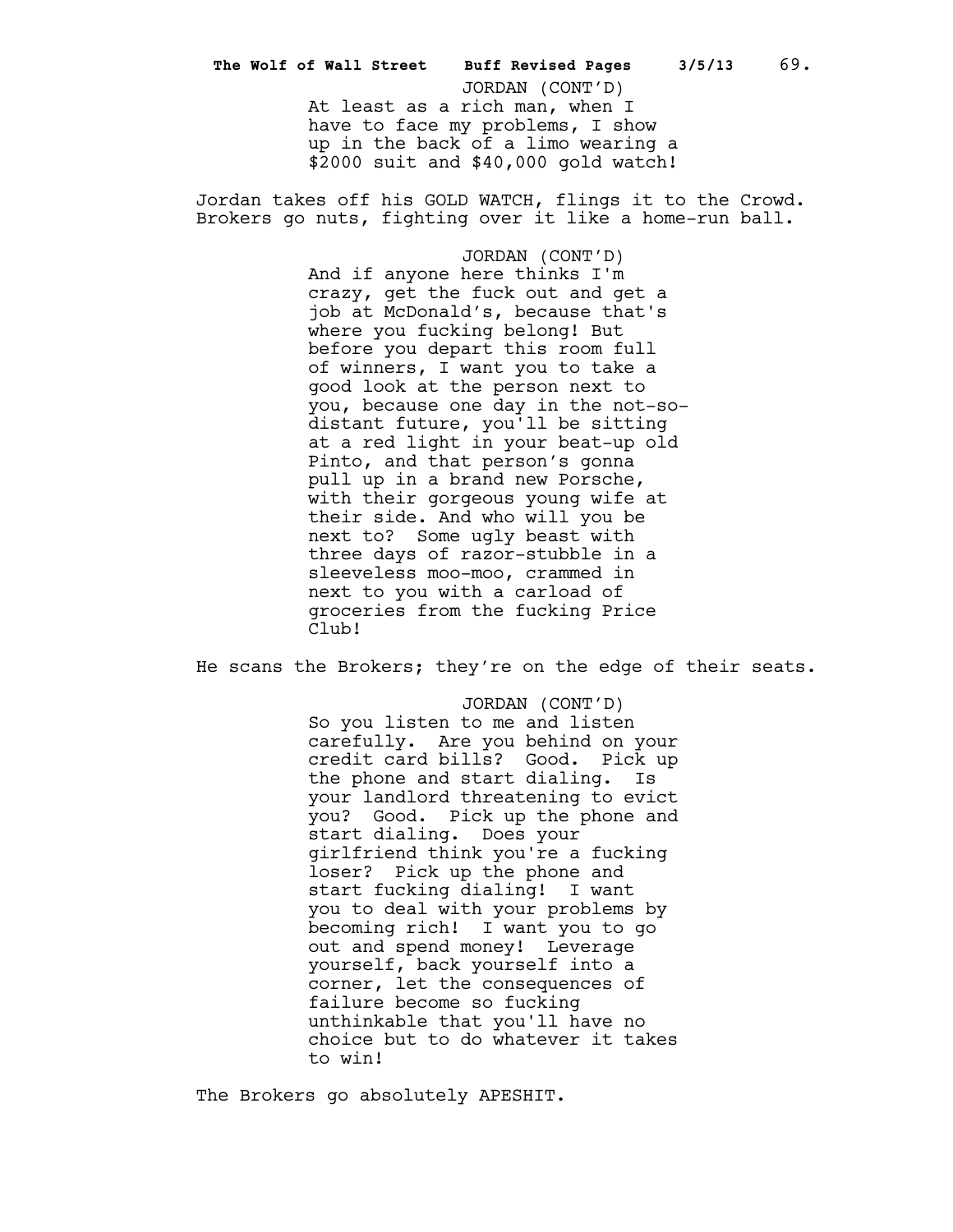JORDAN (CONT'D) You have an obligation here, people! To your clients! To this firm! An obligation to yourself, godammit! You ram Steve Madden stock down your clients' throats and make them choke on it till they buy 20,000 shares! Be aggressive! Be ferocious! Be telephone fucking terrorists!!

Before Jordan is even finished, the Brokers GO BERSERK, some already dialing their phones.

> JORDAN (V.O.) (CONT'D) At 1 p.m. we opened the stock for sale at \$4.50 a share. By 1:03 it was over eighteen dollars.

# 130A INT. FBI OFFICES - MANHATTAN - DAY 130A

Agent Denham exits the elevator, arriving for work. He strides between cubicles, briefcase in hand. He enters --

# 130B INT. AGENT DENHAM'S OFFICE - DAY 130B

-- where pinned up on one wall is a massive chart on Stratton's operations: pictures of Jordan, Donnie and others, a hierarchy, a history, an investigation...

# 131 INT. STRATTON OAKMONT III - BULLPEN - LATER (FEB '95) 131

Total sales frenzy. The CAMERA PANS the 300 Brokers, who work the phones like mad.

SEA OTTER TOUNG BROKER --the hottest new issue on --up two dollars while I'm Wall Street! talking to you!

And as we continue PANNING the room...

JORDAN (V.O.) Of course I couldn't have done this without help. I'd leaked the word on Wall Street that Stratton was a buyer up until twenty. So not only were we pushing Madden, all the big firms were too.

We continue PANNING the frenzied Brokers...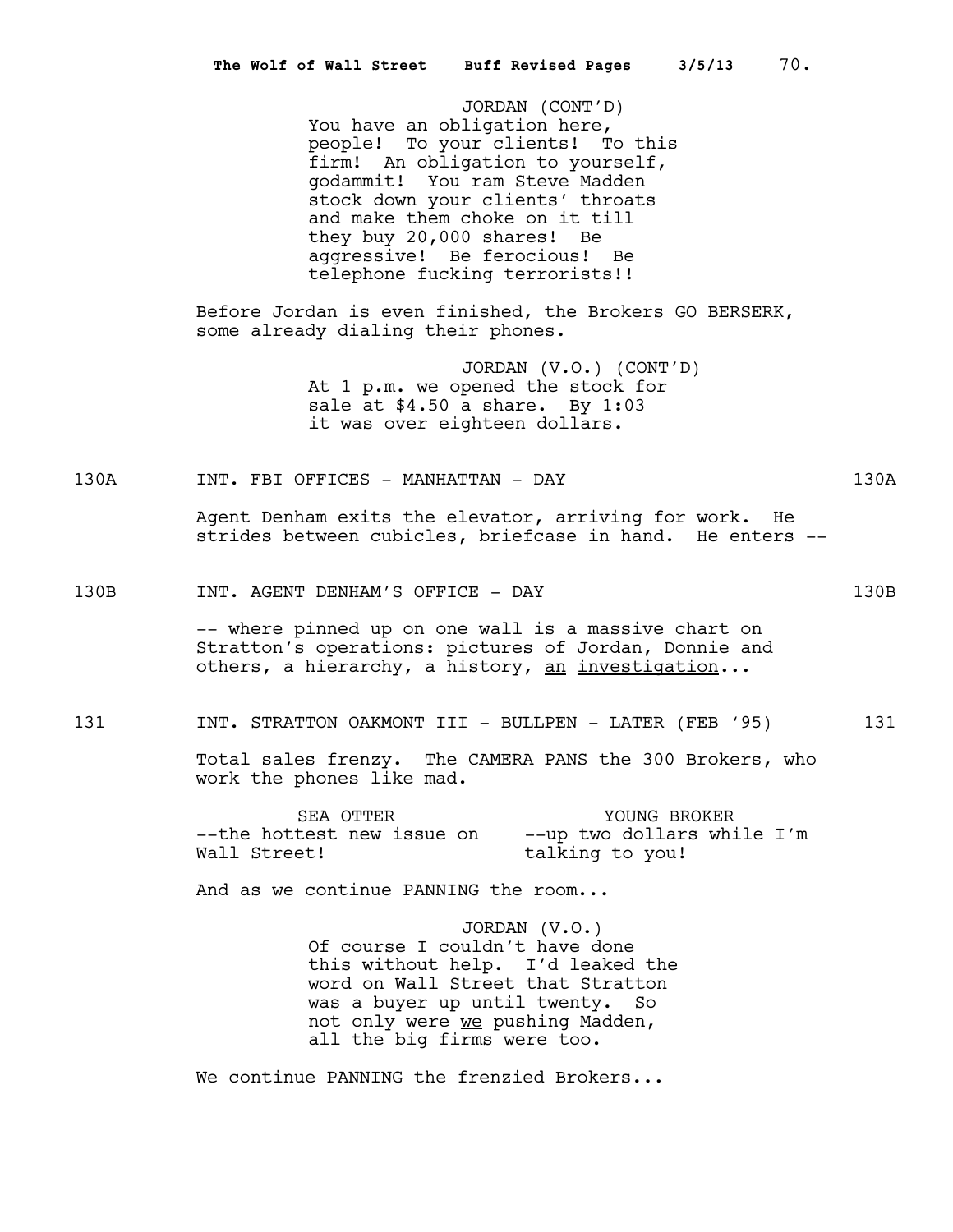JORDAN (V.O.) As long as they knew I'd buy the shares back at the top of the market, they'd drive the price up as high as I fucking wanted.

132 SCENES 132 - 133 OMITTED 132 132

134 INT. JORDAN'S OFFICE - DAY (FEB '95) 134

Donnie pours champagne nearby, oblivious to Jordan, who sits at his desk, speaking directly to camera:

> JORDAN Of the two million shares being offered for sale, a million belonged to me, held in phony accounts by my ratholes. Once the price hit the high teens, I--

Jordan abruptly stops. A beat, then:

JORDAN (CONT'D) Like I said before, who gives a shit? As always, the point is this--

BACK TO SCENE -- Donnie hands Jordan a glass of Dom.

DONNIE 22 million in three fucking hours!

They toast, then each pop ludes, which they wash down with champagne. A quick knock; Janet pops her head in.

> JORDAN Janet, baby. Drink.

JANET Call for you. Barry Kleinman from Future Video?

## JORDAN

Who?

JANET He filmed your wedding. He says it's urgent.

Curious, Jordan leans over, hits the speaker phone:

JORDAN

Barry?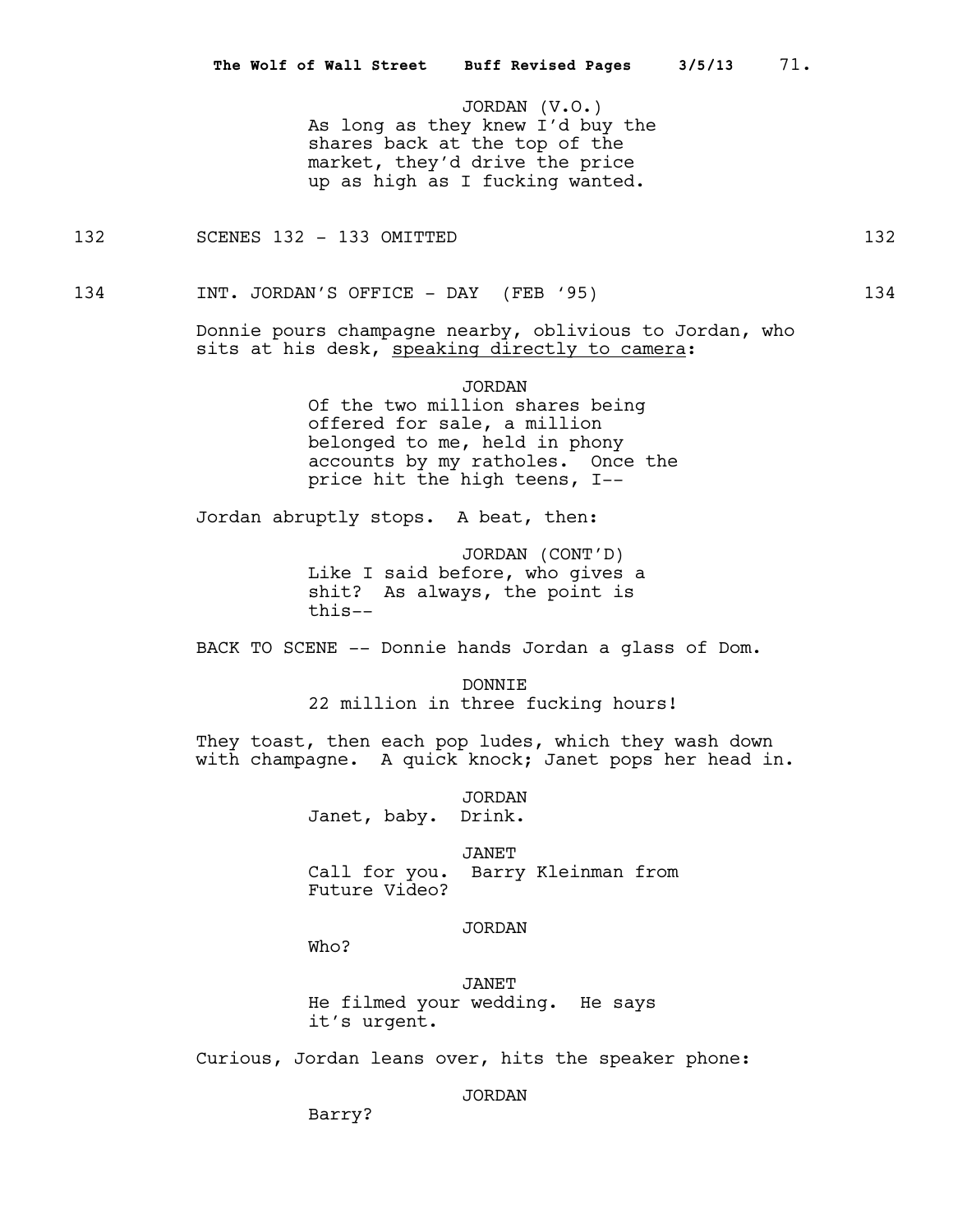|      | 72.<br>The Wolf of Wall Street Buff Revised Pages 3/5/13                                                                                                                           |       |
|------|------------------------------------------------------------------------------------------------------------------------------------------------------------------------------------|-------|
| 135  | INT. FUTURE VIDEO - DAY (FEB '95)                                                                                                                                                  | 135   |
|      | Barry Kleinman sits at his desk, talking on the phone.                                                                                                                             |       |
|      | <b>BARRY KLEINMAN</b><br>Jordan, hey. Listen, I got a<br>subpoena. The FBI wants a copy<br>of your wedding video.                                                                  |       |
|      | On Jordan. Uh-oh.                                                                                                                                                                  |       |
|      | JORDAN $(V.O.)$<br>The $F-B-fucking-I$ ?                                                                                                                                           |       |
| 135A | INT. FIRING RANGE - DAY                                                                                                                                                            | 135A  |
|      | Wearing goggles and protective headphones, square-jawed<br>FBI Agent Patrick Denham takes target practice.                                                                         |       |
|      | BO DIETL (V.O.)<br>Name's Denham, he's an agent in<br>the New York office.                                                                                                         |       |
|      | JORDAN $(V.O.)$<br>What's his problem?                                                                                                                                             |       |
|      | BO DIETL (V.O.)<br>He's a boy scout, thinks you're<br>Gordon Gekko.                                                                                                                |       |
| 135B | EXT. RAO'S - NIGHT - ESTABLISHING (MAR '95)                                                                                                                                        | 1*35B |
| 136  | INT. RAO'S RESTAURANT - NIGHT (MAR '95)                                                                                                                                            | 136   |
|      | The East Harlem institution. Jordan sits across a table<br>over pasta with private investigator BO DIETL, 40s.                                                                     |       |
|      | <b>JORDAN</b><br>But my goddamn wedding video?                                                                                                                                     |       |
|      | BO DIETL<br>Got your whole inner circle in one<br>place, faces and names. He's<br>hoping it rattles you, or maybe<br>your wife, so that she starts<br>nagging you to turn witness. |       |

JORDAN (that's laughable) What? He wants me to rat on myself?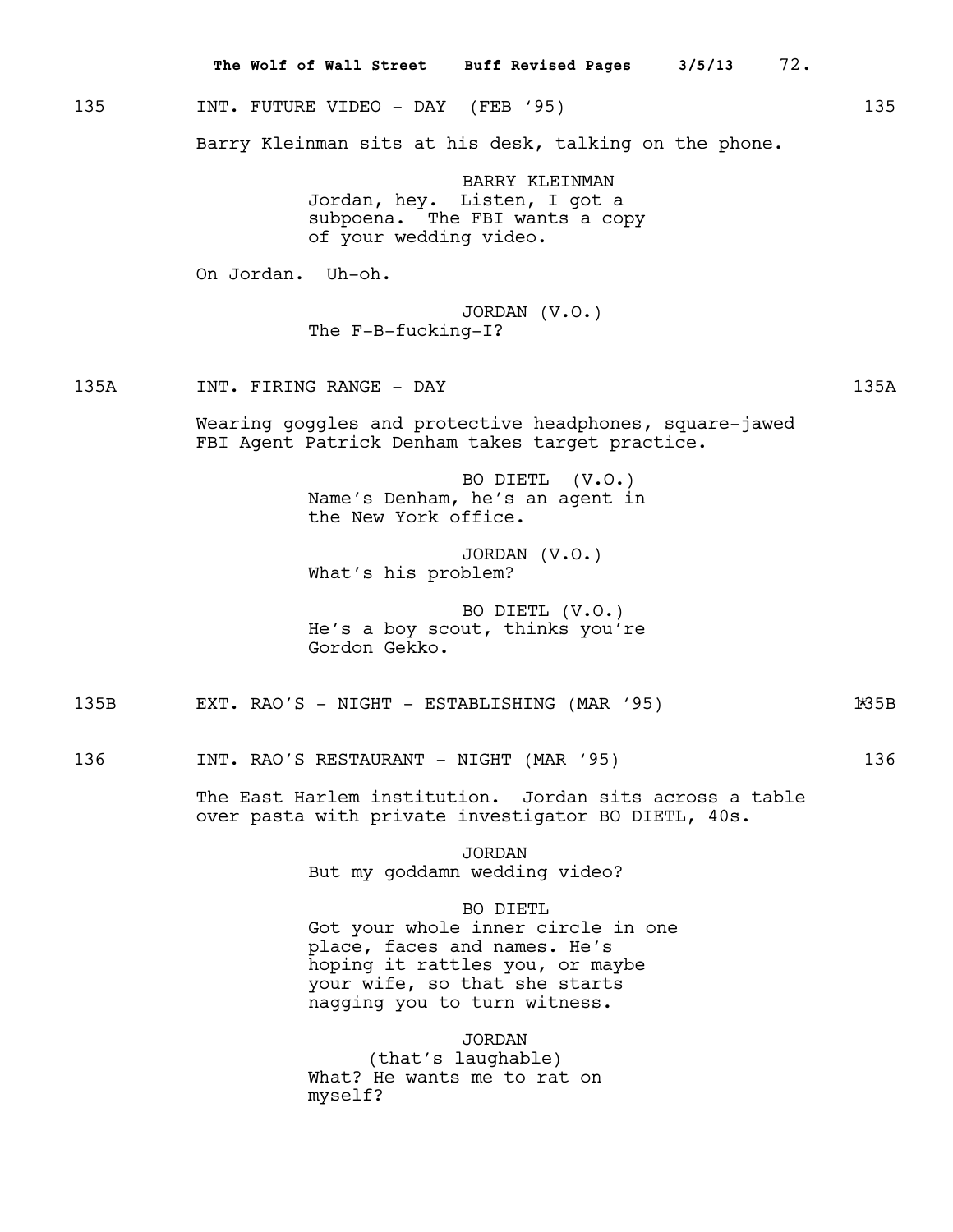BO DIETL

(shrugs) Good news is I made some calls, DEA, Justice? No one but him even knows who you are.

JORDAN

Can you bug him or something, tap his phone?

BO DIETL Jordan, relax. First off, you don't fuck with these guys, not that way. Secondly, I got a P.I. license, you know?

JORDAN

Maybe I should call him, see what he wants.

BO DIETL

No! Anybody does that should be your lawyer. What you do is eat your dinner, drink your drink, and forget about it. Cuz as far as I hear he doesn't have shit.

Jordan nods, wheels turning, pretending to do as told.

136A SCENE 136A OMITTED 136A \*

137 EXT. BATTERY PARK MARINA - DAY (LATE SPRING '95) 137

As Agent Denham steps into frame, another FED, AGENT \* HUGHES, beside him, both G-man stoic in impenetrably dark \* glasses --

> JORDAN (O.S.) Patrick? Hey! C'mon aboard!

They look up. On the yacht Naomi, Jordan stands waving, drinking wine with two Blue Chip HOOKERS in bikinis.

> JORDAN (CONT'D) Plank's right down there.

Denham shares a look with his cohort: it's almost a joke, this display of wealth before a federal agent. Moments later, they step aboard.

> AGENT DENHAM Mr. Belfort, I'm Agent Denham. This is Agent Hughes.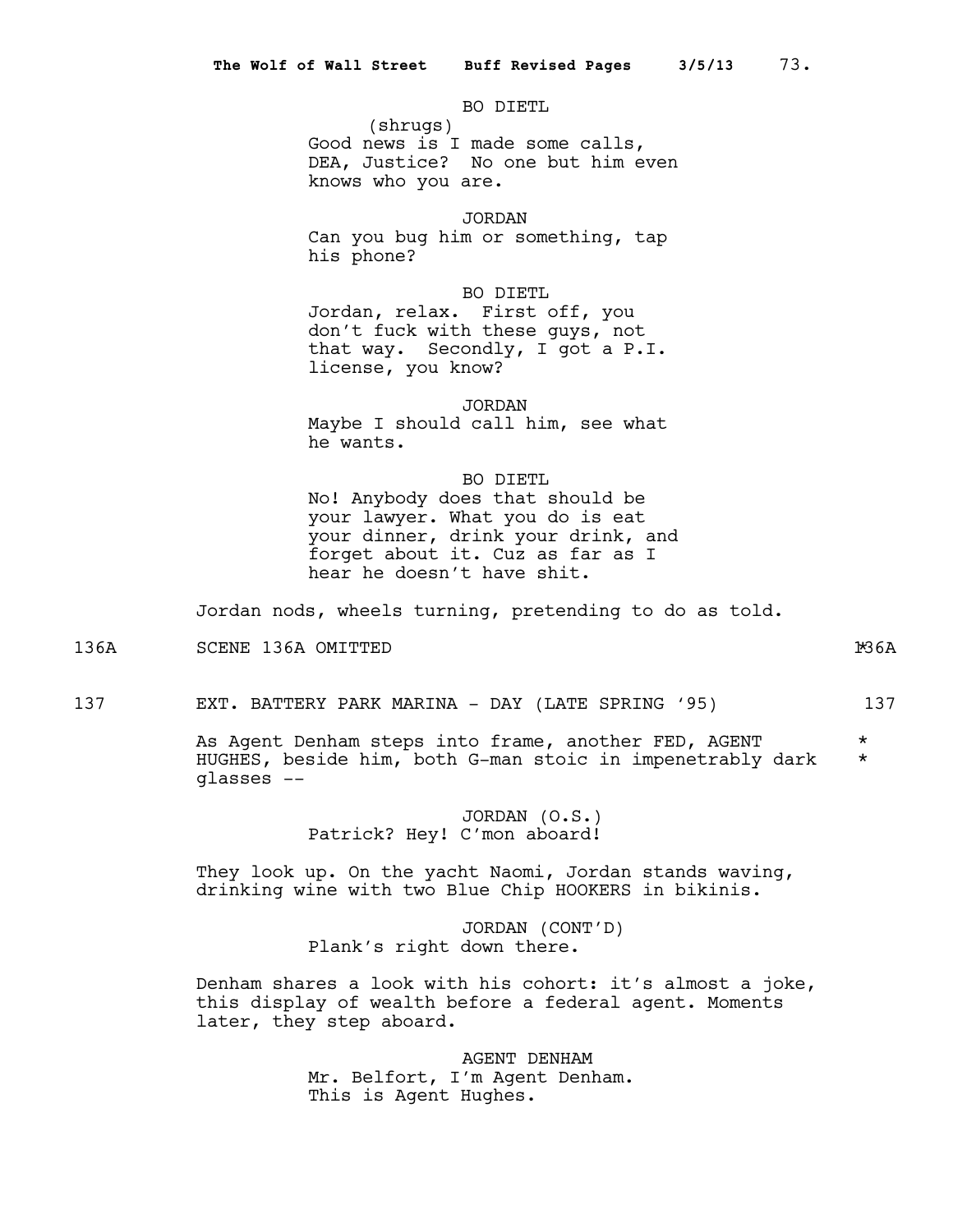JORDAN Heya! This is Nicole and, um...Heidi. Girls, Patrick and...?

AGENT DENHAM Agents Denham and Hughes. Your message said you wanted to speak privately.

JORDAN

It did. I do. (off Denham's stare) Oh, they're just friends. (to the girls) Give us a minute, okay?

The Hookers head below deck. Jordan shoots Denham a wink- check out that ass!

> JORDAN (CONT'D) Can I get a glass? Got wine open or any kinda booze. Shrimp and lobster're over there if you're hungry.

AGENT DENHAM Bureau forbids us from drinking at sea.

Jordan surprised: the guy has a sense of humor.

JORDAN I have something for you, I just gotta find it. Have a seat, will ya? Ever been on one of these before?

As Jordan rifles through some papers, Denham's eyes scan the deck, casually cataloguing everything.

> AGENT DENHAM A boat? Learned to sail when I was six.

JORDAN I mean, one like this. Just had her extended to put a chopper on the back.

Jordan points out the Bell-Jet helicopter.

AGENT DENHAM Never been on a boat with a second mode of transportation on top of it.

Jordan finds the file he's been looking for, offers it.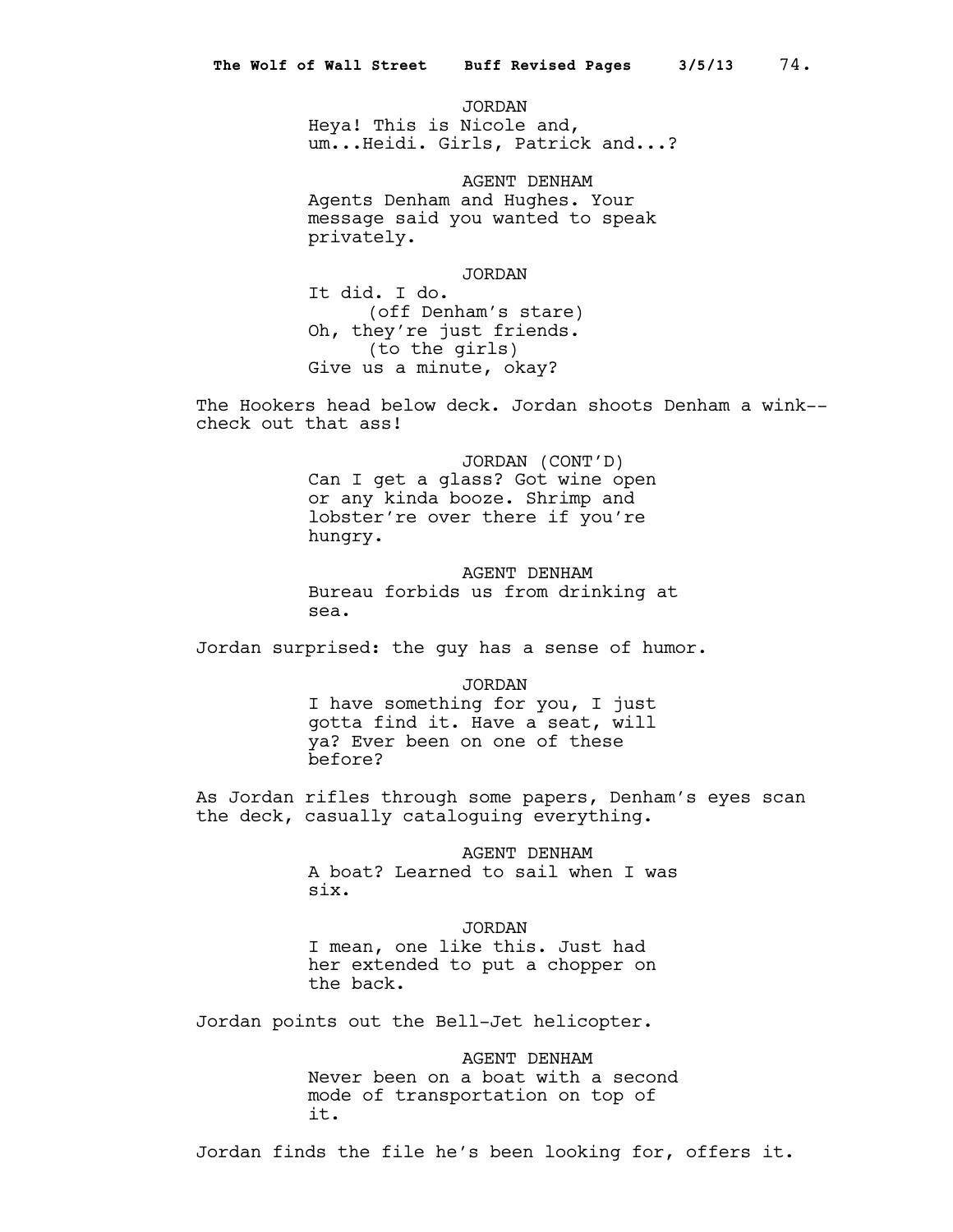AGENT DENHAM (CONT'D) (before he'll accept) What is this?

## JORDAN

Names and addresses of every guest at my wedding. Friends, clients. I even threw in the seating chart. Heard that's why you wanted the video, figured this'd expedite whatever it is you're doing. (Denham looks: it's indeed a guest list from the wedding) I wanted to show you I've got nothing to hide. I know you're investigating Stratton but for the life of me I can't figure out why. Sure, my company is unorthodox; what brokerage isn't? Maybe we're a little louder than most but we don't do anything illegal. Talk to the SEC, they'll tell you, they checked us out up and down.

AGENT DENHAM The SEC's actually a civil regulatory agency. We pursue criminal activity.

# JORDAN

That's what I'm saying. You guys take on real crime. Which is why I'm so curious: what do you think we did?

The reason Jordan asked him here, Denham realizes.

## AGENT DENHAM

I can't discuss ongoing investigations.

## JORDAN

I understand.

## AGENT DENHAM

Though, to be frank, this case kinda got dumped on my desk. Some higher-up felt your shop needed looking into after all that press, fell on me to do the looking.

#### JORDAN

You know who you should be looking at? Goldman, Lehman Brothers, Merrill.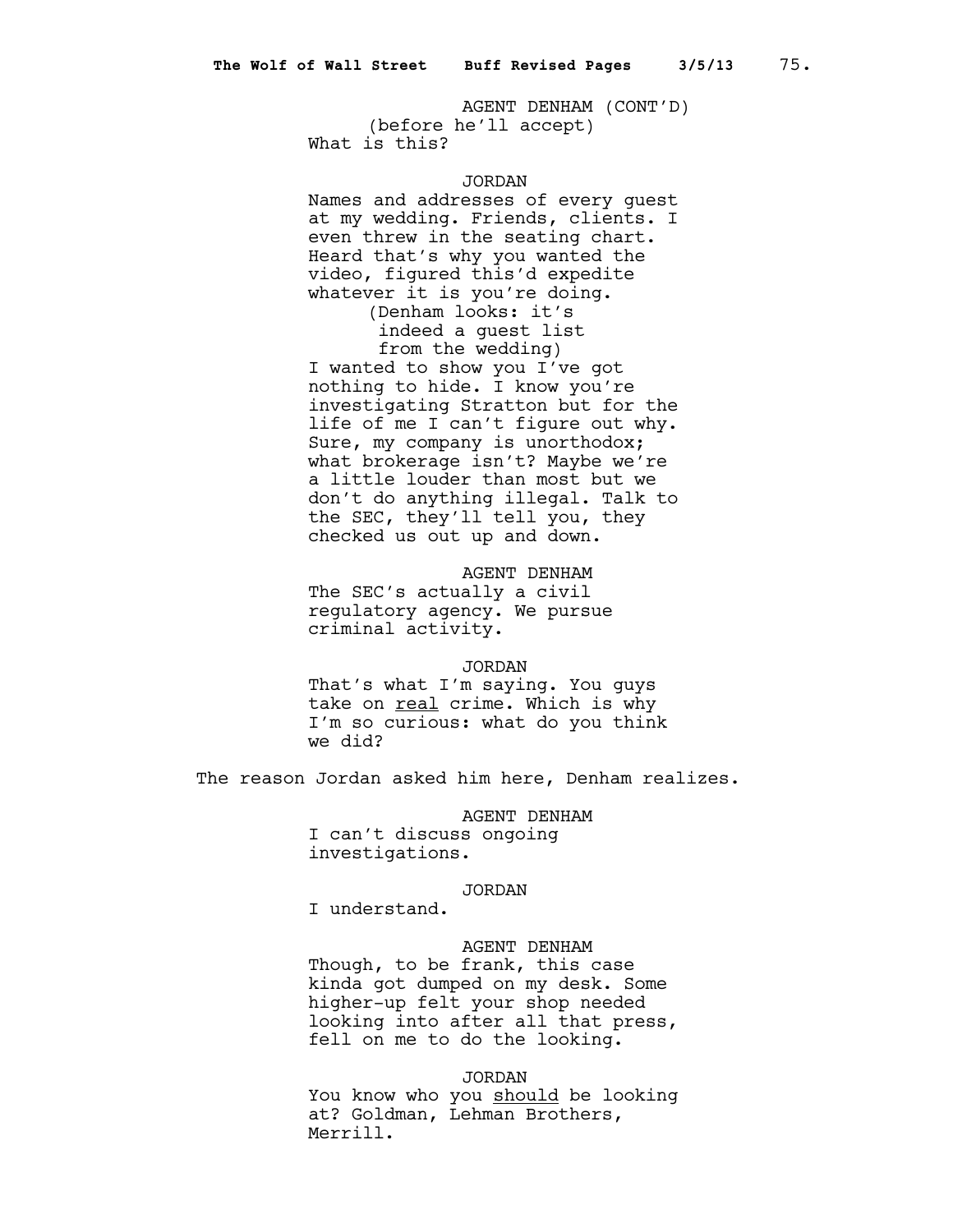# What those guys're up to with collateralized debt obligations? This internet stock bullshit? C'mon. If you want, I'll walk you through exactly -- **The Wolf of Wall Street Buff Revised Pages 3/5/13** 76. JORDAN (CONT'D)

# AGENT DENHAM -- that'd be great. And if there's anything you can give me just to close out your file, get it off my desk--

JORDAN -- sure, get you back to the real criminals --

AGENT DENHAM -- then we could both profit from this little sit-down.

Jordan sizes him up: what did Denham mean by "profit"?

JORDAN You sure you don't want anything to drink? Water for your pal? (Denham demurs) Rumor is your started out in finance. Even got your broker's license before you joined the bureau.

AGENT DENHAM Who told you that?

JORDAN

(searches his memory) Jeez, who was it...? (comes up short) Ever regret it? Giving up the money-crazed, pin-striped life? Ever think where you'd be if you'd stuck with it?

AGENT DENHAM When I'm riding the subway home, sweating my balls off, in a suit I've worn three days, sure.

# JORDAN Whattaya pull in working at the

bureau, if you don't mind me asking. 50-60K a year?

AGENT DENHAM

Just about. We get a free handgun out of it, though, that doesn't suck.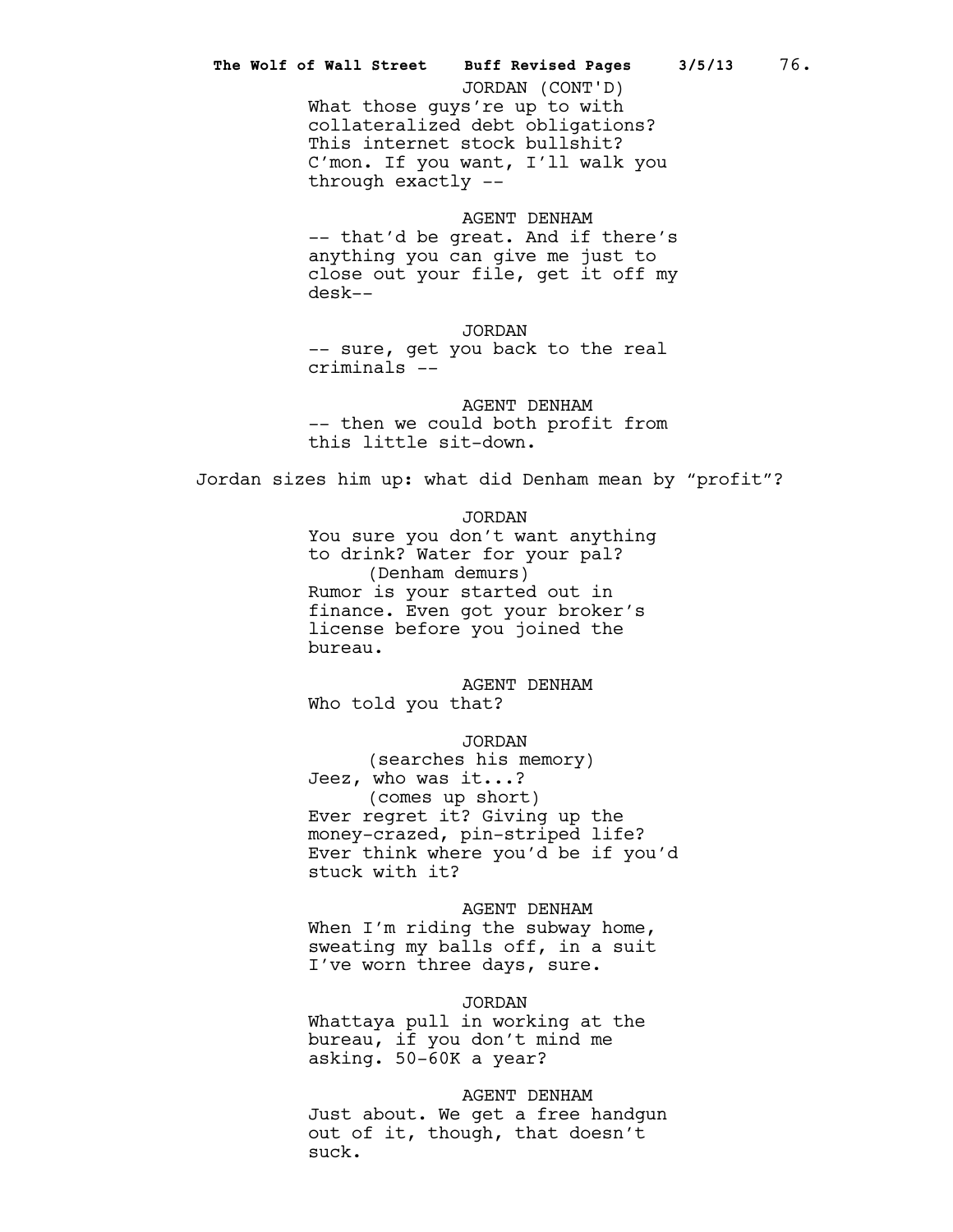#### JORDAN

S'crazy, the world we live in, the jobs with real value, the ones we should appreciate -- firefighters, teachers, FBI agents -- those are the ones we pay the least.

# AGENT DENHAM

Way of the world.

## JORDAN

That's one thing I like about what I do, the opportunity to make that right. Take this kid we had interning last year. Didn't want to be a broker, wanted to be an environmental scientist or something, he had a student loan debts up to his eyeballs. Anyway, his mom gets sick, all they can afford is third-rate care. Some of us got together, made an investment on his behalf and - boom -- overnight everything changes, she's seeing the best doctors in the country. Sadly, didn't work out, she passed but still: having the power to do that makes all the other bullshit worth while.

(as Denham considers that)

See, it's all about proper guidance, Pat. Knowing someone with the right relationships, who's discreet. I can change a life almost every day.

They measure each other.

AGENT DENHAM How much that intern make off your deal?

JORDAN North of half a million.

Denham summons Agent Hughes over. To Jordan:

AGENT DENHAM Can you say that again, what you told me? (Jordan declines with a smile; to Agent Hughes) I believe Mr. Belfort just tried to bribe a federal officer.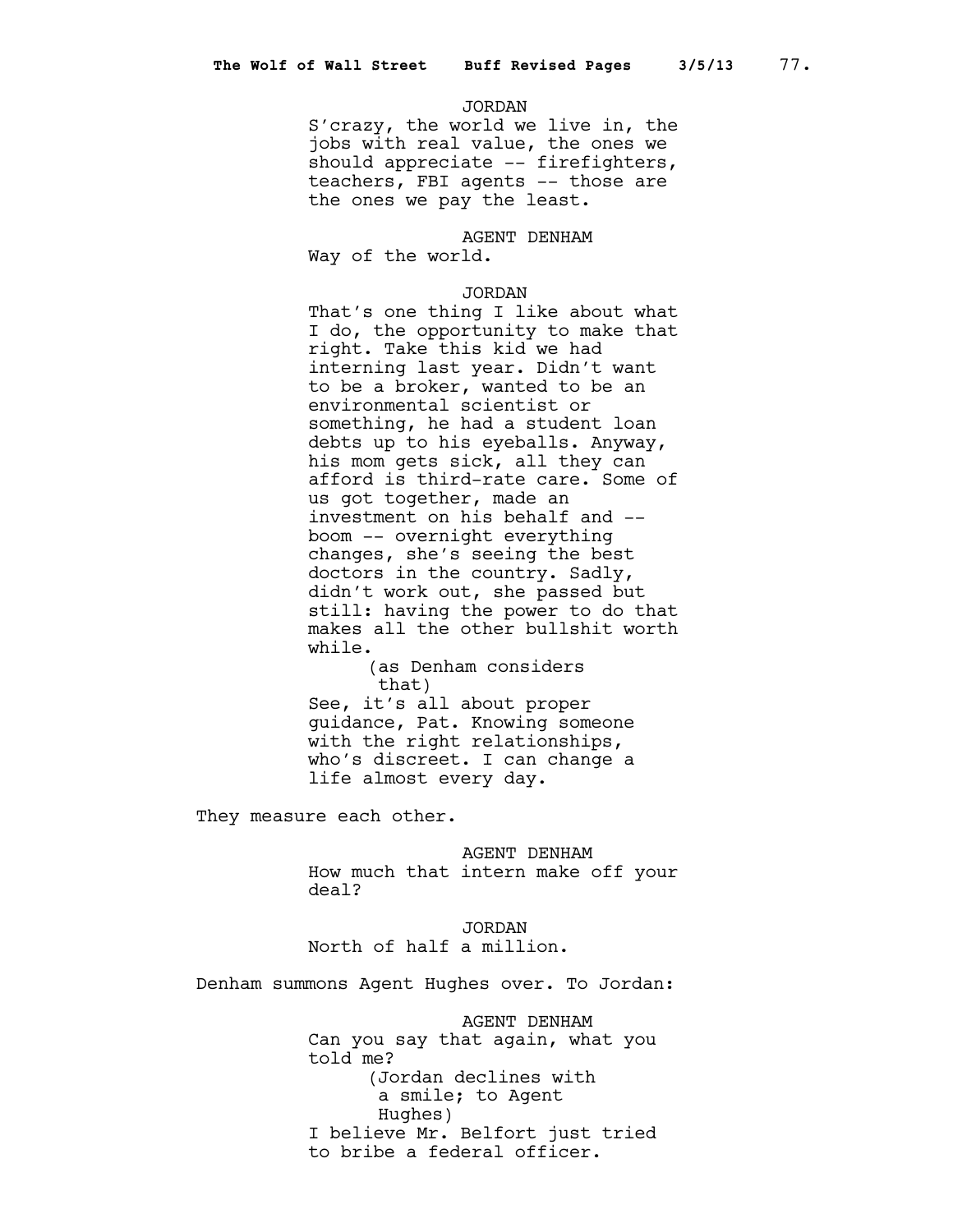JORDAN

What? I was making conversation.

AGENT DENHAM Sounds like that to me, Jordan.

JORDAN

...no, no, no...

AGENT DENHAM

...sounded like that...

# JORDAN

...no, to constitute a bribe, don't I have to make an explicit offer of money for services? With an exact dollar figure attached? All I said was "north" of half a million. According to the U.S. Criminal Code, that dog won't hunt, Pat.

(then) Heard you were a straight arrow. That you wouldn't bend the rules other agents might. He was right.

AGENT DENHAM You did a background check on me?

#### JORDAN

Figured you were looking into me, was only fair. Plus you sail on a yacht fit for a Bond villain, sometimes you gotta act the part.

#### AGENT DENHAM

This is why you invited me down to your yacht? With a couple hookers on  $it$   $-$ 

#### JORDAN

-- those are friends --

# AGENT DENHAM

-- to get a sense of the guy who was coming after you?

Jordan puts his hands up: "you got me."

#### JORDAN

Thanks for coming down. Now get off my boat.

## AGENT DENHAM

You know, most of the Wall Street jackasses I bust, they were born to the life.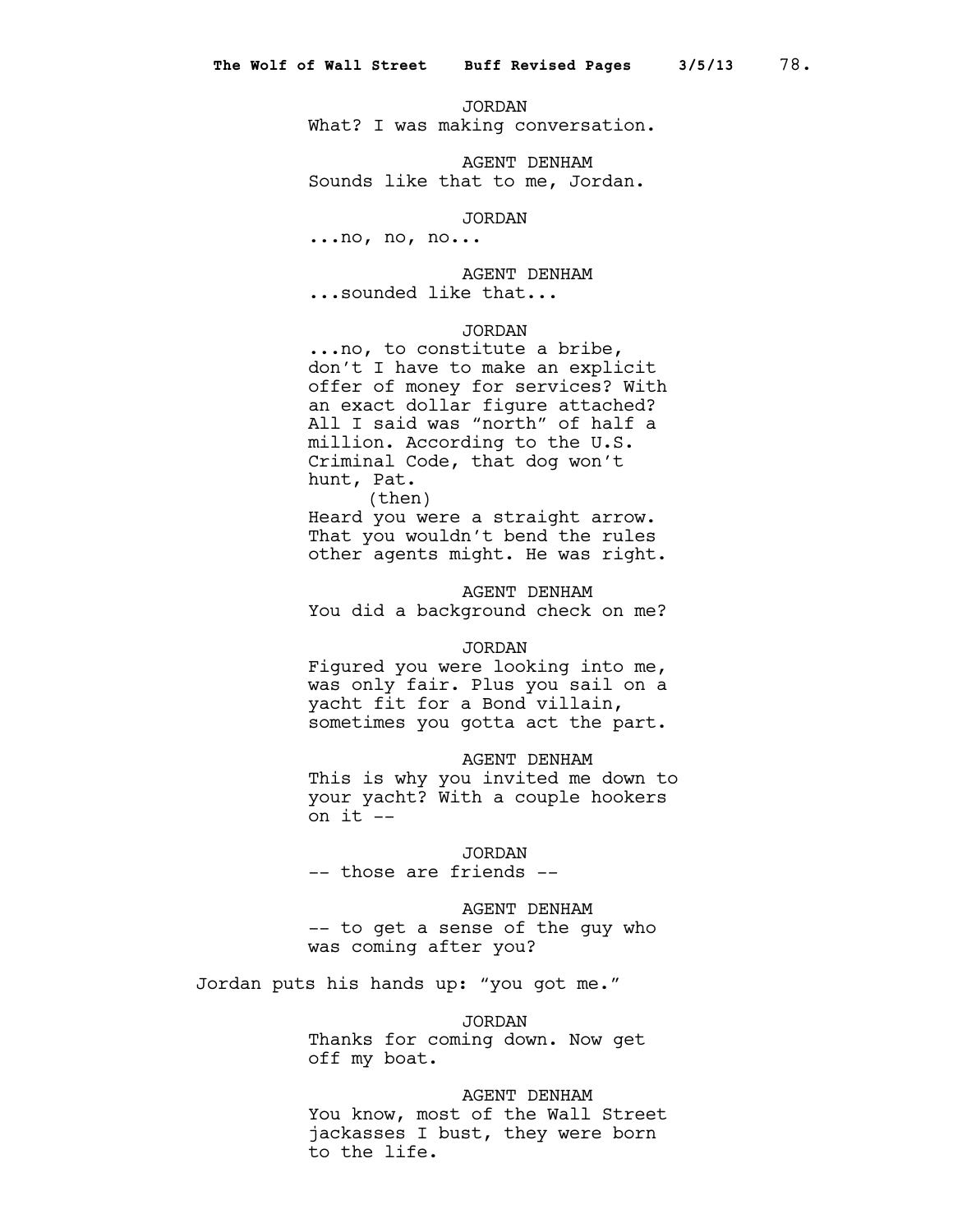Their father was a douchebag before them, and his father before that. But you, you got this way all on your own. Good for you, Jordan. (as he starts to go) Thank you for having us. I'm absolutely certain we'll see each other again. (before he does) You know, this is about the nicest boat I've ever been on. Just think what a hero I'll be in the office when the bureau seizes it. Jordan watches him go, temper flaring: he can't let Denham get the final word. He calls after them: JORDAN Hey, Denham! I'm gonna eat a claw of lobster now as I get my cock sucked by Heidi down below. You have a super ride home on the subway thinking about that! As he watches them pull away, seething --JORDAN (V.O.) He was a numbers guy, a follow-thefucking-money'er. He wasn't gonna come at me through my guys, looking for a weak link and a quick kill. He was gonna come at me like an accountant would, the way Ness got Capone, through my books. Which meant? It was asscovering time. 138 INT. JORDAN'S ESTATE - MASTER BEDROOM - DAY (SUMMER '95) 138 As Naomi looks on, 5 months pregnant, Jordan packs a suitcase. NAOMI Switzerland? What the fuck is in Switzerland? **The Wolf of Wall Street Buff Revised Pages 3/5/13** 79. AGENT DENHAM (CONT'D)

> JORDAN Swiss cheese, Naomi, what do you fucking think?

139 INT. STRATTON OAKMONT III - CONFERENCE ROOM - DAY  $*139$ (SUMMER '95)

Jordan sits talking with Rugrat and Donnie.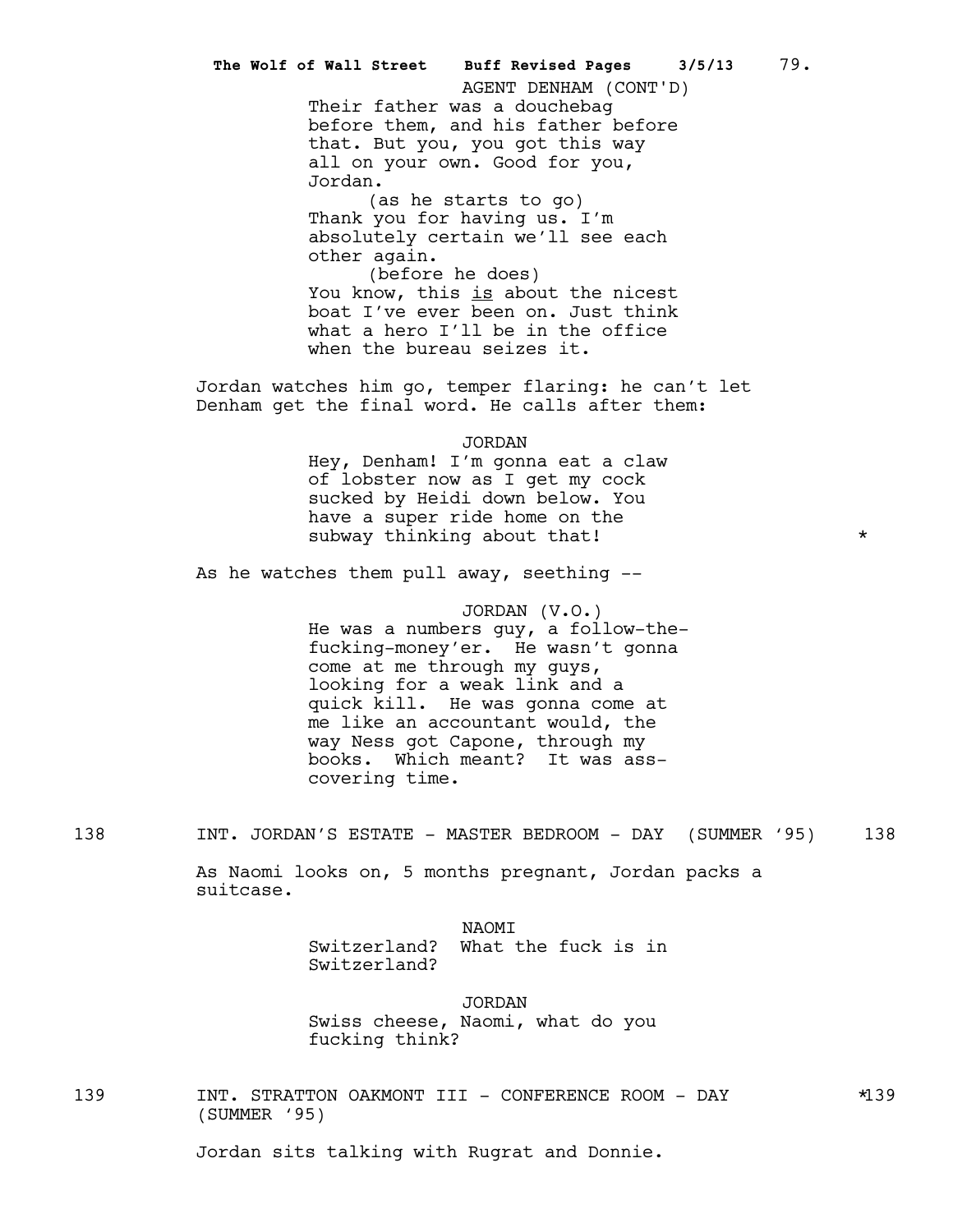JORDAN (V.O.) Rugrat set up a meeting with a Swiss Banker he knew from law school who could launder our money, but it wasn't till noon the next day. Jordan glances at his watch, washes down a few ludes. JORDAN (V.O.) I knew if I timed my lude intake right, I'd sleep through the entire overnight flight. 140 INT. STRATTON OAKMONT III - BULLPEN - DAY (SUMMER '95) 140 Jordan stands before the Bullpen talking to his Brokers. JORDAN (V.O.) At four p.m. I popped a few ludes, which started kicking in by the time I finished our sales meeting. This was the tingle phase. 141 INT. CANASTEL'S - NIGHT (SUMMER '95) 141 Over dinner, a visibly high Jordan ravenously digs into his food as Donnie and four Blue Chip Hookers look on. JORDAN (V.O.) By dinner I popped a few more on top of some cocktails and an valium or two. The slur phase. 142 INT. DANCE CLUB - NIGHT (SUMMER '95) 142 On the crowded dance floor, Jordan gets knocked around like a marionette, saliva strung from his mouth. JORDAN (V.O.) By eight thirty I'd done a few more and pretty much lost my motor skills. This was the drool phase. 143 INT. HOTEL SUITE - NIGHT (SUMMER '95) 143 Jordan is barely conscious as a Hooker rides him. JORDAN (V.O.) And by ten I didn't know who or **The Wolf of Wall Street Buff Revised Pages 3/5/13** 80.

what I was doing -- the amnesia phase. We boarded the plane just before midnight.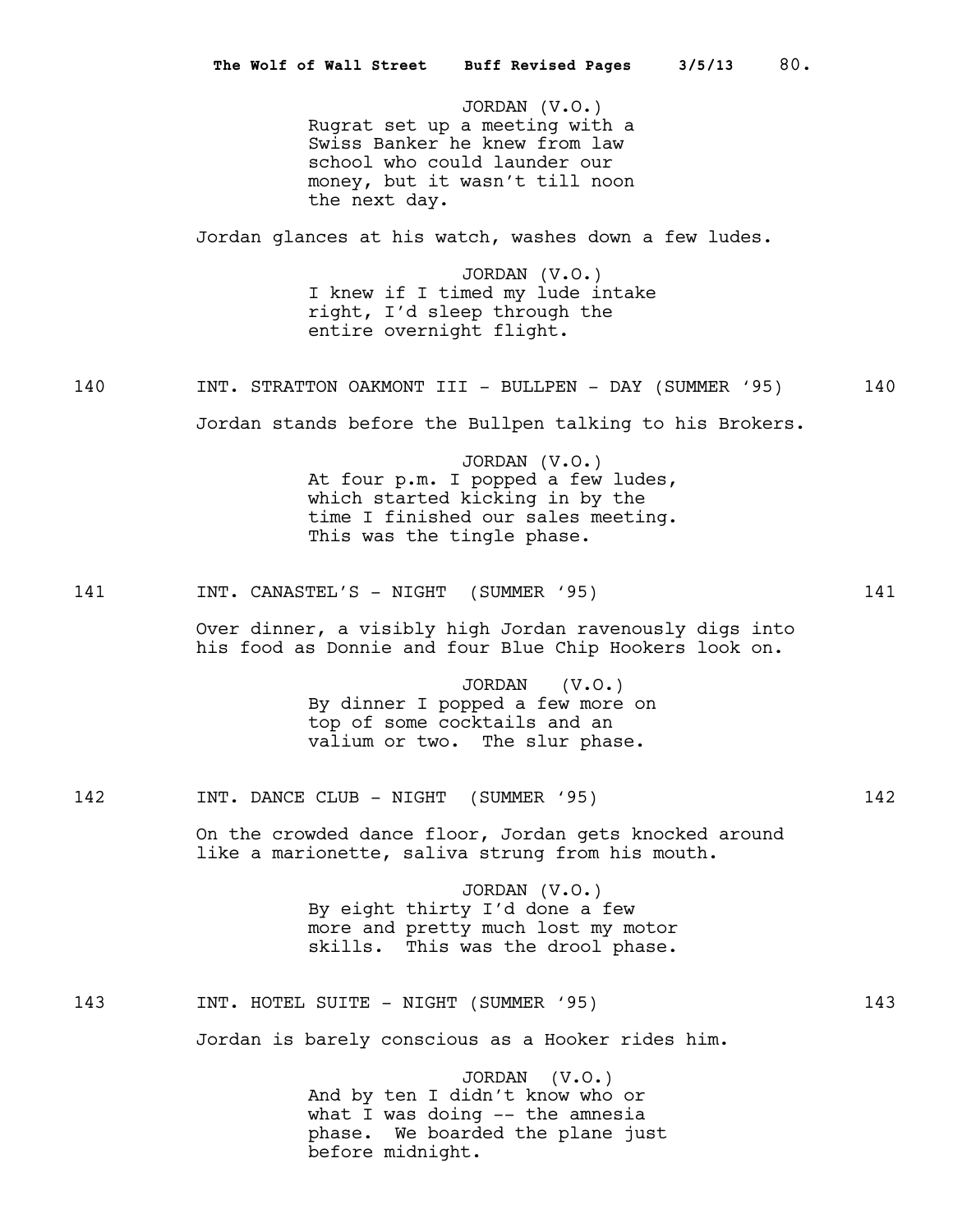**The Wolf of Wall Street Buff Revised Pages 3/5/13** 81.

# 144 **INT. ZURICH AIRLINES - FIRST CLASS - NIGHT (SUMMER '95)**  $*144$ Jordan boards, slurring, drooling, completely wasted.

JORDAN (to a Stewardess) Sweetheart! Look at you!

And as he hugs her, then stumbles toward his seat...

# 145 INT. ZURICH AIRLINES - FIRST CLASS - DAY (SUMMER '95) \*145

Quiet; morning sunlight bleeds through the window. Jordan's eyes flicker open. He yawns, looks around, tries to get up; he can't move. He looks down, sees six seat belts restraining his arms and legs. Jordan looks over at Donnie, mouth agape, asleep next to him.

> JORDAN Donnie. Donnie, wake up.

# DONNIE

Nuuhh?

JORDAN Untie me, shitbag. You think this is funny?

DONNIE I didn't tie you, the captain did. He almost tasered you.

# JORDAN

Why?

146 FLASHBACK -- 146

As PASSENGERS scream, Jordan wildly humps a STEWARDESS, the CAPTAIN struggling to restrain him.

> JORDAN (V.O.) This was fucking great. I hadn't laundered a dime yet and already I was under arrest.

147 INT. ZURICH AIRLINES - FIRST CLASS - DAY (SUMMER '95) \*147

A pensive Jordan sits, mind racing.

JORDAN (V.O.) Worse yet was the plastic baggie of ludes that Donnie'd stuffed up his ass.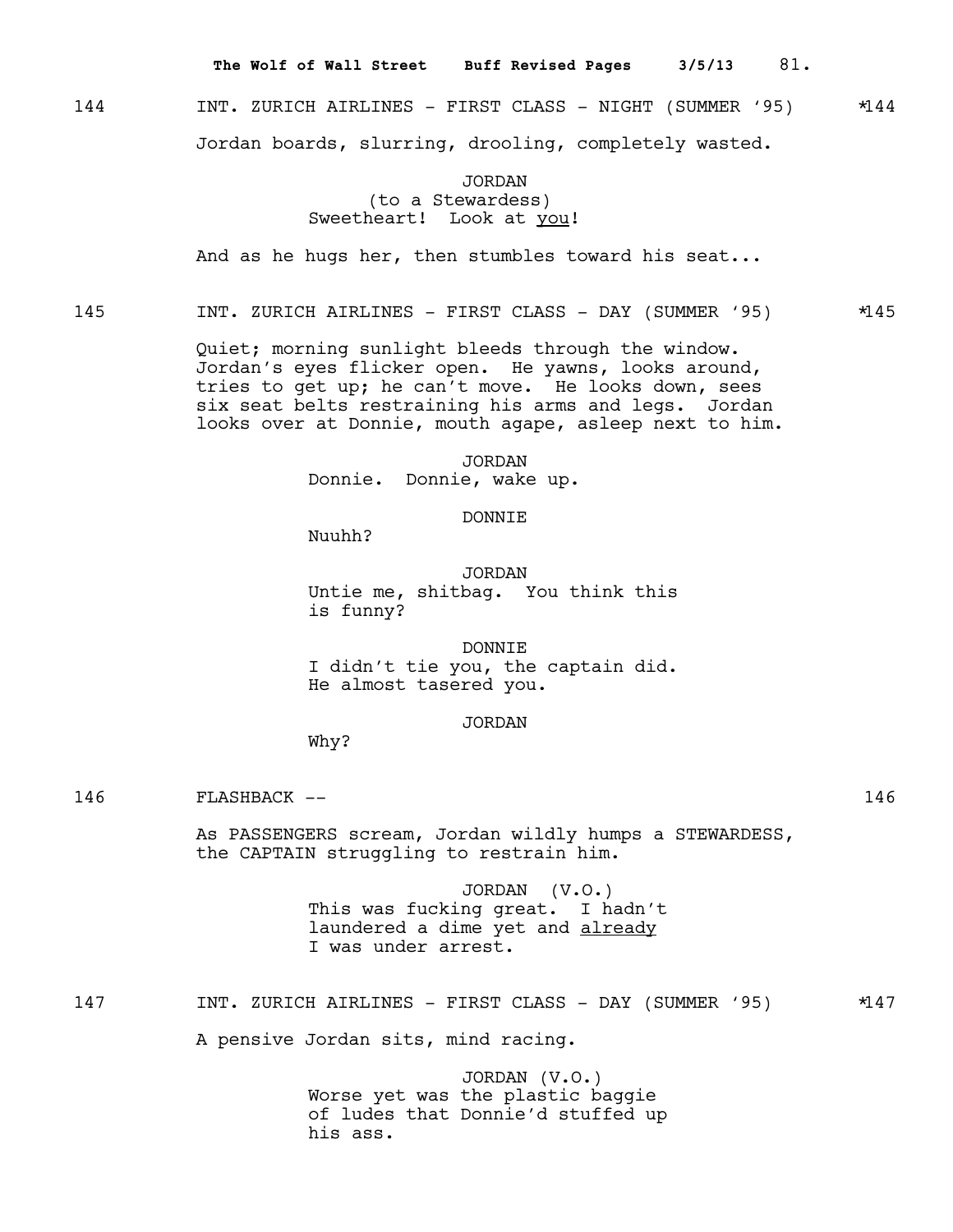Jordan trades looks with Donnie, who shifts uncomfortably.

> JORDAN (V.O.) But before he could even get a hemorrhoid--

147A INT. GENEVA AIRPORT - CUSTOMS OFFICE - DAY 147A 147A

Jordan sits with two CUSTOMS OFFICERS. \*

JORDAN (V.O.) \* --the whole thing was quashed by  $\star$ <br>our friend the Swiss banker. Which  $\star$ our friend the Swiss banker. Which was lucky for me, since so far I'd \* been able to keep Agent Fuckface unaware of the trip.  $*$ 

Another CUSTOMS OFFICER enters, whispers something to the \* others. They shake Jordan's hand and he leaves. \*

| 148 | EXT. GENEVA - SHOPPING DISTRICT - DAY (SUMMER '95)                               | 148 |
|-----|----------------------------------------------------------------------------------|-----|
|     | A limo pulls up at an office building. Jordan emerges<br>with Rugrat and Donnie. |     |

149 INT. BANQUE REAL DE GENEVE - LOBBY - DAY (SUMMER '95) 149

JEAN-JACQUES SAUREL greets them. 30s, suave. The lobby is ultra-modernist.

SAUREL

Jordan Belfort! At last! Nicholas has told me so much.

RUGRAT Jordan, Jean-Jacques Saurel.

JORDAN Nice to make your acquaintance.

This is some lobby you got.

SAUREL

Ah, yes. We gave our designer an unlimited budget and he exceeded it. Come! You must tell me all about your adventure with the stewardess over coffee!

They disappear upstairs.

150 SCENE 150 OMITTED 150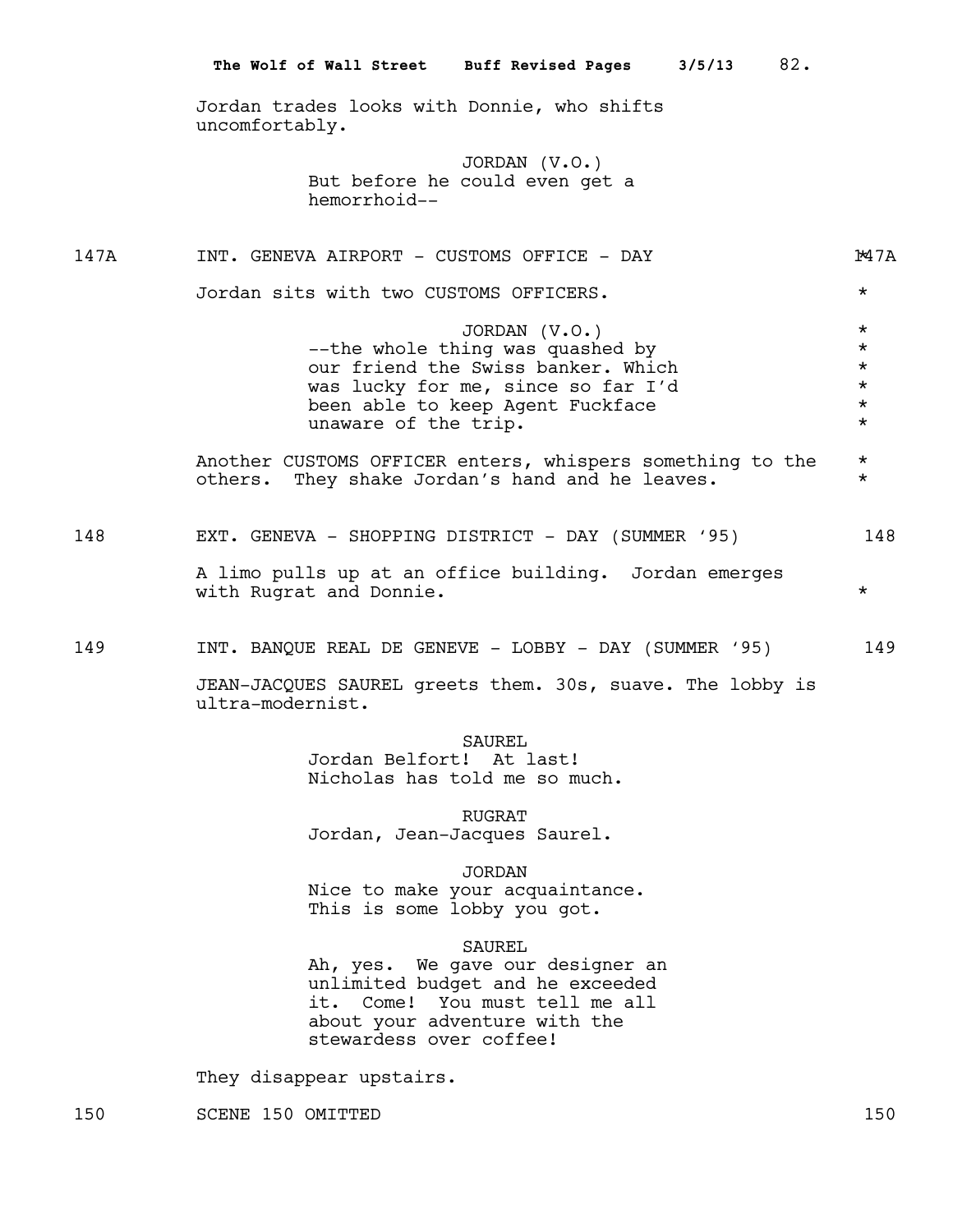# 151 INT. BANQUE REAL DE GENEVE - SAUREL'S OFFICE - DAY 151

Jordan, Rugrat and Donnie drink coffee with Saurel and one other SWISS BANKER. It's an impressive office, with \* an enormous fish tank.

#### **DONNTE**

We have a joke in America. "Heaven is a place where the police are Brits, the chefs are Italian, the car mechanics are German, the prostitutes are French and the bankers are Swiss." I never got it 'til now -- look at those fucking fish! Come here, little guy...

#### SAUREL

Yes, we have the same joke here. Only sometimes the English are chauffeurs and the chefs are French. The Germans, alas, are always mechanics; no one wants to grant them more authority than that.

Polite laughter. Jordan, not as impressed by the fish, cuts straight to the point:

#### **JORDAN**

I'm curious about your bank secrecy laws.

# SAUREL

Excusez-moi, Jordan, Swiss custom requires ten minutes of idle chitchat before business can be discussed.

(a smile) Of course, let's get "down to it." What would you like to know?

# JORDAN

Under what circumstances would you be obligated to cooperate with an FBI or U.S. Justice Department investigation?

## SAUREL

*Ca depend*.

JORDAN *Ca depend*? *Ca depend* on what?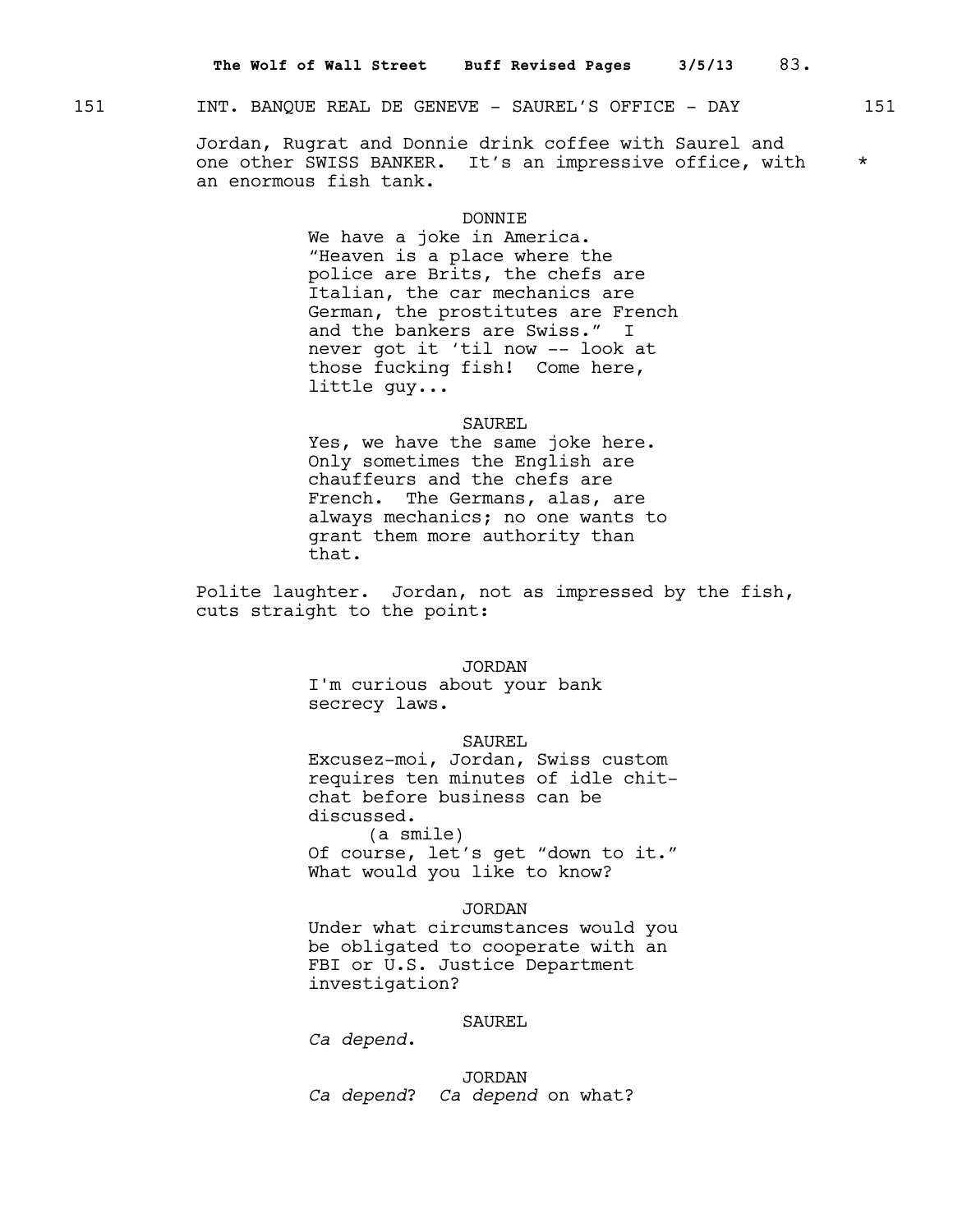SAUREL Whether America plans to invade Switzerland in the coming months.

RUGRAT Want me to see if tanks are rolling down the Rue de la Croix?

More chuckles. Through Jordan's forced smile:

JORDAN (V.O.) What I'm asking, you Swiss dick, is are you going to fuck me over.

SAUREL (V.O.) I understand perfectly, you American shitheel.

Saurel smiles.

#### SAUREL

The only way the Banque Real de Geneve would cooperate with a foreign legal body is if the crime being pursued also happened to be a crime in Switzerland. But there are very few Swiss laws pertaining to your "rumored" improprieties. Which is why Mr. Azoff's joke is most appropriate: from a financial standpoint you are now in heaven, and we welcome you. If the U.S. Justice Department or FBI or SEC or IRS sent us a subpoena, it would become *papier-toillette*. We would wipe our ass with it.

Everyone's impressed. Except Jordan.

JORDAN

Unless it was an investigation into stock fraud -- which is a crime in Switzerland. Then you'd have to cooperate.

#### SAUREL

(now he's impressed) Yes, we would. Assuming the account is under your name. However, if it were in the name of a nominee of yours...

They take each other in.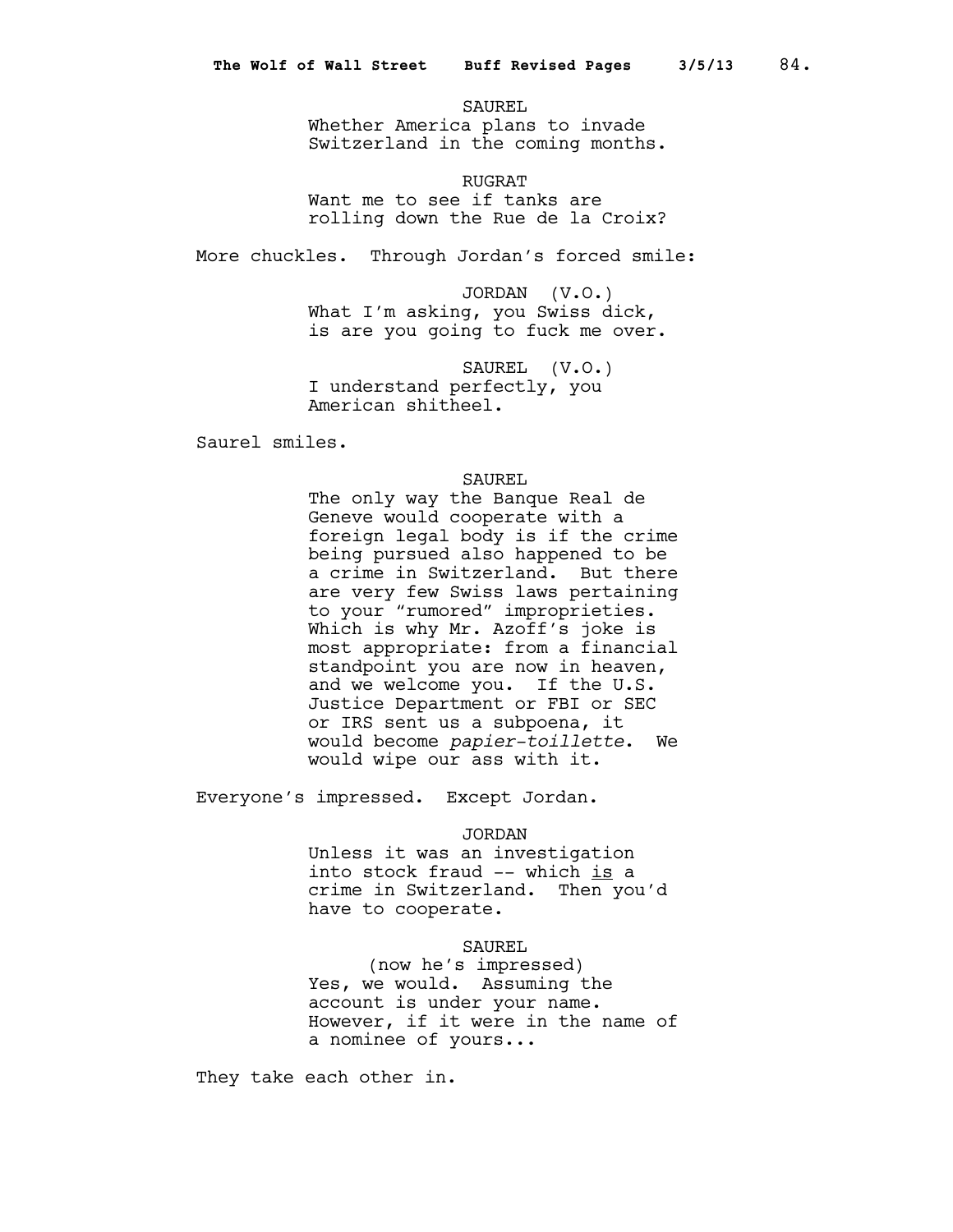JORDAN (V.O.) Was that yodeling I just heard or did you just say what I thought you said?

#### SAUREL (V.O.) Yes! Yes!

As the meeting wraps up with handshakes, Jordan's V.O. overwhelms Saurel's V.O..

> JORDAN (V.O.) He was telling me to use a rathole. Problem was: sneaking a U.S. rathole into Switzerland was a chance I couldn't take. What I needed was somebody with a European passport.

152 SCENES 152 - 153 OMITTED 152 152

154 EXT. LONDON FLAT - DAY (SUMMER '95) 154

Naomi's Aunt Emma answers the door.

#### AUNT EMMA

Jordan?

# JORDAN (big smile, sweating) Surprise.

155 EXT. HYDE PARK - DAY (SUMMER '95) 155

Amid towering trees and horse trails, a noticeably twitchy Jordan walks arm-in-arm with Aunt Emma.

# AUNT EMMA

So tell me about this plan of yours.

JORDAN I'd like us to go to Switzerland tomorrow so you can open an account. I'll fund it, and I'll pay you really well for your trouble.

## AUNT EMMA

Oh my.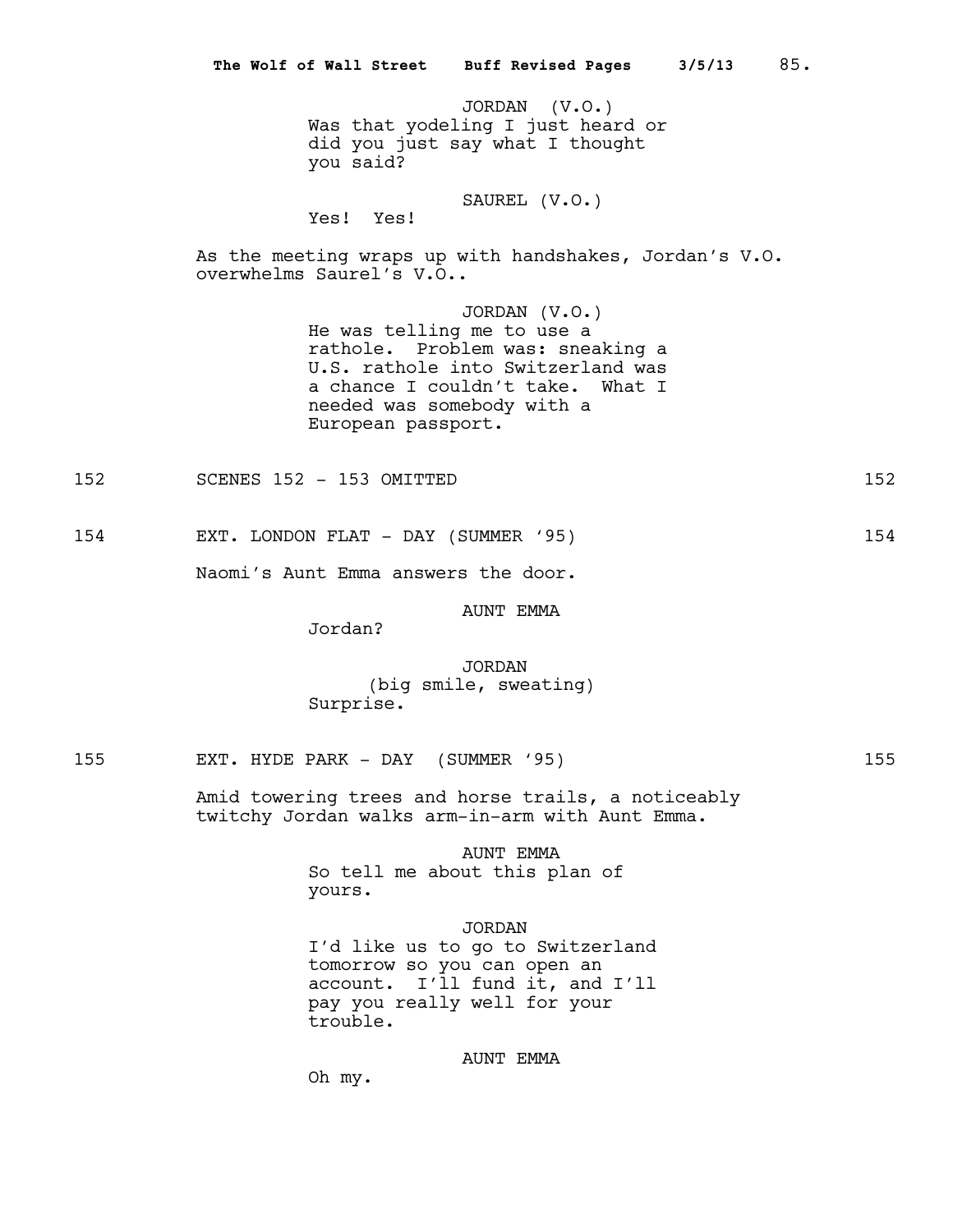JORDAN Next month maybe you can fly to New York and we can start moving the cash.

#### AUNT EMMA

Moving the cash. (smiles) I feel like a character in an Ian Fleming novel. It's all quite racy, isn't it?

#### JORDAN

It is, and it's illegal too. Of course if you ever got in trouble, I'd come forward in two seconds, say I duped you, but even still.

#### AUNT EMMA

Risk is what keeps us young, isn't it darling?

# JORDAN

I like that attitude. Promise me  $*$ you'll spend at least ten thousand pounds per month out of the account, okay?

# AUNT EMMA

(chuckles) I wouldn't even know how. I really do have everything I need.

#### JORDAN

But I bet you don't have everything you want. How about a bigger apartment so your grandkids can sleep over?

Aunt Emma notices that Jordan is sweating, fidgety. He's jonesing.

# AUNT EMMA

Shall we sit?

# JORDAN Sure, that'd be great.

They sit on a nearby bench. After a while:

## AUNT EMMA

Sometimes I wonder if you let money get the best of you, dear. (beat) Among other substances.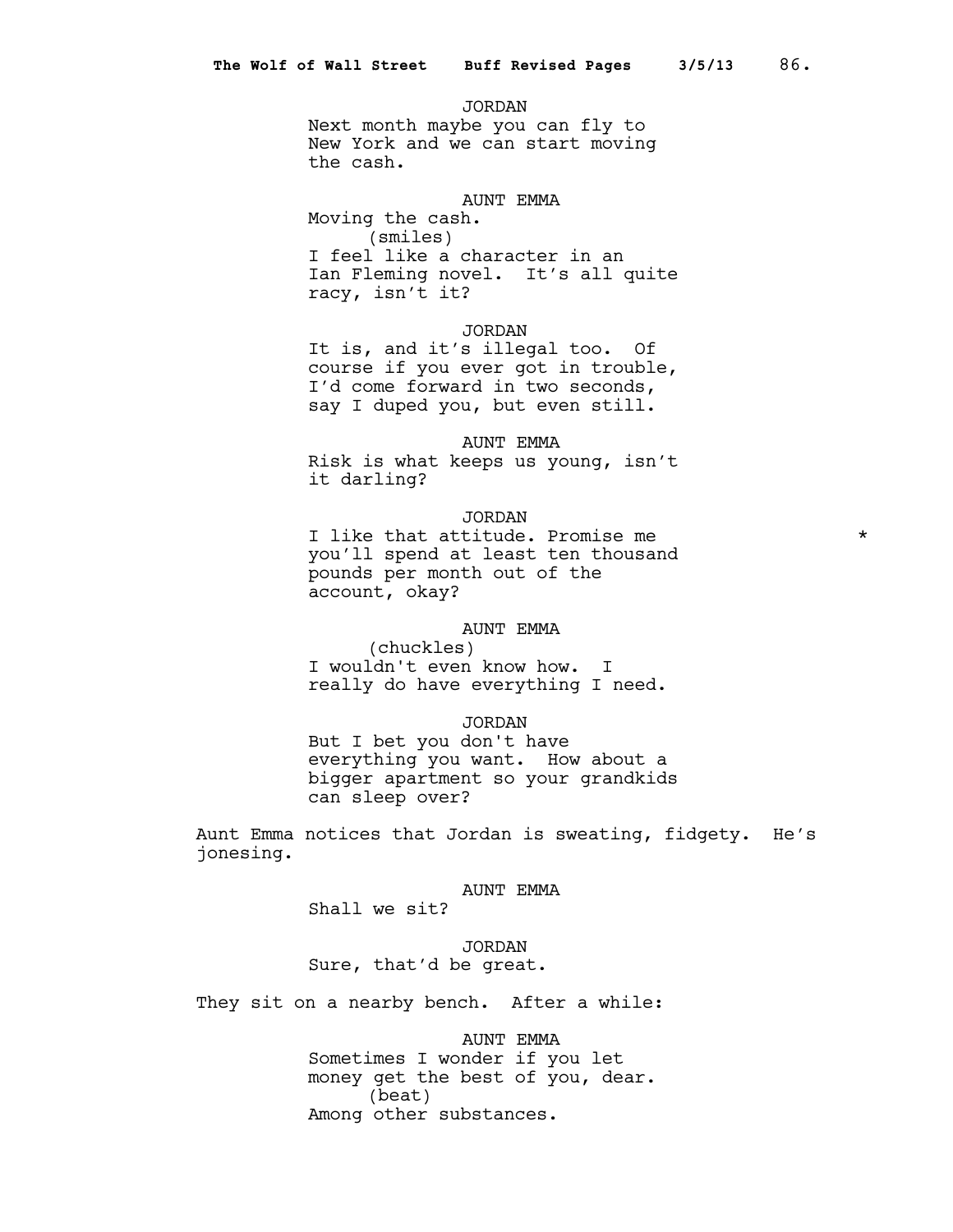#### JORDAN

It's that obvious, huh?

# AUNT EMMA It's the height of summer and  $\star$ <br>
You've got the chills you've got the chills. \*

# JORDAN

I'm a drug addict, Emma. Coke, \* pills, you name it, whatever you \* got. Sex addict too. \*

# AUNT EMMA

(laughs) Well there are worse things to be addicted to than sex.

#### JORDAN

(chuckles; then) Why did I just tell you that?  $*$ 

# AUNT EMMA

(playful) Because I'm very easy to talk to.

Jordan looks at her. A few beats, then:

# JORDAN

As a matter of fact you are. My  $*$ job, you know, it's tough. I mean \* I'm not complaining, it's just the stress. All these people depending  $*$ <br>on me. Millions of dollars at  $*$ on me. Millions of dollars at  $\star$ <br>stake every day. I sometimes feel  $\star$ stake every day. I sometimes feel  $\star$ <br>I've bitten off more than I can I've bitten off more than I can \*  $\mathsf{chew.}$   $\star$ 

AUNT EMMA You're a man with large appetites.

Jordan looks at her and smiles:

# JORDAN (V.O.) Is she fucking hitting on me?

## JORDAN

I agree. I put it on myself. It's  $\star$ <br>hard to control the anxiety, you  $\star$ hard to control the anxiety, you know? It's hard to learn to relax.  $*$ 

AUNT EMMA To release the tension.

JORDAN (V.O.) She is hitting on me! Holy shit!

Jordan leans in closer, casually slips an arm around her.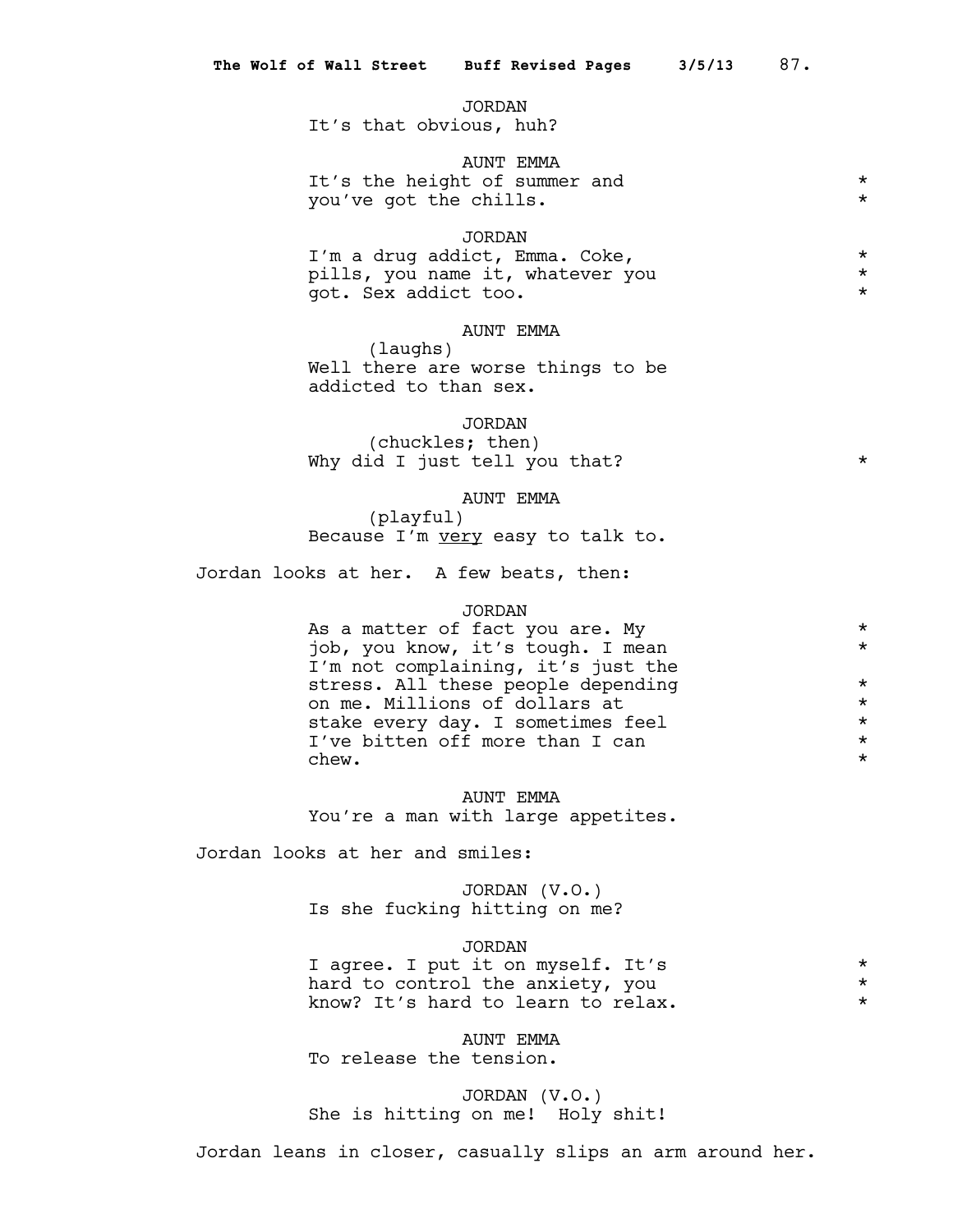|      | The Wolf of Wall Street Buff Revised Pages<br>3/5/13<br>88.                                                                                                                                |                                             |
|------|--------------------------------------------------------------------------------------------------------------------------------------------------------------------------------------------|---------------------------------------------|
|      | <b>JORDAN</b><br>Exactly, to release the tension.<br>Sometimes you gotta learn to do<br>what comes natural in life, huh?                                                                   | $\star$<br>$^\star$<br>$^\star$             |
|      | Aunt Emma pulls back slightly.                                                                                                                                                             |                                             |
|      | AUNT EMMA (V.O.)<br>Is he fucking hitting on me?                                                                                                                                           |                                             |
|      | He leans in even closer, kisses her, then:                                                                                                                                                 | $^\star$                                    |
|      | AUNT EMMA<br>Stability, dear. Family.                                                                                                                                                      | $\star$                                     |
|      | AUNT EMMA (CONT'D)<br>You take care of my niece, my<br>love. And I'll take care of<br>everything over here.<br>(a beat)<br>Ah, once upon a time                                            | $^\star$<br>$\star$<br>$^\star$<br>$^\star$ |
| 155A | INT. BEACH HOUSE - BEDROOM - SOUTH HAMPTON - DAY<br>$(SUMMER$ '95)                                                                                                                         | 155A                                        |
|      | Jordan fucks Naomi. There's a curious thunk-thunk-thunk.                                                                                                                                   |                                             |
|      | JORDAN (V.O.)<br>When I got home, I realized there<br>was no way Aunt Emma could smuggle<br>that much cash by herself. I<br>racked my brain for another person<br>with a foreign passport. |                                             |
|      | The bed's covered with bundles of cash. Every thrust of<br>Jordan's, another bundle plummets to the floor -- thunk.                                                                        |                                             |
| 156  | SCENES 156 - 157 OMITTED                                                                                                                                                                   | 156                                         |
| 158  | INT. BEACH HOUSE - SOUTH HAMPTON - GUEST BEDROOM - DAY<br>(SUMMER '95)                                                                                                                     | 158                                         |
|      | With \$20 mil in CASH on the bed, Jordan and a stoned<br>Donnie watch as Brad tapes stacks of cash to his wife<br>CHANTALLE, a bombshell in panties, bra and sneakers.                     |                                             |
|      | CHANTALLE<br>Bra-had, theese tape eez focking<br>steeky!                                                                                                                                   |                                             |
|      | As Brad keeps taping her up:                                                                                                                                                               |                                             |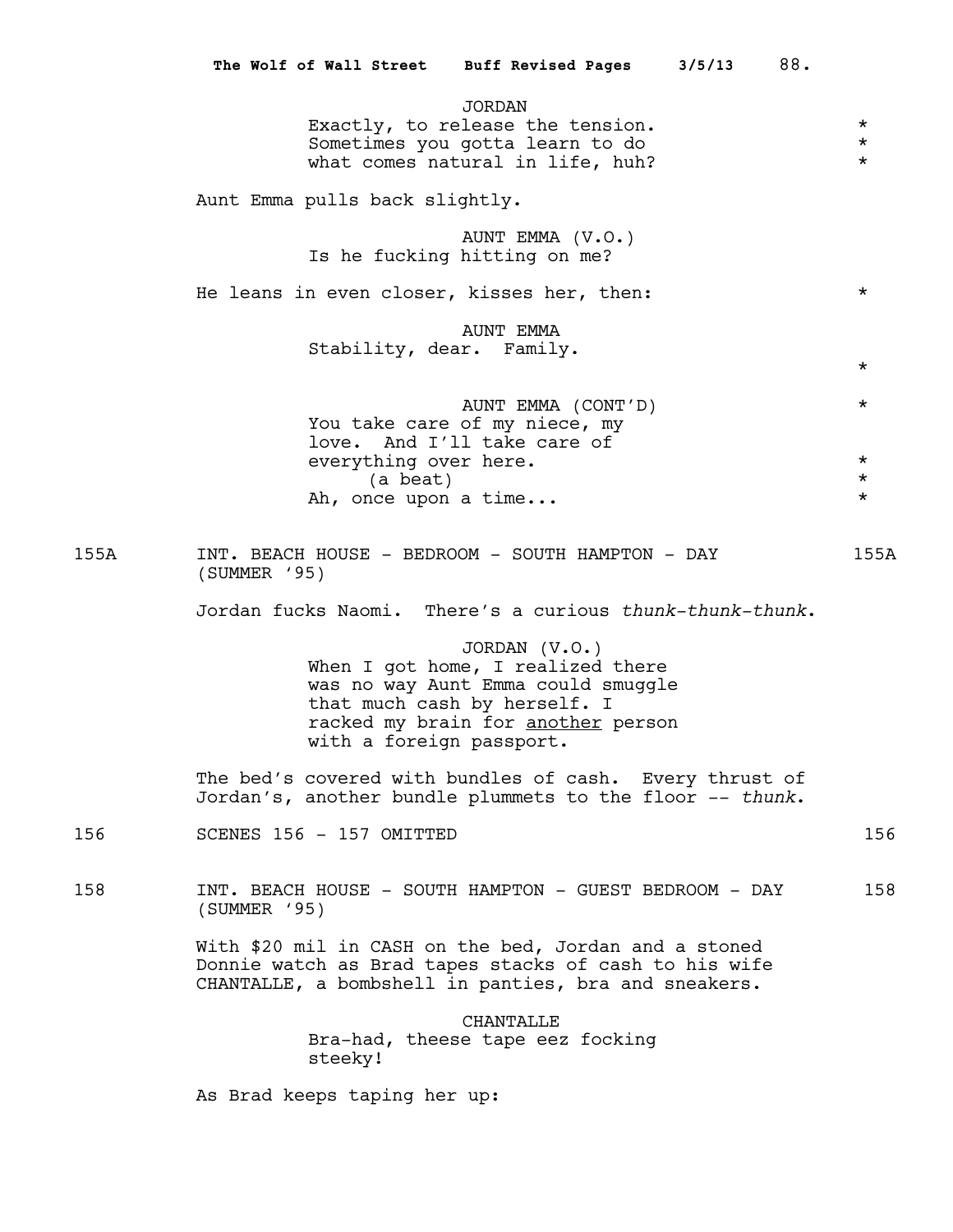JORDAN (V.O.) As a successful drug dealer, Brad spent his winters in the South of France, which is where he met his wife Chantalle, a stripper of Slovenian origin but born in, of all places, Switzerland.

CHANTALLE Take eet off, Bra-had! Eet erts!

BRAD

Shut up, bitch.

CHANTALLE You beetch, you focking douche-abag-a!

Donnie can't help but start laughing at this.

DONNIE Take eet off! Take eet off!

Brad seethes at this but keeps taping...

159 INT. BEACH HOUSE - SOUTH HAMPTON - BEDROOM - LATER 159 (SUMMER '95)

> Chantalle is completely taped up, a cash-covered mummy. Jordan looks on with Brad, Donnie and now Naomi. 90% of the cash is still on the bed.

> > JORDAN Well, this is fucked.

NAOMI It's gonna take her like fifty trips.

BRAD

We'll get her parents to tape up too. They got Swiss passports. Plus her brother and his wife. Five people, six-seven trips?

JORDAN

How much'll they want for it?

BRAD

I dunno, not much. Fuck, they'd probably do it just for the miles.

DONNIE

What about my money?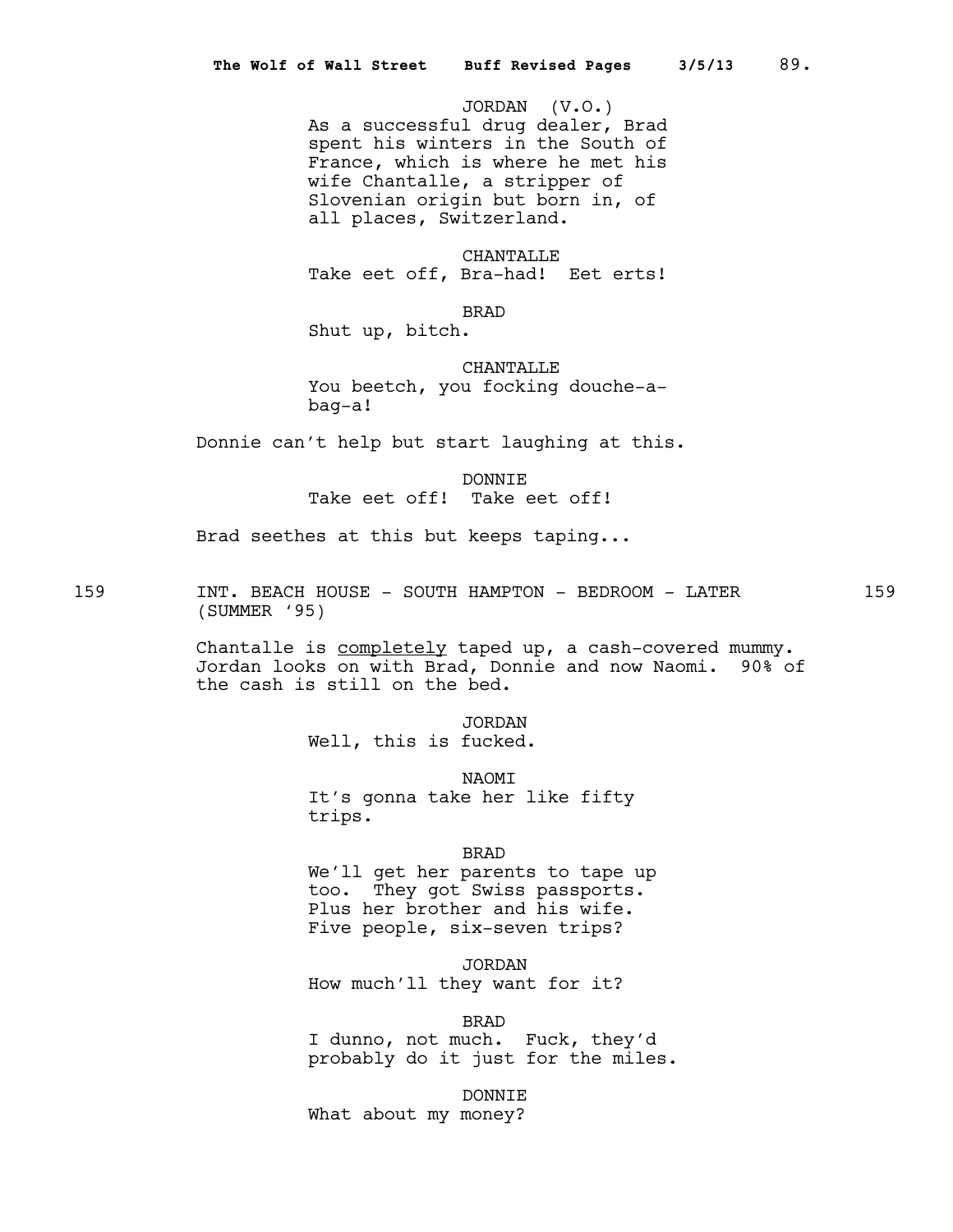#### BRAD

What?

# DONNIE My money. I got a few mil of my own I wanna move. I'll call you, you can come pick it up.

BRAD (takes offense to Donnie's presumption) You'll "call" me.

DONNIE (what part don't you understand?) And you can come "pick it up."

Brad asks Jordan if they can speak in private. MOMENTS LATER, IN PRIVATE: Jordan joins Brad.

JORDAN

What's wrong?

BRAD Don't make me deal with this fucknut, okay?

JORDAN Donnie? He's just high is all.

BRAD

I dunno if he's stupid or a junkie but he's a loose fuckin' cannon. I don't trust him and I don't want him around me.

JORDAN

Jesus. I thought he was your best customer.

BRAD I only sell to him cuz he's your friend.

JORDAN Can you just do one trip for him?

Brad stews. It's asking a lot.

BRAD

I'll meet him but I won't pick up. I have a limit of how much of that douchebag I can take.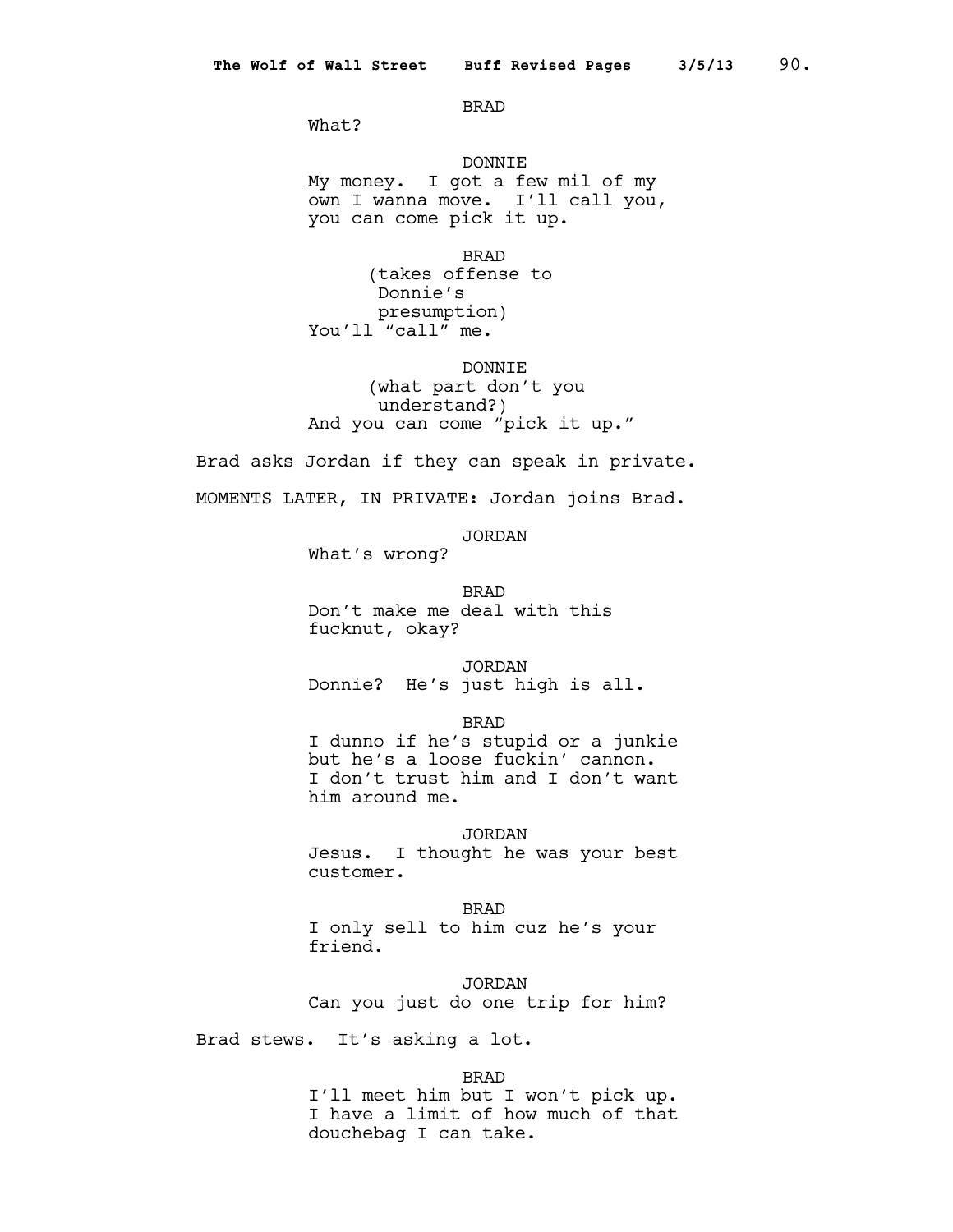**DONNTE** I can hear you, motherfucker! Donnie emerges from where he's been eavesdropping. DONNIE (CONT'D) I'm a douchebag?!! Well, whose fucking idea was it made us all this money?!! Who fucking knew Steve Madden?!! This douchebag!! So go fuck yourself a little! Brad slaps Donnie so hard across the face he goes down. JORDAN (V.O.) The next day, Aunt Emma flew to Geneva, two million in cash in her carry-on. 159A SCENES 159A - B OMITTED 159A 160 INT. GENEVA AIRPORT - DAY (SUMMER '95) 160 Wheeling a small carry-on suitcase, Aunt Emma smiles at a CUSTOMS AGENT, who waves her through. JORDAN (V.O.) Which in the big picture was a drop in the Swiss bucket -- TIME CUT: 160aA On another day, Chantalle and her family (PARENTS, 160aA BROTHER, his WIFE) pass through Customs, "on vacation." JORDAN (V.O.) -- because the following month, over the course of six roundtrips, Chantalle and her family smuggled in over twenty million without even a hiccup. 160A INT. BANQUE REAL DE GENEVE - PRIVATE ROOM - DAY 160A (SUMMER '95) With a cash-filled suitcase on the table, Chantalle remembers a last fold of cash hidden inside her skirt's lining. She laughs with Saurel. 161 SCENES 161 - 170C OMITTED 161 161 **The Wolf of Wall Street Buff Revised Pages 3/5/13** 91.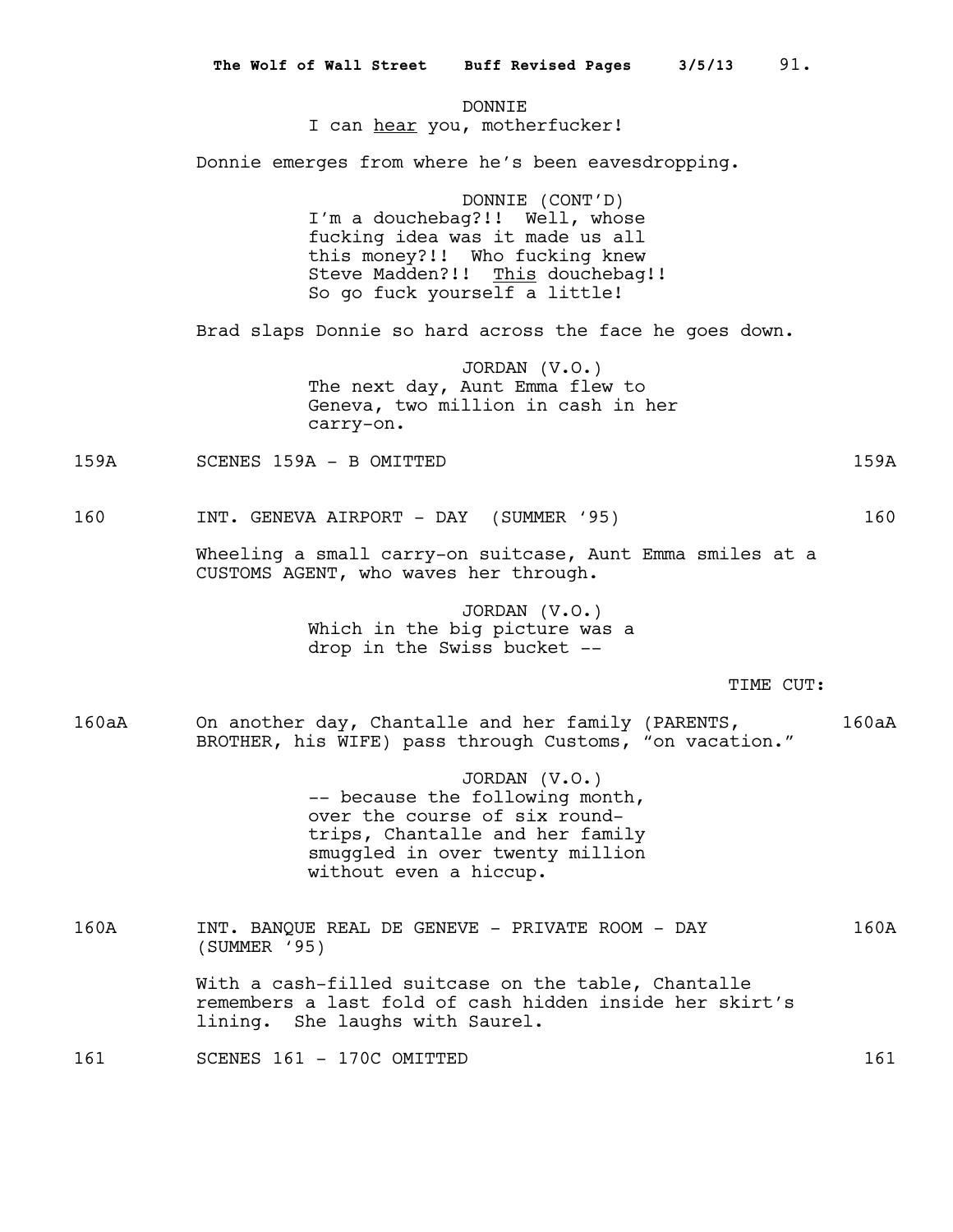170D EXT. STRIP MALL - PARKING LOT - LONG ISLAND - DAY 170D (LATE SUMMER '95)

Brad waits by his Range Rover as Donnie's Rolls careens into the lot. He emerges, briefcase in hand.

#### DONNIE

# Fu Manchu! Kung fu!

Donnie starts doing spastic karate moves. Is he high? Sure looks like it. Brad looks pissed, and Donnie starts laughing. Actually he's dead sober.

> DONNIE (CONT'D) I'm just fucking with you, man. Jesus, the look on your face. (Brad isn't laughing) Hey, sorry if I got outta line the other day, I was just, that was the drugs talking...

> > BRAD

S'cool, just... gimme the case.

# DONNIE

(he doesn't) You know, I always kinda regretted you didn't come to work with us at Stratton. It'd be so cool having you around, man.

BRAD

(growing impatient) Yeah, well...

#### DONNIE

You'd be one of us, we'd go outpartying together, you wouldn't have to dress like a mall rat guinea prison bitch all the time.

Donnie grins, obviously still smarting from Brad's slap. Brad just wants to take the money and be done.

BRAD

Give me the money.

A DISTANCE AWAY, a COP in a patrol car notices Brad gesturing to Donnie for his briefcase. He nudges his partner: check this out.

#### DONNIE

Can I come over and help tape this to your wife? "Eez so focking steeky! Take eet off, Bra-hod!"

Brad composes himself, lest he kill the guy.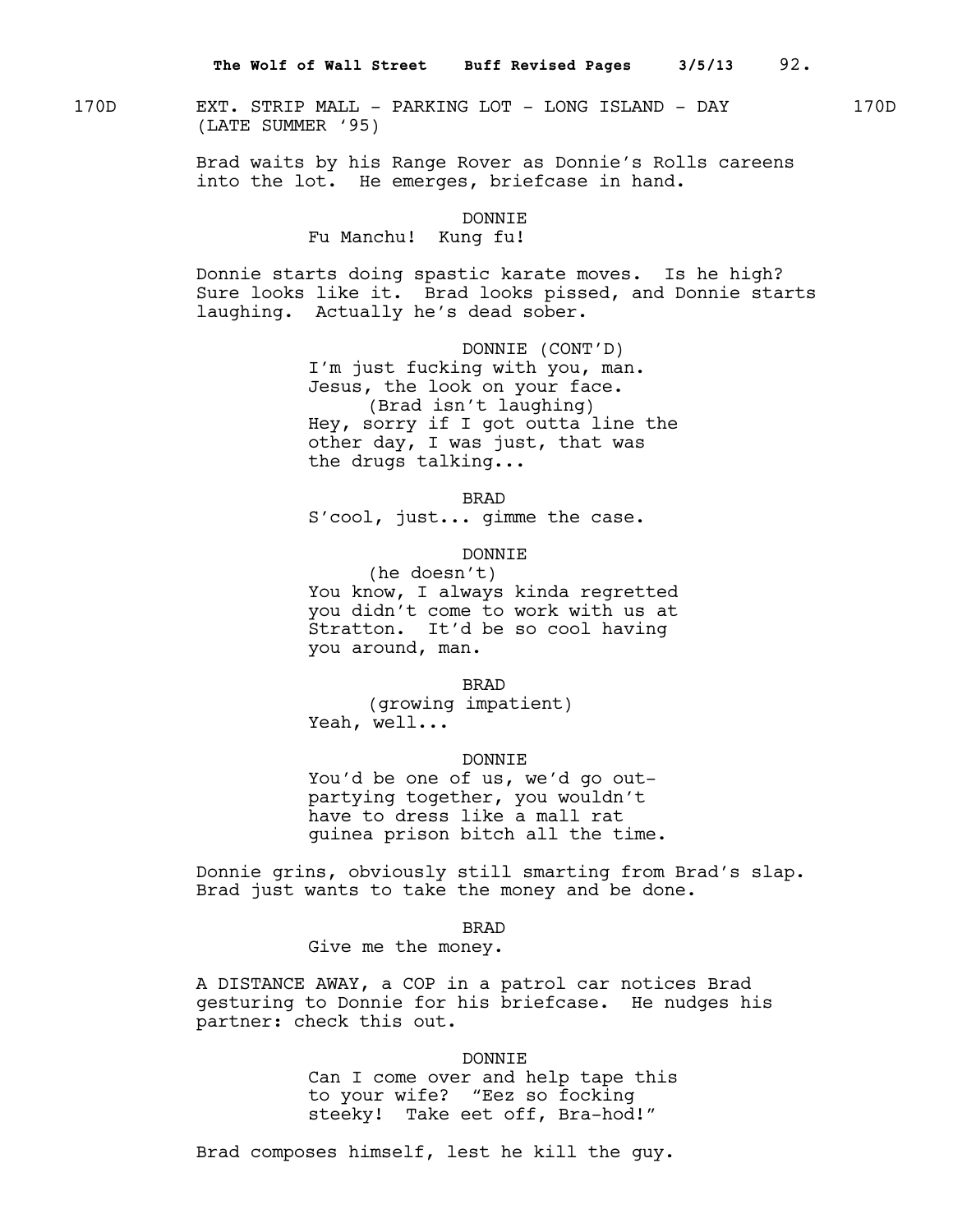BRAD

I'm gonna give you a pass.

DONNIE

You're what?

BRAD I'm gonna give you a pass.

DONNIE You're gonna give me a pass?

BRAD

Yes. Just gimme the money.

DONNIE

You're gonna give me a pass? Okay... (offers the case) Why don't you stick your pass up your Slavic cunt's pussy.

That does it. Brad attacks. Donnie throws the case at him, which opens on impact, money spilling out. Brad instinctively tries to contain it... and that's when the POLICE SIRENS start. Here comes the patrol car.

#### BRAD

Shit!

Donnie bolts. With no time to get to his car, Brad takes off on foot, bleeding briefcase in hand, toward a video store where he stashes his .38 in the return box.

# POLICE

# Freeze! Don't move!

Brad drops to his knees, briefcase at his feet. From a distance, Donnie peers around a corner to watch him get arrested, knowing he fucked this up.

170E SCENES 170E - 178 OMITTED 170E

178A INT. STRATTON OAKMONT III - DONNIE'S OFFICE - DAY 178A (LATE SUMMER '95) \* Donnie is seated at his desk, freaking out and trying to \* figure out what to do. He exits.  $\star$ 179 INT. STRATTON OAKMONT III - JORDAN'S OFFICE - DAY 179 (LATE SUMMER '95)

With a flourish, Donnie presents a bottle full of ludes. \*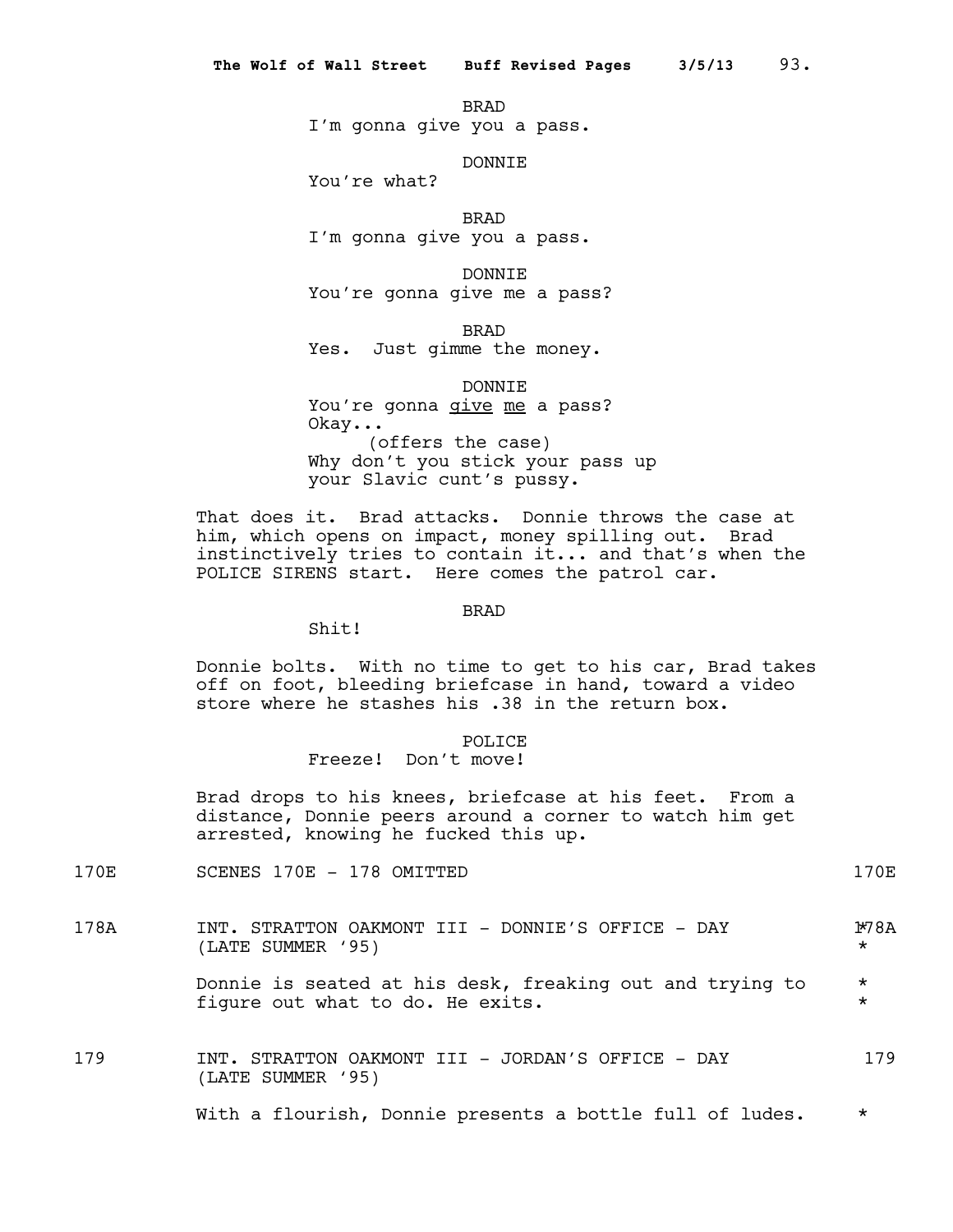#### DONNIE

Jord, do I have a surprise for  $*$ you. Twenty real lemons! A retired \* pharmacist friend of mine's been  $*$ <br>sitting on these the last 15 sitting on these the last 15  $*$ <br>vears.  $\frac{1}{2}$  years.

#### JORDAN

You fucking serious?!

CLOSE ON -- a Lemmon 714 Quaalude; pure white, with trademark ridged edges.

> JORDAN (V.O.) (CONT'D) The Lemmon 714 was the Holy Grail of Quaaludes, outlawed since the '80s and three times as powerful as anything available today. For a Quaalude addict, it was like finding a 1952 Chateau Margaux.

CLOSE ON -- Donnie gauging Jordan's excitement, waiting for the right moment to admit his fuck-up.

> DONNIE(V.O.) I'd been saving these for a special occasion, like a birthday or celebrating our money being out of the country. Instead I thought I'd better use 'em to help break the news about Brad.

180 INT. JORDAN'S ESTATE - MASTER BATHROOM - DAY 180 (LATE SUMMER '95)

In his underwear, Jordan kneels over the toilet, sticking his fingers down his throat to make himself vomit.

> JORDAN (V.O.) That night I cleared my schedule and rid my body of anything that could fuck with my high. It was celebration time.

He takes a box off the counter marked "Active Enema". He squats and administers it...

181 **INT. JORDAN'S ESTATE - BASEMENT - NIGHT (LATE SUMMER '95)** 181

Massive, with a wet bar, media center and full gym. Giddy as kids on Christmas, Jordan and Donnie sit on the couch, the bottle of Lemmons before them.

> JORDAN Start with one, see how it goes?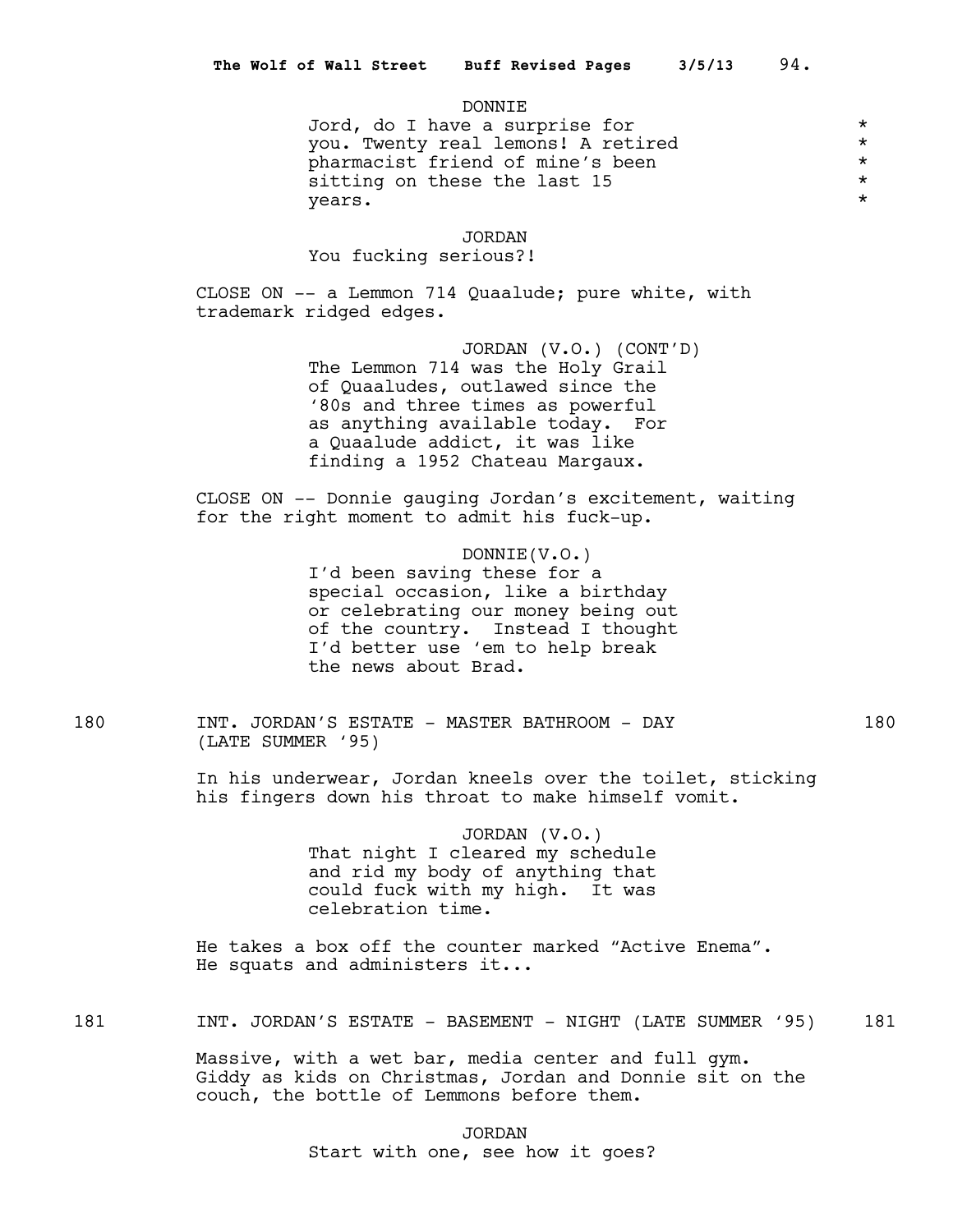DONNTE. My guy says one's all we'll need. Salut'.

Excited, they each pop a lude, toast with hot sake'...

DISSOLVE TO:

Bored, Jordan and Donnie sit on the couch watching "Family Matters" on TV.

> JORDAN You feeling anything?

> > DONNIE

Nope. (glances at watch) Thirty five minutes.

JORDAN Maybe we've built up a tolerance all these years?

Donnie shrugs; they pop another, wash it down with sake'.

DISSOLVE TO:

183 INT. JORDAN'S ESTATE - BASEMENT - LATER (LATE SUMMER '95) 183

With Jordan running on the treadmill, Donnie pumps away on an exercise bike nearby. They're both sweating.

> DONNIE This is bullshit, man. My fucking metabolism's pumping and I don't feel shit.

> JORDAN They're old, maybe they lost their potency.

Donnie leans over, picks up the bottle. Reads the label.

DONNIE January '81. They're fucking duds.

He shakes out more pills, two more apiece. As they pop them, a very pregnant Naomi descends the stairs, now very pregnant.

NAOMI

What are you two retards doing?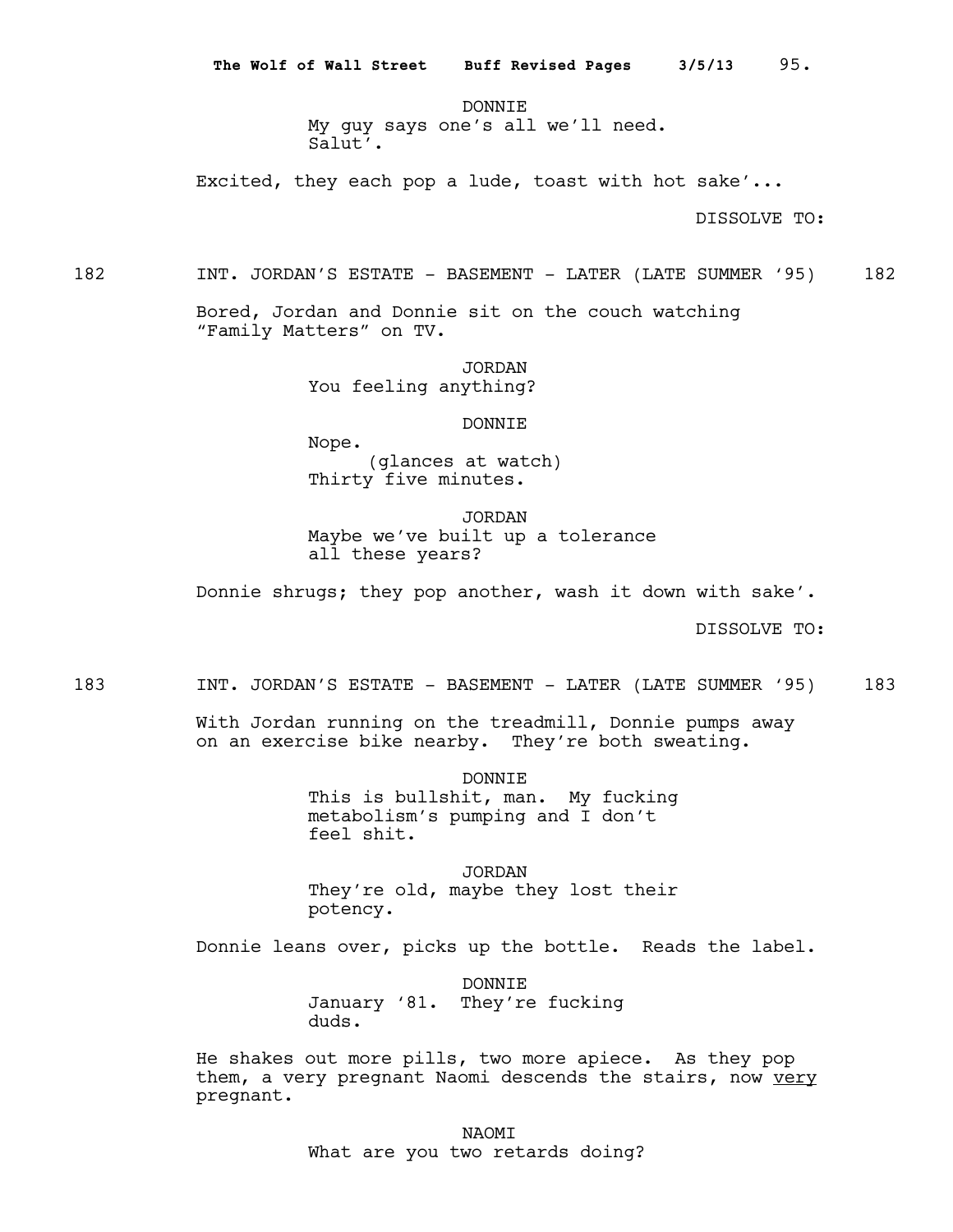JORDAN Nothing. Working out.

# NAOMI (a look; then) Bo Dietl's on the phone.

Naomi heads back upstairs. Jordan picks up the phone.

JORDAN

Bo, hey, what's up?

184 INT. BO DIETL'S CADILLAC - NIGHT (LATE SUMMER '95) 184

Bo Dietl talks on his cell phone.

BO DIETL I need to talk to you, but not on this phone.

INTERCUT JORDAN AND BO

JORDAN

Why, what's--

BO DIETL Leave the house, call me back from a pay phone, you hear me?

185 EXT. JORDAN'S ESTATE - NIGHT (LATE SUMMER '95)

Jordan pulls his Lamborghini out of the driveway.

JORDAN (V.O.) The Brookville Country Club was a WASP stronghold, a straight shot down the road from my house.

186 EXT. BROOKVILLE COUNTRY CLUB - NIGHT (LATE SUMMER '95) 186 Jordan pulls up, exits the car in sweats, flip-flops and a T-shirt. He hustles up a staircase into...

187 INT. BROOKVILLE COUNTRY CLUB - NIGHT (LATE SUMMER '95) 187 Jordan stands at a pay phone, receiver to his ear. WE HEAR it ringing, then:

BO DIETL (O.S.)

Jordan?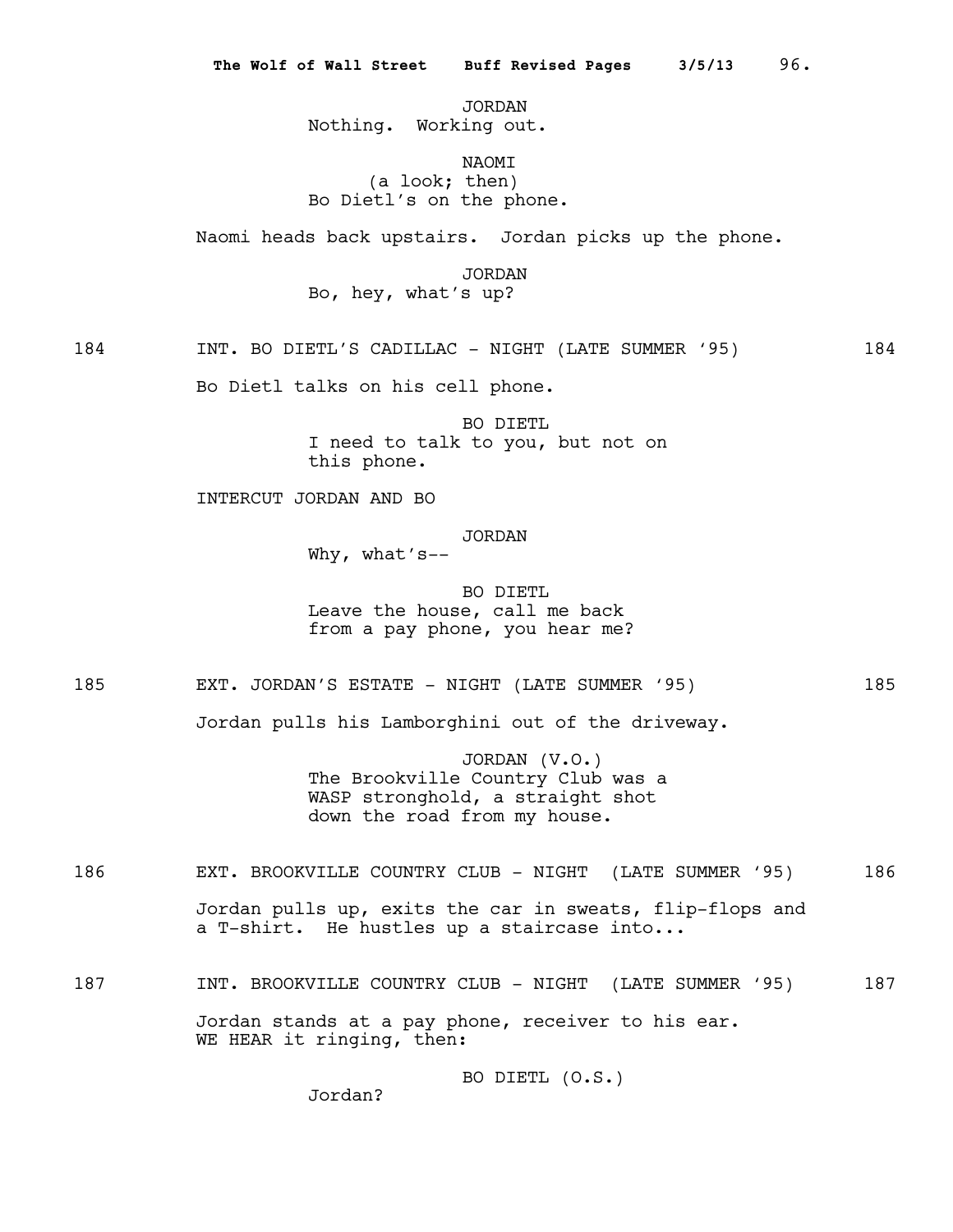JORDAN Yeah, I'm at a pay phone. What's going on?

## INTERCUT:

188 INT. BO DIETL'S CADILLAC - NIGHT (LATE SUMMER '95) 188

Bo talks on his cell.

BO DIETL Your buddy Brad's in jail.

JORDAN Oh, Jesus Christ! What did he do? \*

#### BO DIETL

I dunno yet, they arrested him in  $*$ a shopping mall in Long Island  $*$ this morning, I'm finding out. But listen to me. More important than that. The guy Denham I told you about, the Fed? He's got your phones tapped, I'm pretty sure. Home and office.  $\star$ 

# JORDAN \* Donnie, that piece of shit. I'm  $\star$ <br>gonna kill him! That fat prick  $\star$

gonna kill him! That fat prick \* mother fucker!

| BO DIETL                          |  |
|-----------------------------------|--|
| But, listen to me. Do me a favor, |  |
| please do not talk on the phone.  |  |

#### JORDAN

Fuck!

BO DIETL Did you try to bribe this fuckin' guy?

#### JORDAN

What? No! I didn't try to bribe anybody!

BO DIETL

Jordan? I couldn't understand you. Say that again?

JORDAN I zay I zint ty zoo bibe azybuzzy!

BO DIETL Are you fucking high?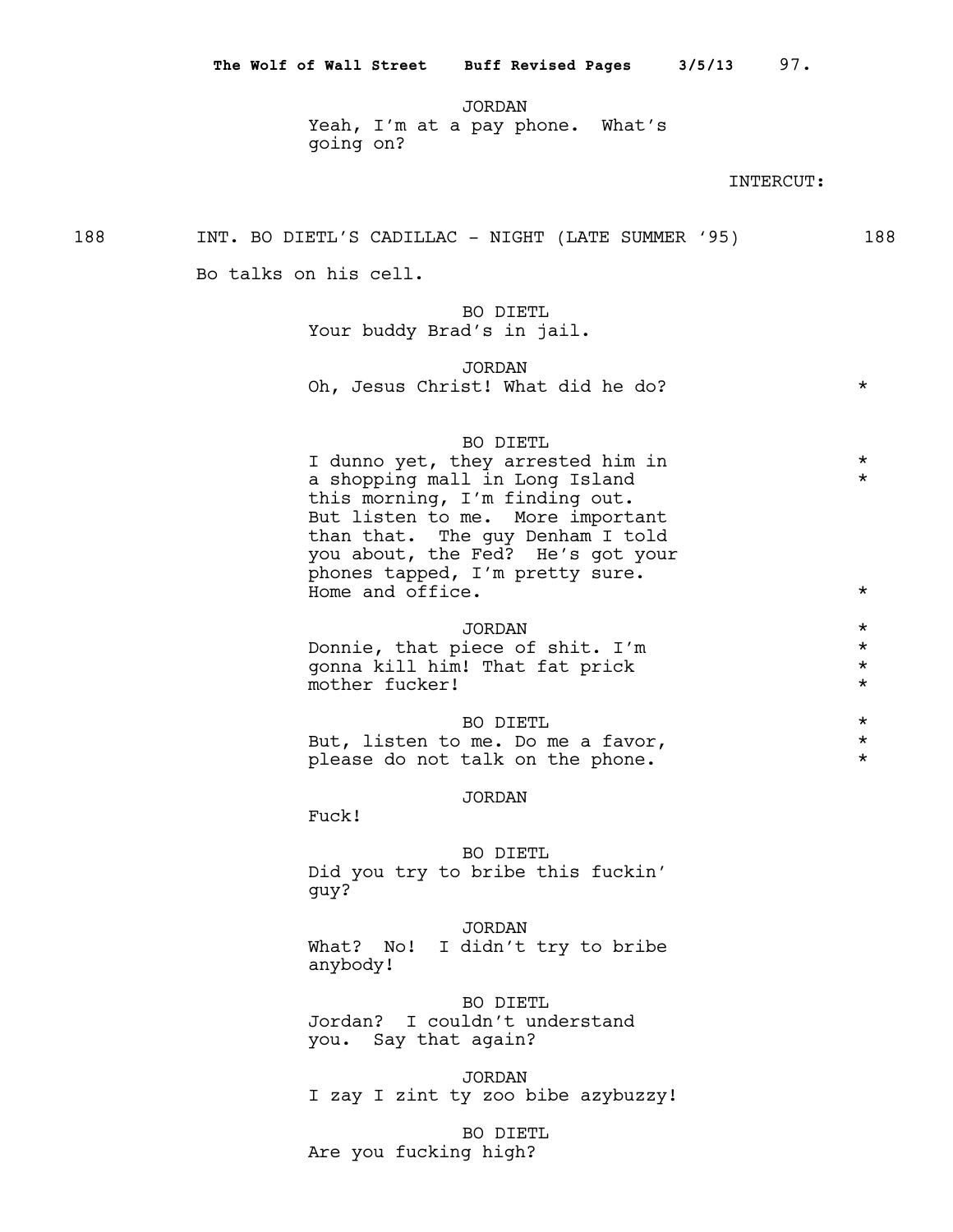Jordan can't respond. Phone still to his ear, his eyelids droop. Drool spills from his slackened jaw.

> JORDAN (V.O.) After fifteen years in storage, the Lemmons had developed a delayed fuse.

JORDAN'S POV -- is hazy as he stares at his own reflection in the pay phone.

> JORDAN (V.O.) It took 90 minutes for the little fuckers to kick in, but once they did -- pow! I had skipped the tingle phase and went straight to the drool phase.

JORDAN'S POV -- the phone gets further and further away.

JORDAN (V.O.) Actually I'd discovered a new phase: the cerebral palsy phase.

BAMMM!! Jordan hits the floor with a thud, crashed out on his back. From the dangling phone, we hear:

> BO DIETL (O.S.) (over phone) Jordan! Jordan! Do not get behind the wheel! Just tell me where you're at, I'll send Rocco!

Jordan lolls his head toward the phone, tries to reach for it; he can't. He lays there for a while, then:

> JORDAN (V.O.) C'mon, stand up!

He rolls onto all fours, lifts a hand, topples over.

JORDAN (V.O.) Okay, walking is off the list of options. All right, what else is there? (a brainstorm) I can crawl, like Skylar!

Slowly, Jordan begins crawling like an infant to the top of the staircase.

188A SCENES 188A - 188B OMITTED 188A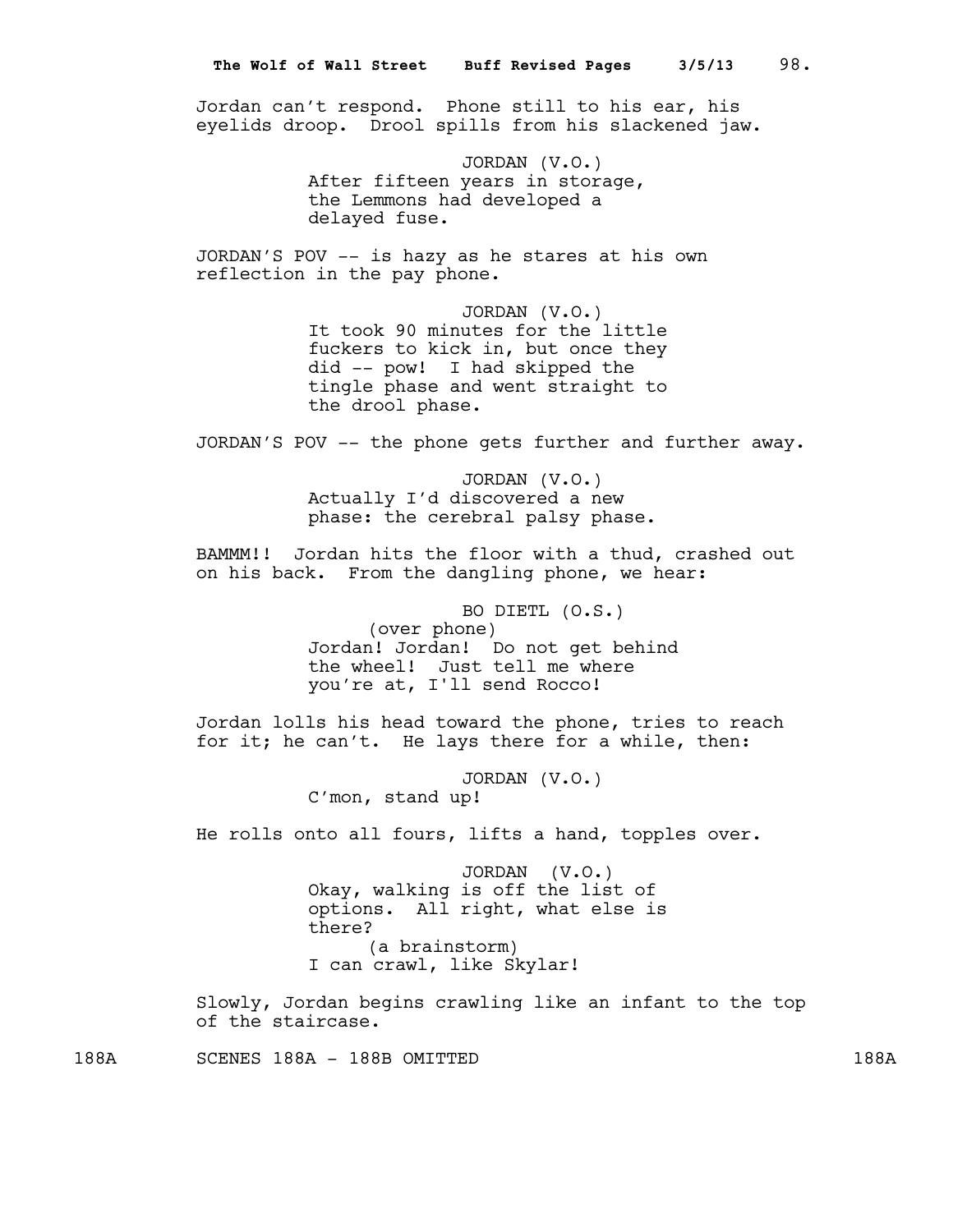189 EXT. STAIRCASE - NIGHT (LATE SUMMER '95) 189

The Lamborghini is parked at the bottom, twenty steps down. He starts to crawl down the stairs, stops. Tries again. Can't figure out how to do it.

> JORDAN (V.O.) Fuck! The kid makes it look so easy!

An icy wind blows through his T-shirt.

JORDAN (V.O.) Think, you motherfucker, think! (a few beats; then) Wait, I've got it!

Jordan slowly curls himself into a ball.

JORDAN (V.O.)

I can roll!

Forcing himself over the edge, Jordan begins to descend the steps, one at a time. Thump. Thump. Then faster. Thump- Thump-Thump. Faster still. He loses control, takes all the steps at once. Thump-Thump-Thump-Thump-Thump-Thump. He lands with a crash on the asphalt, drags himself up and into the Lamborghini.

190 INT. JORDAN'S LAMBORGHINI - NIGHT (LATE SUMMER '95) 190

Ignition on, Jordan sits hunched over, chin resting on the steering wheel. Just then, the car phone RINGS. With great effort, he pushes the speaker phone button:

JORDAN

...ello?

NAOMI (O.S.) Omigod! Jordan, where are you?!

JORDAN

Whazz a marra?

NAOMI (O.S.) It's Donnie, he's totally out of control! He's on the other line with some Swiss guy!

Jordan's face reads horror.

JORDAN Whaa?!! No!!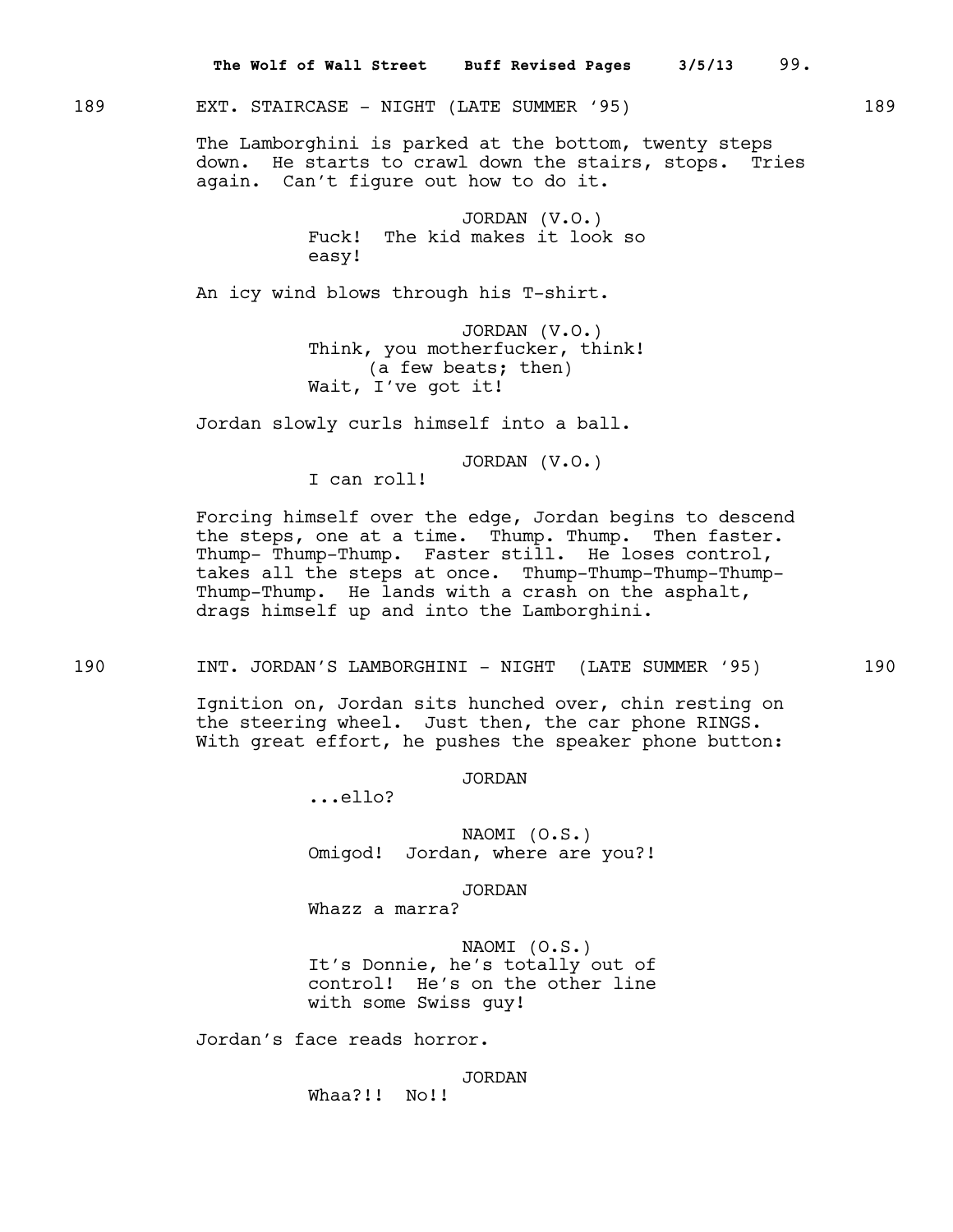NAOMI (O.S.) I can't understand you! Just get home, hurry! Naomi clicks off. And as Jordan puts the car in gear... JORDAN (V.O.) They say God protects drunks and babies. I was praying the same held true for drug addicts. 191 EXT. HEGEMAN'S ROAD - NIGHT (LATE SUMMER '95) 191 Peering over the wheel like an old lady, Jordan slowly maneuvers the Lamborghini down the dark road. JORDAN (V.O.) I was less than a mile from home and drove slower than shit. 192 EXT. JORDAN'S ESTATE - NIGHT (LATE SUMMER 95) 192 Jordan pulls up in the Lamborghini, shuts the ignition. JORDAN (V.O.) Somehow I made it alive, not a scratch on me or the car. 193 INT. JORDAN'S ESTATE - FAMILY ROOM - NIGHT (LATE SUMMER '95) 193 CLOSE ON the TV, where a POPEYE cartoon is playing. PULL BACK to reveal Skylar watching. As Jordan staggers in, Naomi approaches... JORDAN Where Zonnie?! NAOMI In the kitchen. 194 SCENE 194 OMITTED 194 195 1NT. JORDAN'S ESTATE - KITCHEN - CONTINUOUS 195 Phone to his ear and at least as stoned as Jordan, Donnie stands at the counter.  $\star$ DONNIE (into phone) --zee money, I wazza move izz to Zwizzyland... **The Wolf of Wall Street Buff Revised Pages 3/5/13** 100.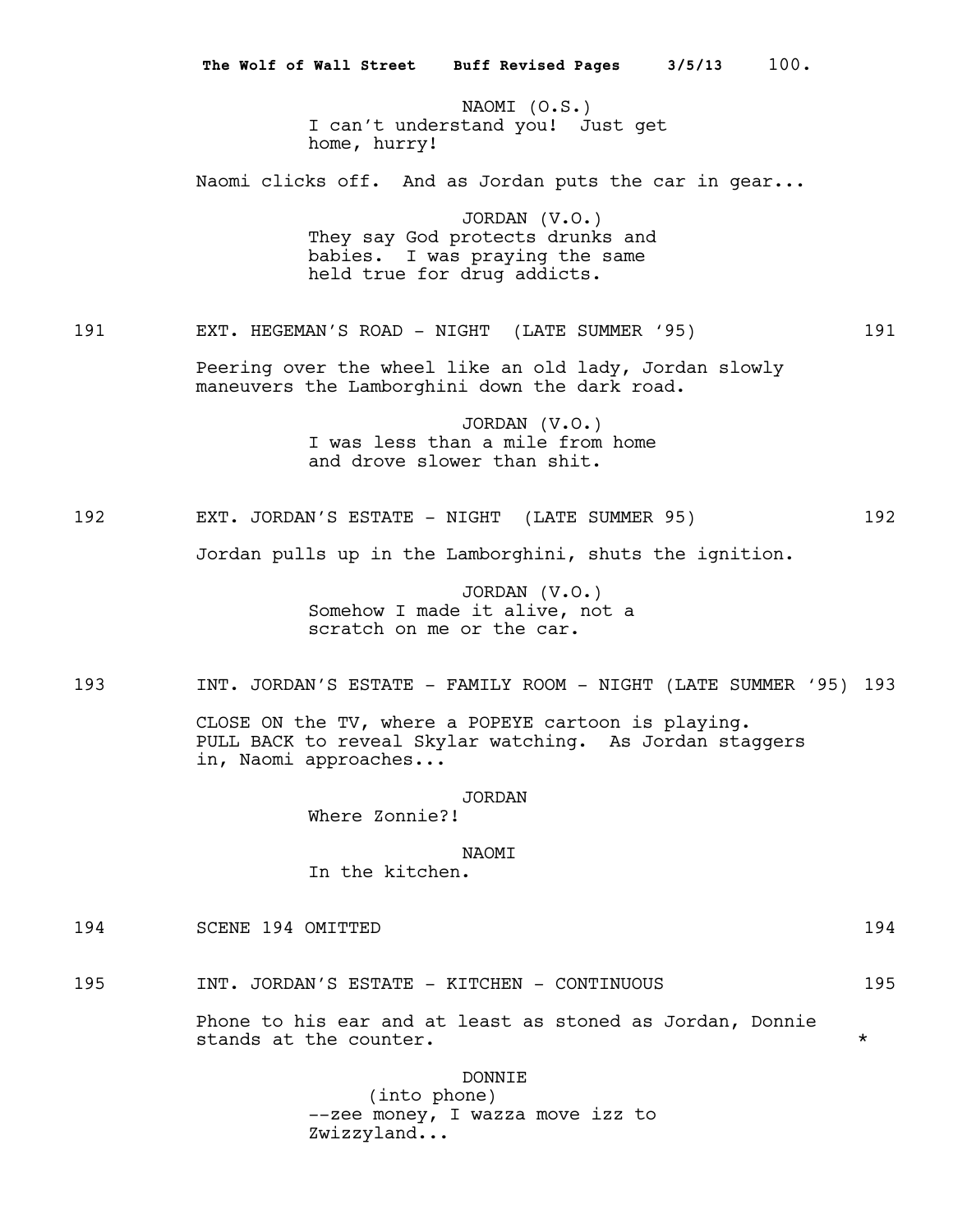195A INT. SAUREL'S BEDROOM - NIGHT 195A (LATE SUMMER '95)

> Having been just woken up, Jean-Jacques Saurel sits up in bed, phone to his ear, a perplexed look on his face.

> > SAUREL What language are you speaking, Mr. Azoff?

196 INT. JORDAN'S ESTATE - KITCHEN - CONTINUOUS 196 (LATE SUMMER '95)

> With Naomi looking on, Jordan staggers toward Donnie like a drunk Frankenstein.

> > JORDAN Ge ozza zone! Ge ozza iz!!

DONNIE Waz? Iz zoggin oo anzali!

JORDAN

GE OZZA ZONE!!

With all the strength he can muster, Jordan RIPS the phone from the wall, throwing it skittering across the floor with a CLANG.

> **NAOMT** What the fuck are you doing?!

DONNIE Wazza fuh is wrong wizzz oooo?!!

I wuzz awwing to!! (Jordan grabs him) Wazza mazzer?! Wazza yoo razy?!!

Skylar looks on from the next room, crying as Jordan tries to shake some sense into Donnie. Naomi crosses to  $*$ <br>Skylar and rushes her out of the room Skylar and rushes her out of the room.

> JORDAN Zee vone!! He nah zuppose zoo dalk on zee vone!!

# DONNIE

Wuzz?!!

#### JORDAN

ZE NAH ZUPPOSE ZOO DALK ON ZEE VONE!! WUZZ AAZZEN TOZAY WIZ ZOD?!

#### DONNIE

WUZZ?!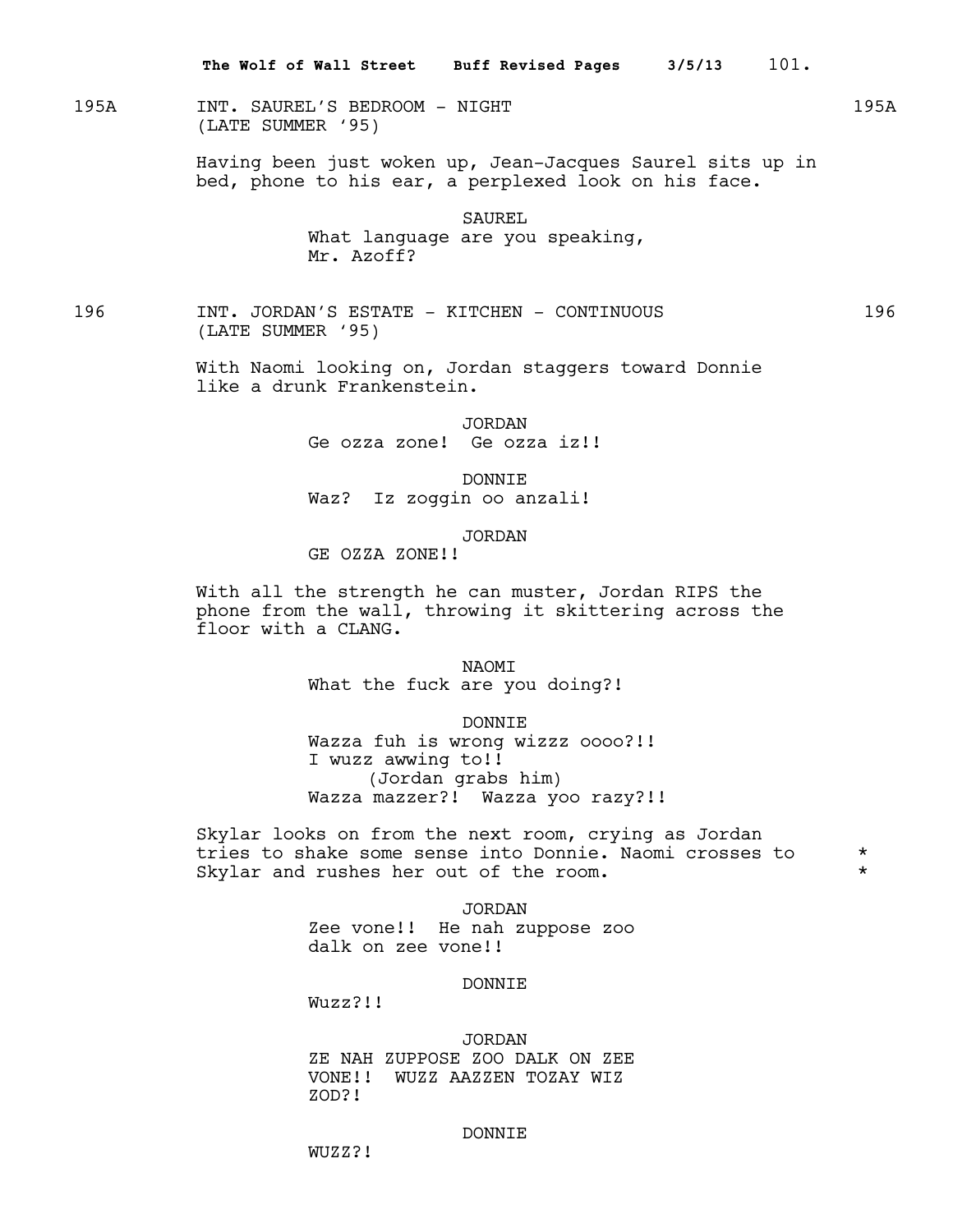#### JORDAN

# WUZZ ZOD IN ZAW?!

# DONNIE

# WUZZ?!

Fuck it. Jordan releases Donnie. Donnie crawls into the  $*$  dining room and starts showing ham into his mouth in an dining room and starts shoving ham into his mouth in an  $*$ <br>effort to sober up. Just then, we HEAR a horrible  $*$ effort to sober up. Just then, we HEAR a horrible  $*$ <br>caccinc sound ponnie bolds his throat as be falls GAGGING sound. Donnie holds his throat as he falls \* backward choking, taking out the entire glass kitchen table with a tremendous CRASH! Naomi rushes back in. \*

#### **NAOMT**

Omigod, he's choking! Jordan, do something!!

Just then, WE HEAR the triumphant Popeye FANFARE -- Jordan looks to the TV, where POPEYE pours a can of spinach down his gullet. Instantly, his chest and arm muscles swell to five times their size.

Jordan goes to get his coke. He snarfs up two fat spoonfuls and -- like that -- his chest swells and he takes a deep breath and he dashes back to the rescue...

Jordan rushes back to Donnie, who is now blue.

NAOMI (CONT'D) He's not breathing!

Jordan places his fingers over Donnie's artery. Nothing.

NAOMI (CONT'D)

Save him!

Jordan kneels, starts furiously pumping Donnie's chest, breathing air into his lungs in rhythmic bursts.

> JORDAN (V.O.) This stupid sonovabitch! All Donnie ever did was fuck me up and now I had to save his life 'cause I took a CPR class when the baby was learning to swim. Just for the record, I want it noted: not for a second did I even think about letting him choke to death, even though it would've saved me an awful lot of headaches.

Donnie still isn't breathing. Jordan flips him over, tries the Heimlich -- we hear a CRUNCH as he breaks Donnie's ribs. He flips him back over, but he's almost completely blue.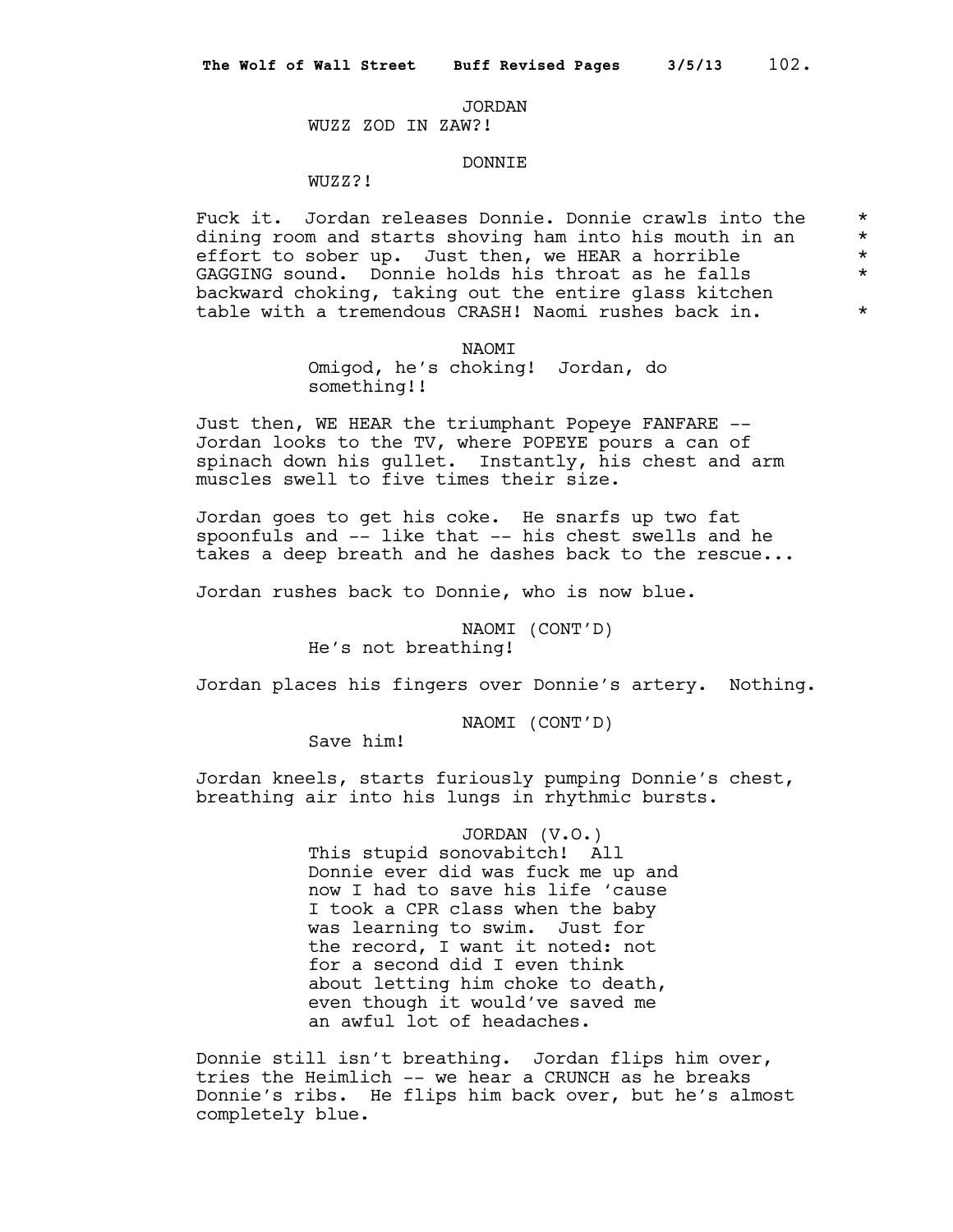# JORDAN

He won't come back!

#### NAOMI

Don't let him die! He has children!

One last try. Jordan takes a massive breath, blowing as hard as he can into Donnie's lungs. Donnie's stomach distends like a balloon, then suddenly a chunk of ham projects from his mouth and into Jordan's face. Donnie coughs, vomiting. And as he starts breathing again, Jordan exits and passes out on the living room couch.  $*$ 

FADE TO BLACK.

# BROOKVILLE POLICE #1 (V.O.) Jordan Belfort?

196A INT. JORDAN'S ESTATE - FAMILY ROOM - DAY 196A (LATE SUMMER '95)

> Jordan opens his eyes. Through his HAZY POV, we see Violet, the maid standing over him with two OLD BROOKVILLE POLICE OFFICERS as Naomi attends to Donnie in the background.

#### JORDAN

Yes?

BROOKVILLE POLICE #1 Sir, we need to ask you some questions.

- 197 SCENES 197 199 OMITTED 197
- 200 EXT. JORDAN'S ESTATE NIGHT (LATE SUMMER '95) 200

Jordan exits the house with the Police Officers. The Lamborghini is TOTALLED, an absolute wreck.

> JORDAN (V.O.) Wow. Maybe I hadn't made it home okay.

## 201 EXT. HEGEMAN'S ROAD - NIGHT (LATE SUMMER '95) 201

FLASHBACK. Nodding out, Jordan drives the Lamborghini like a maniac, careening off parked cars and trees.

> JORDAN (V.O.) It was an absolute miracle I wasn't killed, and an even bigger miracle I hadn't killed anyone.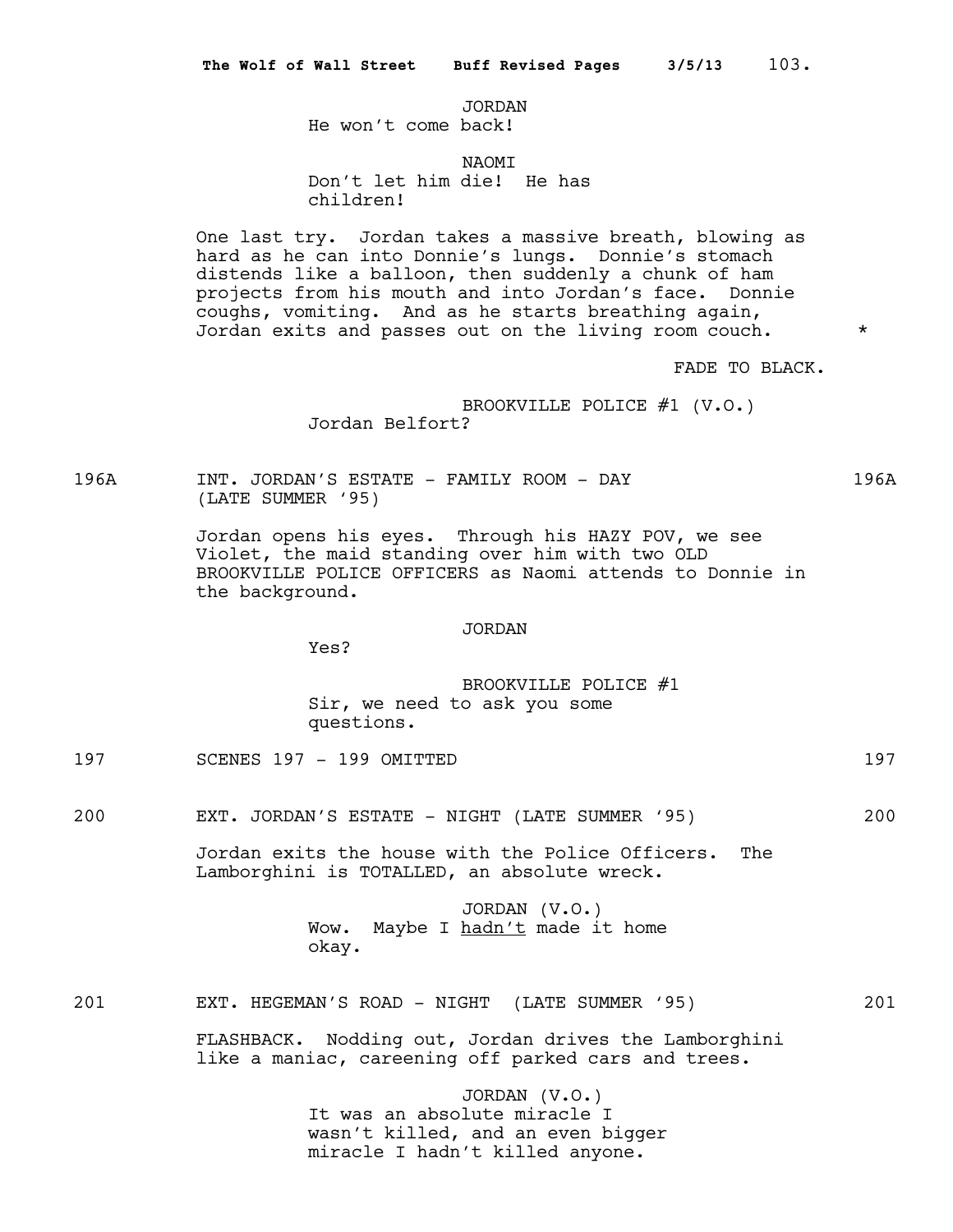# 201A INT. POLICE STATION - DAY (LATE SUMMER '95) 201A

A MAN steps up to get his mug shot taken, but it's Brad, not Jordan. FLASH. Turn to the side. FLASH.

# JORDAN (V.O.)

But they couldn't arrest me, the cops had no proof I'd been behind the wheel. Meanwhile, Brad did a  $*$ <br>fou months in inil for contenut few months in jail for contempt because he wouldn't rat Donnie out. They never found his gun, though, so they finally had to let him go.

202 SCENES 202 - 202A OMITTED 202

202B EXT. HORSE FARM - LONG ISLAND - DAY (OCT '95) 202B

Jordan watches an INSTRUCTOR lead Skylar on a pony. Nearby Naomi holds newborn PARKER. Manny Riskin and Max stand beside Jordan.

MANNY RISKIN

You're a lucky guy, Jordan. Legally I've never seen anyone slip a noose the way you do. Christ, you're lucky to be alive much less not in jail.

JORDAN

I don't believe in luck.

MANNY RISKIN That's what all lucky people say. It's time, Jordan. Let me make a deal with SEC. Before your luck runs out.

Skylar waves from the pony and Jordan waves back.

JORDAN

What kind of terms?

# MANNY RISKIN

You plead guilty to a handful of securities violations -- stock manipulation, high pressure sales tactics, ticky-tack shit like that. You pay a few million dollars in fines and in exchange the SEC fucks off for all time.

JORDAN And Stratton? What happens there?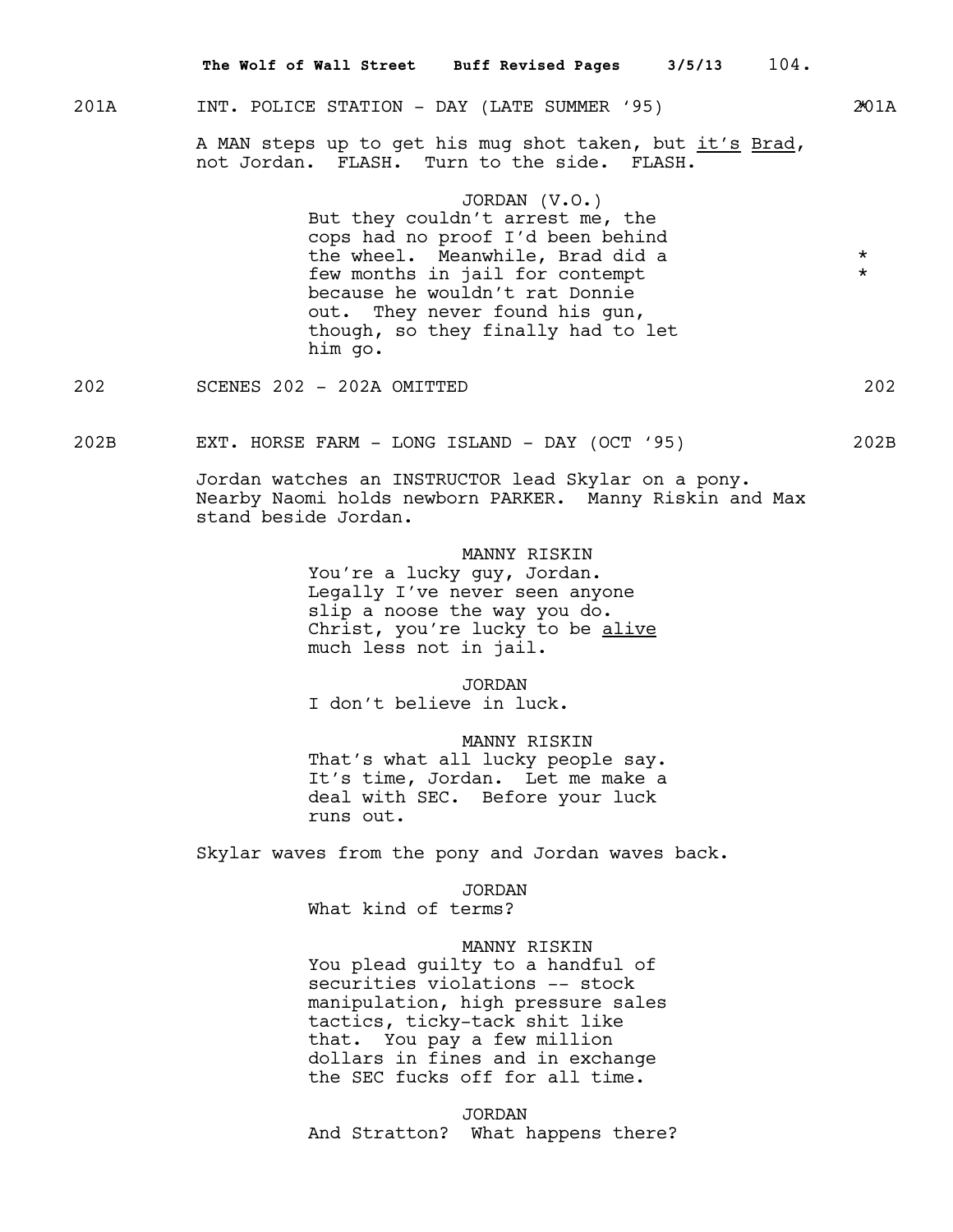MANNY RISKIN You'd have to walk away. Let Donnie take over. (that one hurts) Now the FBI's a different animal. They can still pursue you for criminal wrongdoing. But with you on the sidelines, my guess is your best friend Agent Denham'll be left standing around with his dick in his hand.

Jordan digests that.

MAX

You beat them, Jordan. You won. Sail into the sunset with your wife and kids while you can.

MANNY RISKIN God knows you'll never have to work again.

As Jordan looks at his picture-perfect family, WE HEAR THE ROAR OF A CROWD...

202C SCENES 202C - 202D OMITTED 202C

202E INT. STRATTON OAKMONT III - BULLPEN - DAY 202E (SPRING '96)

The troops ROAR as Jordan takes center stage.

# JORDAN

I'm sure many of you have been hearing rumors lately, about me, about the future of this firm, and that's what I'd like to talk to you about today. (a few beats, then) Five years ago when I started Stratton with Donnie Azoff, I knew the day would eventually come when I'd be moving on. It's truly with a heavy heart that I tell you that day is here.

The place erupts in a chorus of "No!", "Don't go!", etc. Jordan raises his hand for quiet.

> JORDAN (CONT'D) Thank you for that and for your years of incredible loyalty and admiration.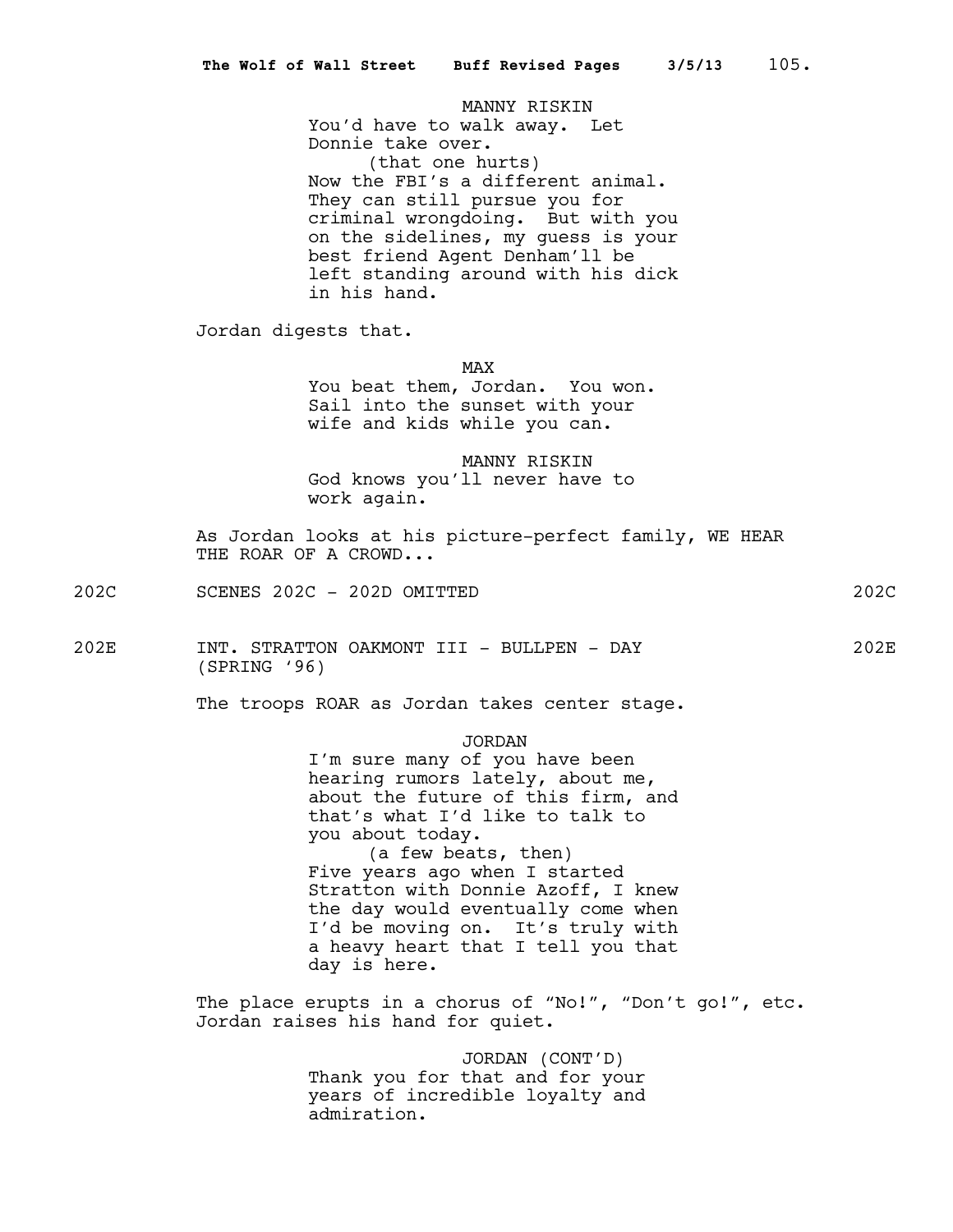better than ever!

A smattering of applause. Jordan notices a few Brokers gravely shaking their heads.

> JORDAN (CONT'D) And the fact that I'm gone won't stop me from giving Donnie advice, not that he needs any--

> > DONNIE

(jumping in) Why would anyone in their right mind not follow JB's advice?

Donnie looks petrified; he's used to being an offensive tackle, not the quarterback.

JORDAN

Before I go, there's something I want to remind you all, and that's this -- Stratton Oakmont is bigger than any one person, even me. Especially me. You guys are Stratton, each and every one of you, and that is why it's sure to remain the best brokerage firm in the fucking world!

Thunderous applause spreads through the boardroom, all 300 Brokers on their feet. WE PUSH IN on Jordan.

> JORDAN (CONT'D) See, the very idea of Stratton is that when you come here and step into this bullpen for the first time, you start your life anew. You have a place here and no one can take that away from you! Stratton Oakmont is America! Give me your tired and poor! The very moment you walk through that door and pledge your loyalty to this firm, you become part of a family, you become a Strattonite! It doesn't matter who you are, it doesn't matter where you're from! Whether your family came over on the Mayflower or on a fucking inner tube from Haiti!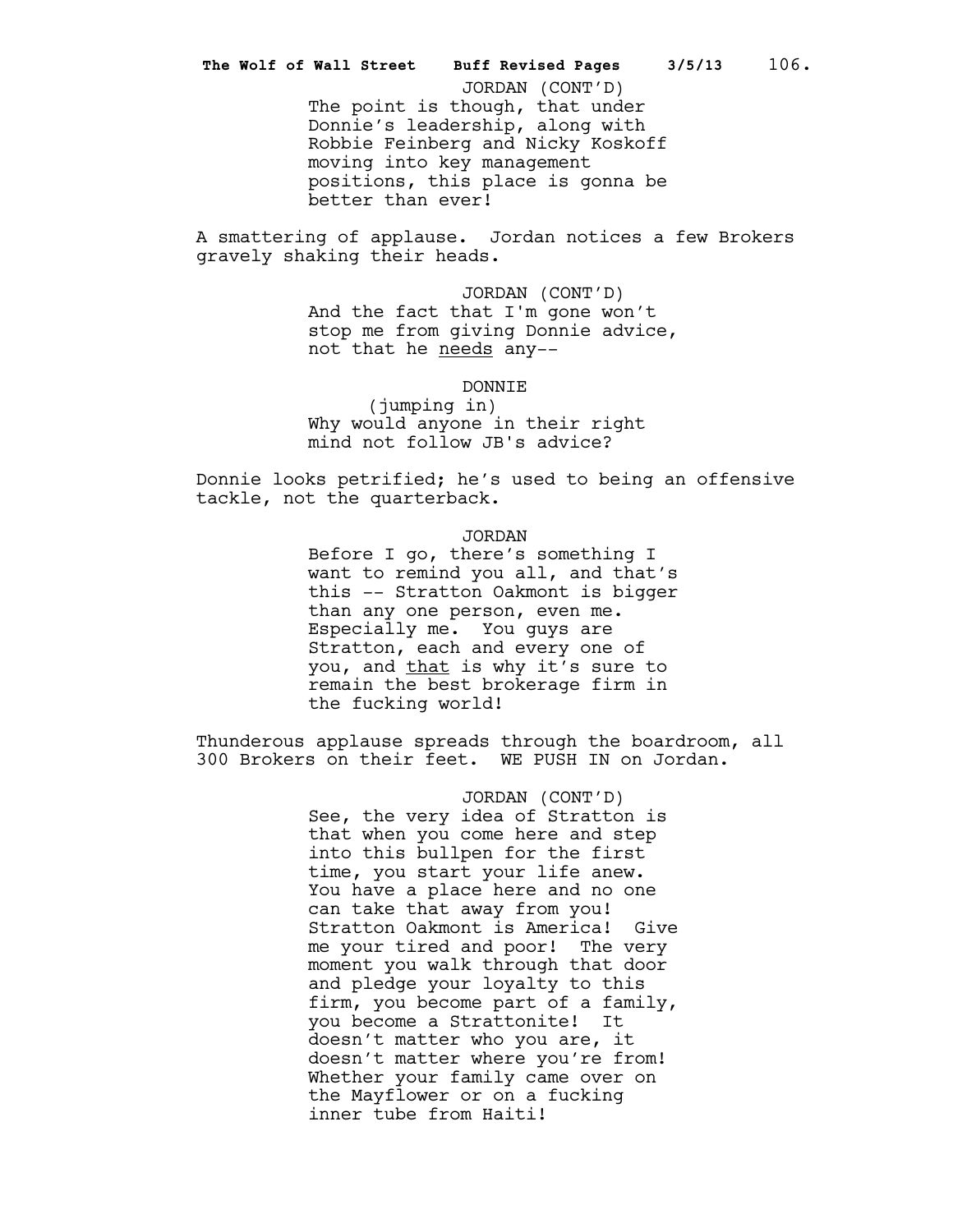More applause. Jordan scans the young faces -- they worship him. In the crowd he finds KIMMIE BELZER, 30s.

> JORDAN (CONT'D) Everybody here knows Kimmie Belzer, right?

Hoots and hollers... He raises his hand for quiet.

JORDAN (CONT'D) In case any of you weren't aware of it, Kimmie was one of Stratton's first brokers, one of the original twenty. Now when most of you met Kimmie, you met her the way she is today -- a beautiful woman who drives a brand new Mercedes, a woman who lives in the finest condo complex on Long Island. A woman who wears \$3000 Armani suits, who spends her winters in the Bahamas and her summers in the Hamptons!

Wild applause.

JORDAN (CONT'D) But that's not the Kimmie I met. The Kimmie I met was broke, a single mom on the balls of her ass. Three months behind on her rent with an eight year old son! She came to me for a job and when I hired her she asked for a \$5000 dollar advance so she could pay his tuition. And what did I do, Kimmie?

KIMMIE

You wrote me a check for \$25,000!

JORDAN

Because I believed in you, like I believe in each and every one of you!

KIMMIE

I love you, Jordan!

As the Brokers go berserk, Jordan stands basking in the adoration. He looks at Donnie, turns back to the Crowd, looks out at the faces. A change has come over him. He stands there, thinking. An eternity, then: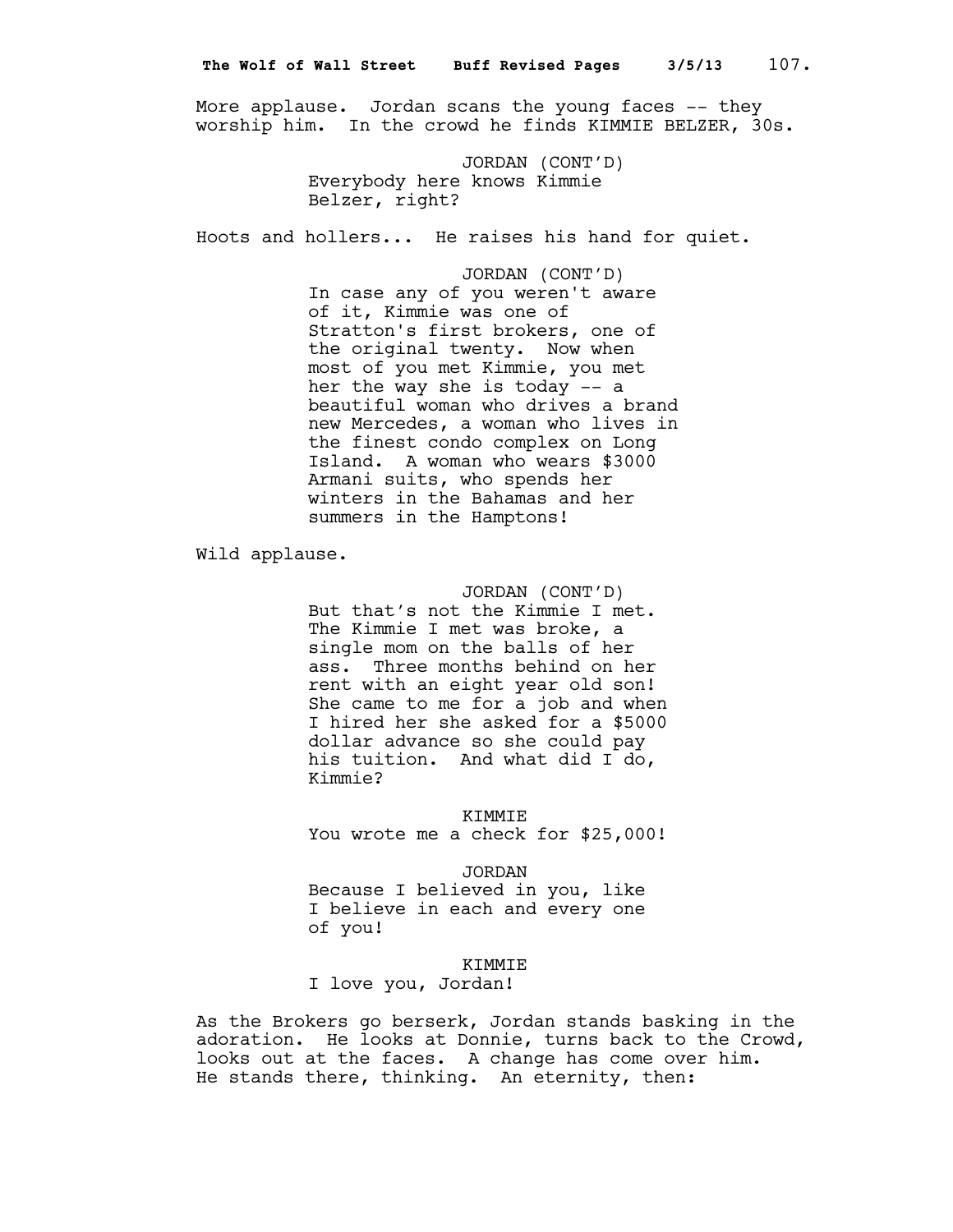#### JORDAN

You know for years I've been telling you guys not to take no for an answer, to keep pushing, to not hang up the phone till you get what you want. This deal I'm about to sign, barring me from the securities industry, barring me from Stratton, my home... What the fuck is that? I'll tell you what it is, it's me being a hypocrite. It's me taking no for an answer, it's them selling me, not the other way around! Fuck it, I'm not leaving!

Jordan smiles, thrusts his hands in the air --

JORDAN (CONT'D) THE SHOW GOES ON!!

The place goes absolutely INSANE. And as Donnie and Max trade looks, TECHNO MUSIC BLASTS taking us to...

202Ea EXT. YACHT NAOMI - AFT DECK - DAY (SPRING '96) 202Ea

It's celebration time. DOZENS of Strattonites party, drinking/dancing/snorting, Jordan at the center of it.

> JORDAN (V.O.) Of course, the troops weren't the  $*$ only ones who were thrilled.  $*$

202F INT. DENHAM'S OFFICE - DAY (SPRING '96) 202F

Agent Denham hears the news over the phone. A smile touches his lips: his case goes on...

202Fa EXT. YACHT NAOMI - AFT DECK (SPRING '96) 202Fa \*

The party continues as Brad comes aboard. He's welcomed \* and showered with lapdancers.  $\star$ 

> JORDAN (V.O.) \* I apologized to Brad and promised  $\star$ <br>him he'd never have to deal with  $\star$ him he'd never have to deal with  $\star$ <br>Donnie again. Even offered to pay Donnie again. Even offered to pay<br>him for his time in the can. But him for his time in the can. But<br>he said no he was out sad thing  $\star$ he said no, he was out. Sad thing  $*$ <br>was, he was dead two years later. was, he was dead two years later.<br>Massive beart attack while sitting  $\star$ Massive heart attack while sitting \* on the john.  $\star$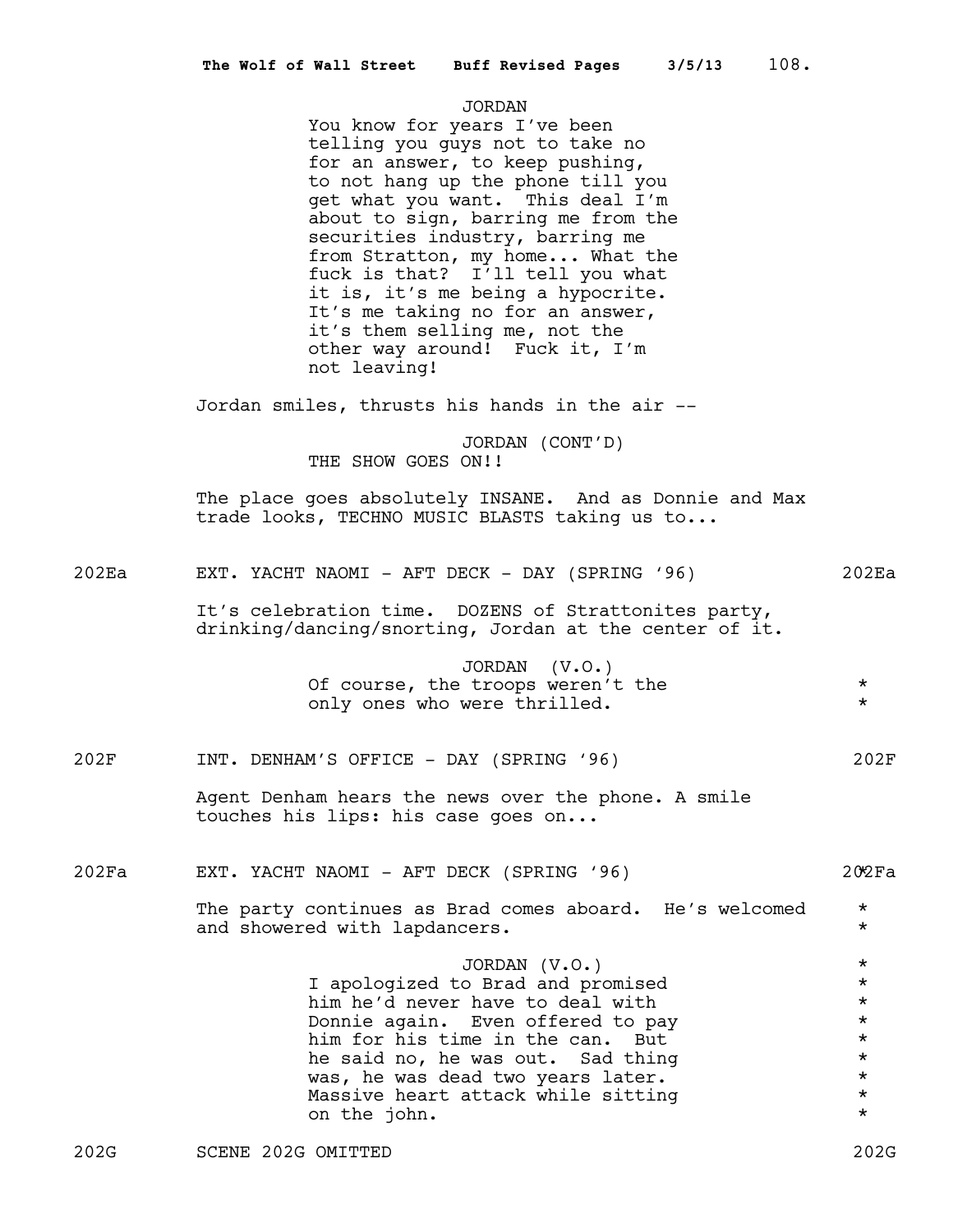202H INT. STRATTON OAKMONT III - JORDAN'S OFFICE - DAY 202H (SPRING '96) Janet enters Jordan's office, leaves a stack of legal papers on his desk. JORDAN (V.O.) Within days, subpoenas started flying. They were burying me in paper -- 202Ha INT. STRATTON OAKMONT III - BULLPEN - DAY (SPRING '96) 202Ha Donnie pisses on a subpoena, to applause. JORDAN (V.O.) -- notices to produce documents, depositions. Donnie couldn't drink water fast enough. 202J INT. S.E.C. - CONFERENCE ROOM - DAY (SPRING '96) 202J \* As Manny Riskin looks on, Jordan sits across from the three SEC Attorneys and a COURT REPORTER. JORDAN (V.O.) They interrogated everybody, it went on for months. It was total fucking harassment... 202K-Q A SERIES OF CUTS -- (SPRING '96) 202K-Q \* Various Stratton Brokers are deposed: Robbie; Rugrat, Peter DeBlasio, Sea Otter; Chester Ming. JORDAN (V.O.) ... but not a single Strattonite cracked. Donnie and I were given strict instructions not to leave the country... 202R SCENES 202R - 207 OMITTED 202R \* 208 EXT. YACHT NAOMI - AFT DECK - DAY (SUMMER '96) 208 JORDAN (V.O.) \* ...so we took our wives to Italy.  $\star$ <br>Each of us had a couple of million  $\star$ Each of us had a couple of million  $*$ <br>We needed to deposit anyway we needed to deposit anyway --**The Wolf of Wall Street Buff Revised Pages 3/5/13** 109.

ON A DUFFEL BAG FULL OF MONEY just resting on deck.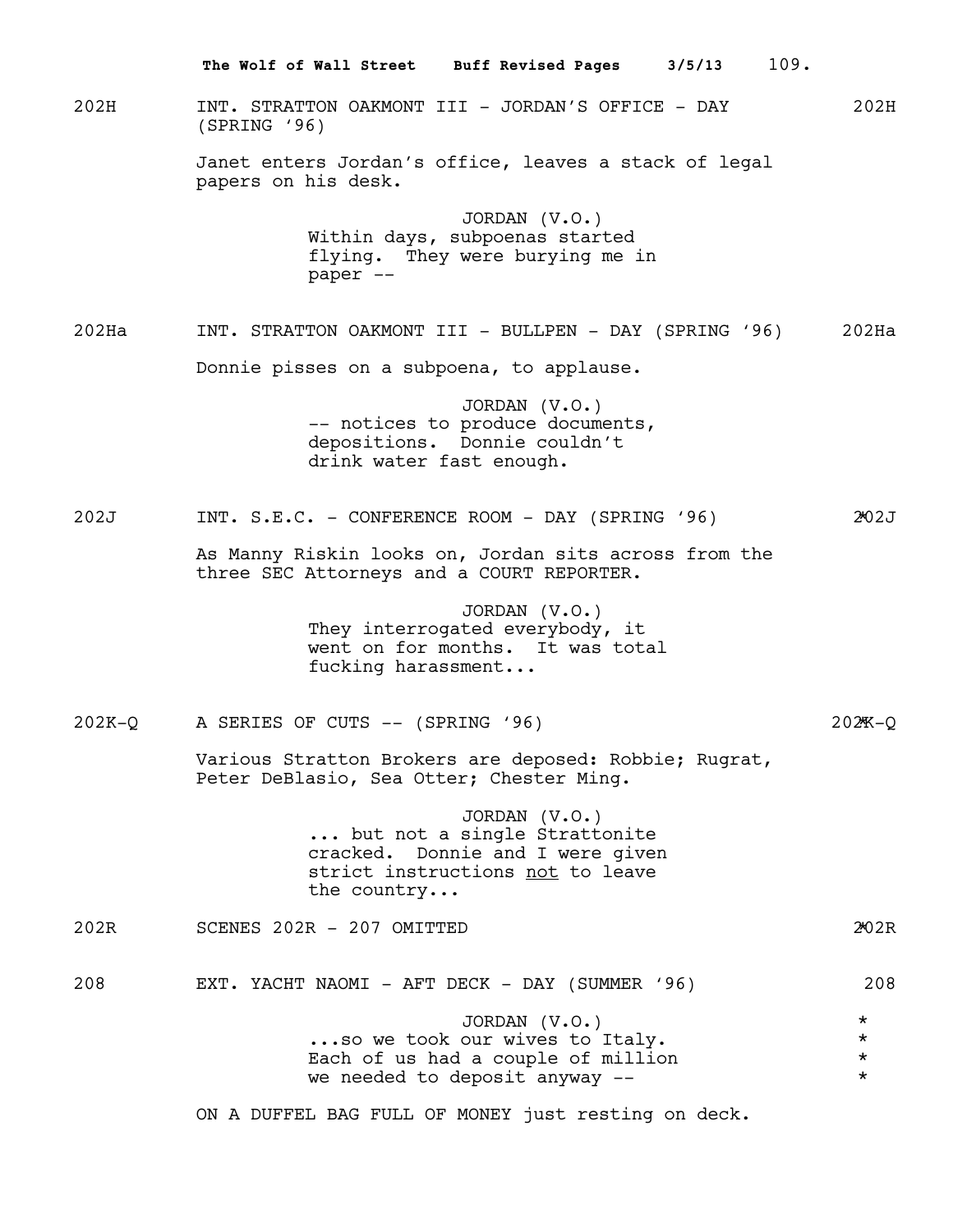JORDAN (V.O.) -- this seemed the most civilized way to transport it overseas.

ON ANOTHER BAG, this one brimming with bottles of pills, bags of pot, vials of coke. Jordan and Donnie cut up lines as a HOSTESS serves Bloody Marys.

## HOSTESS

Can I get you anything else, gentlemen?

JORDAN I have a rare condition that requires me to drink one of these every fifteen minutes. If you could set your egg timer, I'd appreciate it.

She goes. The blow is ready for inhaling. Jordan and Donnie are doing a "you first, no, you first" routine with a rolled up \$100 when a CELL rings. Donnie grabs it.

|  | DONNTE.                           |  |  |  |
|--|-----------------------------------|--|--|--|
|  | Rugrat! Bongiorno, my bald eagle! |  |  |  |

208A SCENES 208A - 208B OMITTED 208A \*

208C INT. STRATTON OAKMONT III - OFFICE - DAY (SUMMER '96) 208C

| RUGRAT                      |         |
|-----------------------------|---------|
| We may have a problem. Your | $\star$ |
| friend, Steve Madden, he's  | $\star$ |
| unloading shares.           | $\star$ |

| 208D | ovo.<br>ر حم | YACHT | NAOMI | DAY | UMMET <del>،</del> | 96 | м |
|------|--------------|-------|-------|-----|--------------------|----|---|
|------|--------------|-------|-------|-----|--------------------|----|---|

Donnie reacts as Rugrat expounds.

| DONNTE.                         |          |
|---------------------------------|----------|
| What?! You're fucking kidding?! | $\star$  |
| RUGRAT                          | $\star$  |
| No. T wish T was.               | $\star$  |
|                                 |          |
| <b>DONNTE</b>                   | $\star$  |
| (to Jordan)                     | $^\star$ |
| Rugrat says Steve Madden's      | $\star$  |
| unloading shares.               | $\star$  |
|                                 |          |
| JORDAN                          | $\star$  |
| What?! (Grabs Donnie's phone)   | $\star$  |
| Rugrat, what the fuck?          | $^\star$ |
|                                 |          |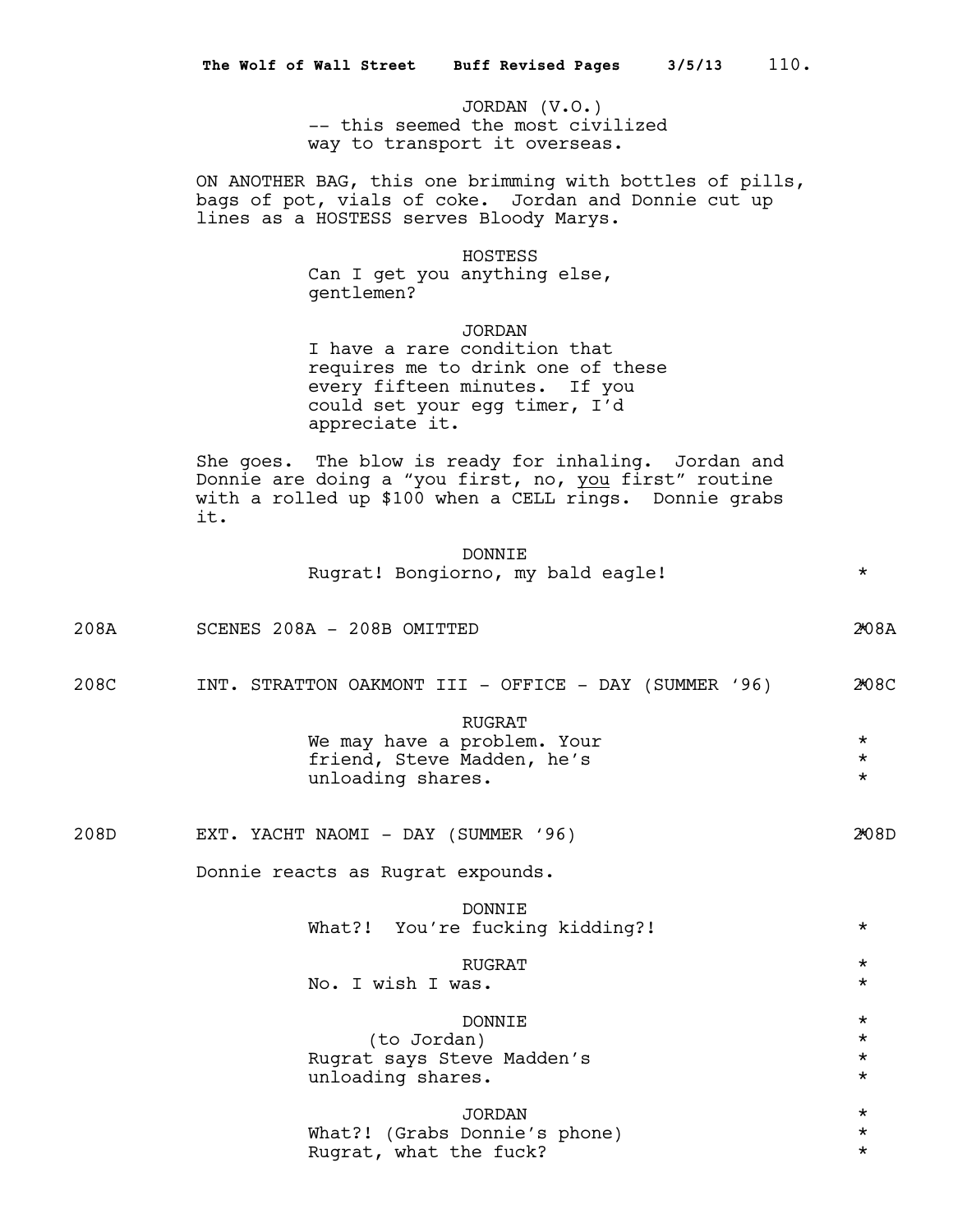|             | The Wolf of Wall Street Buff Revised Pages 3/5/13 111.<br>JORDAN (CONT'D)<br>(Hands Donnie his phone) Call the<br>sonovabitch! Hold on a second.                                                                                                                            | $^\star$<br>$^\star$                                                 |
|-------------|-----------------------------------------------------------------------------------------------------------------------------------------------------------------------------------------------------------------------------------------------------------------------------|----------------------------------------------------------------------|
|             | BACK AT STRATTON                                                                                                                                                                                                                                                            | $^\star$                                                             |
|             | <b>RUGRAT</b><br>I'm looking at the screen and huge<br>chunks of Steve Madden are being<br>sold. We're not doing it so it's<br>gotta be Steve. He's the only<br>person who owns that many shares.                                                                           | $^\star$<br>$^\star$<br>$^\star$<br>$^\star$<br>$^\star$<br>$^\star$ |
| ON THE BOAT |                                                                                                                                                                                                                                                                             | $^\star$                                                             |
|             | Jordan cups the phone, looks to Donnie who shrugs.                                                                                                                                                                                                                          |                                                                      |
|             | <b>DONNIE</b><br>He's not picking up.                                                                                                                                                                                                                                       |                                                                      |
|             | <b>JORDAN</b><br>Your fucking friend is trying to<br>fuck me. And you know where he's<br>trying to fuck me? Up the ass.<br>(back to Rugrat)<br>I need some time to think.                                                                                                   | $^\star$                                                             |
|             | Jordan thinks, snorts a line to think better.                                                                                                                                                                                                                               |                                                                      |
|             | JORDAN (V.O.)<br>Even though I owned 85% of Steve-<br>Cocksucker-Madden-fucking-Shoes,<br>the shares were in his fucking<br>name. Motherfucker knew I was in<br>trouble with the Feds and was<br>trying to take advantage.                                                  |                                                                      |
|             | He gets back on the phone with Rugrat.                                                                                                                                                                                                                                      |                                                                      |
|             | <b>JORDAN</b><br>Tell all the brokers to sell.<br>Drive the price down. Steve will<br>go cockless when he watches me<br>turn his company into a penny<br>stock.<br>(he hangs up)<br>Sonovacunt!<br>(yelling below deck)<br>Captain Ted!! Start 'er up, we<br>gotta go home! | $^\star$<br>$^\star$<br>$^\star$<br>$^\star$<br>$^\star$<br>$^\star$ |

The sight of Naomi and Hildy returning from their trip ashore stops him. Because Naomi's weeping, Hildy consoling her.

> JORDAN (CONT'D) What the fuck?! What happened?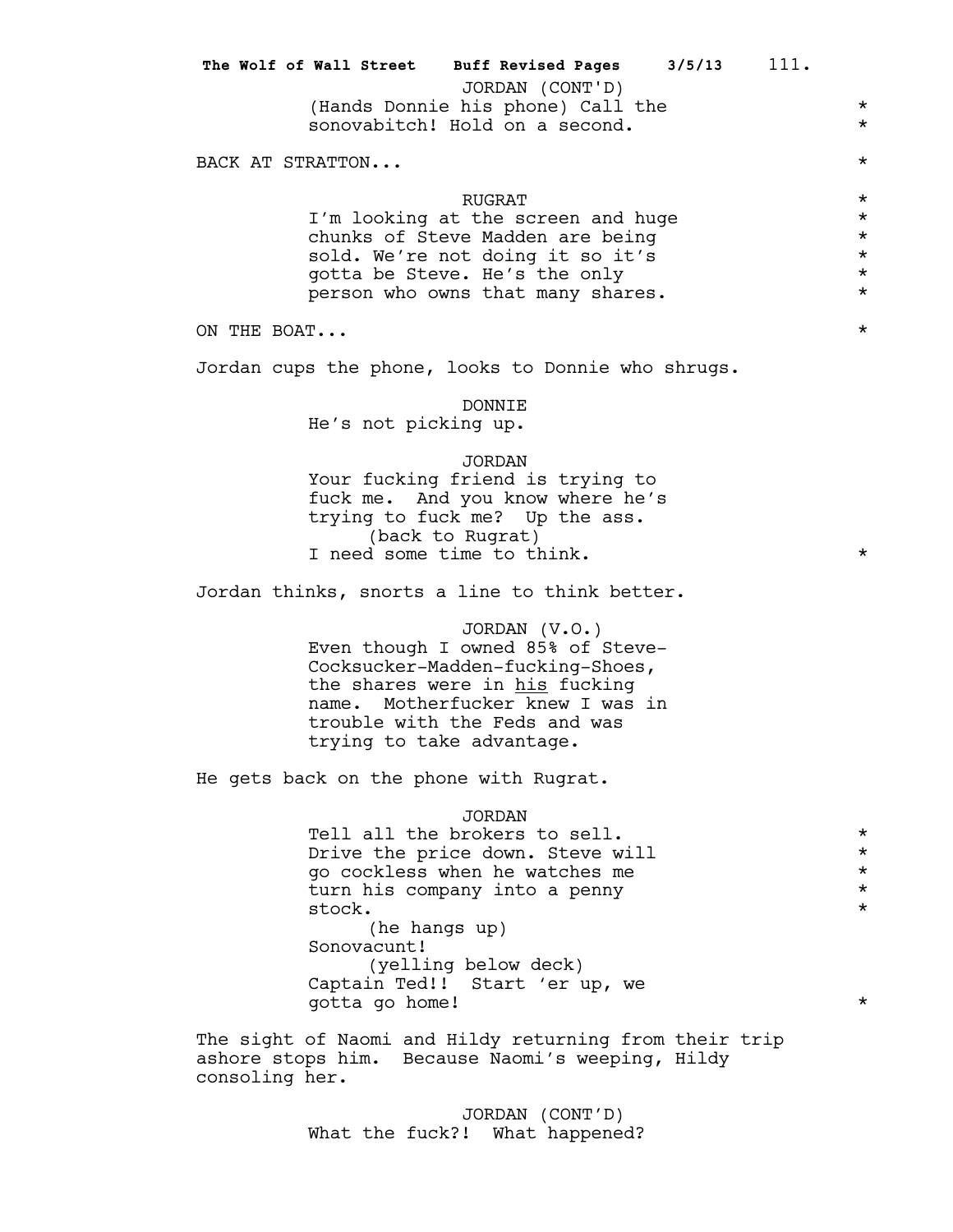NAOMI I got a call from cousin Betty. Aunt Emma's dead.

Off Jordan's reaction as Naomi weeps and laments the dearly departed: "she was so young, so healthy" etc. --

> JORDAN (V.O.) Fucking heart attack. Boom-snap, she was gone. Shuffled off her mortal coil and twenty million dollars in a Swiss bank account.

208E INT. BANQUE REAL DE GENEVE - SAUREL'S OFFICE - DAY 208E (SUMMER '96)

> Jean-Jacques Saurel sits at his desk, calmly smoking as he talks on the phone.

> > SAUREL

It is terrible. Your aunt was such an elegant, attractive woman. My condolences to you and your family. You must be --

208F INTERCUT JORDAN ON THE BOAT AND SAUREL IN GENEVA 208F

JORDAN

(no time for it) Thanks but where does this leave us in regard to her account? It goes into probate or what?

SAUREL

Not to worry, Jordan. Your aunt, before she died, signed a document naming you as her successor.

JORDAN

She did?!

SAUREL

(a sly grin) Well. Not as of yet.

And as they continue talking, Jordan pulls out a nautical map of the Italian coastline:

> JORDAN (V.O.) I gotta say, these Swiss were sneaky motherfuckers. Within minutes he made arrangements to set me up with a forger, the best document specialist in Geneva.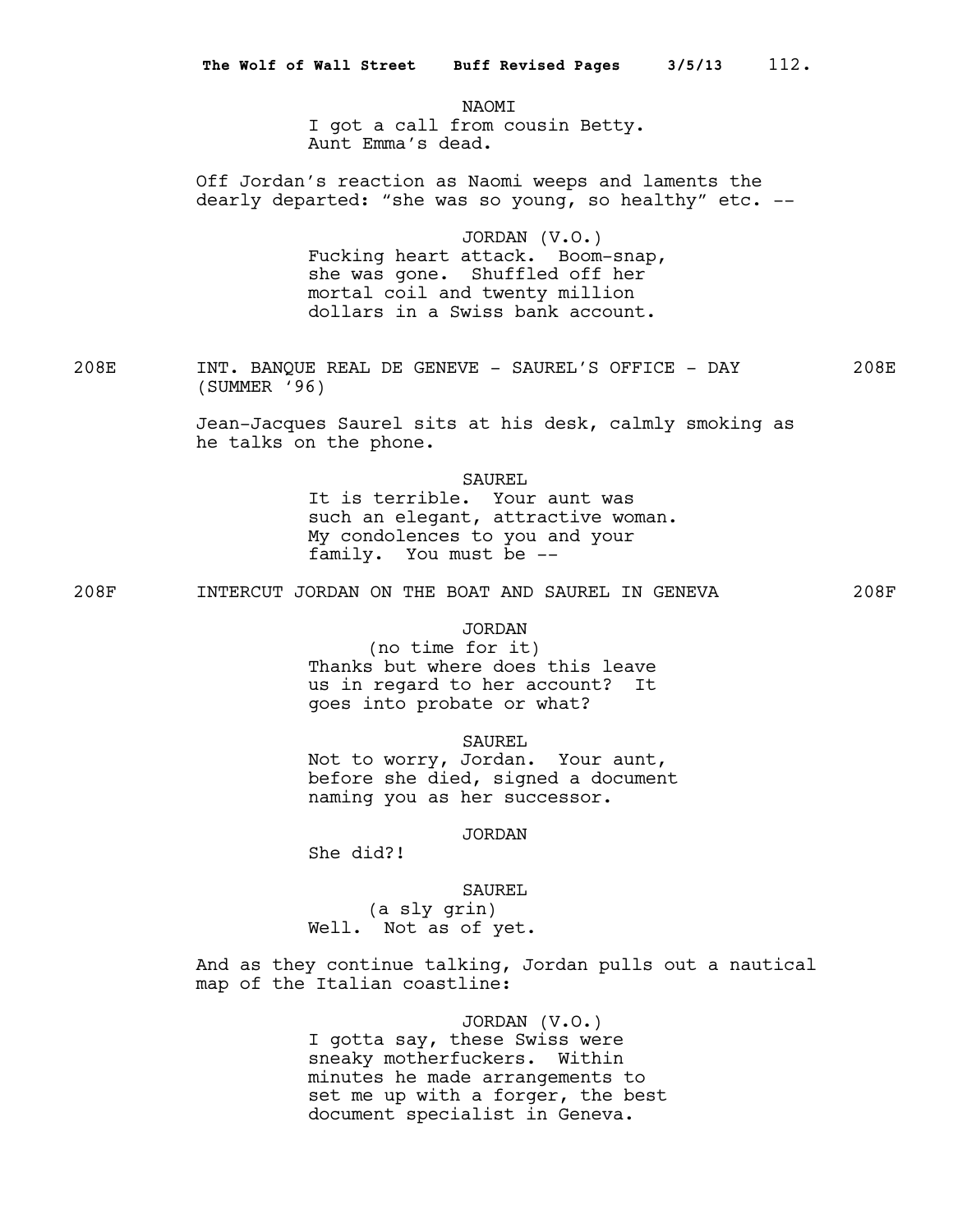|                                            | The Wolf of Wall Street Buff Revised Pages 3/5/13<br>JORDAN (V.O.) (CONT'D)                                                                                 | 113. |                                                         |
|--------------------------------------------|-------------------------------------------------------------------------------------------------------------------------------------------------------------|------|---------------------------------------------------------|
| the account.                               | Thing was: I had to get there in<br>three business days to co-sign on                                                                                       |      |                                                         |
| Jordan goes <u>rapid-fire</u> .  He yells: |                                                                                                                                                             |      | $\star$                                                 |
| We're going to Monaco.                     | <b>JORDAN</b><br>Captain Ted! Change of plan!                                                                                                               |      | $\star$<br>$\star$                                      |
| Monaco, now?                               | NAOMI                                                                                                                                                       |      | $^\star$                                                |
|                                            | <b>JORDAN</b><br>Yes, babe. We're going to Monaco<br>so then we can go to Switzerland.                                                                      |      | $\star$<br>$\star$<br>$\star$                           |
| go to $-$                                  | HILDY<br>But her aunt just died, we can't                                                                                                                   |      |                                                         |
| to Switzerland.                            | <b>JORDAN</b><br>I realize that but we have to go                                                                                                           |      | $\star$<br>$\star$                                      |
| What about $--$                            | DONNIE                                                                                                                                                      |      | $^\star$                                                |
| three business days.                       | <b>JORDAN</b><br>(way ahead of him)<br>-- keep calling, when the fuck<br>picks up, set a meet with him in                                                   |      | $^\star$                                                |
| We gotta go to London.                     | NAOMI                                                                                                                                                       |      | $^\star$                                                |
| Why?!                                      | <b>JORDAN</b>                                                                                                                                               |      |                                                         |
| The funeral.                               | NAOMI                                                                                                                                                       |      |                                                         |
|                                            | <b>JORDAN</b><br>Honey, I loved your Aunt Emma more<br>than anyone in the world, but<br>she's still gonna be dead in two<br>days. She's not going anywhere. |      | $^\star$<br>$^\star$<br>$^\star$<br>$^\star$<br>$\star$ |
|                                            | Captain Ted Beecham emerges from below.                                                                                                                     |      |                                                         |
| Monaco.                                    | JORDAN (CONT'D)<br>Captain Ted, we've gotta get to                                                                                                          |      | $^\star$                                                |

CAPTAIN TED \*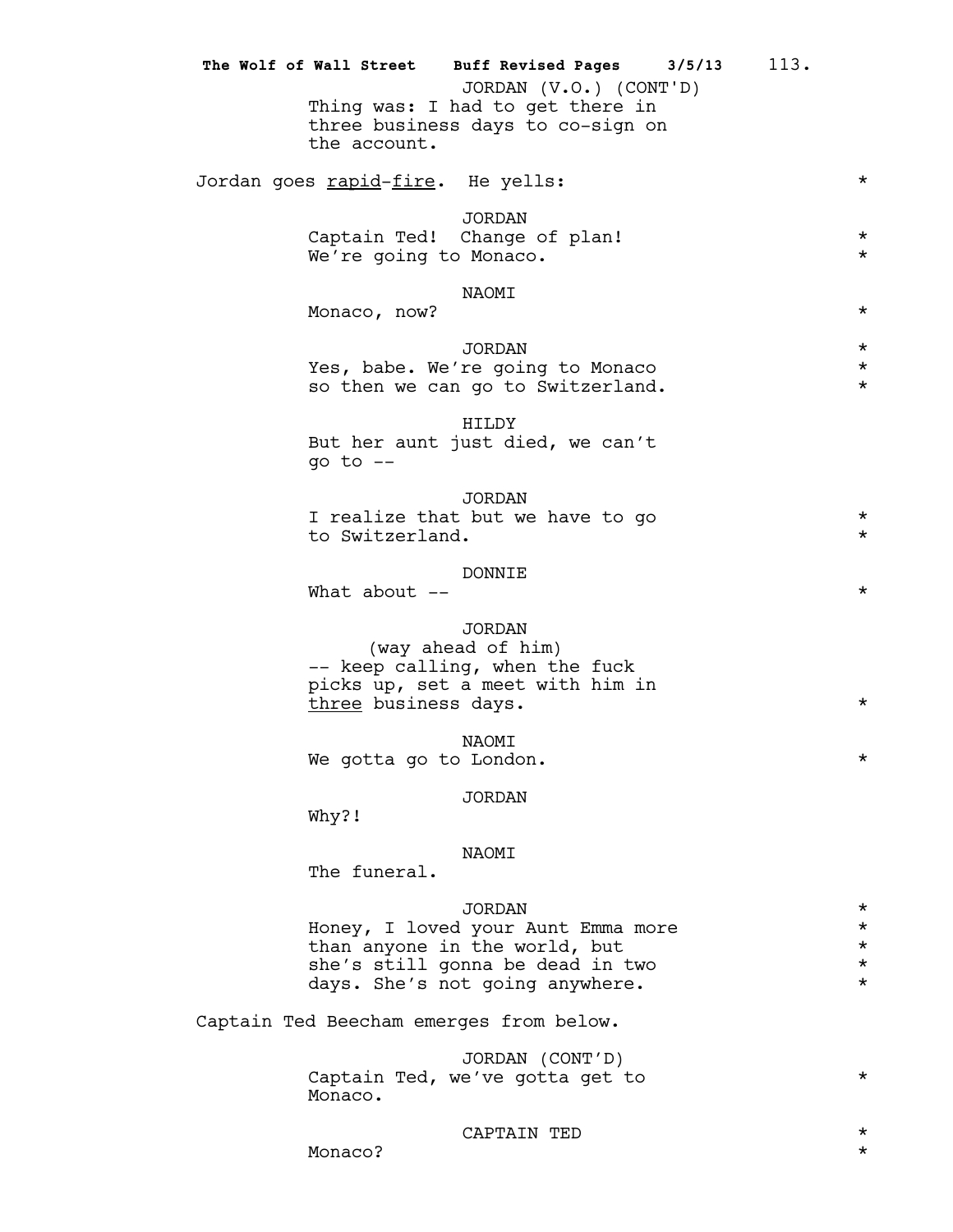|               |                          | The Wolf of Wall Street Buff Revised Pages 3/5/13                                                                                                                                                                                     | 114.                                                                                       |
|---------------|--------------------------|---------------------------------------------------------------------------------------------------------------------------------------------------------------------------------------------------------------------------------------|--------------------------------------------------------------------------------------------|
|               | That's the fuckin' plan. | <b>JORDAN</b><br>Then we drive to Switzerland so<br>they don't stamp our passports.<br>Take care of business. Drive back<br>to Monaco, fly to London for the<br>funeral, fly back to New York to<br>be there in three business days - | $^\star$<br>$^\star$<br>$^\star$<br>$^\star$<br>$^\star$<br>$^\star$<br>$\star$<br>$\star$ |
|               | some chop.               | CAPTAIN TED<br>I'm getting reports of some<br>weather out there. Might run into                                                                                                                                                       |                                                                                            |
|               | handle a little chop.    | <b>JORDAN</b><br>The boat's 170 feet long. She can                                                                                                                                                                                    | $^\star$<br>$^\star$<br>$^\star$                                                           |
|               | says it's safe.          | HILDY<br>We're not going anywhere until he                                                                                                                                                                                            | $^\star$<br>$^\star$<br>$^\star$                                                           |
|               | Chop is fine.            | DONNIE                                                                                                                                                                                                                                | $^\star$<br>$^\star$                                                                       |
|               | Is it safe?              | JORDAN                                                                                                                                                                                                                                | $^\star$<br>$^\star$                                                                       |
|               | If we take it slow       | CAPTAIN TED                                                                                                                                                                                                                           | $^\star$<br>$^\star$                                                                       |
|               | We can do it?            | <b>JORDAN</b>                                                                                                                                                                                                                         | $^\star$<br>$^\star$                                                                       |
|               | be uncomfortable.        | CAPTAIN TED<br>Chop is chop. Some chop - it can                                                                                                                                                                                       | $^\star$<br>$^\star$<br>$\star$                                                            |
|               | Well, that's fine.       | <b>JORDAN</b>                                                                                                                                                                                                                         | $\star$<br>$^\star$                                                                        |
|               | broken dishes.           | CAPTAIN TED<br>Anything is possible. I mean we'll<br>have to batten down the hatches<br>just to be safe. Could be a few                                                                                                               | $\star$<br>$\star$<br>$^\star$<br>$^\star$<br>$^\star$                                     |
|               |                          | JORDAN<br>A few broken dishes. Isn't that<br>great? Let's go to Monaco -                                                                                                                                                              | $\star$<br>$^\star$<br>$^\star$                                                            |
| ENGINE starts |                          | Jordan, Captain Ted and Donnie rush down stairs. As the                                                                                                                                                                               | $^\star$<br>$^\star$                                                                       |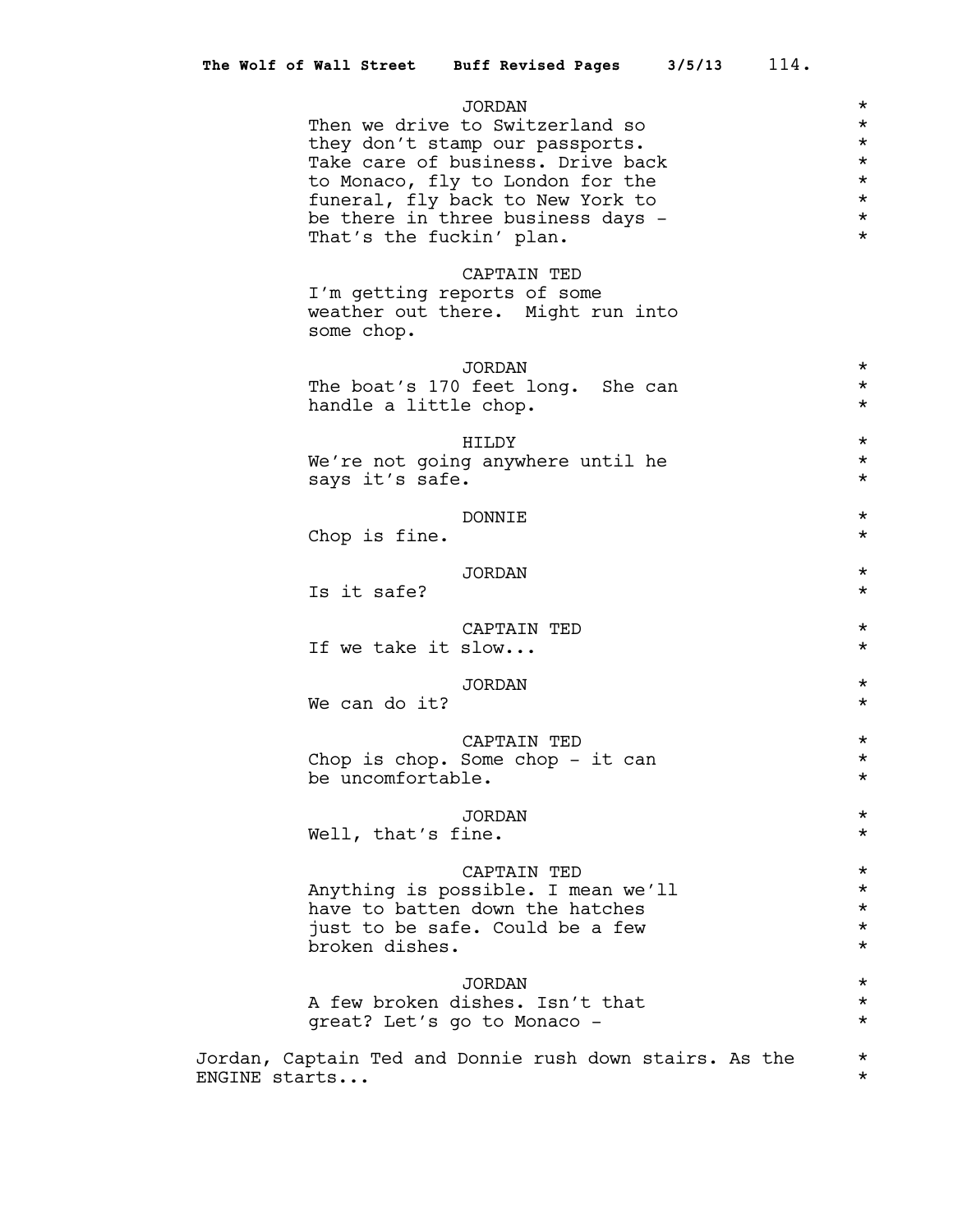209 EXT. MEDITERRANEAN SEA - NIGHT (SUMMER '96) 209 The perfect storm. As the Naomi tips at a 45-degree angle, a thick wall of gray water comes rising over her side, slamming onto the bridge with a thunderous CRASH. JORDAN (V.O.) Well talk about your shitty vacations... Six Jet Skis plummet off the deck into the raging sea. 210 INT. YACHT NAOMI - BRIDGE - NIGHT (SUMMER '96) 210 Donnie and Naomi stand on the bridge where Captain Ted  $*$ Beecham holds the ship's wheel with both hands, the radio blaring in the background. Jordan enters.  $*$ JORDAN \* What the fuck is going on?  $*$ CAPTAIN TED \* Jet skis just went overboard. \* RADIO VOICE Gale warning! Gale warning! \* CAPTAIN TED The waves are twenty feet and building! JORDAN Can't you turn us around?! CAPTAIN TED We'll get broad-sided and tip over! RADIO VOICE Gale warning! Gale warning! Naomi turns to Jordan, furious with him. NAOMI You happy now, you piece of shit?  $*$ We're gonna drown. JORDAN I'm a master diver. We will not  $*$ drown, I promise you. I got you,  $\begin{array}{ccc} * & * \\ * & * \end{array}$ baby.  $\qquad \qquad \star$ (realizing she's  $\star$ probably right; to Donnie) The ludes! **The Wolf of Wall Street Buff Revised Pages 3/5/13** 115.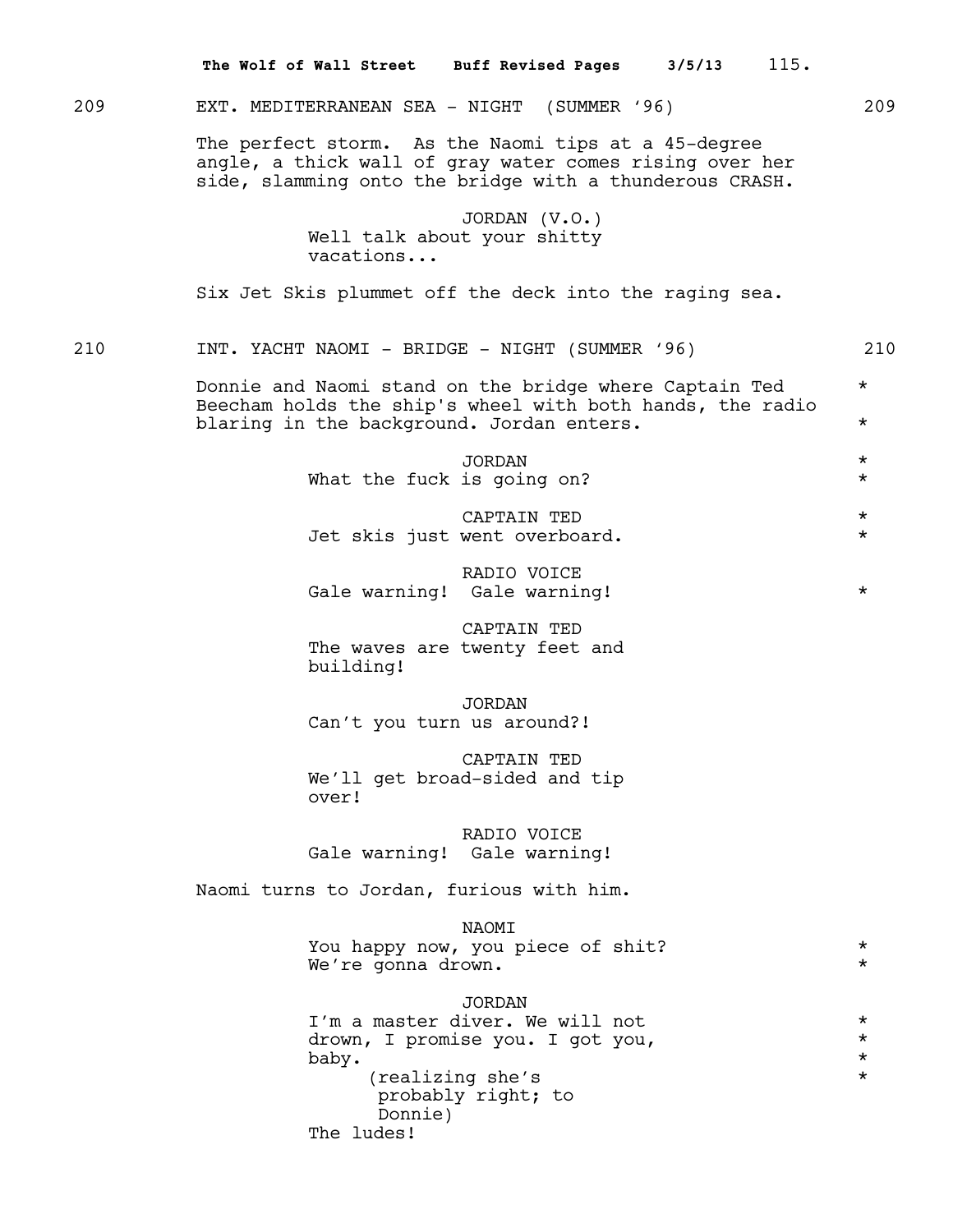# DONNIE

What?

|      | <b>JORDAN</b><br>Get the fucking ludes!                                                                                                                                                                                                                                               | $^\star$                                                 |
|------|---------------------------------------------------------------------------------------------------------------------------------------------------------------------------------------------------------------------------------------------------------------------------------------|----------------------------------------------------------|
|      | <b>DONNIE</b><br>They're below deck! There's like<br>three feet of water down there!                                                                                                                                                                                                  |                                                          |
|      | <b>JORDAN</b><br>I can't die fucking sober!                                                                                                                                                                                                                                           |                                                          |
|      | As Donnie heads off --                                                                                                                                                                                                                                                                |                                                          |
|      | NAOMI<br>What is he crazy? Where's he<br>going? Donnie!                                                                                                                                                                                                                               | $^\star$<br>$^\star$                                     |
| 210A | INT. BELOW DECKS - CONTINUOUS                                                                                                                                                                                                                                                         | 2*10A                                                    |
|      | Donnie retrieves the ludes.                                                                                                                                                                                                                                                           | $^\star$                                                 |
| 210B | INT. YACHT NAOMI - BRIDGE - CONTINUOUS                                                                                                                                                                                                                                                | 2*10B                                                    |
|      | Captain Ted stares through his binoculars.                                                                                                                                                                                                                                            |                                                          |
|      | CAPTAIN TED<br>Jesus Christ!                                                                                                                                                                                                                                                          | $^\star$                                                 |
|      | TIME CUT TO:<br>Donnie returns with ludes - feeds to Jordan and then<br>himself.                                                                                                                                                                                                      | $^\star$<br>$^\star$<br>$^\star$                         |
|      | <b>JORDAN</b><br>What's happening?!                                                                                                                                                                                                                                                   | $^\star$                                                 |
|      | CAPTAIN TED<br>Rogue wave!                                                                                                                                                                                                                                                            | *<br>$^\star$                                            |
|      | Jordan grabs Naomi. All at once the boat dips down at an<br>impossibly steep angle, until it's pointing almost<br>straight down. Captain Ted jams the throttle and the<br>boat jerks forward, rising up the face of a giant rogue<br>wave, which curls over the top of the bridge and | $^\star$<br>$^\star$<br>$^\star$<br>$^\star$<br>$^\star$ |
|      | KABOOM! -- Blackness. Slowly, painfully, the boat pops<br>up from beneath the water, its helicopter RIPPING from<br>the deck and crashing into the sea.                                                                                                                               | $^\star$<br>$^\star$<br>$\star$                          |
|      | CAPTAIN TED (CONT'D)<br>(into radio)<br>Mayday! This is Captain Ted<br>Beecham aboard the Yacht Naomi!<br>This is a Mayday!                                                                                                                                                           |                                                          |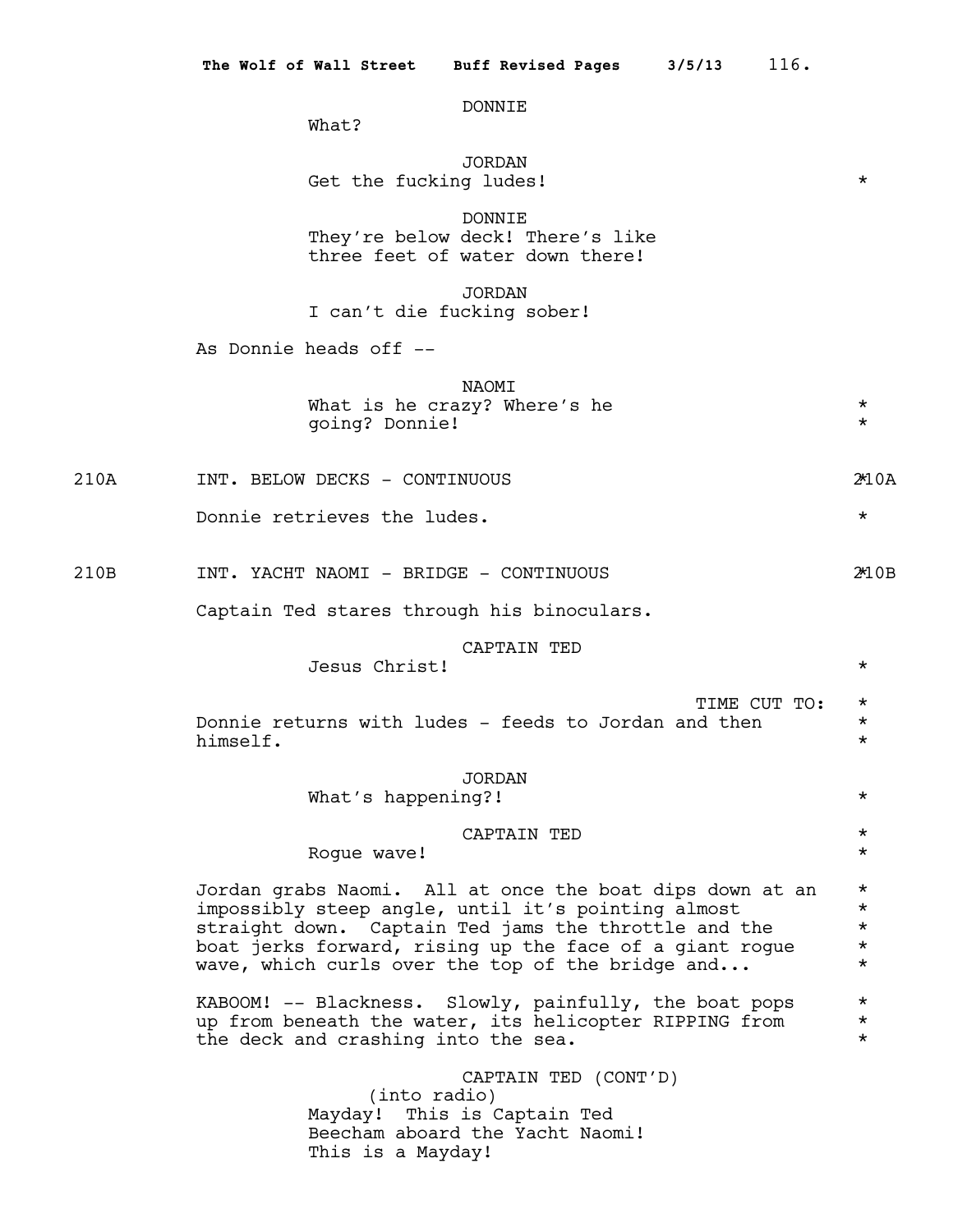We are going down at the head fifty miles off the coast of Rome and we require immediate assistance! **The Wolf of Wall Street Buff Revised Pages 3/5/13** 117. CAPTAIN TED (CONT'D)

211 INT. ITALIAN NAVAL DESTROYER - BELOW DECK - NIGHT \*211 (SUMMER '96)

> Off to the side, Jordan watches as Naomi, their Friends, and the yacht's Crew Members dance to blaring techno music. A small group of Italian SAILORS cheer them on.

> > JORDAN (V.O.) The nice thing about getting rescued by Italians is that the first thing they do is feed you and make you drink red wine. Then they make you dance.

Jordan watches as the dancing continues, then casually glances out a porthole, where WE SEE the distant lights of a PLANE making its way across the night sky. After a few beats, the plane EXPLODES, a tiny flash of light.

> JORDAN (V.O.) Did you see that? That was the plane I sent for to come get us. I shit you not, it exploded when a seagull flew into the engine, three people killed. You want a sign from God, well after all this I finally got the message. I had to make some fucking changes.

> > FADE OUT.

212 SCENES 212 - 214 OMITTED  $212$ 

### **24 MONTHS LATER**

| 215 | INT. JORDAN'S ESTATE - LIVING ROOM - DAY (SUMMER '98)                                                                                                                       | $*215$                        |
|-----|-----------------------------------------------------------------------------------------------------------------------------------------------------------------------------|-------------------------------|
|     | Jordan, looking healthier than we've seen him thus far,<br>sits on the couch; stacks of paperwork on the coffee<br>table. After a few beats, Naomi enters from the kitchen. | $\star$<br>$\star$<br>$\star$ |
|     | NAOMI<br>Dinner's ready.                                                                                                                                                    | $\star$<br>$\star$            |
|     | JORDAN<br>I gotta finish these balance                                                                                                                                      | $^\star$<br>$\star$           |

sheets, babe.  $\star$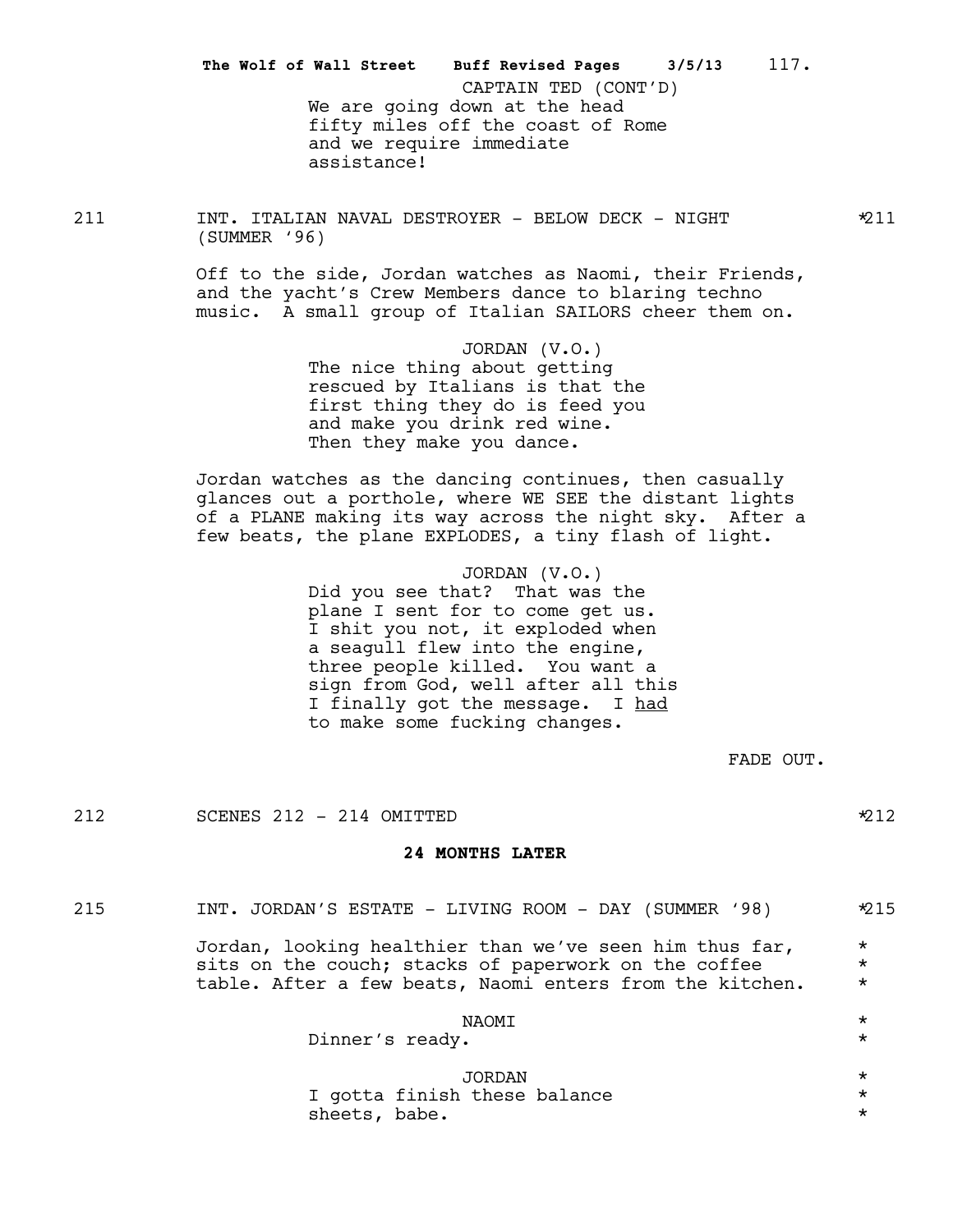NAOMI \* Well, it's there. So the kids are  $*$ gonna start. \* Naomi exits. Jordan goes back to work. Looks up at TV.  $*$ Watches for a bit. JORDAN (V.O.) \* What's the single most important skill in life you can ever master?  $*$ CUT TO:

#### 215A *THE INFOMERCIAL.* 215A

*Shot on 90's-era video, an ad intended for late-night local tv. The defining idea here is that while the commercial may be amateurish, Jordan isn't; he's an excellent salesman even if the ad is cut-rate.*

*WE START WITH FLASHES OF THE SEMINAR: Jordan in front of a dry erase board, lecturing a small audience.*

*JORDAN*

*At the essence of every personal interaction, of every business transaction, of every effective human communication is PERSUASION... once you learn to control the linguistic encounter, you will be SHOCKED at what will happen... you are a person worth listening to, and taking it one step higher than that, you are someone who can help them achieve their goals...*

215B *JORDAN ON THE GROUNDS OF HIS ESTATE, addressing us.* 215B

*JORDAN (CONT'D) Do you dream of being financially independent but struggle every month just to pay your bills? Would you like to own a home like* \* *this one someday but can barely afford to pay your rent? (ZOOM IN ON HIM) My name is Jordan Belfort and there's no secret to wealth creation. No matter who you are, where you came from, you too can* \* *become financially independent in just a matter of months. All you need is a strategy. (NEW ANGLE; he enters from same side as previous shot)*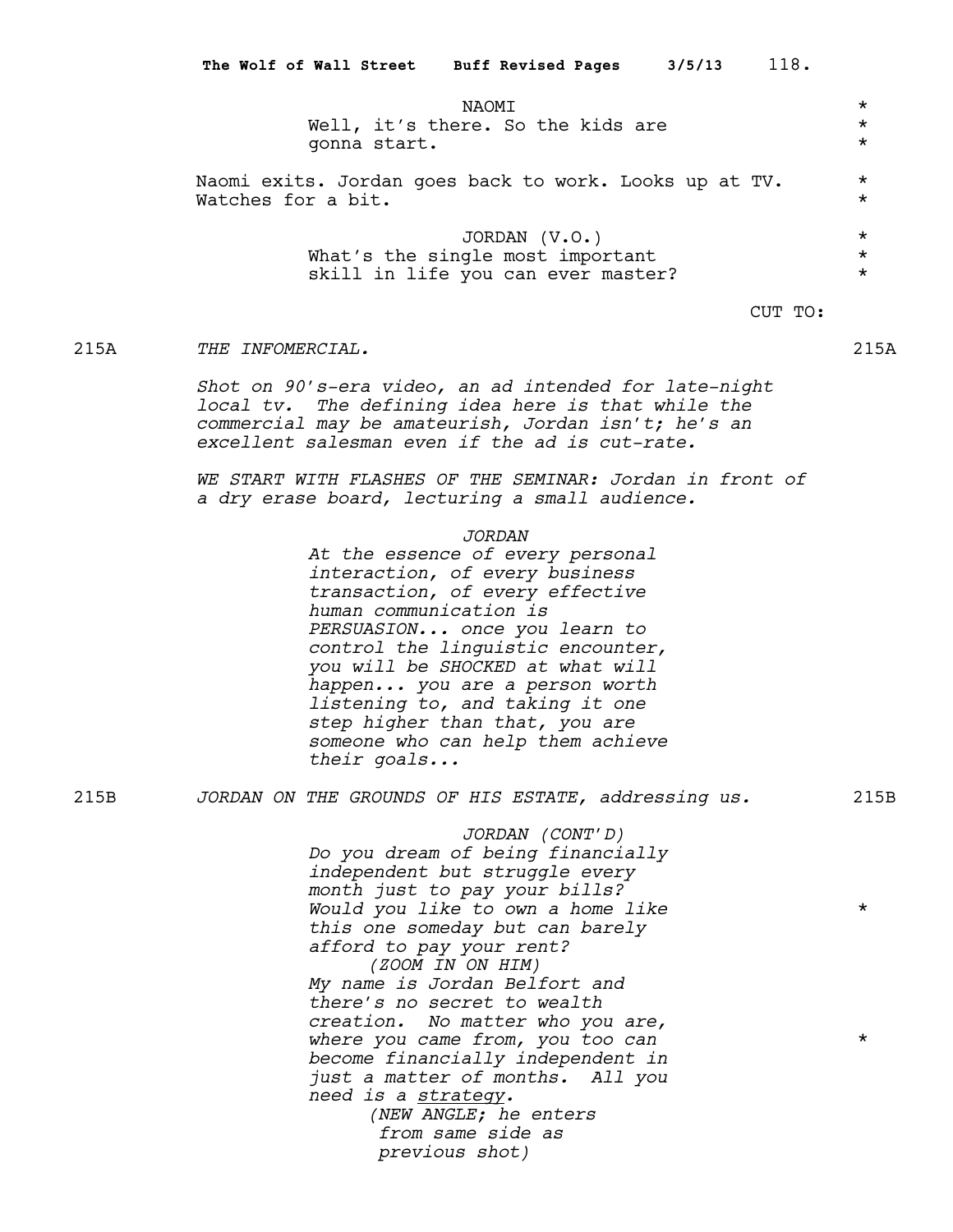|          | 119.<br>The Wolf of Wall Street Buff Revised Pages 3/5/13                                                                                                                                                                                                                                                    |                                                                                                             |
|----------|--------------------------------------------------------------------------------------------------------------------------------------------------------------------------------------------------------------------------------------------------------------------------------------------------------------|-------------------------------------------------------------------------------------------------------------|
|          | JORDAN (CONT'D)<br>The first action you have to take<br>is to DECIDE to be wealthy.<br>When<br>I was 24 years old, I made a<br>DECISION not to just survive but<br>to THRIVE. I started my own stock<br>brokerage firm, developing a<br>SYSTEM OF SELLING that within a<br>year made me a multi-millionaire. | $\star$                                                                                                     |
| $215C-G$ | A SNAPSHOT OF JORDAN'S CHILDHOOD HOME, then OF HIS<br>CURRENT ESTATE, FOLLOWED BY EXAMPLES OF WEALTH: his<br>sportscars, Naomi in a bikini, stock footage of a jet                                                                                                                                           | $215C-G$                                                                                                    |
|          | $JORDAN$ $(V.O.)$<br>From these humble middle-class<br>beginnings, I now live herewith<br>my beautiful wife and<br>kidsliving the lifestyle of our<br>dreams                                                                                                                                                 |                                                                                                             |
| 215H     | THE SEMINAR. Jordan high-fives attendees.                                                                                                                                                                                                                                                                    | 215H                                                                                                        |
|          | $JORDAN$ $(V.O.)$<br>Now I'm passing along the secrets<br>to my success in my 90-minute free<br>seminar, "Jordan Belfort's<br>Straight Line Persuasion."                                                                                                                                                     |                                                                                                             |
| 215J     | FIRST TESTIMONIAL. A MAN holds a framed check.                                                                                                                                                                                                                                                               | 215J                                                                                                        |
|          | MAN<br>I have here in my hand, framed, is<br>a check for twenty-seven thousand<br>four hundred and thirty-seven<br>dollars and sixty-three cents that<br>I netted from <u>one</u> deal after<br>attending Jordan Belfort's, um,<br>Straight Line Persuasion seminar.                                         |                                                                                                             |
| 215K     | JORDAN, on a yacht with NAOMI and some MODELS.                                                                                                                                                                                                                                                               | 2*15K                                                                                                       |
|          | <b>JORDAN</b><br>There's nobody stopping you from<br>making millions. There is nobody<br>holding you back from financial<br>freedom.<br>(to Naomi)<br>Thank You Sweet Heart.<br>(back to camera)<br>Don't just sit at home or the life<br>of your dreams will sail right<br>past you.                        | $\star$<br>$^\star$<br>$\star$<br>$\star$<br>$\star$<br>$\star$<br>$\star$<br>$\star$<br>$\star$<br>$\star$ |
| 215L     | TESTIMONIAL #2. A COUPLE in a kitschy living room.                                                                                                                                                                                                                                                           | 215L                                                                                                        |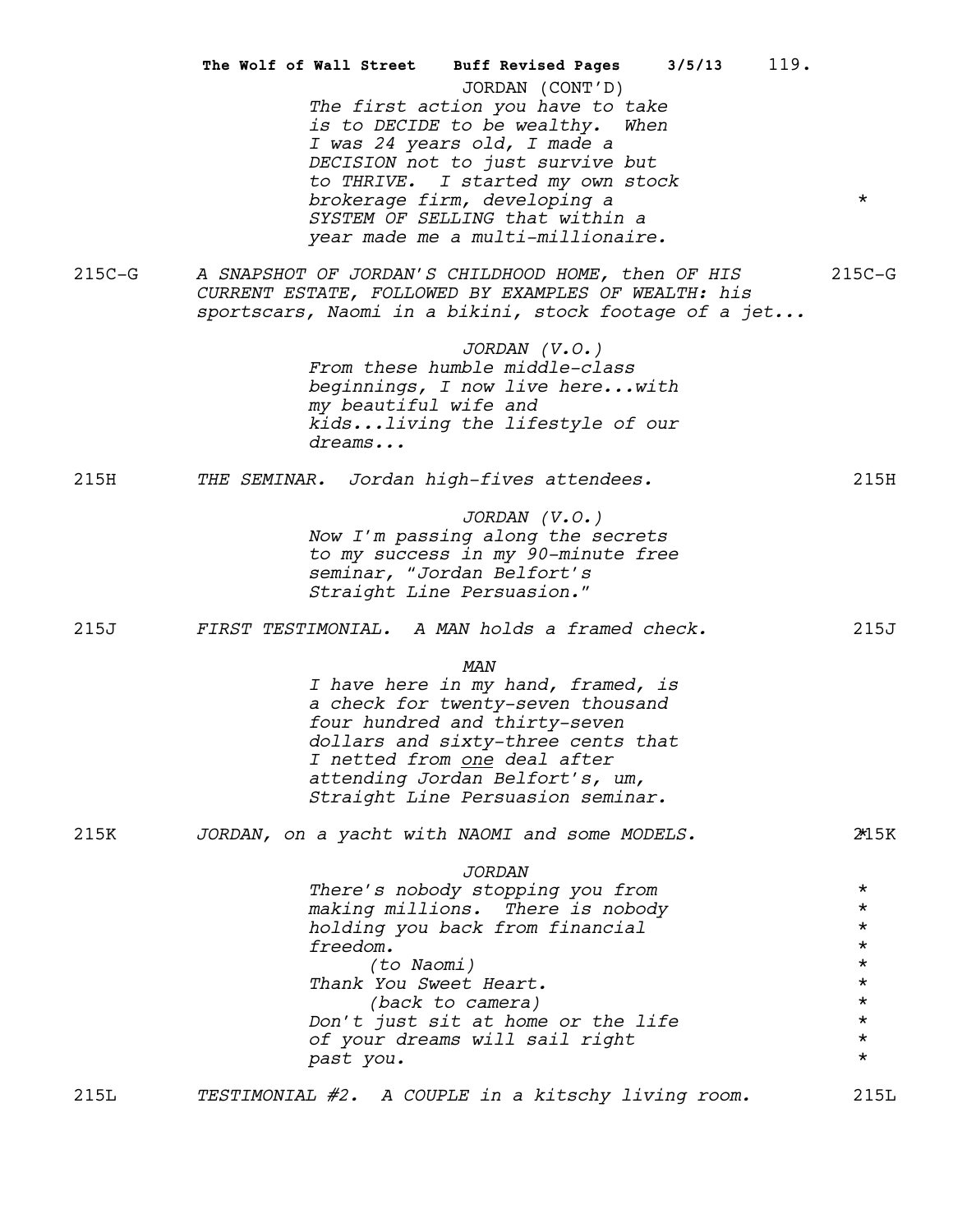*HUSBAND Thanks to the Straight Line System, we could afford this home and now we're living the lives of our dreams.*

215M *A HELICOPTER descends to a helipad.* 215M

*JORDAN (V.O.) I've changed all these people's lives and I can change yours, too!*

*It touches down and Jordan jumps out to address us --*

*JORDAN So come to my seminar!! The life of your dreams is only a decision away --*

*-- and BAM! gets clothes-lined by Agent Denham.*

| $\sim$ $\sim$<br>.<br>$\sim$ $\sim$<br>SCENES<br>OMITTED<br>2 T P<br>. .<br>⊥ O<br>$\sim$<br>$\lambda$ | 'n |
|--------------------------------------------------------------------------------------------------------|----|
|--------------------------------------------------------------------------------------------------------|----|

218 INT. CENTRAL BOOKING - QUEENS - NIGHT (SEP '98) 218

CLOSE ON JORDAN'S HANDS, at last in cuffs. PAN UP TO HIM, looking none-too-pleased.

> JORDAN (V.O.) This one takes the cake. It was Rugrat, he'd been busted down in Miami, and guess who the fuck with?

219 EXT. MIAMI RESTAURANT - NIGHT (SEP '98) 219

Jean-Jacques Saurel is handcuffed by Feds as Rugrat looks on crying, handcuffed nearby.

> JORDAN (V.O.) What were the odds? There had to be ten thousand Swiss bankers in Geneva and I choose the one dumb enough to get himself arrested on U.S. soil.

220 INT. MIAMI FBI OFFICE - NIGHT (SEP '98) 220 CLICK! Saurel gets his mug shot taken.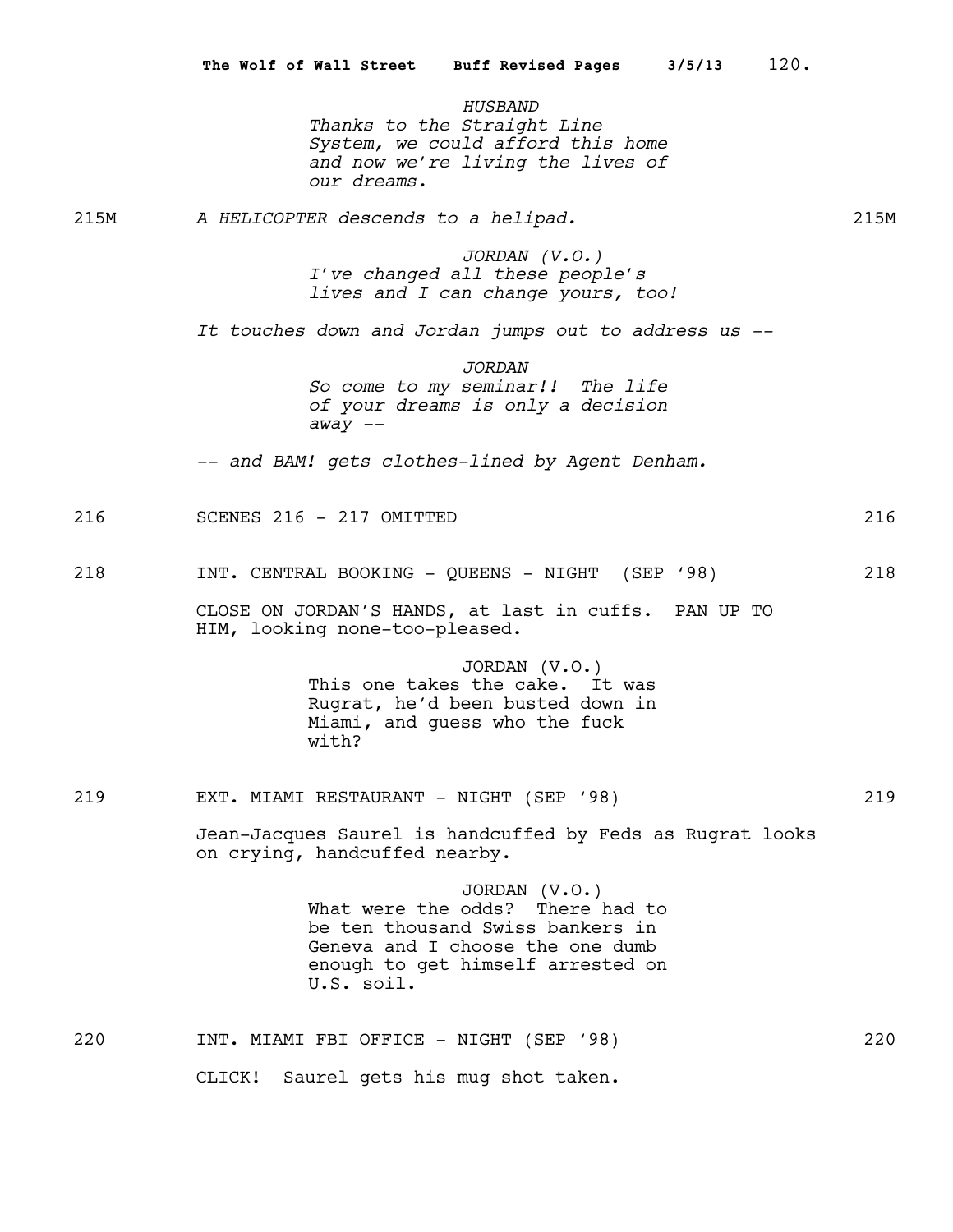|      | The Wolf of Wall Street Buff Revised Pages 3/5/13<br>121.                                                                                                                              |          |
|------|----------------------------------------------------------------------------------------------------------------------------------------------------------------------------------------|----------|
|      | JORDAN (V.O.)<br>Even more ironic was he'd gotten<br>himself indicted on charges that<br>had nothing to fucking do with me.                                                            |          |
| 221  | EXT. MIAMI MANSION - NIGHT (SEP '98)                                                                                                                                                   | 221      |
|      | ROCKY AOKI, Japanese, 50s, is led out in handcuffs by a<br>MAN in an FBI windbreaker.                                                                                                  |          |
|      | JORDAN $(V.O.)$<br>Something about laundering drug<br>money through offshore boat racing<br>and a guy named Rocky Aoki, the<br>founder of Benihana.                                    |          |
| 221A | INSERT BENI HANA COMMERCIAL --                                                                                                                                                         | 221A     |
|      | A smiling Rocky Aoki looks on as a HIBACHI CHEF expertly<br>dices shrimp on a sizzling grill.                                                                                          |          |
|      | JORDAN (V.O.)<br>Beni-fucking-hana! Why would God<br>be so cruel as to choose a chain<br>of fucking Hibachi Restaurants to<br>bring me down?                                           |          |
| 222  | INT. SAUREL'S BEDROOM - DAY (OCT '95)                                                                                                                                                  | 222      |
|      | Saurel lays on the bed, smoking.                                                                                                                                                       |          |
|      | JORDAN (V.O.)<br>Long story short was Saurel ratted<br>me out, but not before he ratted<br>out Chantalle, who it turns out<br>he'd been fucking every time she<br>went to Switzerland! |          |
|      | Chantalle emerges from the bathroom naked. Laughing, she<br>runs and jumps in bed with Saurel.                                                                                         |          |
| 223  | INT. FEDERAL COURT - QUEENS - DAY (SEP '98)                                                                                                                                            | 223      |
|      | With his criminal attorney NOLAN DRAGER, 40s, next to<br>him, Jordan stands before a JUDGE, being arraigned.                                                                           |          |
|      | JORDAN (V.O.)<br>I was indicted for money<br>laundering, securities fraud and<br>an endless list of other shit.                                                                        |          |
|      |                                                                                                                                                                                        | $^\star$ |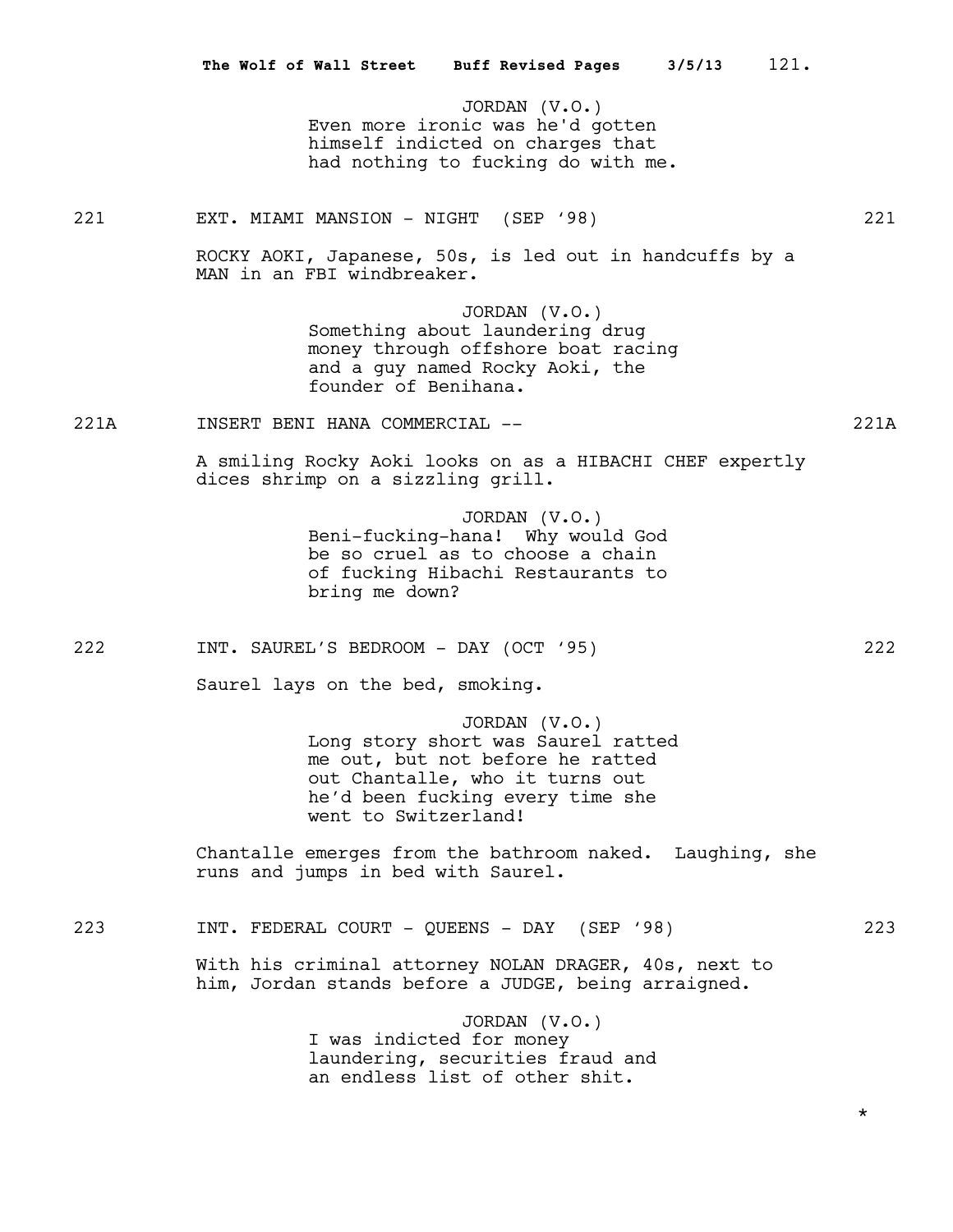| HON. SAMANTHA STOGEL             | $^\star$ |
|----------------------------------|----------|
| (leafing through a               | $\star$  |
| subpoena)                        | $\star$  |
| One count engaging in conspiracy | $\star$  |
| to commit securities fraud. Two  | $\star$  |
| counts securities fraud. One     | $\star$  |
| count engaging in conspiracy to  | $\star$  |
| commit money laundering. Twenty- | $\star$  |
| one counts money laundering. One | $\star$  |
| count obstruction of justice.    | $\star$  |
| (gives Jordan a                  | $\star$  |
| withering glare)                 | $\star$  |
| Bail is set at ten million       |          |
| dollars.                         |          |
|                                  |          |

The Judge bangs the gavel.

223A US ATTORNEY'S OFFICE - MOVED TO 226A  $\gamma$ 23A

223B INT. FEDERAL COURT LOBBY - DAY 223B \*

Jordan walks with Nolan Drager, who flips through the \* subpoena. \*

| NOLAN DRAGER                    | $\star$ |
|---------------------------------|---------|
| This iswell, it's not good.     | $\star$ |
| It's pretty bad actually. How   | $\star$ |
| much money do you have, Jordan? | $\star$ |

|  | JORDAN           | $\star$ |
|--|------------------|---------|
|  | I can make bail. | $\star$ |

NOLAN DRAGER \* I don't mean the ten million, I \*<br>mean for legal fees. Cuz if you \* \* \* mean for legal fees. Cuz if you  $\star$ <br>want to fight this thing. it's want to fight this thing, it's  $\star$ <br>gonna be expensive. Like, sell- $\star$ gonna be expensive. Like, sell- \* everything-you-own-expensive. \* \* \*

224 EXT. U.S. ATTORNEY'S OFFICE - DAY (SEP '98) \*224

Jordan exits the building. He's fucked and he knows it. He sees beautiful Naomi waiting for him beside a limosine; life isn't totally hopeless. He approaches.

> JORDAN Nay, thank God. I'm so glad you're here.

They embrace. He can't see her expression: she'd rather be anywhere else.

225 SCENE 225 OMITTED 225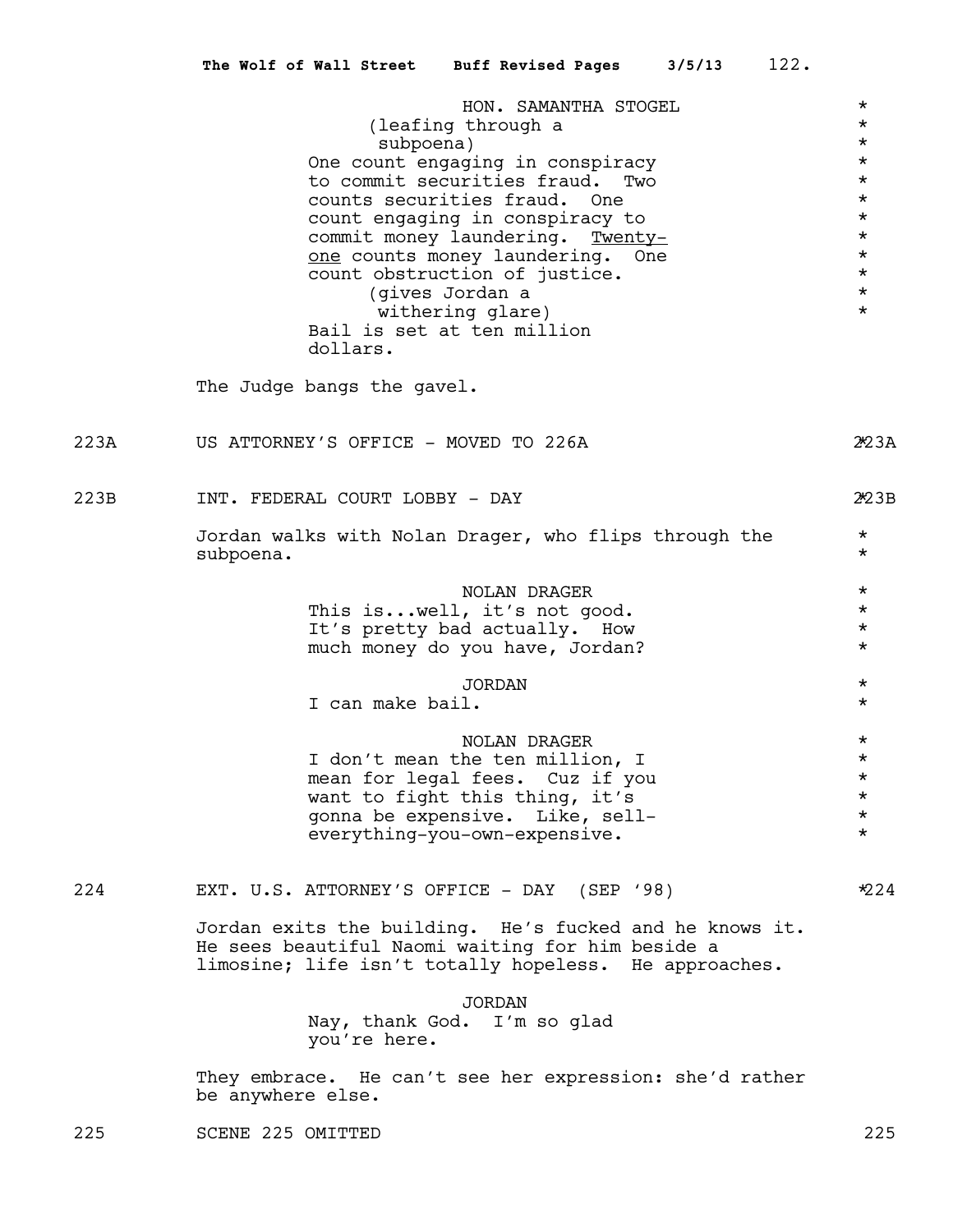226 EXT. JORDAN'S ESTATE - POOL AREA - DAY (SEP '98) 226

ON SKYLAR AND PARKER, playing with a NANNY and Rocky the dog. Jordan watches them, sitting by his pool, drinking an O'Douls, weighing his options.

Donnie pops into the yard, in "Uncle Donnie" mode.

DONNIE

Hey, everybody! How're the happiest people in Long Island? Hi, Rocky!! (joining Jordan) Hate that fucking dog.

JORDAN Tell me about it. It's getting old, starting to shit inside the house again.

Jordan offers Donnie an O'Douls; Donnie declines.

DONNIE How you doing, brother? How was the food in jail?

JORDAN Lobster Newburg sucked. They gave me some jewelry though.

He shows off the electronic bracelet around his ankle.

DONNIE Wonder if they got one in my size. Fuckin' Rugrat, that wig-wearin' hump. Tell you one thing: I'm never eating at Benihana's again. Where's Naomi?

JORDAN

Inside. Pissed.

Donnie sees Naomi in a window. He waves but she barely registers him.

#### DONNIE

What's up her ass?

## JORDAN

Had to mortgage the home to make bail. Probably gonna hafta sell it to pay my lawyers. If we fight this thing.

Donnie weighs that.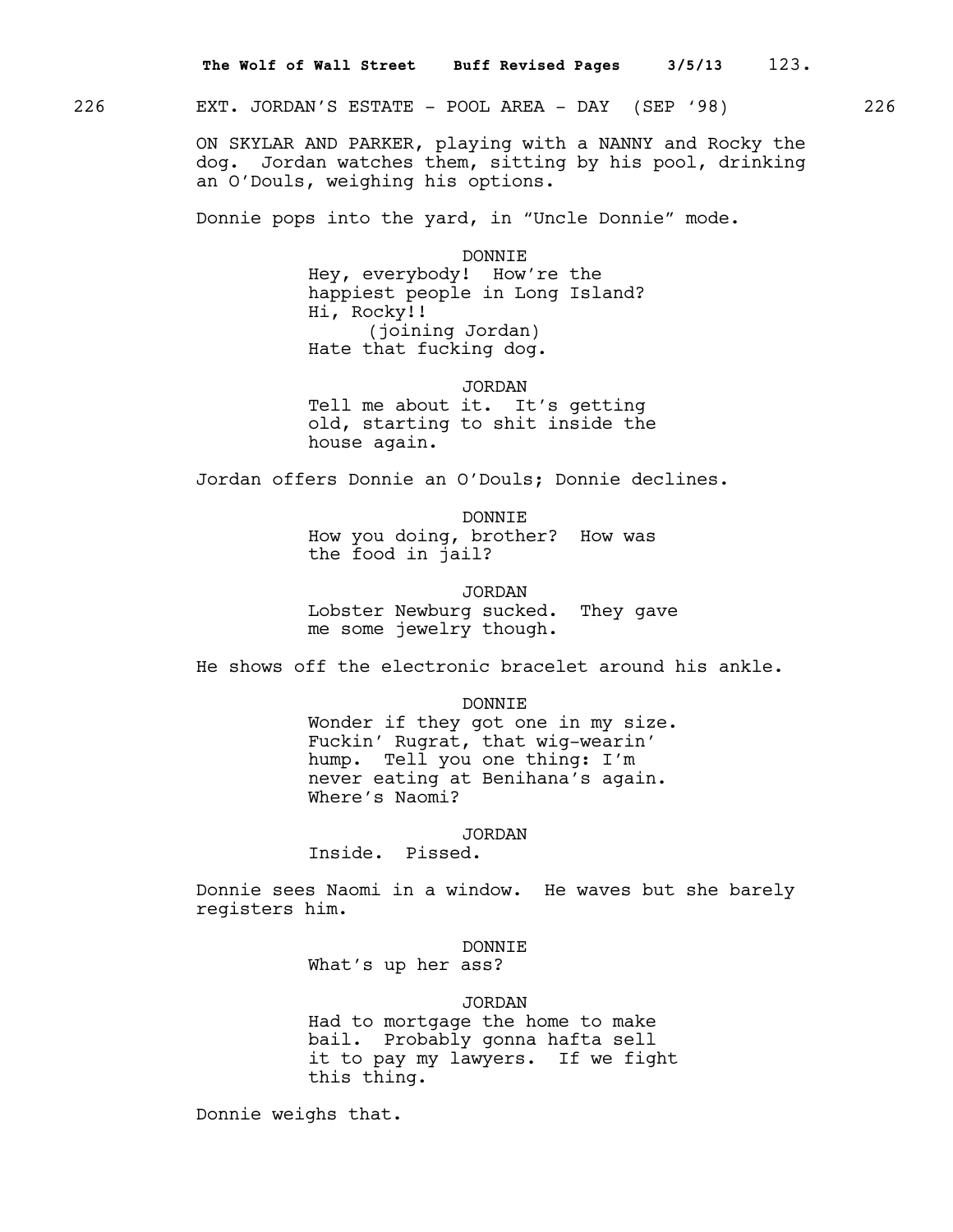DONNIE The Feds say anything about coming after the rest of us?

Jordan thinks, then shakes his head no.

DONNIE (CONT'D) You know, we're all behind you. Everyone at the office. (he removes an envelope, hands it to Jordan) We bought back your mortgage. All the founding partners threw in a million apiece. Figured none of us would have it if it weren't for you.

Jordan's profoundly touched. Donnie squeezes his shoulder. A real moment of friendship.

> DONNIE (CONT'D) You gotta fight this thing, baby.

Jordan nods.

JORDAN (V.O.) Like I said, loyalty meant a lot to me. Without your friends and family standing behind you, you're fucked.

226A INT. U.S. ATTORNEY'S OFFICE - CONFERENCE ROOM - DAY  $\mathcal{Z}$ 6A  $(\text{SEP}$  '98)  $\star$ 

Jordan sits with Nolan Drager across from FBI Agent \* Denham, U.S. Attorney LUCAS SOLOMON, 50s, and Assistant \* U.S. Attorney ROCHELLE APPLEBAUM, 30s, humorless. \*

| LUCAS SOLOMON                       | $\star$  |
|-------------------------------------|----------|
| There's a term we have around       | $\star$  |
| here, we don't like to use it       | $\star$  |
| often, only when circumstances      | $\star$  |
| dictate. It's called a "Grenada."   | $\star$  |
| Inspired by our government's        | $\star$  |
| invasion in 1983 of the island      | $\star$  |
| nation of only 90,000 people,       | $\star$  |
| basically it stands for any case    | $\star$  |
| we get which is pretty much unlose- | $^\star$ |
| able. We could show up late and     | $\star$  |
| drunk to court, fuck up left-right- | $\star$  |
| and-center and still we'd win.      | $\star$  |
| Mr. Belfort, you, sir, are a        | $\star$  |
| "Grenada."                          | $\star$  |
|                                     |          |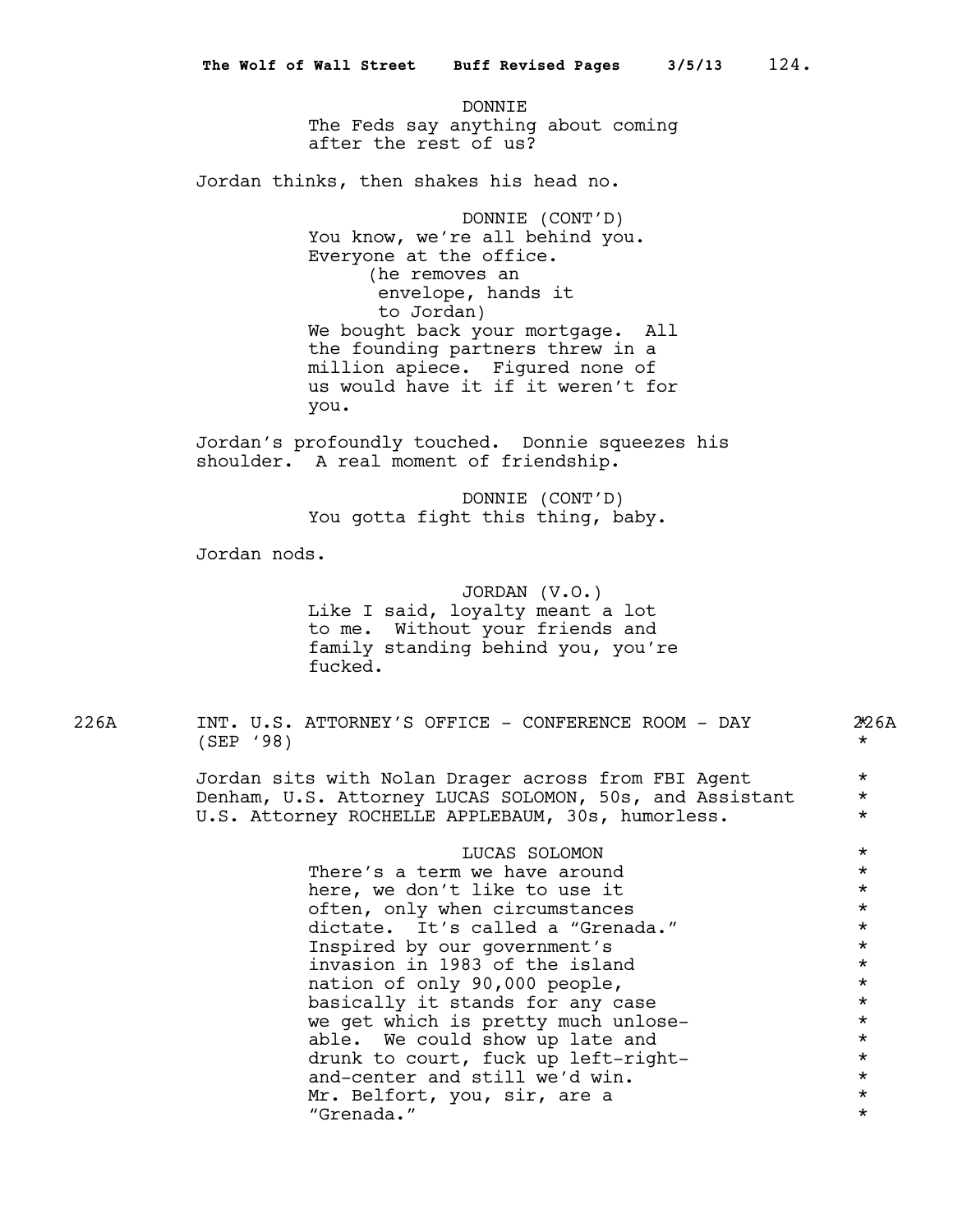|     | 125.<br>3/5/13<br>The Wolf of Wall Street Buff Revised Pages                                                                                                                                                                  |                                                                            |
|-----|-------------------------------------------------------------------------------------------------------------------------------------------------------------------------------------------------------------------------------|----------------------------------------------------------------------------|
|     | ROCHELLE APPLEBAUM<br>You're looking at real prison<br>time. Money laundering gets you<br>as much as 20 years. Case<br>couldn't be stronger if we'd have<br>caught you with your cash in your<br>mattress.                    | $\star$<br>$\star$<br>$\star$<br>$\star$<br>$\star$<br>$\star$<br>$\star$  |
|     | Solomon pushes a box full of evidence across the table.<br>Jordan eyeballs Denham.                                                                                                                                            | $^\star$<br>$\star$                                                        |
|     | LUCAS SOLOMON<br>Read the discovery.                                                                                                                                                                                          | $\star$<br>$\star$                                                         |
|     | <b>JORDAN</b><br>That your life's work in the box?                                                                                                                                                                            | $\star$<br>$\star$                                                         |
|     | <b>AGENT DENHAM</b><br>Jordan, you rotting in jail til<br>your kids're outta college isn't<br>our ambition here. You weren't<br>the only one involved in all this.<br>We think those folks deserve their<br>day in court too. | $\star$<br>$\star$<br>$^\star$<br>$\star$<br>$\star$<br>$\star$<br>$\star$ |
|     | NOLAN DRAGER<br>Why do I get the sense there's an<br>offer in the air? If so, let's<br>put it on the table.                                                                                                                   | $\star$<br>$^\star$<br>$\star$                                             |
|     | LUCAS SOLOMON<br>Full cooperation. A comprehensive<br>list of all coconspirators<br>spanning the last seven years and<br>he agrees to wear a wire.                                                                            |                                                                            |
|     | JORDAN<br>You want me to rat?                                                                                                                                                                                                 |                                                                            |
|     | LUCAS SOLOMON<br>We want your cooperation in --                                                                                                                                                                               | $^\star$<br>$^\star$                                                       |
|     | <b>AGENT DENHAM</b><br>We want you to rat.<br>Yes.                                                                                                                                                                            | $^\star$<br>$\star$                                                        |
| 227 | SCENES 227 - 229 OMITTED                                                                                                                                                                                                      | 227                                                                        |
| 230 | INT. JORDAN'S ESTATE - MASTER BEDROOM - NIGHT (SEP '98)                                                                                                                                                                       | 230                                                                        |
|     | <b>JORDAN</b><br>How was Christy's party?                                                                                                                                                                                     | $\star$<br>$^\star$                                                        |
|     | NAOMI<br>It was fine.                                                                                                                                                                                                         | $^\star$<br>$^\star$                                                       |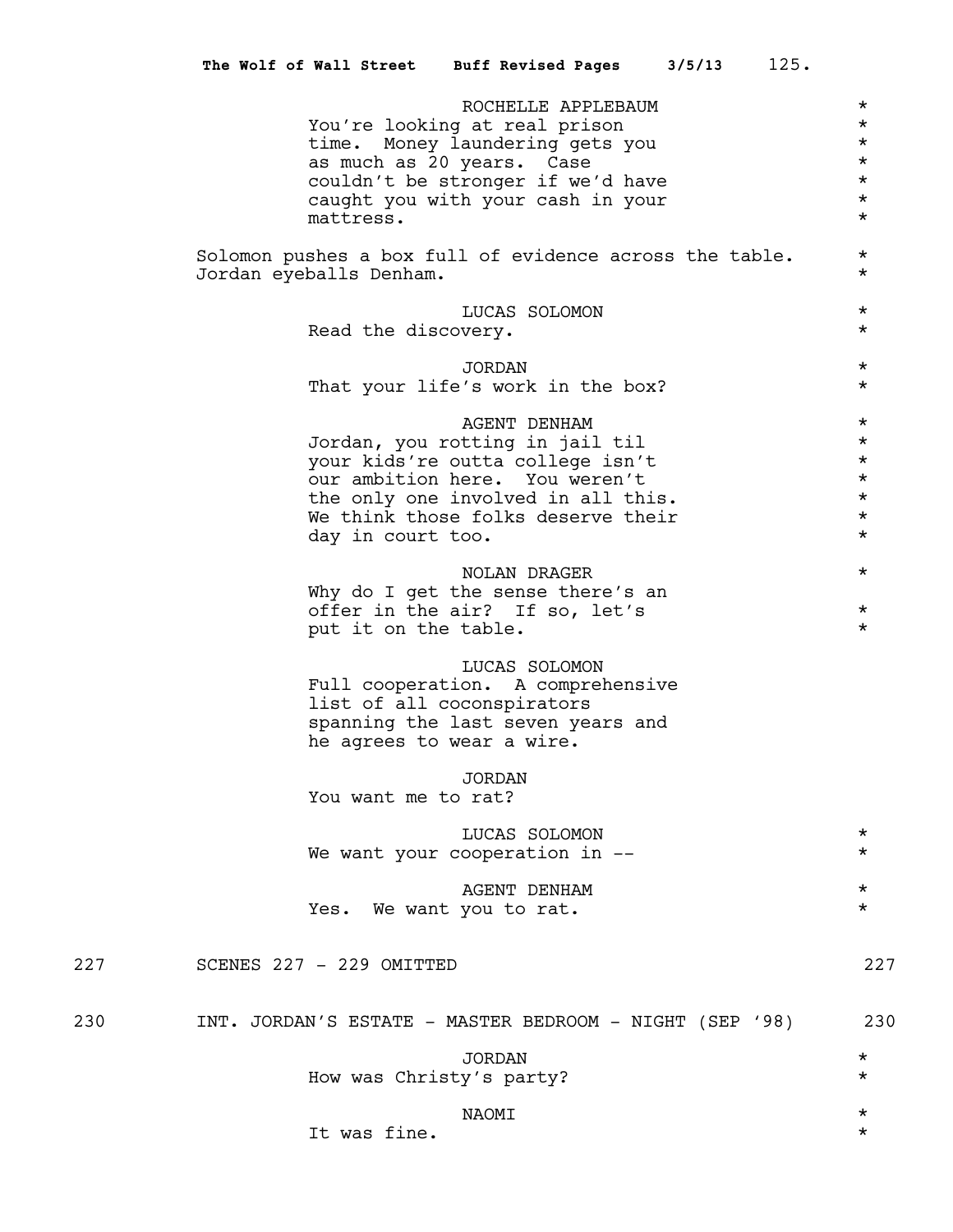#### JORDAN \*

Baby, I talked to the lawyers  $*$ again today. I have some really  $\star$ <br>great news. As it turns out you're  $\star$ great news. As it turns out you're totally off the hook.  $*$ 

# NAOMI \*

I know that already.  $*$ 

## JORDAN \*

You never did anything wrong  $*$ anyway, right? At the end of the  $*$ day all they really want is for me  $*$ to cooperate - that's it.  $\star$ <br>See, apparently, I know so much  $\star$ See, apparently, I know so much about what's going on in the stock  $*$ <br>market that I could save the  $*$ market that I could save the government years of heartache. But  $*$ <br>it get's even better . You see it get's even better... You see,  $\star$ <br>if I cooperate I'll only have to  $\star$ if I cooperate I'll only have to  $*$ <br>serve four short years and any  $*$ serve four short years and any fine I'd have to pay wouldn't be  $*$ due til after I serve my sentence. \* \* We'll still have plenty of money  $*$ left over. The only thing that I  $*$ <br>was kind of upset about was the  $*$ was kind of upset about was the fact that I might have to give  $\star$ <br>them information about my friends. them information about my friends. \*

# NAOMI \*

Like you said, "There's no friends \* on Wall Street".

#### JORDAN \*

But there's a silver lining to  $*$ that too... It turns out that all  $\star$ <br>of 'em are probably gonna of 'em are probably gonna \* cooperate too. So in the end, that  $\star$ <br>won't really be a factor. won't really be a factor.

# NAOMI \*

Well, that's really good news, \* honey. I'm really happy for you. \*

JORDAN \* No, it's good for <u>both</u> of us, Nay.  $*$ 

## $\begin{picture}(20,10) \put(0,0){\vector(1,0){10}} \put(15,0){\vector(1,0){10}} \put(15,0){\vector(1,0){10}} \put(15,0){\vector(1,0){10}} \put(15,0){\vector(1,0){10}} \put(15,0){\vector(1,0){10}} \put(15,0){\vector(1,0){10}} \put(15,0){\vector(1,0){10}} \put(15,0){\vector(1,0){10}} \put(15,0){\vector(1,0){10}} \put(15,0){\vector(1,0){10}} \put(15,0){\vector(1$

Yeah, yeah. \*

JORDAN \* Make love to me baby. Make love to  $*$ <br>me nice and slow me nice and slow.

# NAOMI \*

No Jordan. Stop! \*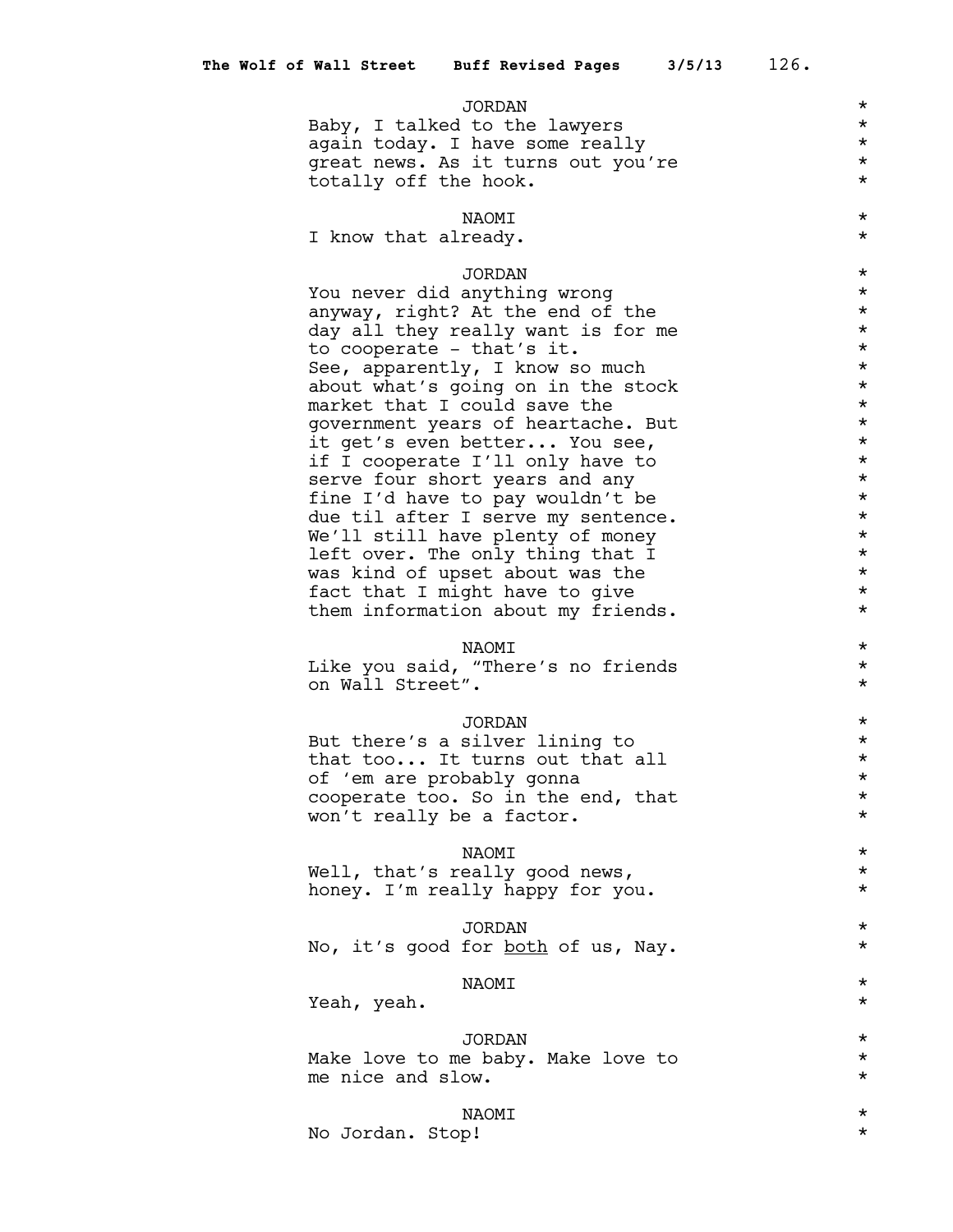230A INT. JORDAN'S ESTATE - MASTER BEDROOM - CONTINUOUS 230A TIME CUT: Jordan is fucking Naomi. It's the best he's \*\*<br>felt in days, While he's lost in it, she's lost interest, \*\* felt in days. While he's lost in it, she's lost interest, \* going through the motions perfunctorily. \* JORDAN \* I love you, Nay. I love you so  $\star$ <br>much. I've loved you from the  $\star$ much. I've loved you from the \* first time I saw you.  $*$ NAOMI \* Fuck you.  $\star$ That stops him.  $\star$ JORDAN \*  $What?$ NAOMI \* I fucking hate you. JORDAN \* What are you talking about?  $*$  $\begin{tabular}{ccccc}\nNAOMI & & & \star\end{tabular}$ You don't give a shit about how I \* feel. All you care about is \* yourself. \* JORDAN \* That's not true. What do you mean? \*\*\* NAOMI \* You wanna fuck me? Fine. Fuck me \* hard like it's the last time.  $*$ JORDAN \* Hold still. Why are you moving \* like that?  $\star$  $\begin{tabular}{ccccc}\nNAOMI & & & \star\end{tabular}$ Go ahead, fuck me! JORDAN \* What are you doing baby?  $*$  $\begin{picture}(20,10) \put(0,0){\vector(1,0){10}} \put(15,0){\vector(1,0){10}} \put(15,0){\vector(1,0){10}} \put(15,0){\vector(1,0){10}} \put(15,0){\vector(1,0){10}} \put(15,0){\vector(1,0){10}} \put(15,0){\vector(1,0){10}} \put(15,0){\vector(1,0){10}} \put(15,0){\vector(1,0){10}} \put(15,0){\vector(1,0){10}} \put(15,0){\vector(1,0){10}} \put(15,0){\vector(1$ Cum for me. Cum for me, baby. Like \* it's the last time. JORDAN \* You want me to cum, baby?  $*$ NAOMI \* Yeah, cum for me baby, cum! \* **The Wolf of Wall Street Buff Revised Pages 3/5/13** 127.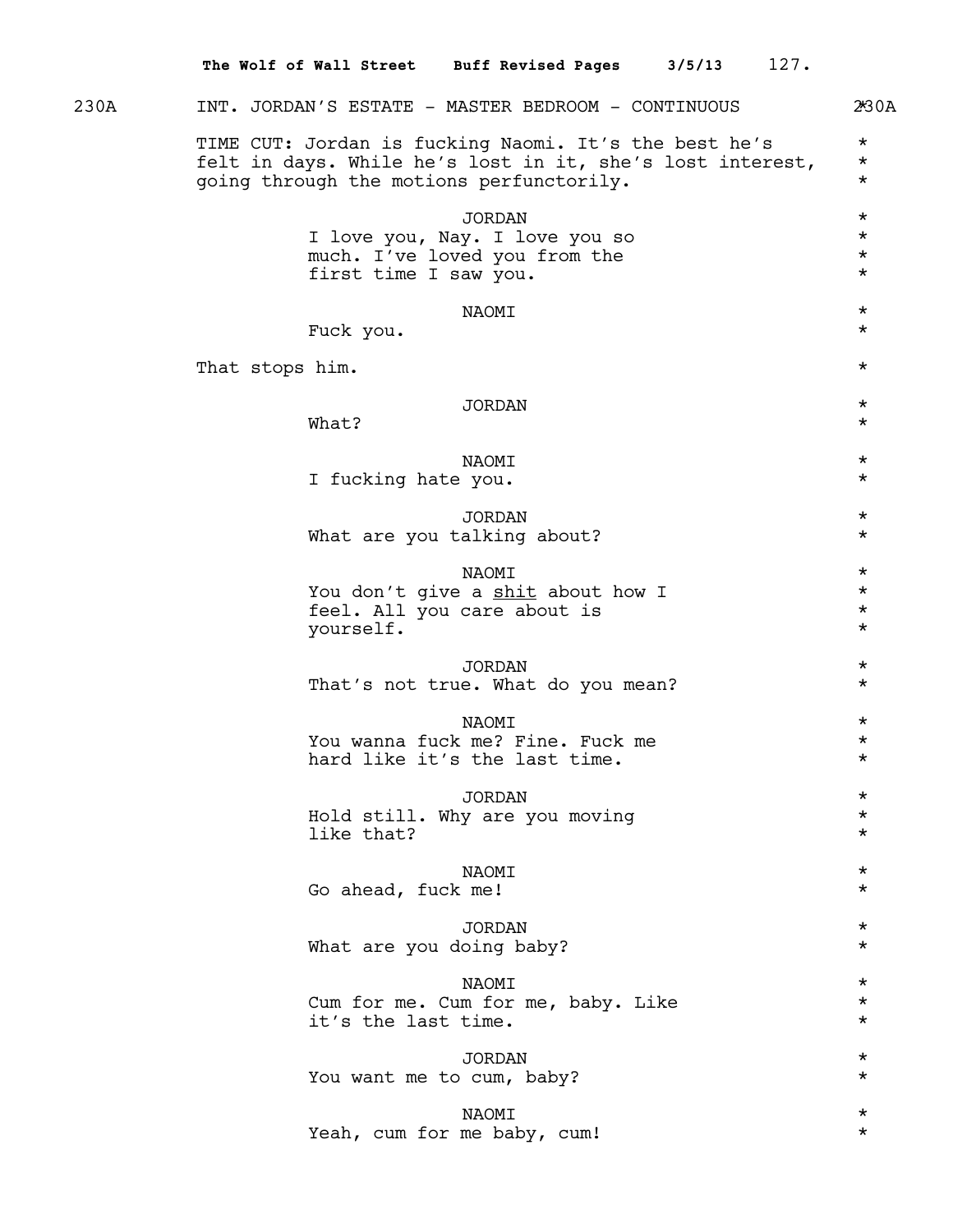|                |     |                           | The Wolf of Wall Street Buff Revised Pages 3/5/13                                                                                                                                                                                                                                                        |  | 128.                                                                                                     |
|----------------|-----|---------------------------|----------------------------------------------------------------------------------------------------------------------------------------------------------------------------------------------------------------------------------------------------------------------------------------------------------|--|----------------------------------------------------------------------------------------------------------|
|                |     | in uncomfortable silence. | After a beat He cums. Jordan rolls off Naomi. They lie                                                                                                                                                                                                                                                   |  | $^\star$<br>$^\star$                                                                                     |
|                |     | want a divorce.           | NAOMI (CONT'D)<br>Jordan, that was the last time. I                                                                                                                                                                                                                                                      |  | $^\star$<br>$^\star$<br>$^\star$                                                                         |
|                |     |                           | <b>JORDAN</b><br>What are you talking about?                                                                                                                                                                                                                                                             |  | $^\star$<br>$^\star$                                                                                     |
|                |     | I want a divorce.         | <b>NAOMI</b>                                                                                                                                                                                                                                                                                             |  | $^\star$<br>$^\star$                                                                                     |
|                |     |                           | <b>JORDAN</b><br>What? What are you talking about?<br>Now? After we just made love?                                                                                                                                                                                                                      |  | $^\star$<br>$^\star$<br>$^\star$                                                                         |
|                |     |                           | <b>NAOMI</b><br>And I wanted to puke.                                                                                                                                                                                                                                                                    |  | $^\star$<br>$^\star$                                                                                     |
| Naomi gets up. |     |                           |                                                                                                                                                                                                                                                                                                          |  | $^\star$                                                                                                 |
|                |     |                           | NAOMI (CONT'D)<br>I don't love you anymore Jordan. I<br>haven't for a long time.                                                                                                                                                                                                                         |  | $^\star$<br>$^\star$<br>$^\star$                                                                         |
|                | me? |                           | <b>JORDAN</b><br>You don't love me? Isn't that<br>convenient. Now, you don't love<br>me? Now while I'm under federal<br>indictment with a fucking bracelet<br>around my ankle? Now, all of a<br>sudden, you decide you don't love                                                                        |  | $^\star$<br>$^\star$<br>$^\star$<br>$^\star$<br>$^\star$<br>$^\star$<br>$^\star$<br>$^\star$             |
|                |     | Yes, that's right.        | NAOMI                                                                                                                                                                                                                                                                                                    |  | $^\star$<br>$^\star$                                                                                     |
|                |     |                           | <b>JORDAN</b><br>What kind of a person are you?                                                                                                                                                                                                                                                          |  | $^\star$<br>$^\star$                                                                                     |
|                |     |                           | <b>NAOMI</b><br>You married me. This is how it's<br>gonna be. Listen Jordan. I'm<br>taking custody of the kids. If you<br>agree to the divorce right now, I<br>will allow you visitation. Don't<br>try to fight it. It will save us<br>both a lot of money and I have a<br>feeling you're gonna need it. |  | $^\star$<br>$^\star$<br>$^\star$<br>$^\star$<br>$^\star$<br>$^\star$<br>$^\star$<br>$^\star$<br>$^\star$ |
| after her.     |     |                           | Naomi exits to the dressing room. Jordan gets up, follows                                                                                                                                                                                                                                                |  | $^\star$<br>$^\star$                                                                                     |
|                |     | taking my kids.           | JORDAN<br>I've got news for you. You're not                                                                                                                                                                                                                                                              |  | $^\star$<br>$^\star$<br>$^\star$                                                                         |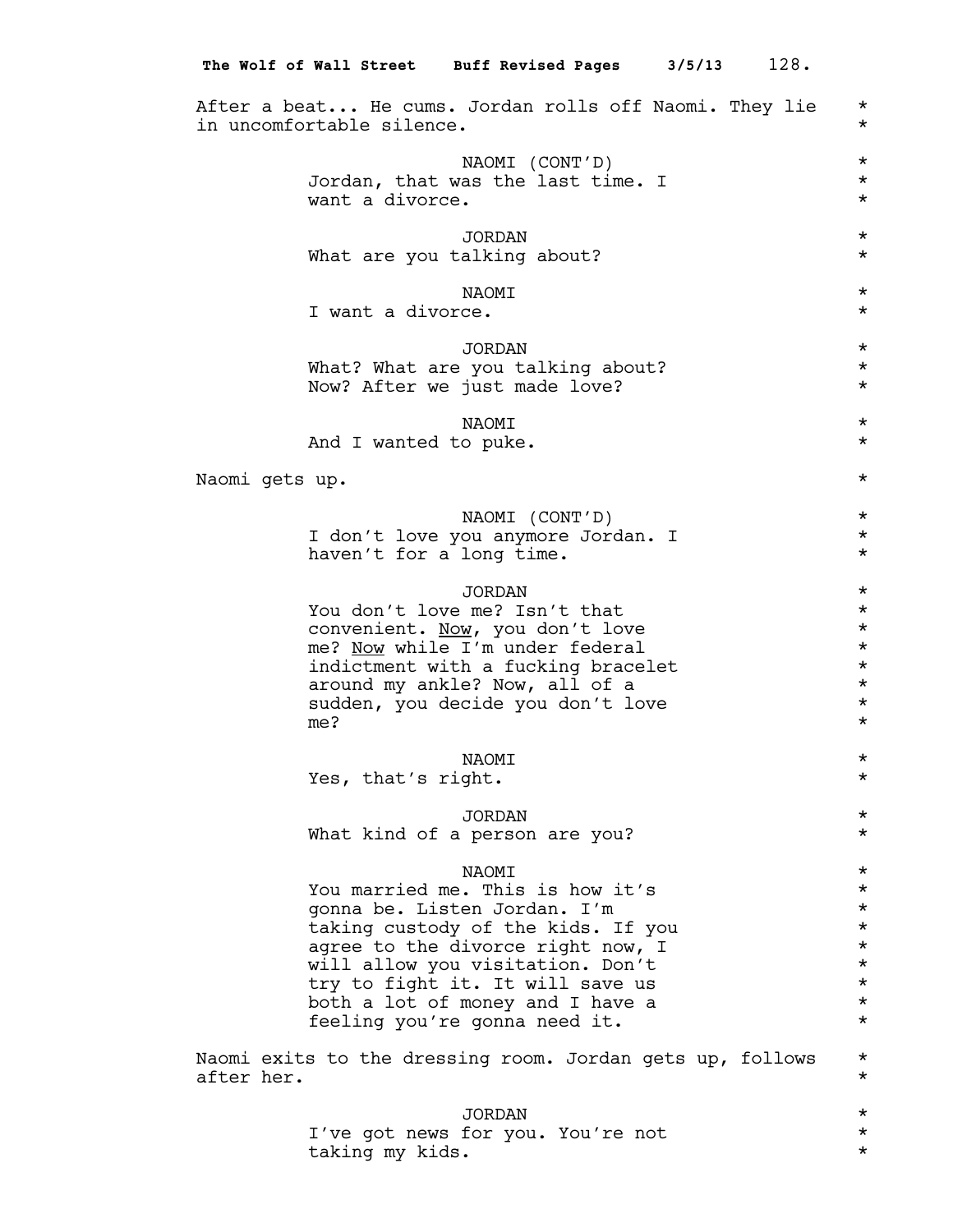| NAOMI                                               | $\star$ |
|-----------------------------------------------------|---------|
| I already spoke to my lawyer. He                    | $\star$ |
| said even if you don't get                          | $\star$ |
| convicted I can still get custody.                  | $\star$ |
| JORDAN                                              | $\star$ |
| My lawyers are more powerful than                   | $\star$ |
| yours. You're not taking my kids!                   | $\star$ |
| You vicious cunt!                                   | $\star$ |
| Naomi slaps Jordan. Jordan hits her back and exits. | $\star$ |
| JORDAN (CONT'D)                                     | $\star$ |
| Fuck you! You're not taking my                      | $\star$ |
| kids. You fucking bitch!                            | $\star$ |
|                                                     | $\star$ |
|                                                     |         |

## 230B INT. HALLWAY - CONTINUOUS 230B 280B

Jordan grabs a pair of scissors and starts slashing the \* couch. He retrieves a stash of coke from the couch \* lining. Naomi enters the hallway as Jordan snorts coke. \*

> $\begin{picture}(20,10) \put(0,0){\vector(1,0){10}} \put(15,0){\vector(1,0){10}} \put(15,0){\vector(1,0){10}} \put(15,0){\vector(1,0){10}} \put(15,0){\vector(1,0){10}} \put(15,0){\vector(1,0){10}} \put(15,0){\vector(1,0){10}} \put(15,0){\vector(1,0){10}} \put(15,0){\vector(1,0){10}} \put(15,0){\vector(1,0){10}} \put(15,0){\vector(1,0){10}} \put(15,0){\vector(1$ Look at yourself Jordan. You're  $\star$ <br>sick. you're a sick man. sick, you're a sick man.

## JORDAN \* You're not taking my kids.

#### NAOMI \*

You think I'd let my kids near  $*$ you? Look at you. You know what my  $*$ lawyers said? You're going to jail  $\star$ <br>for twenty years. Twenty fucking for twenty years. Twenty fucking<br>vears. Jordan. You'll be lucky if  $\star$ years, Jordan. You'll be lucky if  $\star$ <br>You ever see them again. you ever see them again.

JORDAN \*<br>|on't think T'm gonna \* \* \* Oh yeah? You don't think I'm gonna \* see my kids again? Oh yeah?

Jordan heads towards Skylar's room. She tries to stop \* Jordan. He knocks her to the ground. \*

Jordan charges towards Skylar's room. \*

Jordan exiting Skylar's room with Skylar crying in his  $*$ arms. Naomi starts to pull herself up from off the floor  $*$ <br>as Jordan races toward the stairs as Jordan races toward the stairs.

> NAOMI \* Put her down Jordan! Put her down! \* \*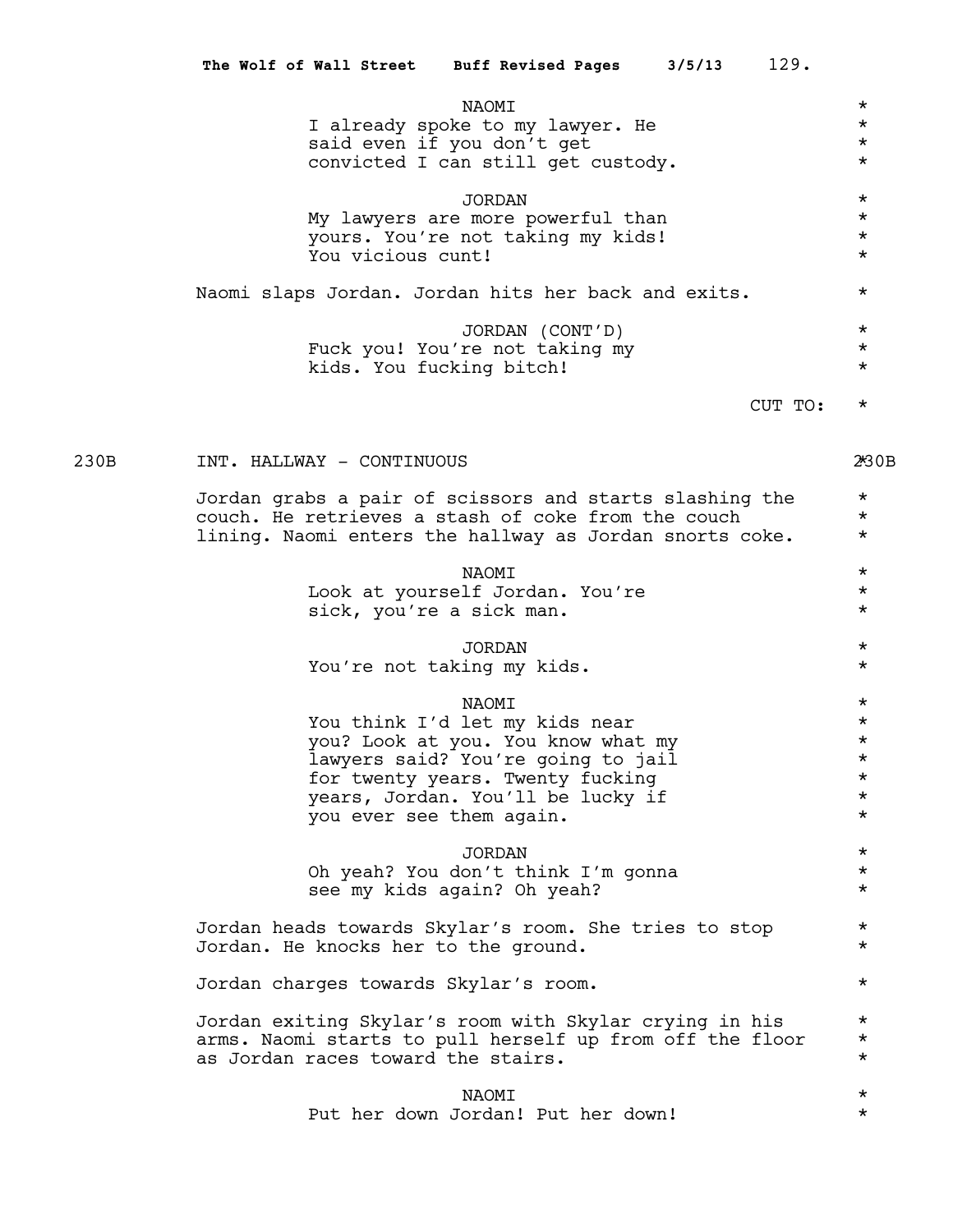|      | 130.<br>The Wolf of Wall Street Buff Revised Pages 3/5/13                                                                                                                                                                    |                                                                               |
|------|------------------------------------------------------------------------------------------------------------------------------------------------------------------------------------------------------------------------------|-------------------------------------------------------------------------------|
|      | Jordan and Skylar descend the stairs. Naomi pulls herself<br>together and follows.                                                                                                                                           | $\star$<br>$^\star$                                                           |
| 230C | INT. / EXT. GARAGE - NIGHT                                                                                                                                                                                                   | 2*30C                                                                         |
|      | Jordan races through the garage door, slamming and<br>locking it behind him.                                                                                                                                                 | $\star$<br>$\star$                                                            |
|      | NAOMI (CONT'D)<br>Violet, Violet! Help me! He's got<br>Skylar! Get the key!                                                                                                                                                  | $\star$<br>$^\star$<br>$^\star$                                               |
|      | Jordan putting Skylar in the car.                                                                                                                                                                                            | $^\star$                                                                      |
|      | Naomi and Violet desperately try to open the garage door.                                                                                                                                                                    | $^\star$                                                                      |
|      | Naomi races into the garage. Jordan gets in the drivers<br>seat, locks the doors and starts the engine.                                                                                                                      | $^\star$<br>$^\star$                                                          |
|      | Naomi begs him to stop. Violet presses the garage door<br>button. Naomi grabs a tool and smashes the driver side<br>window.                                                                                                  | $^\star$<br>$^\star$<br>$^\star$                                              |
|      | Jordan sees the door closing - he thinks "fuck it" -<br>slams into reverse, crashing through the garage door. Car<br>continues in reverse, crashing into a concrete pillar.                                                  | $^\star$<br>$^\star$<br>$\star$                                               |
|      | Naomi and Violet rush to the car, pull Skylar out and<br>bring her inside the house. Jordan sits as blood rushes<br>down his face.                                                                                           | $^\star$<br>$^\star$<br>$^\star$                                              |
|      | LUCAS SOLOMAN (V.O.)<br>Paragraph 1. The defendant shall<br>plead guilty to all counts of the<br>indictment currently pending<br>against him in the United States<br>District Court for the Eastern<br>District of New York. | $\star$<br>$\star$<br>$^\star$<br>$^\star$<br>$^\star$<br>$^\star$<br>$\star$ |
| 230D | SCENES 230D - 230E OMITTED                                                                                                                                                                                                   | 2 <sup>k</sup> 30D                                                            |
| 230F | INT. U.S. ATTORNEY'S OFFICE - CONFERENCE ROOM - DAY                                                                                                                                                                          | 2*30F                                                                         |
|      | OFF A "COOPERATION AGREEMENT," we find --                                                                                                                                                                                    | $\star$                                                                       |
|      | -- Nolan Drager, Lucas Solomon, Rochelle Applebaum and<br>Agent Denham all back at the conference table, reading<br>copies of the same contract. Lucas does so aloud:                                                        | $^\star$<br>$^\star$<br>$\star$                                               |
|      | LUCAS SOLOMON<br>Paragraph 2. The defendant shall<br>provide information regarding all<br>criminal activities of the<br>defendant and others from June<br>1st, 1990, onwards. Paragraph 3.                                   | $^\star$<br>$\star$<br>$\star$<br>$\star$<br>$\star$<br>$\star$               |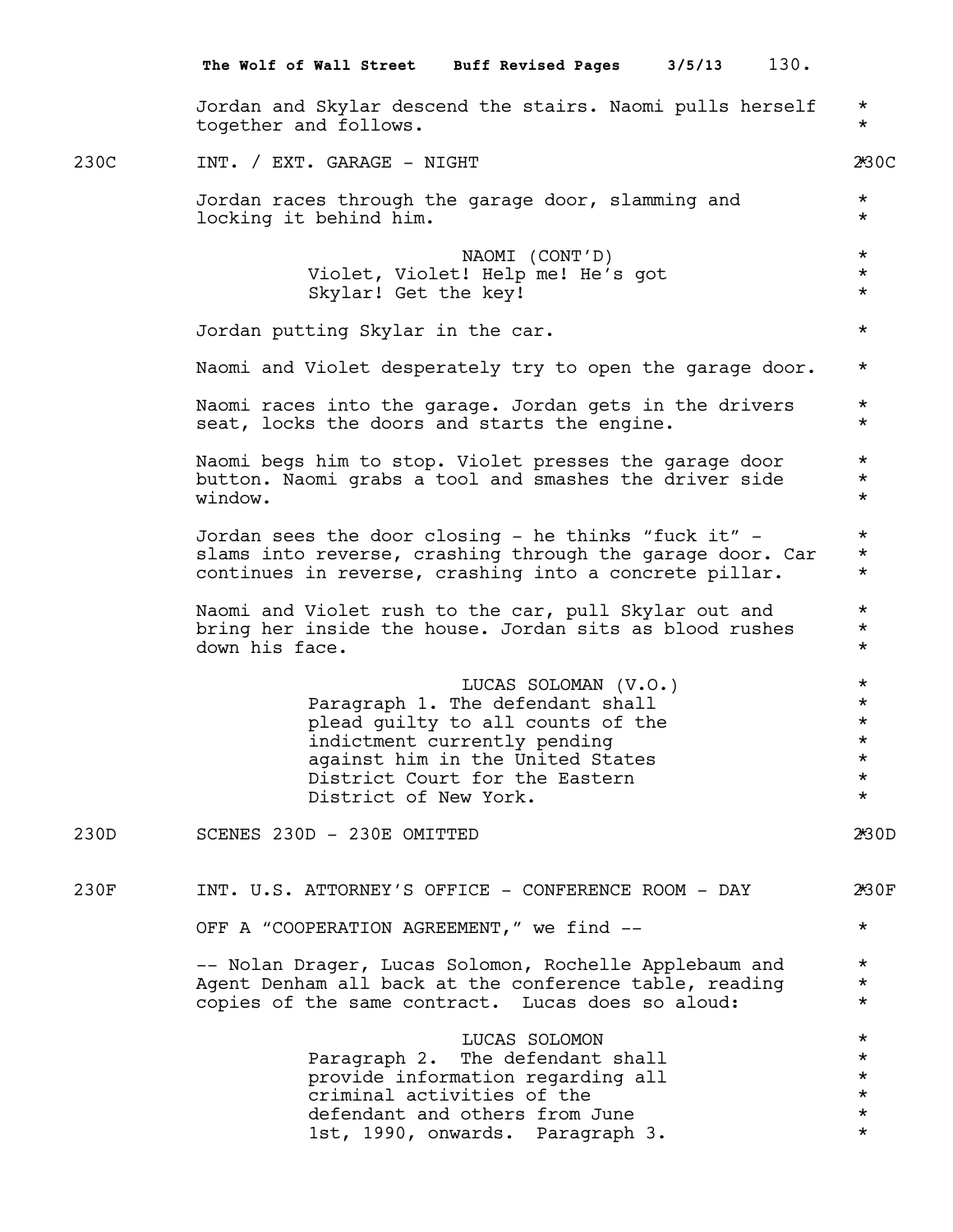The defendant shall participate in  $*$ undercover activities pursuant to  $*$ the instructions of the FBI,<br>including wearing a recording  $\star$ including wearing a recording device, also known as a 'wire', in  $\star$ <br>conjunction with the investigation  $\star$ conjunction with the investigation \* of securities fraud. Paragraph 4.  $*$ <br>The defendant must not commit or  $*$ The defendant must not commit, or  $\star$ <br>attempt to commit, any further  $\star$ attempt to commit, any further  $\star$ <br>crimes crimes. \* Jordan's here, too, looking miserable. He stops Lucas. \* JORDAN \*<br>n the fucking thing. \* \* \* Lemme just sign the fucking thing. He signs the fucking thing.  $*$ 230G INT. U.S. ATTORNEY'S OFFICE - CONFERENCE ROOM - DAY 280G Jordan sits alone, finishes writing a long list of names on a yellow legal pad. JORDAN (V.O.) For the next six hours, I came up with a list. Friends, enemies, business associates, anybody who'd ever known me or taken so much as a stock tip. The first name on the list was Donnie's. And as Jordan heaves a huge sigh, we're suddenly... 231 INT. FBI OFFICE - DAY (OCT '98) 231 Agent Denham tapes a recorder to Jordan's inner thigh, runs a microphone wire up his chest. Agent Hughes \* watches.  $\star$ AGENT DENHAM Talk normally, breathe normally, within five minutes you'll forget you even have it on. Jordan nods, buttons up his shirt. 232 INT. STRATTON OAKMONT III - BULLPEN - DAY (OCT '98) 232 Wearing a suit and tie, Jordan walks in to the bullpen, where the Brokers spot him, giving him a standing ovation. He forces a smile, waves to the crowd. As Robbie and Chester Ming look on, Jordan forces a smile **The Wolf of Wall Street Buff Revised Pages 3/5/13** 131. LUCAS SOLOMON (CONT'D)

as he approaches Donnie, who gives him a hug.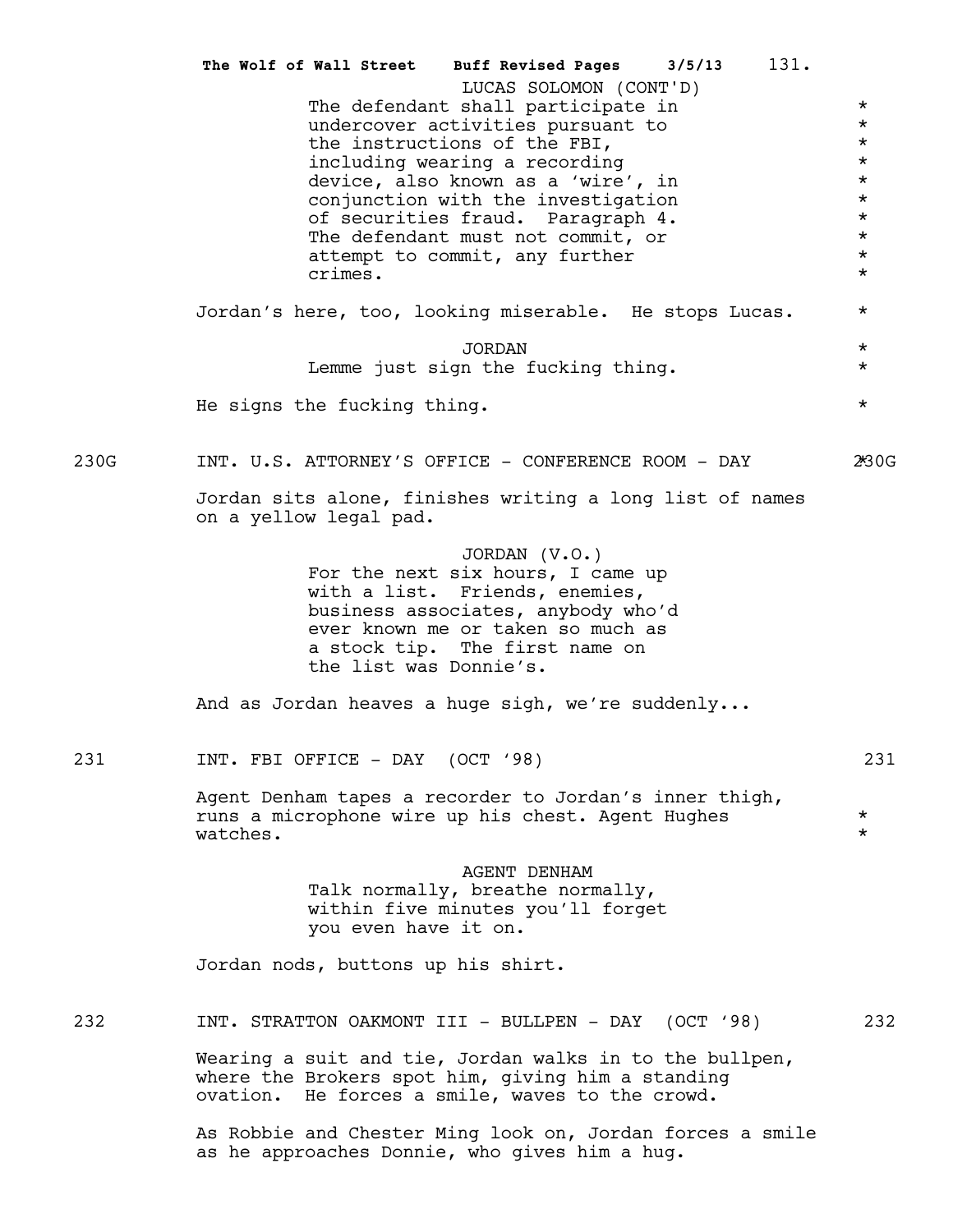233 INT. STRATTON OAKMONT III - JORDAN'S OFFICE - DAY 233

Jordan and Donnie sit at the coffee table over takeout sushi.

JORDAN

The trial won't be for months, so obviously I'll be counting on you to pick up the slack.

DONNIE Whatever you need, bro. You know that.

Jordan reaches in his jacket for a yellow slip of PAPER.

JORDAN And you know how much that means to me. Hey, you know what I wanted to ask you?

Jordan catches Donnie's eye, pushes the PAPER over in front of him.

> JORDAN (CONT'D) The Steve Madden deal, did he ever come through on that?

Donnie looks down at the paper, reads Jordan's writing:

 **"DON'T INCRIMINATE YOURSELF. I'M WEARING A WIRE."**

JORDAN (CONT'D) Remember he was supposed to kick back like four mil from that one account?

DONNIE Uh... tell you the truth I was so fucked up, I don't really remember anything about that.

Donnie slips the paper in his jacket, gives Jordan a look -- "Thank you." Jordan nods.

> JORDAN Well if you talk to him, let me know. You want the last yellowtail?

### DONNIE

Why not?

JORDAN (V.O.) And thus began my career as a government cooperator. I was a rat...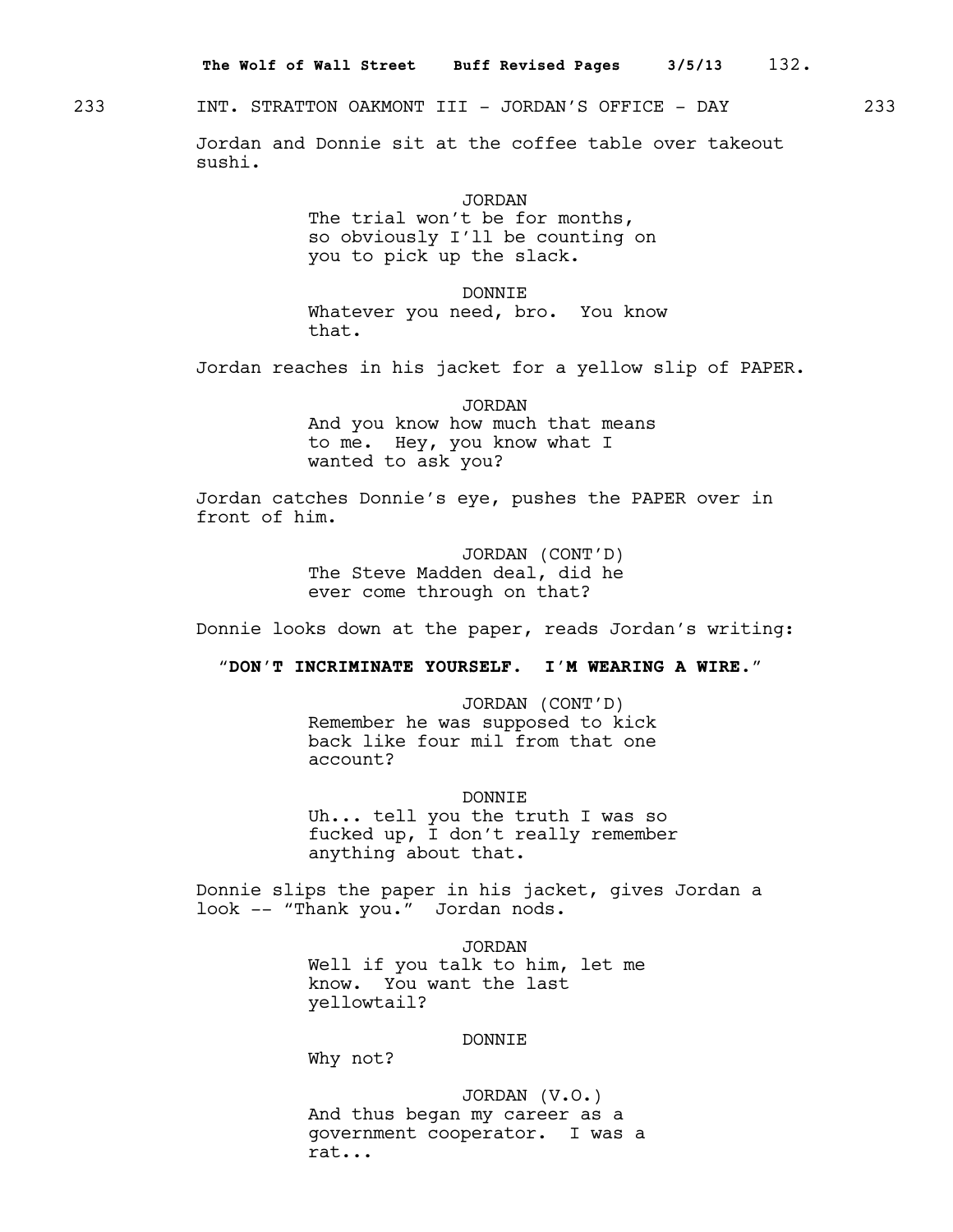|      | The Wolf of Wall Street Buff Revised Pages<br>3/5/13<br>133.                                                                                                            |                                |
|------|-------------------------------------------------------------------------------------------------------------------------------------------------------------------------|--------------------------------|
| 234  | INT. JORDAN'S ESTATE - MASTER BEDROOM - DAY (NOV '98)                                                                                                                   | 234                            |
|      | Jordan lays alone, asleep in bed. We hear the DOORBELL.                                                                                                                 |                                |
|      | JORDAN $(V.O.)$<br>But I wasn't losing any sleep<br>over it.                                                                                                            |                                |
|      | After a few beats, Violet knocks, enters. Jordan stirs.                                                                                                                 |                                |
|      | VIOLET<br>I'm sorry, Mr. Jordan. You got a<br>visitor.                                                                                                                  |                                |
| 235  | INT. JORDAN'S ESTATE - FOYER - DAY (NOV '98)                                                                                                                            | 235                            |
|      | Jordan descends the stairs in sweats and T-shirt. Agents<br>Denham and Hughes are waiting.                                                                              | $\star$<br>$\star$             |
|      | AGENT DENHAM<br>I need you to get dressed.                                                                                                                              |                                |
|      | <b>JORDAN</b><br>Why? What's going on?                                                                                                                                  |                                |
|      | AGENT DENHAM<br>You're going to jail.                                                                                                                                   |                                |
|      | Agent Denham holds up the slip of yellow paper that<br>Jordan gave to Donnie. And on Jordan's look                                                                      |                                |
|      | JORDAN (V.O.)<br>Donnie Azoff, my partner. My best<br>friend.                                                                                                           |                                |
| 235A | EXT. JORDAN'S ESTATE - DAY                                                                                                                                              | 25A                            |
|      | A tractor-trailer is parked out front as a group of<br>MOVERS carry out paintings and antique furniture under<br>the supervision of several FBI Agents in windbreakers. | $\star$<br>$\star$<br>$\star$  |
|      | JORDAN (V.O.)<br>After months of legal wrangling,<br>I was finally sentenced to prison.                                                                                 | $^\star$<br>$\star$<br>$\star$ |
|      | WE SEE Jordan's various cars -- Porsche, Mercedes,<br>Ferrari, BMW -- loaded onto a large transport vehicle.                                                            | $^\star$<br>$^\star$           |
| 235B | INT. STRATTON OAKMONT III - BULLPEN - DAY                                                                                                                               | 2*35B                          |
|      | Jordan stands addressing his 700 Brokers. WE SEE the<br>eager young FACES, hanging on his every word.                                                                   | $\star$<br>$\star$             |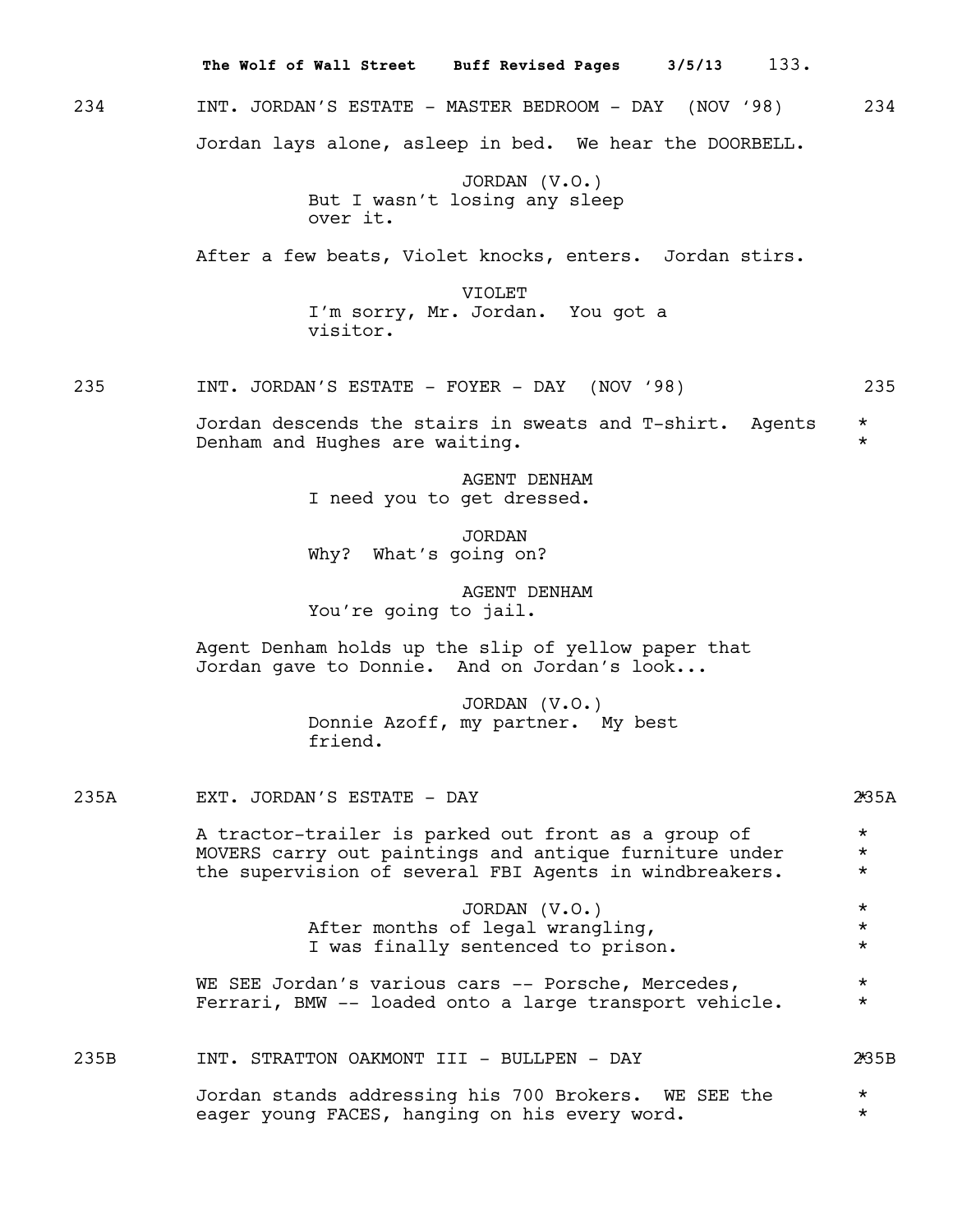|      | 134.<br>The Wolf of Wall Street Buff Revised Pages<br>3/5/13                                                                                  |                     |
|------|-----------------------------------------------------------------------------------------------------------------------------------------------|---------------------|
|      | JORDAN $(V.O.)$                                                                                                                               | $^\star$            |
|      | I gave up everyone, and in return                                                                                                             | $\star$             |
|      | got three years in some hellhole                                                                                                              | $\star$             |
|      | in Nevada I'd never even heard of.                                                                                                            | $\star$             |
|      | Like Mad Max'd said, the                                                                                                                      | $\star$             |
|      | chickens'd come home to roost.<br>Whatever the fuck that means.                                                                               | $\star$<br>$\star$  |
|      |                                                                                                                                               |                     |
| 236  | INT. FEDERAL COURTROOM - QUEENS - DAY (MAR '99)                                                                                               | $*236$              |
|      | Sentencing. Jordan's mother is there, tears in her eyes.                                                                                      | $^\star$            |
|      | NOLAN DRAGER                                                                                                                                  | $^\star$            |
|      | I hope your Honor would agree that                                                                                                            | $\star$<br>$^\star$ |
|      | Mr. Belfort has distinguished<br>himself in terms of his                                                                                      | $\star$             |
|      | cooperation in this white collar                                                                                                              | $\star$             |
|      | fraud. Mr. Belfort has helped the                                                                                                             | $\star$             |
|      | government win convictions over                                                                                                               | $\star$             |
|      | two dozen serious offenders and                                                                                                               | $\star$             |
|      | helped them recover millions of                                                                                                               | $\star$             |
|      | dollars to be made available for                                                                                                              | $\star$             |
|      | restitution to the victims.                                                                                                                   | $\star$             |
|      | HON. RAYMOND SAMITZ                                                                                                                           | $^\star$            |
|      | The sentence of the court shall be                                                                                                            | $^\star$            |
|      | 48 months in Federal Prison.                                                                                                                  | $\star$             |
|      | (pause)                                                                                                                                       | $\star$<br>$\star$  |
|      | Please remand the defendant.                                                                                                                  |                     |
|      | Max rolls his eyes: Jordan's so guilty it hurts. As<br>Jordan is led away by GUARDS                                                           | $^\star$<br>$\star$ |
| 236A | INT. STRATTON OAKMONT - DAY                                                                                                                   | 2*36A               |
|      | Donnie sits in his office, hears something -- a small                                                                                         | $\star$             |
|      | army of FBI AGENTS, led by Agents Denham and Hughes,                                                                                          | $\star$             |
|      | arrest half the office: Sea Otter, Robbie, Kimmie, etc                                                                                        | $\star$             |
|      | As the FBI cleans house, Donnie sits on his couch.                                                                                            | $\star$             |
| 237  | SCENES 237 - 244 OMITTED                                                                                                                      | *237                |
| 245  | INT. SUBWAY - DAY (MAR '99)                                                                                                                   | 245                 |
|      | CLOSE ON DENHAM, reading a New York Times article on<br>Jordan's sentencing. He looks satisfied with his<br>accomplishment, until he looks up |                     |
|      | and realizes he's right where Jordan said he'd be:<br>commuting home on the subway, like any other piker.                                     |                     |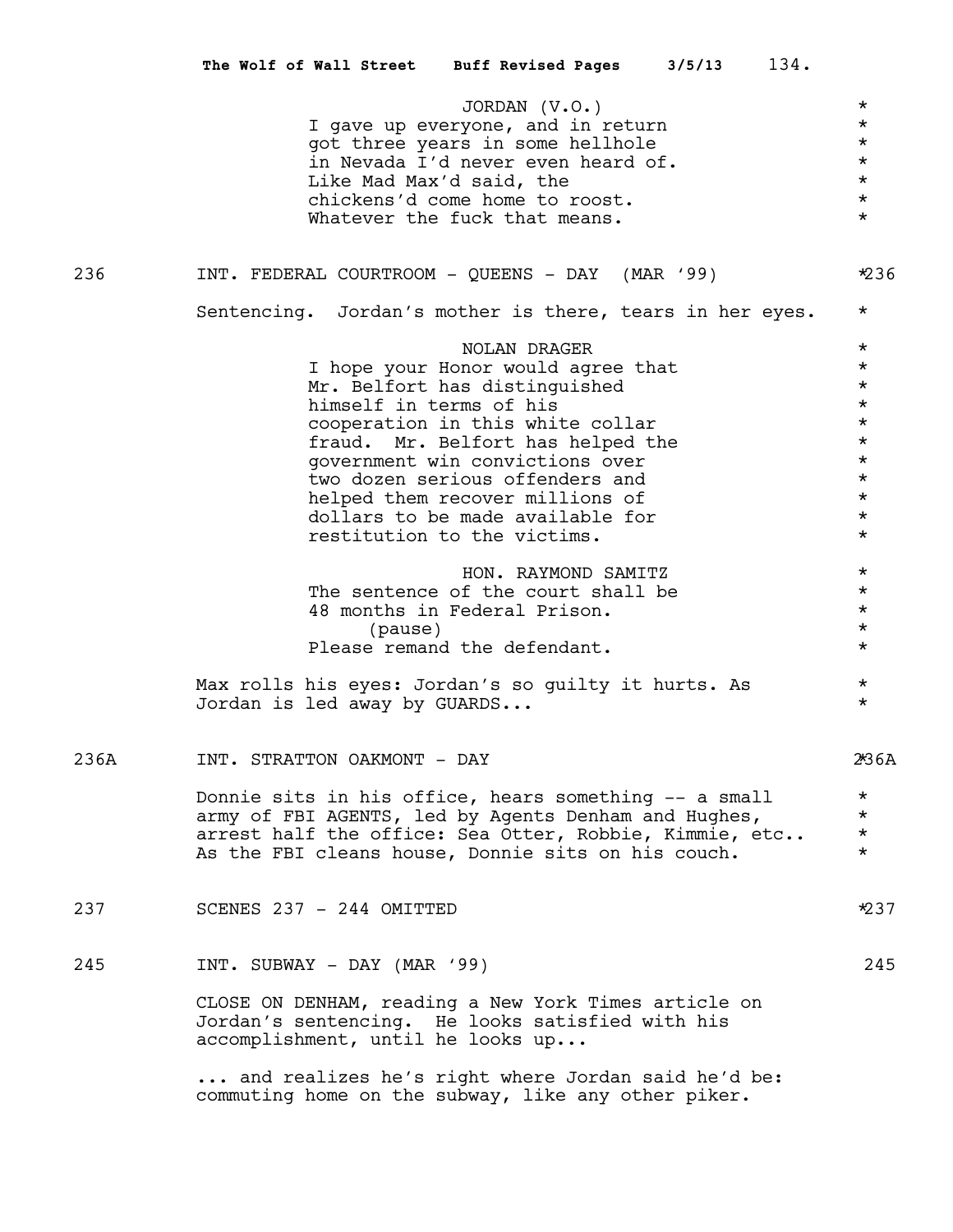246 INT. PRISON VAN - DAY (MAR '99) 246

Jordan rides in back, stares out the window, thinking about all he's done. The van stops as it arrives at the PRISON GATE.

> JORDAN (V.O.) I'm not ashamed to admit, when we arrived to prison, I was absolutely terrified...

GUARD (O.S.) Belfort! Fuckin' move!

Jordan leaps to his feet.

JORDAN (V.O.) I needn't have been.

247 EXT. MINIMUM C PRISON - DAY (SPRING 2000) 247

A tennis ball hits pavement and WE PAN UP TO JORDAN, in prison fatigues but playing doubles with three other PRISONERS, all white middle-aged EXECUTIVE TYPES.

> JORDAN Sorry, just out. What is that, forty-thirty?

As the game continues, Jordan serving, the CAMERA PULLS UP TO SEE THE WHOLE PRISON YARD: one group of inmates does Tai Chi while another has formed a book club.

> JORDAN (V.O.) For a brief, fleeting moment, I'd forgotten I was rich and lived in America.

> > BLACK OUT.

| 248 | INT. HOTEL BANQUET HALL - EARLY 2000'S - DAY  | $*248$   |
|-----|-----------------------------------------------|----------|
|     | CLOSE ON A MOVIE SCREEN: DIFFERENT INTERVIEWS | $\star$  |
|     | AFRICAN KID                                   | $\star$  |
|     | I watch him speak and what he says            | $^\star$ |
|     | is motivational about life. He                | $\star$  |
|     | tells about life and how you can              | $\star$  |
|     | be more rich.                                 | $\star$  |
|     | CHINESE KID                                   | $^\star$ |
|     | He is going to teach us how to be             | $\star$  |
|     | successful, how to set our goals.             | $\star$  |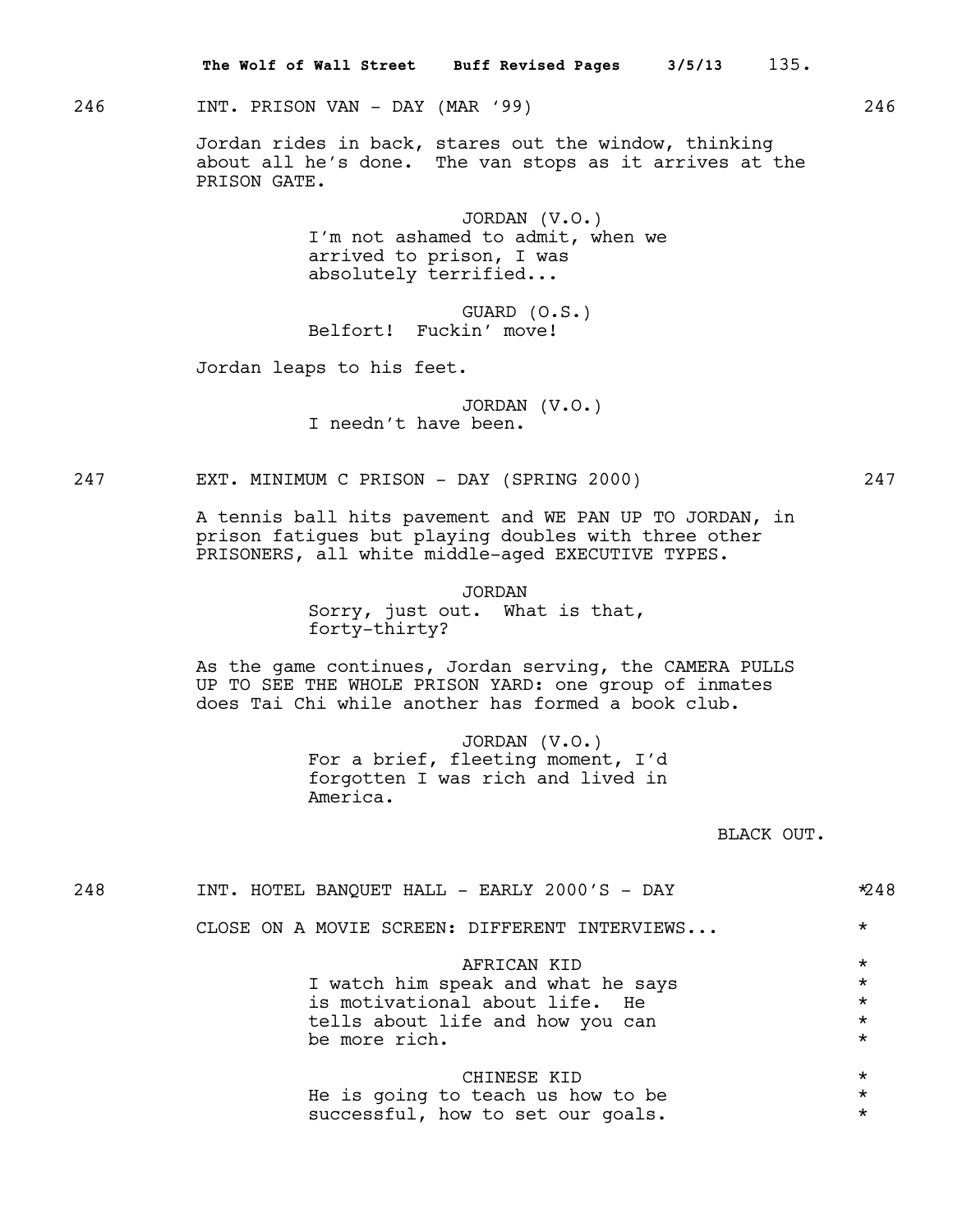|                                  |                            | The Wolf of Wall Street Buff Revised Pages 3/5/13                                                                                                                  | 136.                                       |
|----------------------------------|----------------------------|--------------------------------------------------------------------------------------------------------------------------------------------------------------------|--------------------------------------------|
|                                  |                            | <b>TNDTAN KTD</b><br>I will build my future by using<br>Jordan Belfort as my mentor.                                                                               | $^\star$<br>$^\star$<br>$^\star$           |
|                                  | being a millionaire.       | MEXICAN KID<br>Choosing what is good from him and                                                                                                                  | $^\star$<br>$^\star$<br>$\star$            |
|                                  | these KIDS have appeared). | Two hundred people attend Jordan's "Straight Line<br>Persuasion" seminar, watching a massive screen (on which                                                      | $\star$<br>$^\star$<br>$^\star$            |
| economic uncertainties.          |                            | ON-SCREEN: THE "JB" LOGO APPEARS, FOLLOWED BY CLIPS OF<br>JORDAN giving seminars in different locations (see<br>addendum below), edited in with footage of looming | $\star$<br>$^\star$<br>$^\star$<br>$\star$ |
| Then: a MAN WITH A MIC steps out |                            |                                                                                                                                                                    | $^\star$                                   |
|                                  |                            | MAN WITH A MIC<br>Ladies and gentlemen, please join<br>me in welcoming to Auckland, New<br>Zealand Mr. Jordan Belfort!                                             | $^\star$<br>$^\star$<br>$\star$<br>$\star$ |
|                                  |                            | BIG APPLAUSE as Jordan takes the stage, waving. This<br>might go on a while. If so, there COULD be TITLES:                                                         | $^\star$<br>$\star$                        |
|                                  |                            | Jordan Belfort spent 22 months in federal prison<br>and paid \$100,000,000 in fines.                                                                               | $^\star$<br>$^\star$                       |
| THEN:                            |                            |                                                                                                                                                                    | $^\star$                                   |
| THEN:                            |                            | His cellmate was, no fucking joke, Tommy Chong.                                                                                                                    | $^\star$<br>$^\star$                       |
|                                  |                            | Since his release, he's become a multi-millionaire again<br>as a motivational speaker.                                                                             | $^\star$<br>$\star$                        |
|                                  |                            | When the applause finally dies down                                                                                                                                | $^\star$                                   |
|                                  |                            | Jordan doesn't speak. Instead he walks down to the<br>front row of his audience, studying faces. He picks one.<br>Takes a pen from his coat and offers it to him.  | $^\star$<br>$^\star$<br>$\star$            |
|                                  | Sell me this pen.          | <b>JORDAN</b>                                                                                                                                                      | $^\star$<br>$^\star$                       |
|                                  |                            | The Kiwi, embarrassed, takes a moment, then:                                                                                                                       | $^\star$                                   |
|                                  | ballpoint --               | KIWI IN AUDIENCE<br>Well, it's a good pen, it's a                                                                                                                  | $^\star$<br>$^\star$<br>$\star$            |
| next person.                     |                            | Jordan takes the pen back with a smile. Hands it to the                                                                                                            | $^\star$<br>$^\star$                       |